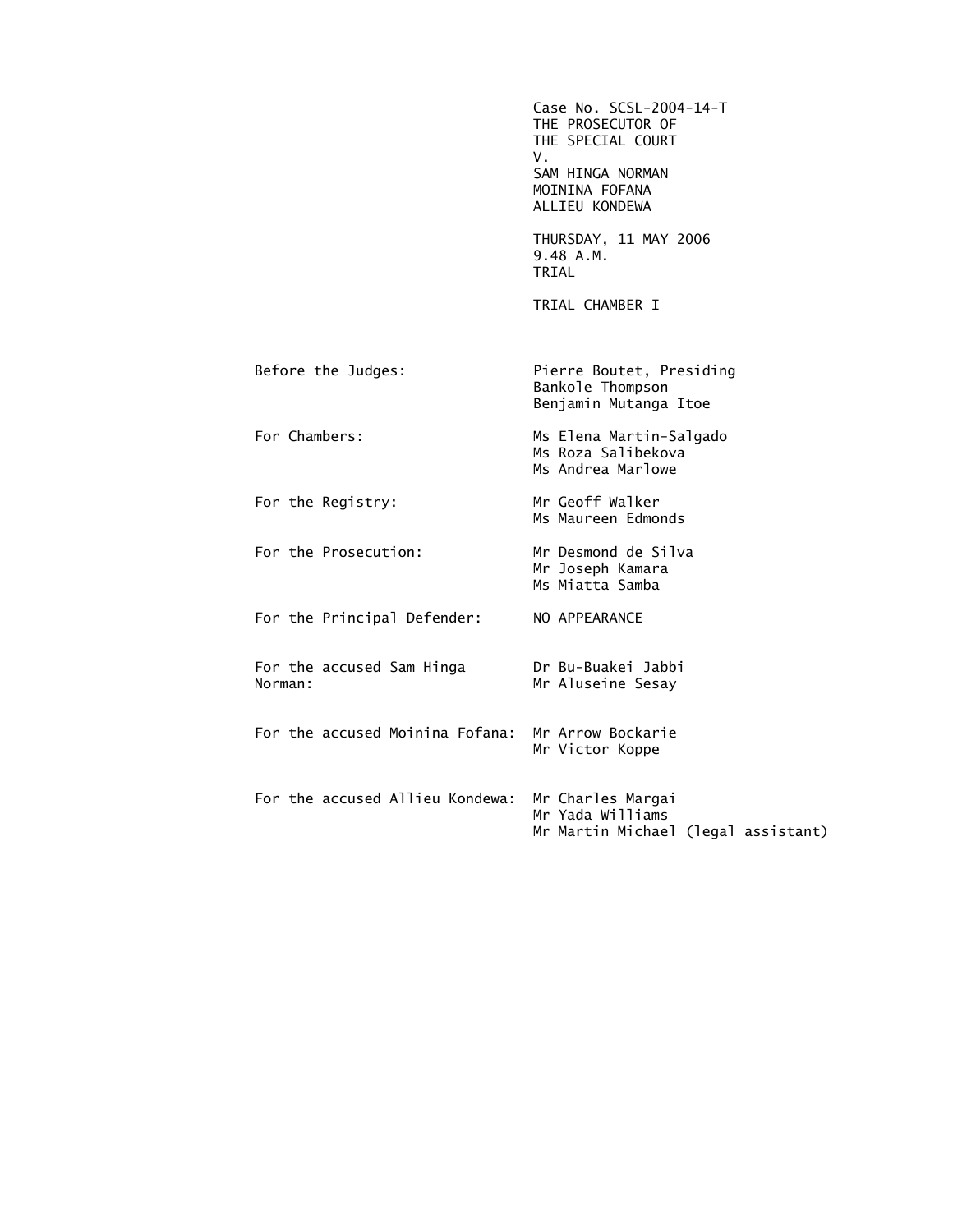1 [CDF11MAY06A - RK] 2 Thursday, 11 May 2006 3 [Open session] 4 **A [The accused present]**  5 [Upon commencing at 9.48 a.m.] 6 WITNESS: BOBOR BRIMA [Continued] 7 PRESIDING JUDGE: Good morning, counsel. Good morning, 8 Mr Witness. Mr Prosecutor, when we adjourned yesterday we were 9 with you and you had indicated to the Court that you were to read 09:48:35 10 and take knowledge of this statement of the witness. 11 MR KAMARA: Yes, My Lord. 12 PRESIDING JUDGE: And that you have a short 13 cross-examination after that, only four or five questions. So we 14 are with you. 09:48:52 15 MR KAMARA: My Lord, in light of the statement I might add 16 a few questions. 17 PRESIDING JUDGE: I suspected that. 18 CROSS-EXAMINED BY MR KAMARA: [Continued] 19 Q. Good morning, Mr Witness. 09:49:06 20 A. Morning, sir. 21 Q. Do you recall making a statement to the investigators for 22 the Defence? 23 A. Yes, sir. 24 Q. You said yes? 09:49:27 25 PRESIDING JUDGE: Yes, he did. 26 THE WITNESS: Yes. 27 MR KAMARA: 28 Q. I will help you with the date. It was on the 27 October

29 2005. Am I correct?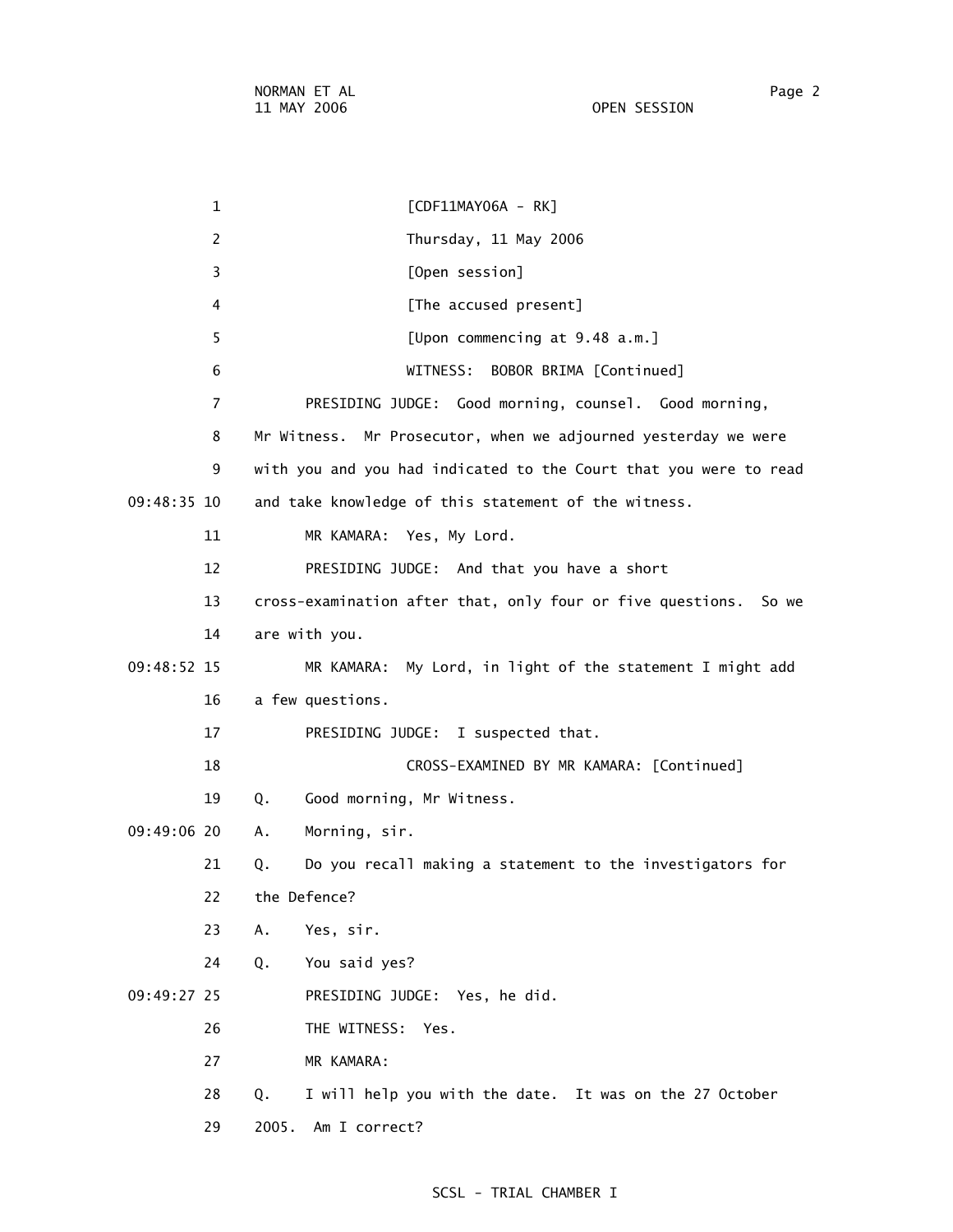1 A. Well, I did not recall the date. 2 MR KAMARA: 27 October 2005, My Lord. 3 Q. And you made that statement in Krio? 4 A. Yes. 09:50:29 5 Q. And that statement was obtained while you were at 6 Koribundu? 7 A. Yes, sir. 8 Q. Was that statement read to you? 9 A. No. 09:51:04 10 Q. But you recall signing the statement, don't you? 11 A. Yes, sir. 12 MR KAMARA: Can the witness be shown this document, please. 13 I have copies for the Court. 14 Q. Mr Witness, take a look at the last page. Do you recognise 09:52:31 15 that signature? 16 A. Yes. 17 Q. Do you recognise it as your signature? 18 A. Yes. 19 Q. In your evidence, Mr Witness, you remember I asked you -- 09:53:13 20 you spoke -- 21 PRESIDING JUDGE: Before you go on, Mr Prosecutor, you have 22 asked the witness if the statement was made in Krio. He answered 23 yes. It is a document that you have tendered to us does not 24 appear to be in Krio. At least unless I am now perfectly capable 09:53:37 25 of reading Krio, but I don't think I can. Does that mean the 26 language in the interview was in Krio but the -- 27 MR KAMARA: Yes, My Lord. The language -- 28 PRESIDING JUDGE: Can you clarify that? 29 MR KAMARA: Certainly, My Lord.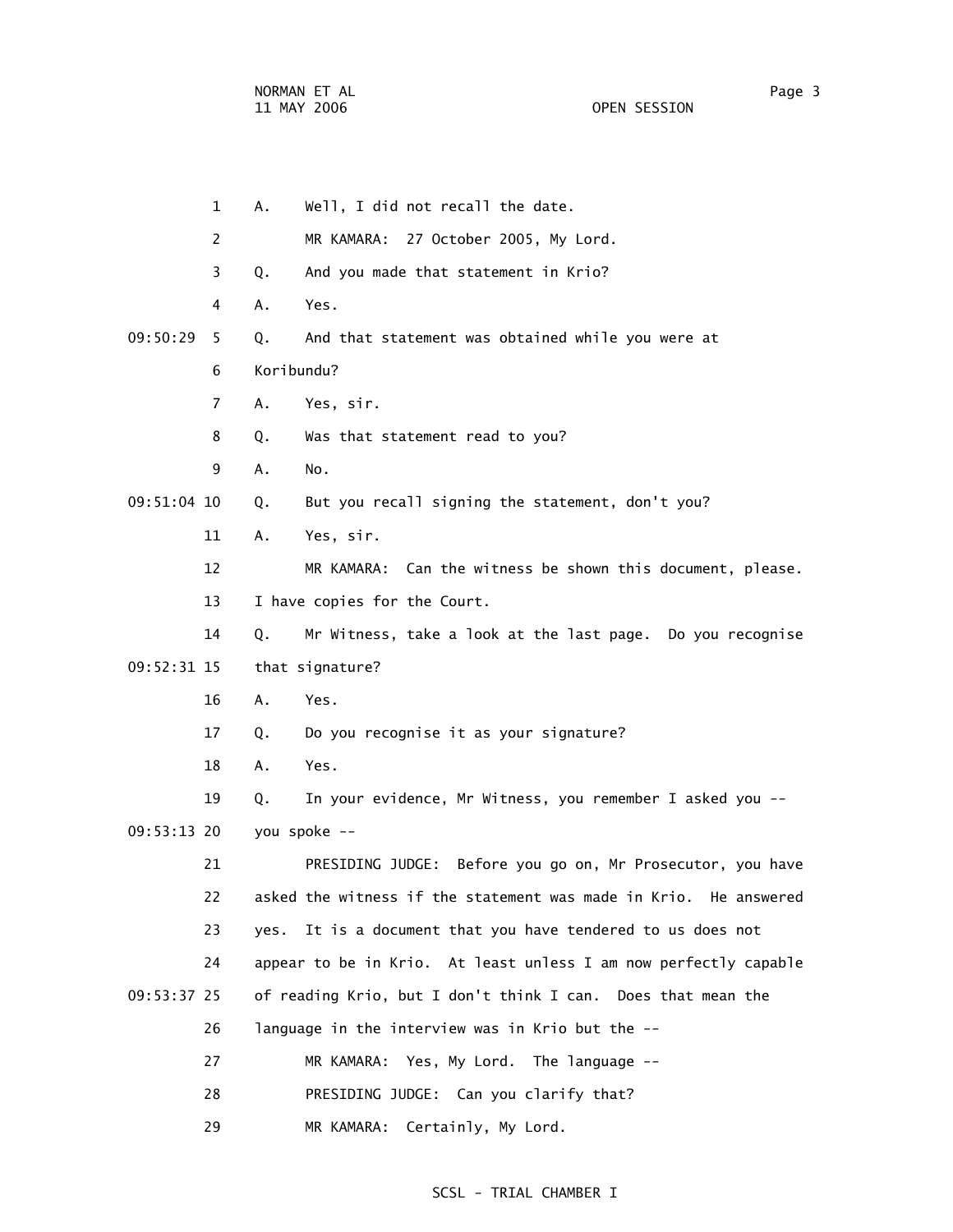| $\mathbf{1}$   | PRESIDING JUDGE: And who wrote the statement per se. I              |
|----------------|---------------------------------------------------------------------|
| $\overline{c}$ | would like to know a bit more about how it was obtained.            |
| 3              | MR KAMARA: Certainly, My Lord.                                      |
| 4              | Mr Witness.<br>Q.                                                   |
| 09:54:06<br>5  | Sir.<br>Α.                                                          |
| 6              | I'm going to ask you questions about the interview.<br>Q.<br>It was |
| $\overline{7}$ | conducted in Krio; is that so?                                      |
| 8              | Yes, sir.<br>Α.                                                     |
| 9              | Was it recorded in writing?<br>Q.                                   |
| 09:54:20 10    | It was written.<br>А.                                               |
| 11             | Do you know the person that did the recording of that<br>Q.         |
| 12             | statement?                                                          |
| 13             | Yes, I knew him.<br>Α.                                              |
| 14             | If I suggest to you that it was Kingsley Belle, does that<br>Q.     |
| 09:54:59 15    | ring any bell, a member of the Defence team for Norman?             |
| 16             | Yes, I can recall.<br>Α.                                            |
| 17             | In your evidence you gave testimony about an episode in<br>Q.       |
| 18             | which one Mosquito stepped off a vehicle. Do you recall the         |
| 19             | context of that evidence?                                           |
| 09:55:58 20    | JUDGE ITOE: Before you go that far, yes, you have laid              |
| 21             | some background on this statement, but what do you intend to do     |
| 22             | with this statement? What do you intend to do with this             |
| 23             | statement?                                                          |
| 24             | I intend to tender it.<br>MR KAMARA:                                |
| 09:56:18 25    | In pursuit of your objectives.<br>JUDGE ITOE:                       |
| 26             | I intend to tender it after this question. I<br>MR KAMARA:          |
| 27             | want to prove something that is not in the statement in which he    |
| 28             | has given evidence, and test him as to his credit, whether it is    |
| 29             | a recent fabrication or it is something he told to the Defence.     |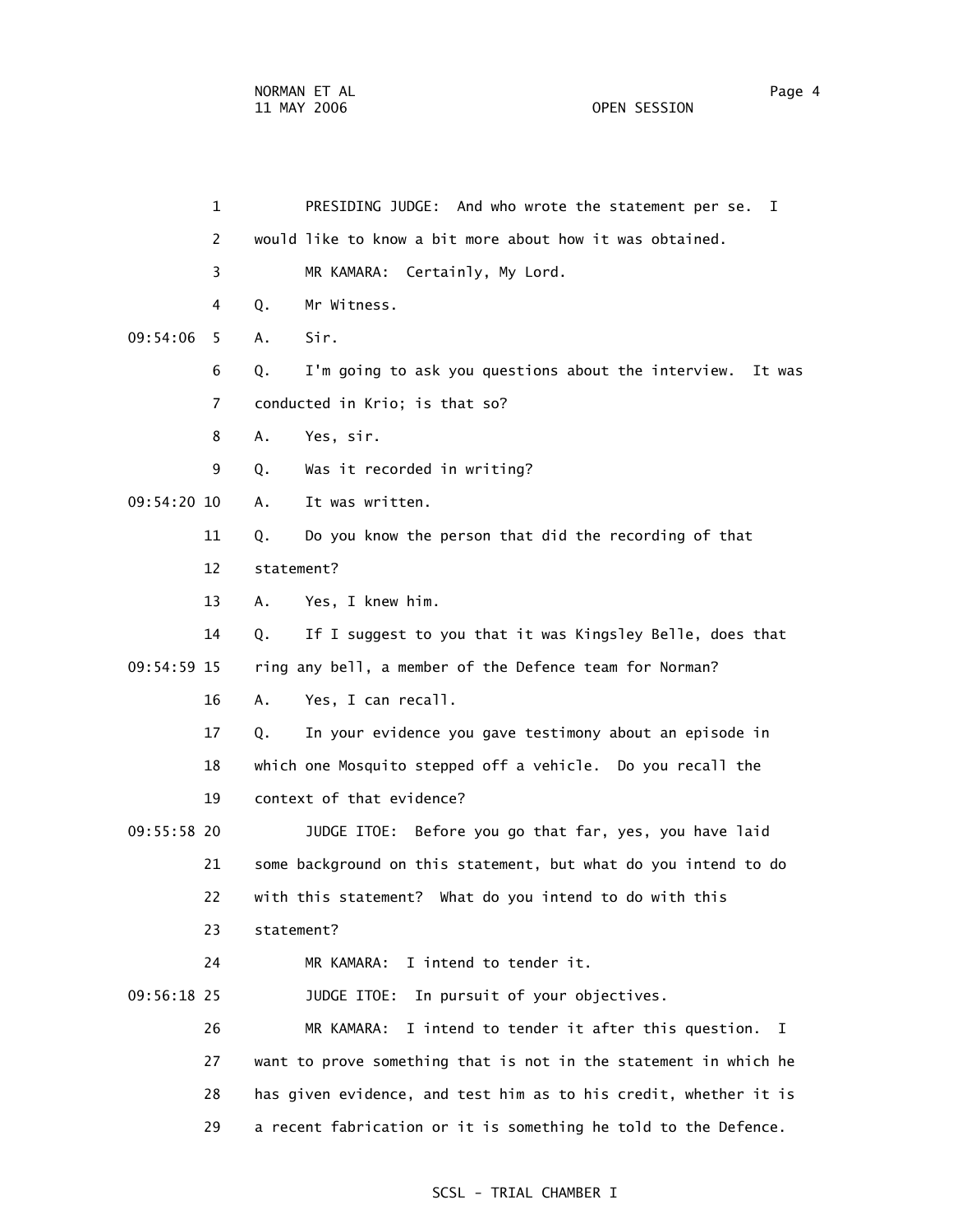| $\mathbf 1$    | JUDGE ITOE: I hope you do not meet with a barrier on the          |
|----------------|-------------------------------------------------------------------|
| 2              | other side that you are going into the contextual aspect of that  |
| 3              | statement even before it is tendered and admitted in evidence.    |
| 4              | MR KAMARA: In that case I will tender it, My Lord. My             |
| 09:56:59<br>5  | Lord, the Prosecution wish to tender this document as an exhibit  |
| 6              | for the Court.                                                    |
| $\overline{7}$ | PRESIDING JUDGE: Thank you. Dr Jabbi, any comment?                |
| 8              | My Lords, no objection.<br>MR JABBI:                              |
| 9              | MR KOPPE:<br>None, Your Honour.                                   |
| 09:57:17 10    | PRESIDING JUDGE: Mr Williams?                                     |
| 11             | MR WILLIAMS: Your Honour, my concern, and possibly which          |
| 12             | might be a basis for an objection, is that my learned friend has  |
| 13             | not shown the consistency between what this witness said viva     |
| 14             | voce and the statement he is about to tender. I believe           |
| 09:57:39 15    | Your Lordships' ruling is clear on this. That foundation has to   |
| 16             | be established. My learned friend has not done so.                |
| 17             | PRESIDING JUDGE: Thank you, Mr Williams. What do you              |
| 18             | respond to that Mr Prosecutor?                                    |
| 19             | MR KAMARA: My Lord, this has been an issue since Monday           |
| 09:58:00 20    | before this Court. The context in which this witness has given    |
| 21             | evidence and the episode that is referred to, had led the         |
| 22             | Prosecution to make an application before this Court for this     |
| 23             | very statement. My Lord, the nexus is there and over and above    |
| 24             | the fact that this witness -- the issue has been discussed within |
| 09:58:19 25    | the confines of this Court for the last three days.               |
| 26             | PRESIDING JUDGE: Very well. Thank you. Your objection is          |
| 27             | overruled, Mr Williams. Mr Court Officer, where are we, 152?      |
| 28             | MR WALKER: Yes, Your Honour.                                      |

29 PRESIDING JUDGE: So this document of --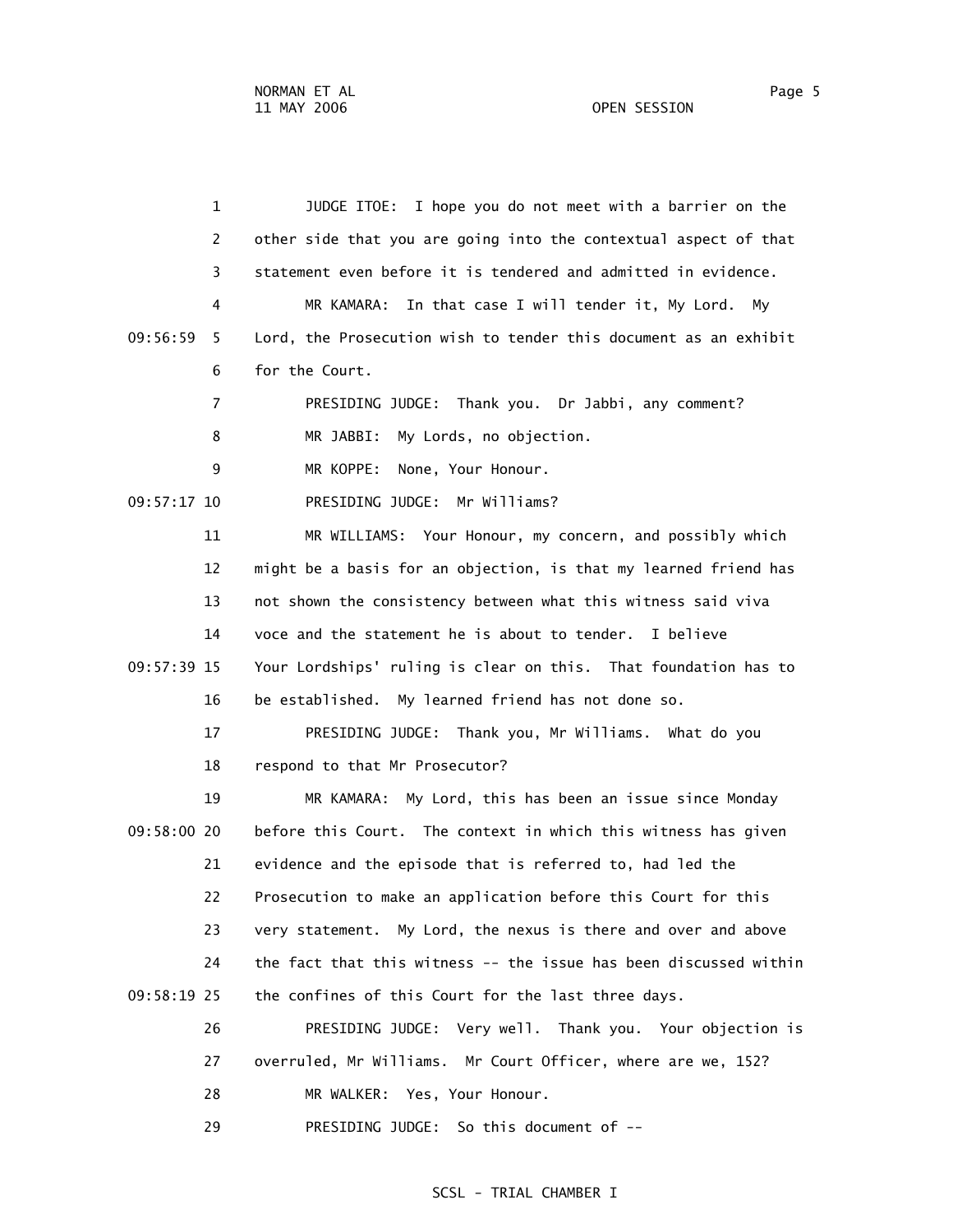1 MR KAMARA: Statement of Bobor Brima dated 27 October 2005. 2 PRESIDING JUDGE: Document of five pages is marked as 3 Exhibit 152. 4 MR KAMARA: Thank you, My Lord. 09:59:02 5 PRESIDING JUDGE: Again, so there is no confusion at all as 6 to this exhibit and this document, this is admitted as an exhibit 7 for a very, very limited purpose. 8 MR KAMARA: Yes, My Lord. 9 [Exhibit No. 152 was admitted] 09:59:16 10 MR WILLIAMS: If I may be heard, My Lord. I believe the 11 practice also has been that when statements are tendered to show 12 inconsistencies, those inconsistencies would have been to be 13 highlighted. I cannot see any highlighting on this document, My 14 Lord. 09:59:33 15 PRESIDING JUDGE: You're right, but I guess we are going to 16 get there. 17 MR WILLIAMS: I believe he should have done so before 18 tendering the document. That has been the practice. 19 PRESIDING JUDGE: You are right, Mr Williams. 09:59:51 20 MR KAMARA: My Lord, a document can be tendered for several 21 purposes other than inconsistence. And if it were solely for 22 inconsistence, I agree and concede to my friend. But there are 23 several purposes for which I'm utilising this document. 24 JUDGE ITOE: Are you utilising it for inconsistency as 10:00:06 25 well? 26 MR KAMARA: I might get to that, but it is not the first 27 primary issue for me on this document. 28 Q. Mr Witness, do you recall the episode I was referring you 29 to earlier on about Mosquito stepping from that vehicle?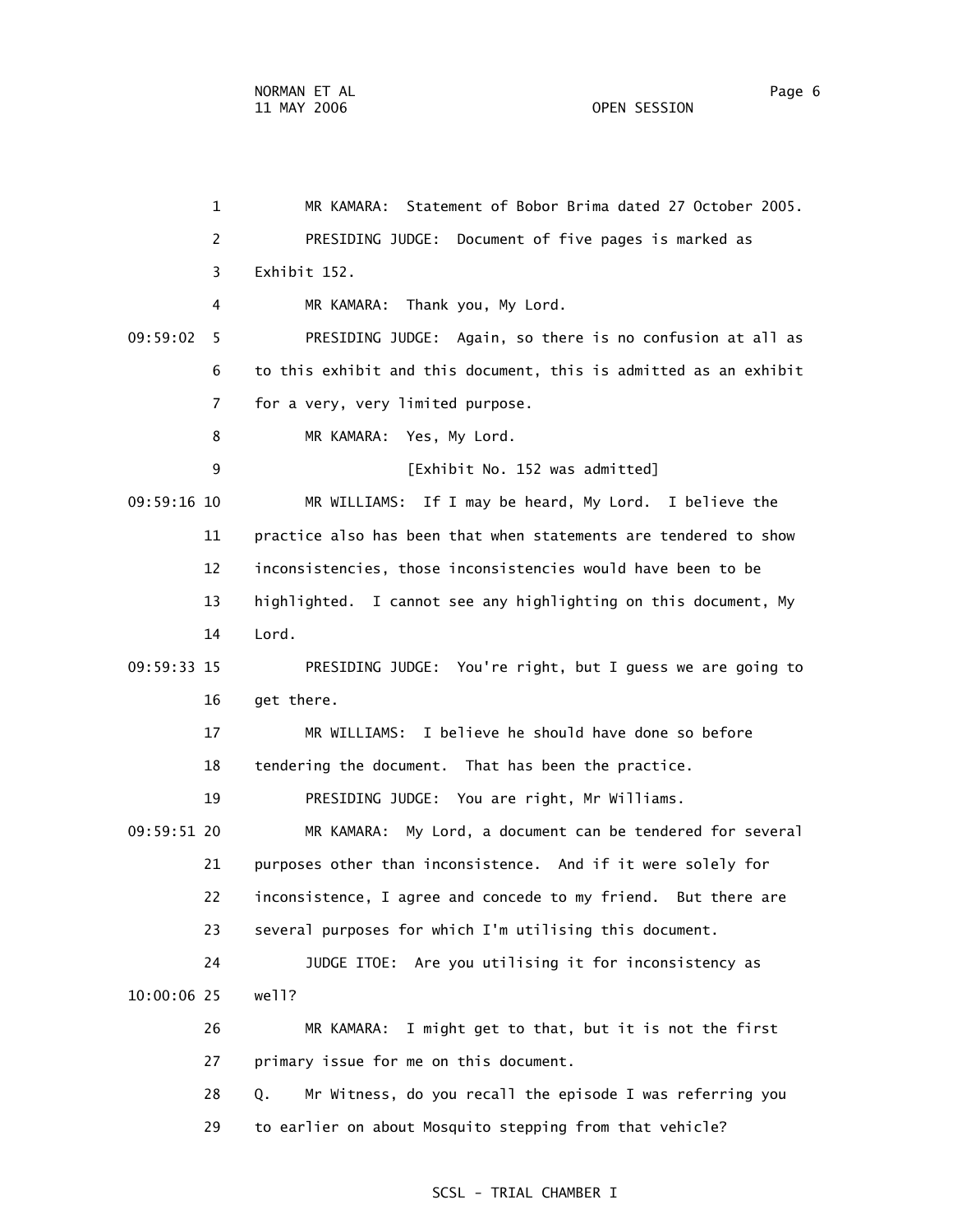1 A. Yes. 2 Q. Did you explain that incident to the investigators for the 3 Defence? 4 A. I cannot recall now. 10:01:04 5 Q. Mr Witness, I am suggesting to you that that is a recent 6 fabrication added by yourself to glamorise your evidence. 7 A. Well, all that I had seen during this war was not something 8 that I recorded. 9 Q. Mr Witness -- 10:01:53 10 JUDGE ITOE: So what is his answer to the suggestion that 11 you have put to him? 12 MR KAMARA: I thank you, My Lord, because, from the 13 response, the question has not been answered. 14 Q. I will pose the question again, Mr Witness. I suggested to 10:02:09 15 you that that entire episode is a recent fabrication made by 16 yourself so as to glamorise your evidence. 17 A. I did not tell a lie. As a matter of fact, it was 18 something that happened. 19 Q. Mr Witness, I invite you to take a look at that document. 10:03:18 20 Not one single reference is made to that entire episode. 21 PRESIDING JUDGE: Give him the time to look at it, if you 22 are asking that question to the witness. 23 MR KAMARA: Yes, My Lord, I saw him looking at it. 24 PRESIDING JUDGE: Presumably you mean by this that he has 10:03:35 25 to read it and look at the five pages. 26 MR KAMARA: All right, My Lord. I'm just echoing what my 27 learned friend for the first accused said yesterday that there is 28 no reference to it. 29 PRESIDING JUDGE: But the witness was not involved in these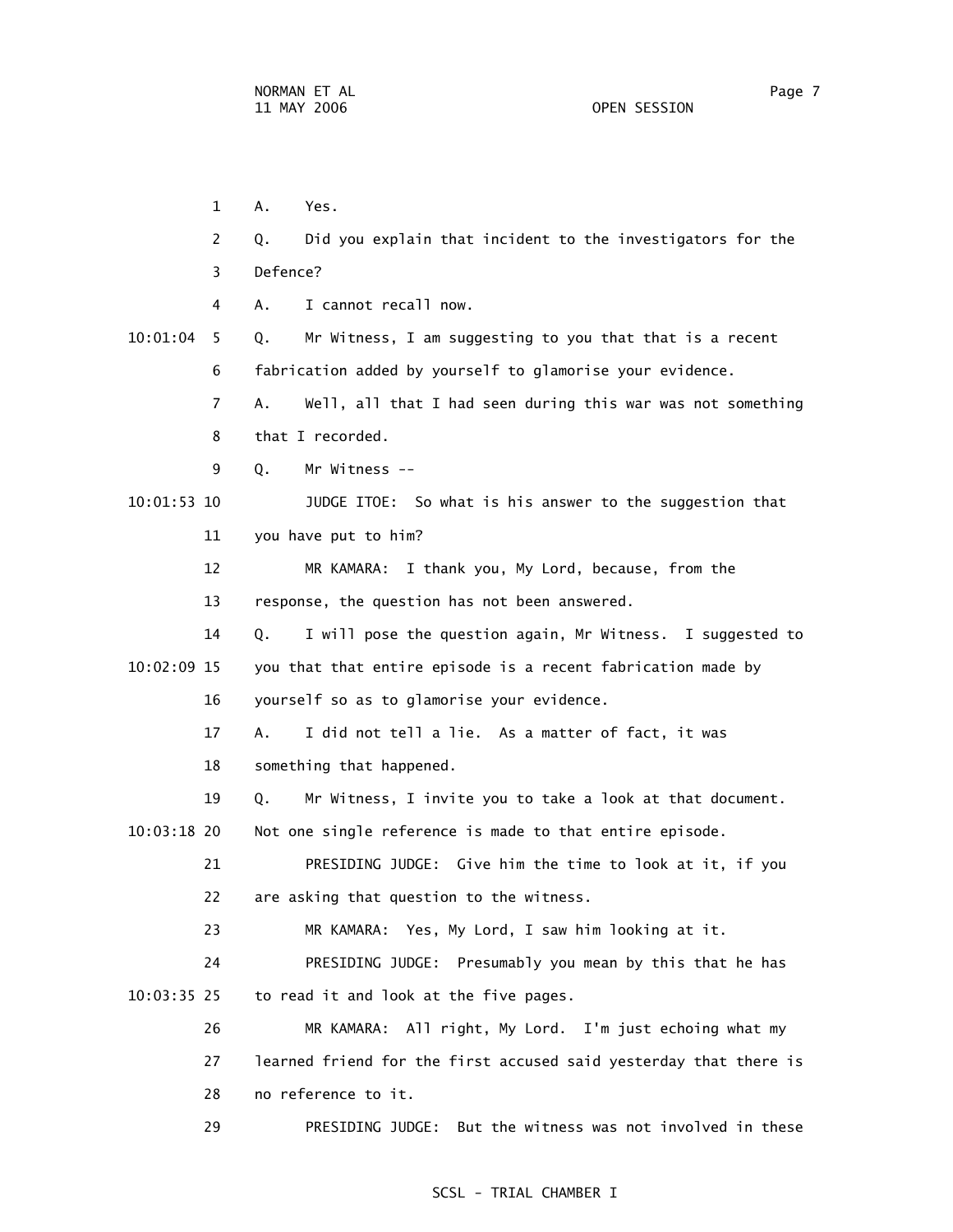1 discussions yesterday. You are putting the document in evidence 2 through this witness. I think it is only fair to him that he 3 looks at the document. 4 MR KAMARA: Very well, My Lord. 10:04:04 5 Q. Take a look at that document, Mr Witness. 6 PRESIDING JUDGE: I don't know if the copy that he has is 7 more legible than the one I have, but the portions of mine that I 8 just cannot read are the bottom part of all the pages. 9 MR KAMARA: Yes, My Lord. This is what we were given by 10:04:32 10 the Defence and they still hang on to the originals. I did ask 11 for the originals yesterday to enable us to clearly read the 12 transcript. 13 PRESIDING JUDGE: Dr Jabbi, why is it that the Prosecution 14 was not given a copy of the original for this, if that is the 10:05:09 15 case? And if you have the original can it be tendered? 16 MR JABBI: My Lord, yesterday the legal assistant was not 17 able to lay hands on the original. I see that the copy that I 18 have, even though it is heavily marked by me, is, however, clear 19 all the way. 10:05:44 20 PRESIDING JUDGE: I don't know if you have seen the copy 21 that we have in court this morning, but I can say to you there is 22 absolutely no possibility to read the last whatever the number of 23 lines are at the bottom of those pages. On the first page the 24 last two lines do not appear and the same on the second and the 10:06:05 25 third page. So whatever copy you have, if it is to improve the 26 quality of what we have, even though it's marked -- when you say 27 marked, you have notes or just --

28 MR JABBI: Yes, My Lord.

29 JUDGE ITOE: Why should the legal assistant not -- how does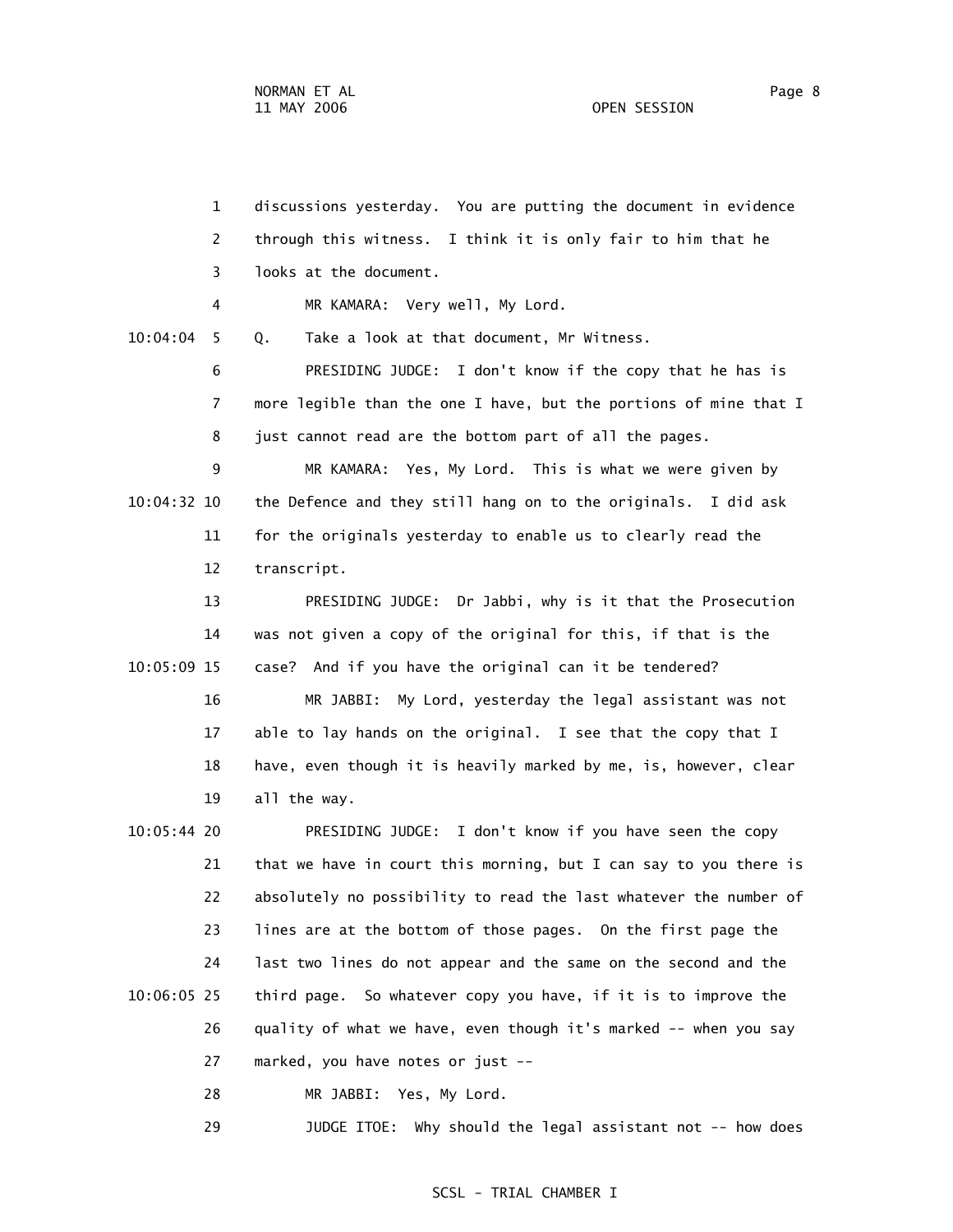1 it come by his not being able to lay hands on the original which 2 is a very vital document for this matter? Are we just taking it 3 like that that he has not been able to lay hands on it? 4 MR JABBI: My Lord, it may well be that it was just because 10:06:45 5 he had that copy with him in court and he showed it to the 6 Prosecution and they accepted it. So he did it immediately after 7 the order was given. It is possible that he has the original -- 8 he can lay hands on the original elsewhere, but he is not in 9 court now, My Lord.

 10:07:08 10 JUDGE THOMPSON: My concern, clearly, is that these are 11 situations where the philosophy of flexibility of the Tribunal in 12 admitting documents needs to be refined and fine tuned. Because 13 it doesn't mean because a court adopts a flexible policy to 14 admitting documents, therefore documents of inferior quality in 10:07:36 15 terms of their legibility should be admitted. I have never felt 16 that by reason of the doctrine of flexibility of admission we 17 have abandoned the best evidence rule. If anything else, when I 18 look at this I am unable to make anything out of it. If the 19 prosecuting counsel intends to refer to other parts of it which 10:08:03 20 may not be legible, how is the Court going to be able to evaluate 21 anything? So it would be my own position that if the original is 22 available, this is the best evidence. Flexibility does not mean 23 that we admit anything or everything. That's my view.

 24 MR JABBI: My Lord, I entirely agree with that, except 10:08:37 25 perhaps first of all to say that I did not myself look at the 26 copy that was given to the Prosecution. It was given to the 27 Prosecution and they accepted it, so I didn't know that that 28 particular copy had these blemishes.

29 My Lord, I have also recovered a copy, but it is a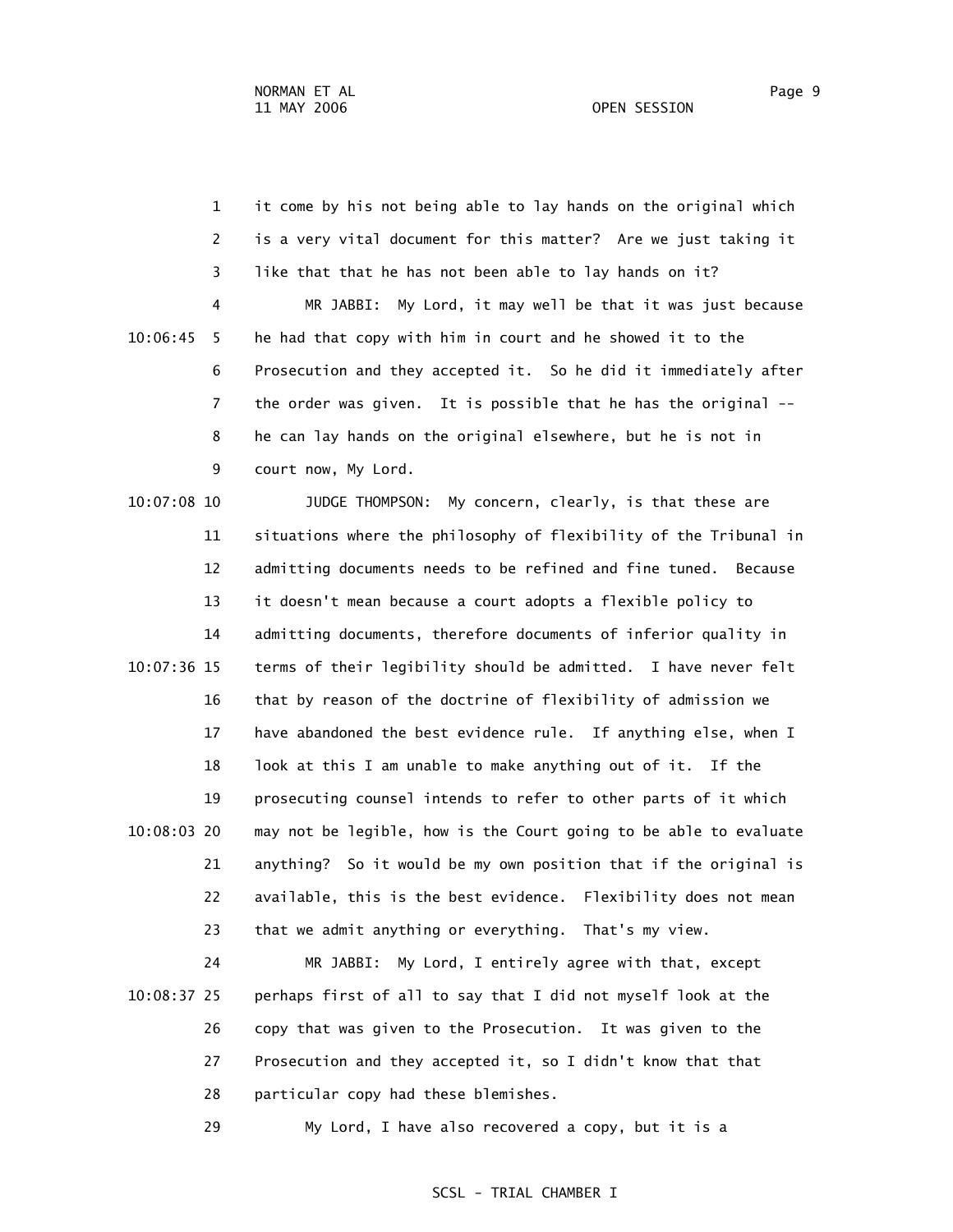1 photocopy which is also relatively clear.

|              |   | JUDGE ITOE: Dr Jabbi, what position do you take in           |
|--------------|---|--------------------------------------------------------------|
|              | 3 | relation to the comment made by learned Justice Thompson?    |
|              | 4 | MR JABBI: My Lord, I said I entirely agreed with it.         |
| $10:09:15$ 5 |   | JUDGE ITOE: And so where is your legal assistant who is      |
|              | 6 | supposed to have that document? Supposing we insist that the |
|              |   | original must be produced, because what we have here is      |
|              | 8 | completely illegible.                                        |

 9 MR JABBI: My Lord, as I say, I agree with that. I did not 10:09:37 10 look at the document to see its condition. But, short of having 11 the original itself, and in the interests of saving time in the 12 Court, I was just trying to say that I do have a copy now that is 13 relatively clear. It is likely to be clearer than that, because 14 it is almost like the one I have which is marked.

 10:10:05 15 JUDGE THOMPSON: My response would be that that would only 16 be an interim measure, because clearly this is one case where if 17 the best evidence rule should be applied, it is this case because 18 issues are being taken with certain matters here.

 19 MR JABBI: My Lord, it is quite possible, as I say, that 10:10:24 20 the original is available.

 21 PRESIDING JUDGE: Dr Jabbi, can you have this document 22 available for the witness at this particular moment and ask you 23 to make sure that the original of this document is given to the 24 Court so we can substitute the original to the copy that has been 10:10:41 25 filed. We will try to make do with that piece of paper as best 26 as we can so we can move ahead.

> 27 Mr Court Officer, can you take this document and give it to 28 the witness so he can read the full copy. In the meantime, if 29 you can arrange to have your legal assistant to be informed that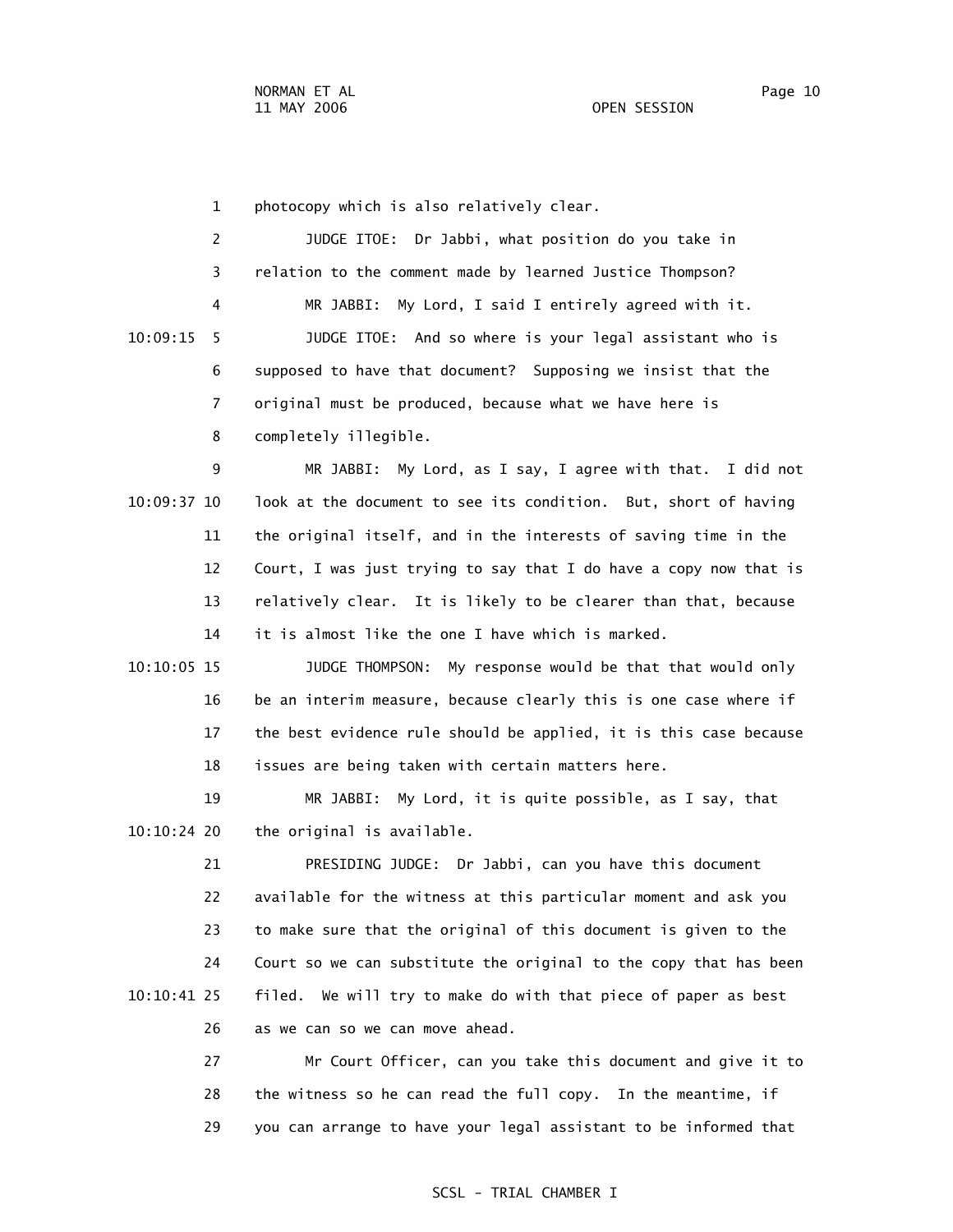1 we need this document as soon as possible, please. 2 MR JABBI: My Lord, we will do that during the break. 3 MR KAMARA: Thank you, My Lord. 4 Q. Have you taken a look at the document? 10:14:58 5 A. Yes, sir. 6 Q. You will agree with me that in that entire document, not a 7 single reference of that episode was made? 8 A. I have not seen it there. 9 Q. It is not there, you agree with me? 10:15:18 10 A. I agree with you, but when I talk -- when I talk -- when 11 the man went to me to obtain the statement, he gave me time so 12 that I could sit down and think about what really had been 13 happening. That was really in my mind. That is why I said I was 14 in doubt when I did not see it in this, because that was the 10:16:05 15 point -- 16 THE INTERPRETER: Your Honours, would the witness repeat 17 the last bit of what he said? 18 PRESIDING JUDGE: Mr Witness, can you just repeat the last 19 part of your answer? Your last answer you said, "It was in my 10:16:21 20 mind," but can you explain why? Can you take that again, please? 21 THE WITNESS: I said when the man went to interview me, he 22 gave me time so I could sit and refresh my brain so that I could 23 tell him all that I had seen during the war. That was the strong 24 points that I was thinking about when I was recollecting 10:16:53 25 everything. But I'm just surprised now, given that I have not 26 seen it here. As a matter of fact, when the thing happened, I 27 had not been recalling it, nothing of the sort. 28 MR KAMARA:

29 Q. You are suggesting to the Court that you are surprised that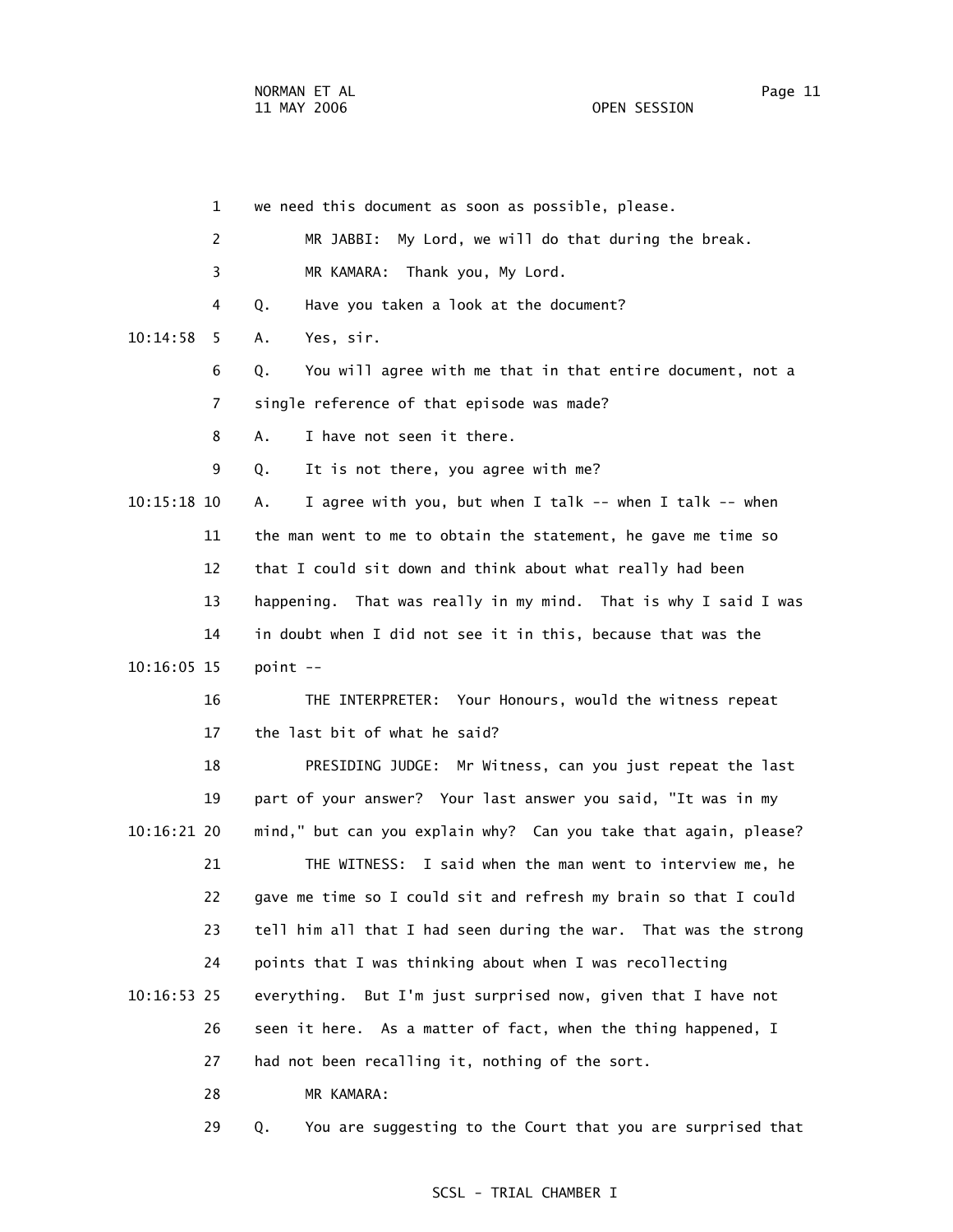1 such an important episode is not related to that statement -- is 2 not referenced to that statement? 3 PRESIDING JUDGE: What is your answer? Was this a 4 question, Mr Prosecutor? 10:17:46 5 MR KAMARA: Yes, My Lord. I'm more or less getting it 6 clear from him that he is surprised not seeing the reference -- 7 PRESIDING JUDGE: I understand, but it is this a comment or 8 a question? 9 MR KAMARA: It is a question to him now. 10:18:02 10 PRESIDING JUDGE: Then put it in the form of a question so 11 he can clearly understand your question. 12 MR KAMARA: 13 Q. Mr Witness, are you saying that you are surprised not to 14 have seen such an important episode referenced in that statement? 10:18:25 15 A. Yes, sir. 16 Q. Thank you. Now, let me take you to the fourth page of that 17 statement. Were you afraid of Kamajors at any point in time? 18 A. Not all the time. 19 Q. At that period in Koribundu, were you afraid of Kamajors? 10:19:00 20 MR JABBI: My Lord, if my learned friend can just specify 21 the time. The witness said before he posed this last question 22 that it was not all the time that he was afraid of Kamajors and 23 he has asked again, "At that time were you afraid of the 24 Kamajors?" He has not specified the time frame in view. It is a 10:19:29 25 long time frame. 26 PRESIDING JUDGE: Thank you, Dr Jabbi. 27 MR KAMARA: I will rephrase, My Lord. 28 PRESIDING JUDGE: Please.

29 MR KAMARA: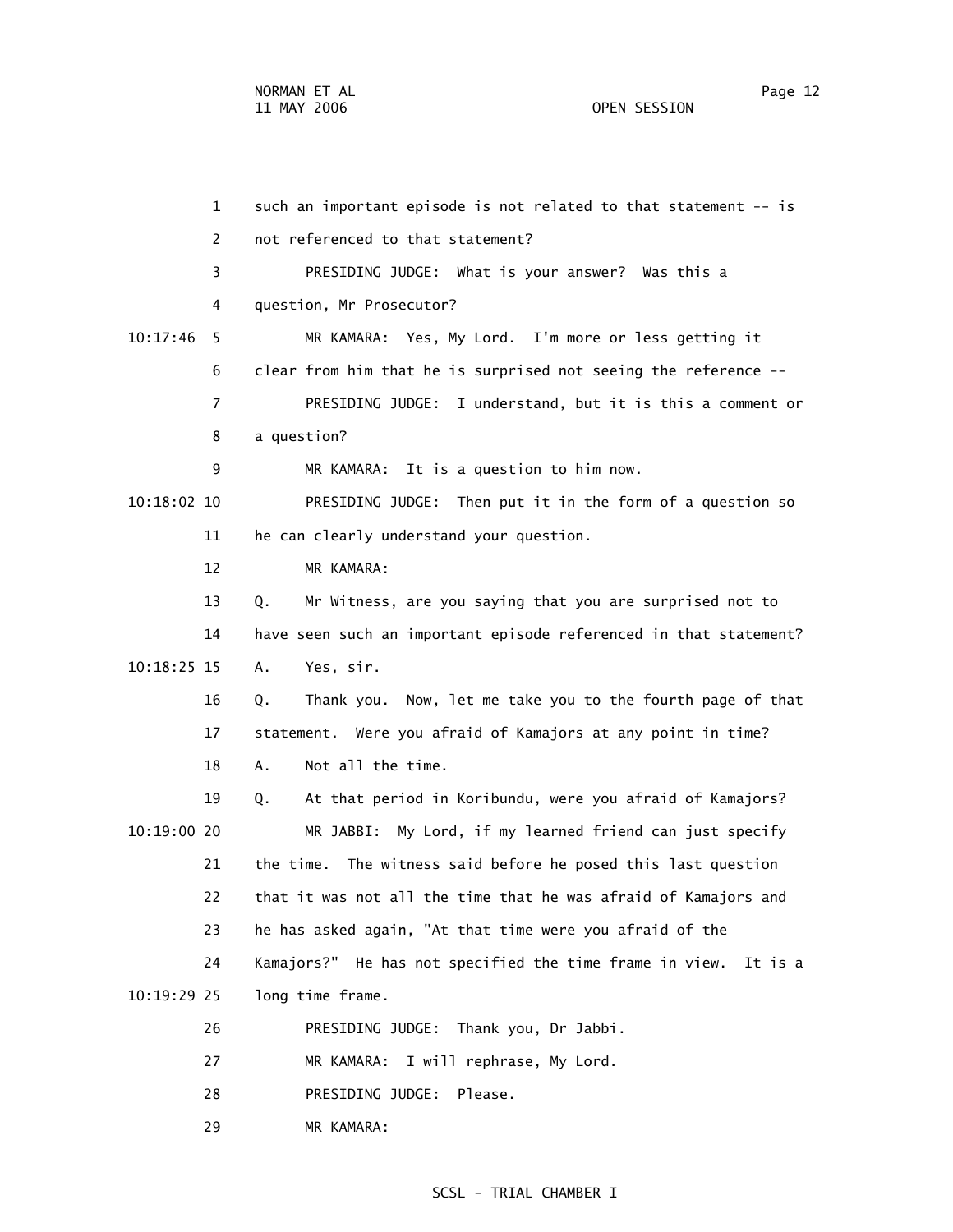1 Q. Mr Witness, at what time were you afraid of Kamajors? 2 A. Well, during the time that -- 3 THE INTERPRETER: Your Honours, would the witness go slow 4 so as to give the interpreter time to get everything. 10:19:54 5 PRESIDING JUDGE: Mr Witness, please, when you answer the 6 question go slowly, if at all possible for you, because what you 7 say needs to be interpreted and the interpreters are unable to 8 follow when you speak too fast. Will you take your answer again. 9 The question was: "At what time were you afraid?" What is your 10:20:14 10 answer? Slowly, please. 11 THE WITNESS: I was afraid during the time when they came 12 attacking. 13 MR KAMARA: 14 Q. Will you tell the Court why you were afraid? 10:20:50 15 A. Yes. 16 Q. Tell the Court. 17 A. They were fighting. During the time they were fighting 18 they were not fighting with hands, they were fighting with guns. 19 The soldiers, they had some guns which they used which made 10:21:22 20 everybody to be afraid. I was afraid so that I could not stay 21 outside because a gun, when it had been fired, it would not pick 22 and choose. So I would go into my house and hide, except if they 23 said that we were to come outside, then I would come out. 24 Q. Mr Witness, your answer was fear of the fighting and my 10:22:28 25 answer was specific. I was asking about Kamajors. There is a 26 distinction between Kamajors and the fighting to which you have 27 alluded that you were afraid of. Now you answered that you were 28 afraid of Kamajors. Why are you afraid of Kamajors, not the 29 fighting?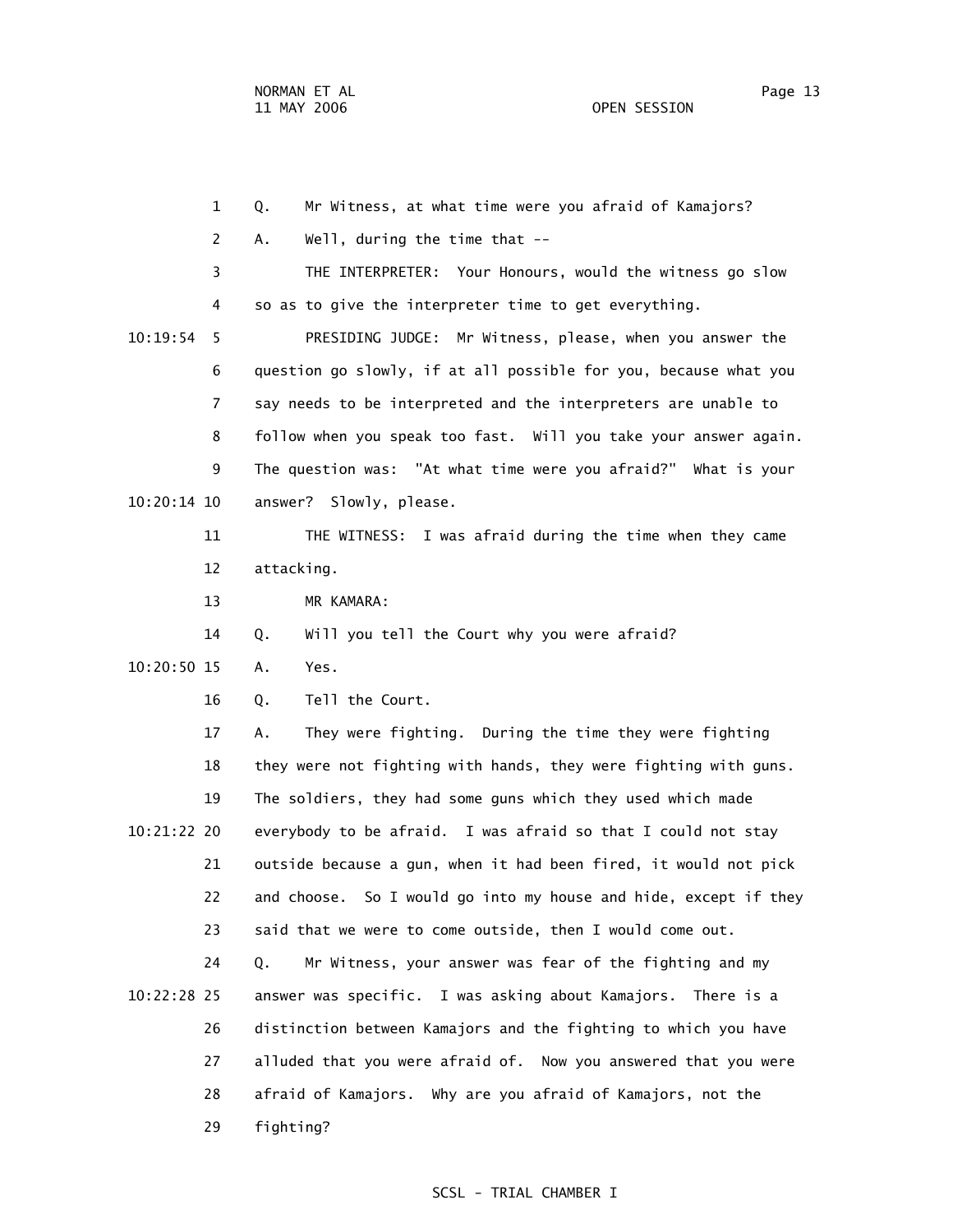1 A. Like which point and which side? 2 Q. Let me take you back. When you came back from Bo to 3 Koribundu? 4 A. Well, when my brother asked me when he said, "Why did you 10:23:15 5 go?" Okay, that day, that last attack, when we pulled out, I was 6 in the house. Then they said -- they said people had been 7 packing and going. Then I said okay. I rushed to the 8 headquarters, the soldiers' headquarters, so that I could get 9 more information so as to what had happened. 10:23:45 10 Q. Mr Witness -- 11 A. That was time that -- 12 Q. -- we've had all that evidence. I'm specific now. You 13 have left Bo, you have gone back to Koribundu. Let us take it at 14 that point. Your brother, from your evidence, had posed a 10:24:06 15 question to you, you were answering. Did you tell your brother 16 Kamajor that you were afraid of them? Let me put it that way. 17 A. I really want so as to understand. I don't understand. My 18 brother Kamajor, was he the one that told me that? 19 Q. I will take it again, Mr Witness. Slowly and carefully. 10:24:45 20 JUDGE ITOE: Mr Prosecutor, what you are driving at is 21 documented in the document that is already in evidence, an 22 exhibit. 23 MR KAMARA: I'll take it straight to him, yes, My Lord. 24 JUDGE ITOE: Why are we dancing around the clock? 10:24:56 25 MR KAMARA: My Lord, I'm trying to get him to make several 26 denials, then I'll accost with the main fight. 27 PRESIDING JUDGE: Yes, but you put the statement to the 28 witness. You say to the witness look at page 4, you said

#### SCSL - TRIAL CHAMBER I

29 something, now we're moving all around.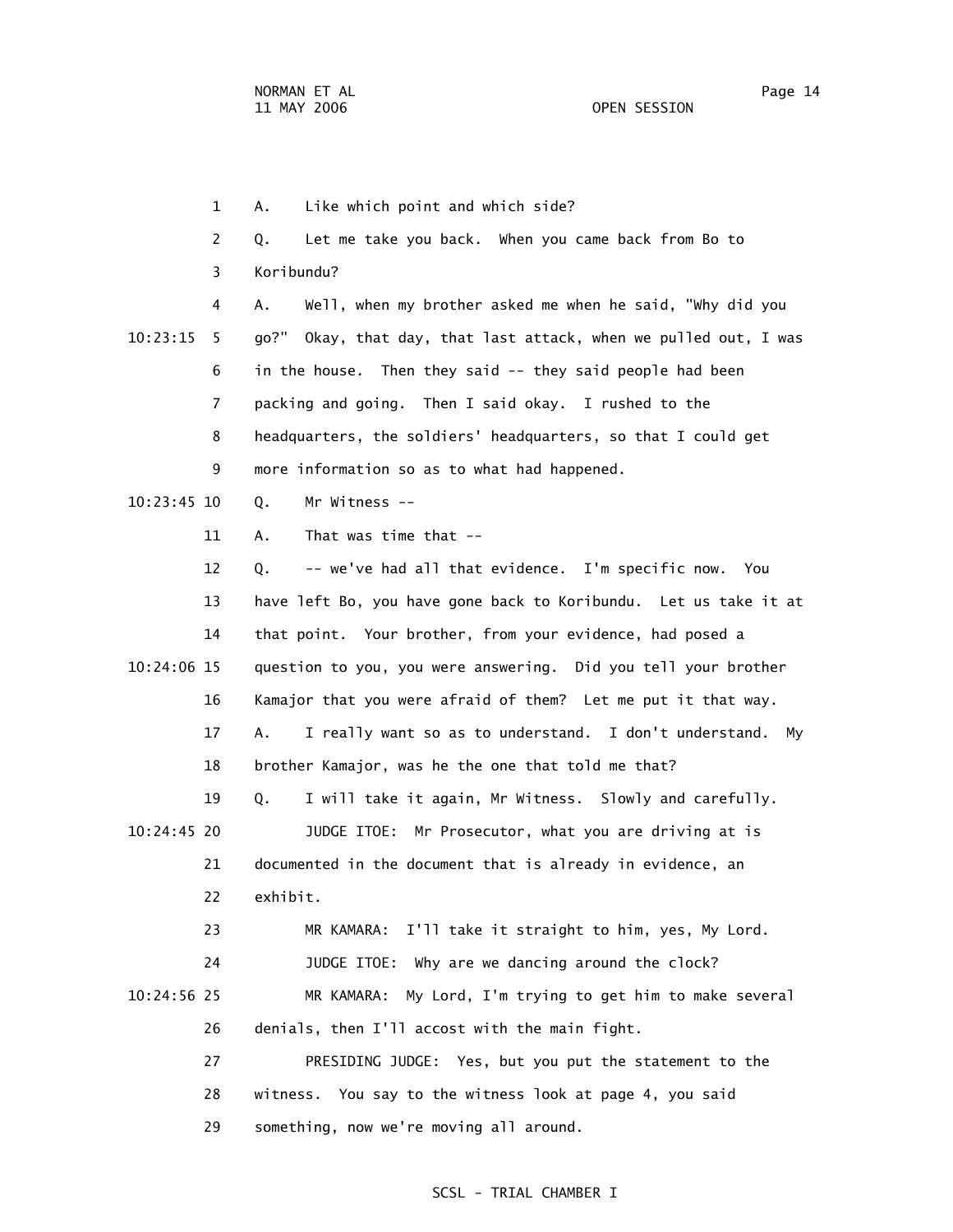1 MR KAMARA: My Lord, I'll move to that. 2 PRESIDING JUDGE: [Overlapping speakers] following you on 3 this. If you have other issues, that's fine. 4 MR KAMARA: 10:25:16 5 Q. Mr Witness, take a look at page 4 of your statement, the 6 highlighted sentence there which starts with, "So I told them 7 that I was afraid. That is why I went away, because I told that 8 the Kamajors are out just to kill." You have seen that sentence? 9 A. Yes. 10:25:59 10 Q. Could you explain that sentence to the Court? 11 A. When I went to the junction, to the headquarters, the 12 soldiers tried to convince me so that we could pull out of the 13 town. Then they told us that -- they said, "Are you sitting 14 down? If your brothers would come, they'd kill you. Kill you 10:26:26 15 all." 16 Q. Mr Witness, you are intentionally not cooperating with the 17 questions. This issue is about Kamajors. You came back from Bo 18 and they welcomed you. You are explaining something different. 19 MR JABBI: With respect, My Lord. 10:26:53 20 PRESIDING JUDGE: Yes, Dr Jabbi. 21 MR JABBI: I do not think the witness is explaining 22 something different. He's explaining the source of this feeling, 23 and that that is the time he was told this and that is why he has 24 recorded it. He is not saying that on that occasion he was 10:27:07 25 confronted by the statement of fact, but that he had been told on 26 a previous occasion that so and so and so, and that is what he 27 has recorded here, My Lord. 28 MR KAMARA: My Lord, learned counsel is proffering evidence 29 for the Court, trying to analyse the evidence of this witness,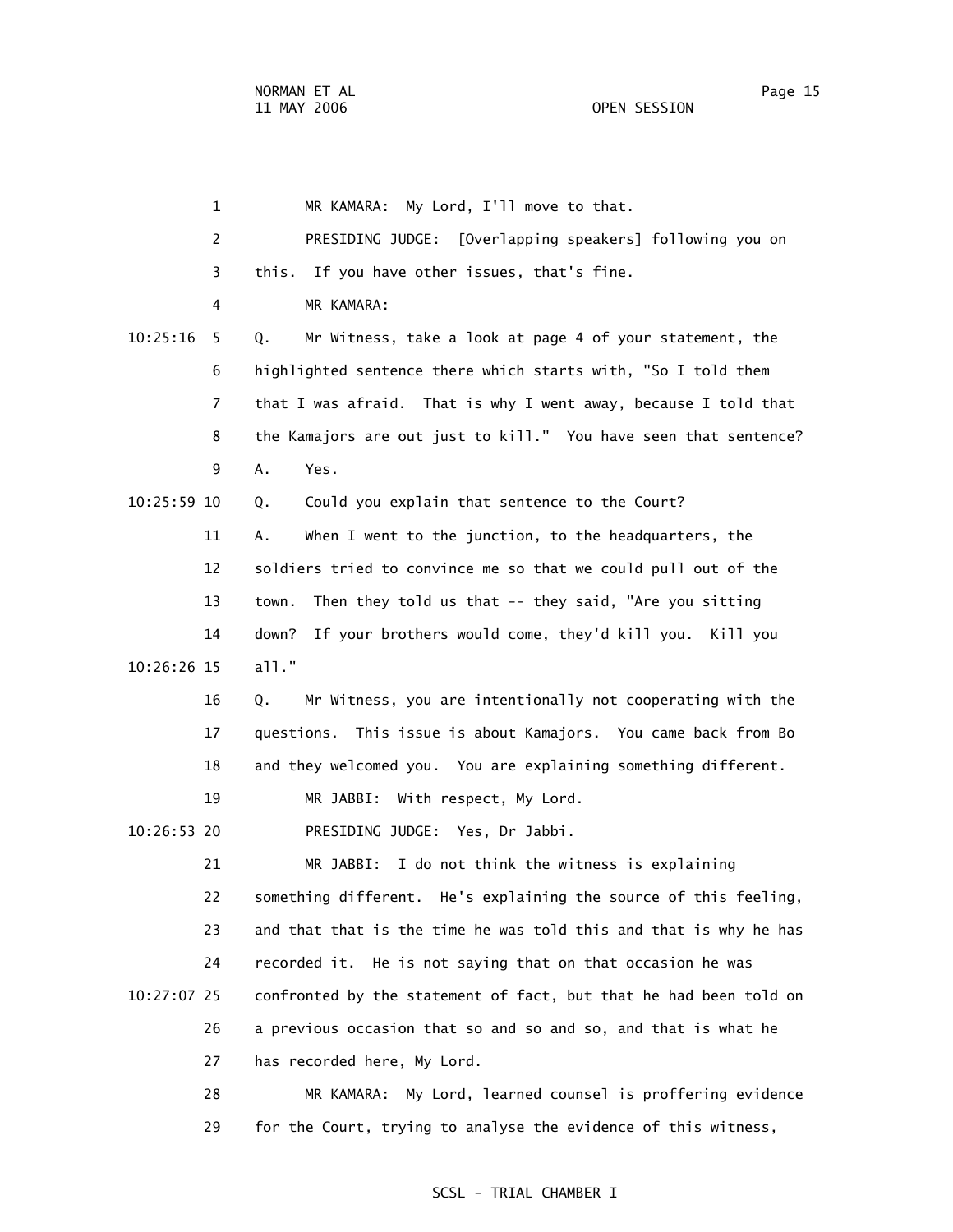1 and that is not his role, My Lord. 2 PRESIDING JUDGE: But the answer of the witness -- you put 3 that sentence to the witness, as such, and he has explained what 4 it meant. 10:27:38 5 MR KAMARA: He seems confused. 6 PRESIDING JUDGE: He doesn't seem to be confused. I 7 disagree with you. When you read this paragraph, it makes sense 8 what he's explaining now. You cannot pick that sentence out of 9 the blue. You have to look at it in context, as such. 10:27:52 10 MR KAMARA: Let me read the paragraph. Probably it will 11 become clearer for this witness. 12 Q. In that paragraph, Mr Witness, you said, "Two months later 13 I left Bo," and that was in April of 1998 and you went back to 14 Koribundu. 10:28:07 15 JUDGE ITOE: You are being translated. I suppose you know 16 that. 17 MR KAMARA: Yes, My Lord. Sorry. 18 THE WITNESS: Yes. 19 MR KAMARA: 10:28:19 20 Q. You went back to Koribundu to check on the situation? 21 A. Uh-huh. 22 Q. And when you went back to Koribundu, the Kamajors were 23 happy to see you? 24 A. Yes. 10:28:36 25 PRESIDING JUDGE: Don't paraphrase. Read the paragraph the 26 way it is. 27 MR KAMARA: 28 Q. "The Kamajors were happy to see me because, for, as they

29 said, 'You are the kind of people we want,' that you should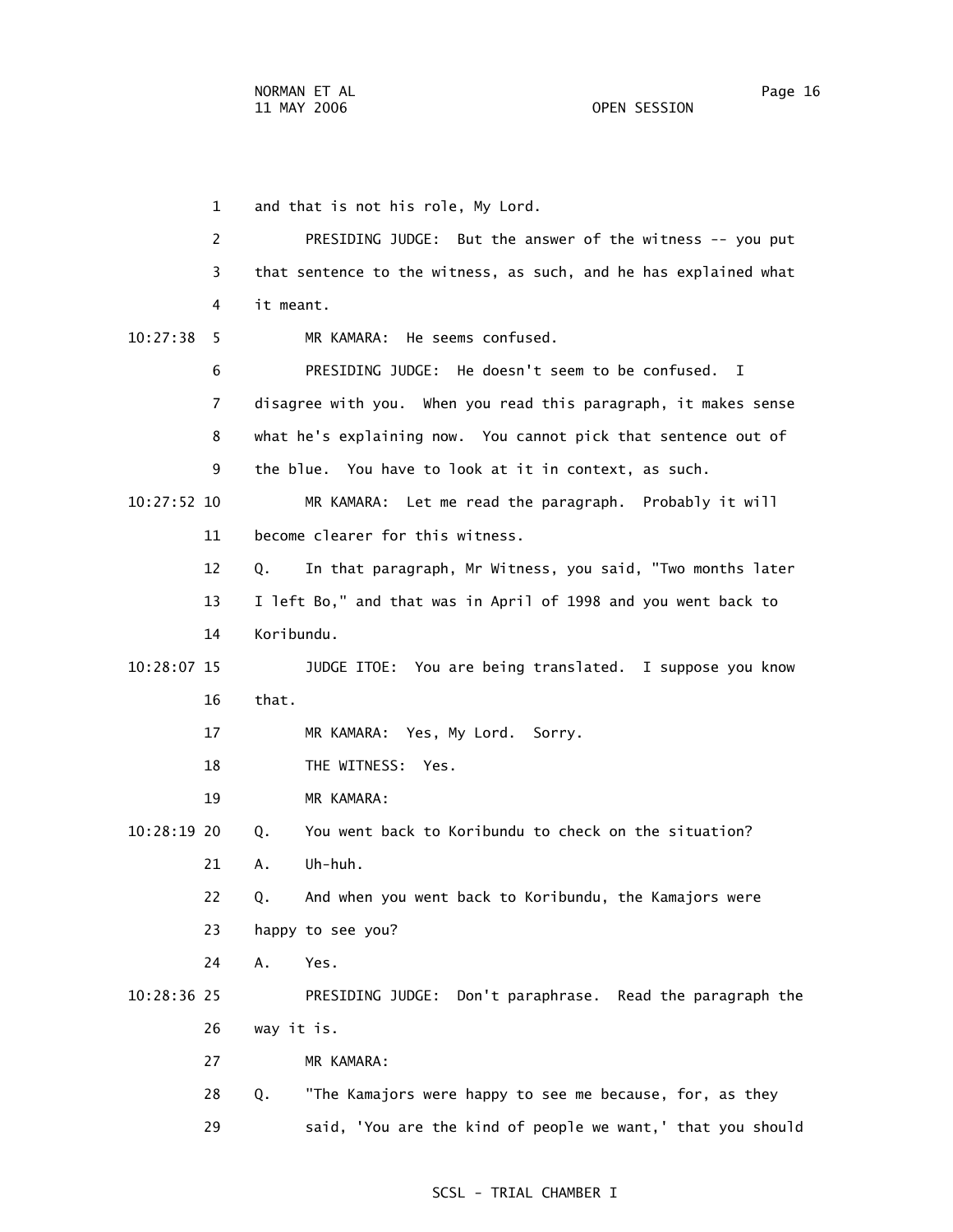1 be with us." 2 A. Yes. 3 Q. "So I told them that I was afraid. That is why I went 4 away, because I was told that the Kamajors are out just to 10:29:12 5 kill." 6 A. That is the time that I answered. When I went to the 7 headquarters, what they told me was still in my mind. That was 8 what made me to become afraid. That is why I said I should go 9 and check before I could come and collect my family and take them 10:29:32 10 away. 11 JUDGE THOMPSON: Counsel, what is your question on this 12 issue? 13 MR KAMARA: My Lord, I will leave that issue. 14 JUDGE THOMPSON: Yes, because it seems as if it's a matter 10:29:43 15 of interpretation and remember this witness gave this statement 16 in Krio. So even though he is trying to comprehend what is 17 written in English, it may well be part of the impasse that you 18 experience, because you may be giving some parts of that 19 statement some different interpretation in English and if we 10:30:07 20 probably go back to the Krio version you may find that the matter 21 is less problematic. 22 MR KAMARA: My Lord, I have left that issue. 23 Q. Mr Witness, you have never been engaged in hostilities as a 24 fighter; correct? 10:30:26 25 JUDGE ITOE: Sorry, let's have that again. 26 MR KAMARA: 27 Q. You have never been engaged in hostilities as a fighter? 28 A. Not at all. Not at all, except if I and a colleague of 29 mine should have some row and we'd fight.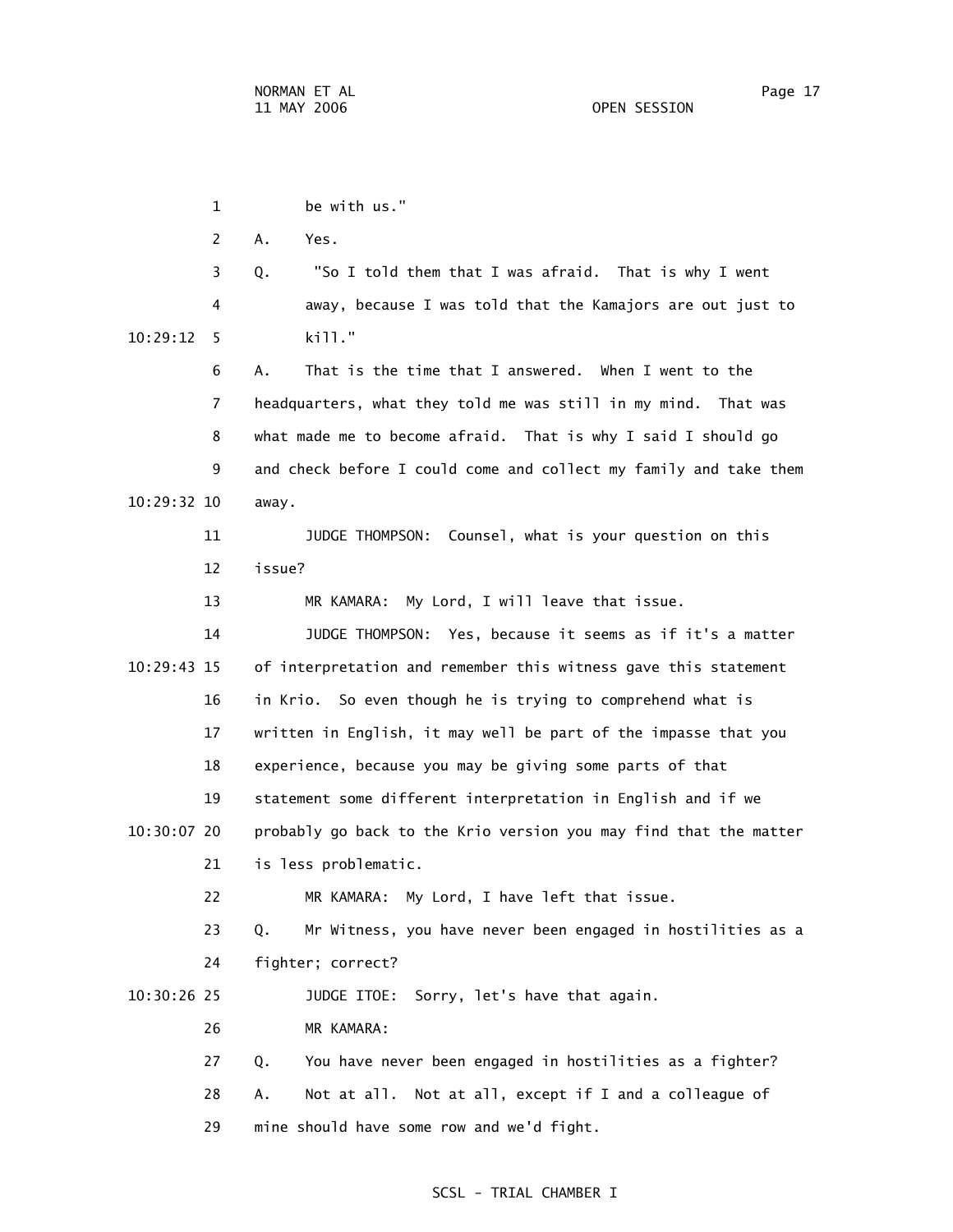1 PRESIDING JUDGE: Again maybe you should put that in a 2 special time frame. Obviously hostilities -- now, we are 3 fighting with neighbours, as such. 4 JUDGE THOMPSON: Probably this time it is a little general 10:31:15 5 and that is why you got that answer. 6 MR KAMARA: Yes, My Lord. 7 Q. Mr Witness, between 1997 to 1999 you were not engaged in 8 hostilities as a fighter? 9 A. At all not. 10:31:38 10 Q. And that within the same period you were just an ordinary 11 man going about your ordinary business; right? 12 A. Yes, sir. 13 Q. And therefore you know nothing about Kamajor business; 14 correct? 10:32:14 15 A. I did not know about their society. 16 Q. That's what I'm saying. You agree with me that you were a 17 civilian, you were an ordinary businessman, not a Kamajor member, 18 you didn't know anything about Kamajor business? 19 PRESIDING JUDGE: Why use the word "Kamajor business." 10:32:37 20 He's referring to -- 21 MR KAMARA: Society. 22 PRESIDING JUDGE: Well, society and business is not 23 necessarily the same. 24 MR KAMARA: Yes, My Lord. I choose the word "business" and 10:32:49 25 he said "society," so I will go with him. 26 PRESIDING JUDGE: Because if you use "business," he has 27 seen Kamajors. So when you see a Kamajor, does that mean it's 28 Kamajor business? 29 MR KAMARA: No, My Lord.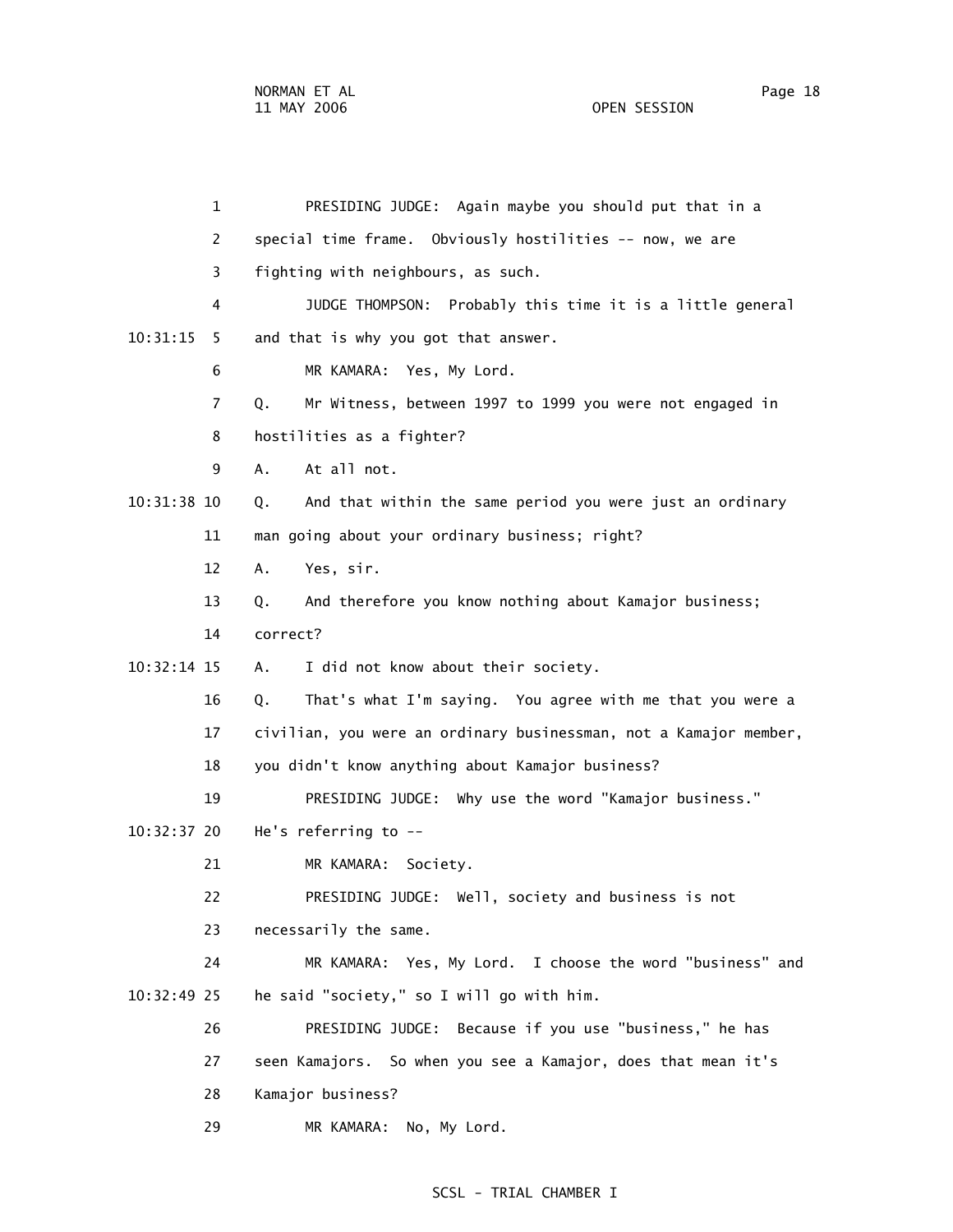1 JUDGE ITOE: When you are referring to business, 2 Mr Prosecutor, what are you really referring to? 3 MR KAMARA: Kamajor affairs, My Lord. I am sorry I may not 4 have been specific. 10:33:11 5 PRESIDING JUDGE: "Affairs" meaning organisation, structure 6 and activities. 7 MR KAMARA: Activities. I will pose them singly, My Lord. 8 Q. Mr Witness, as you said, you were not a Kamajor. 9 A. Not at all. 10:33:30 10 Q. You will agree with me that you know nothing about the 11 organisation? 12 A. At all not. 13 Q. Nor the way they conduct their business? 14 A. I don't know. 10:34:00 15 Q. Now, on that fateful day of the Friday 13th of 1998 when 16 you heard the firing, in 1998 you left with your family for Bo 17 just like any of the other civilians; is that not so? 18 A. Yes. 19 Q. So therefore, Mr Witness, you would not have been in a 10:34:44 20 position to know whatever might have happened when you left for 21 Bo; you agree with me? 22 A. Yes. 23 MR KAMARA: No further questions for this witness, My Lord. 24 PRESIDING JUDGE: Before you sit down I would like to know 10:35:03 25 why you tendered this exhibit. 26 MR KAMARA: My Lord, the purpose of that exhibit was to 27 show that the episode this witness testified about is only 28 factored in in his testimony in court and that it was in no way 29 part of his evidence prior to coming to court and that it is a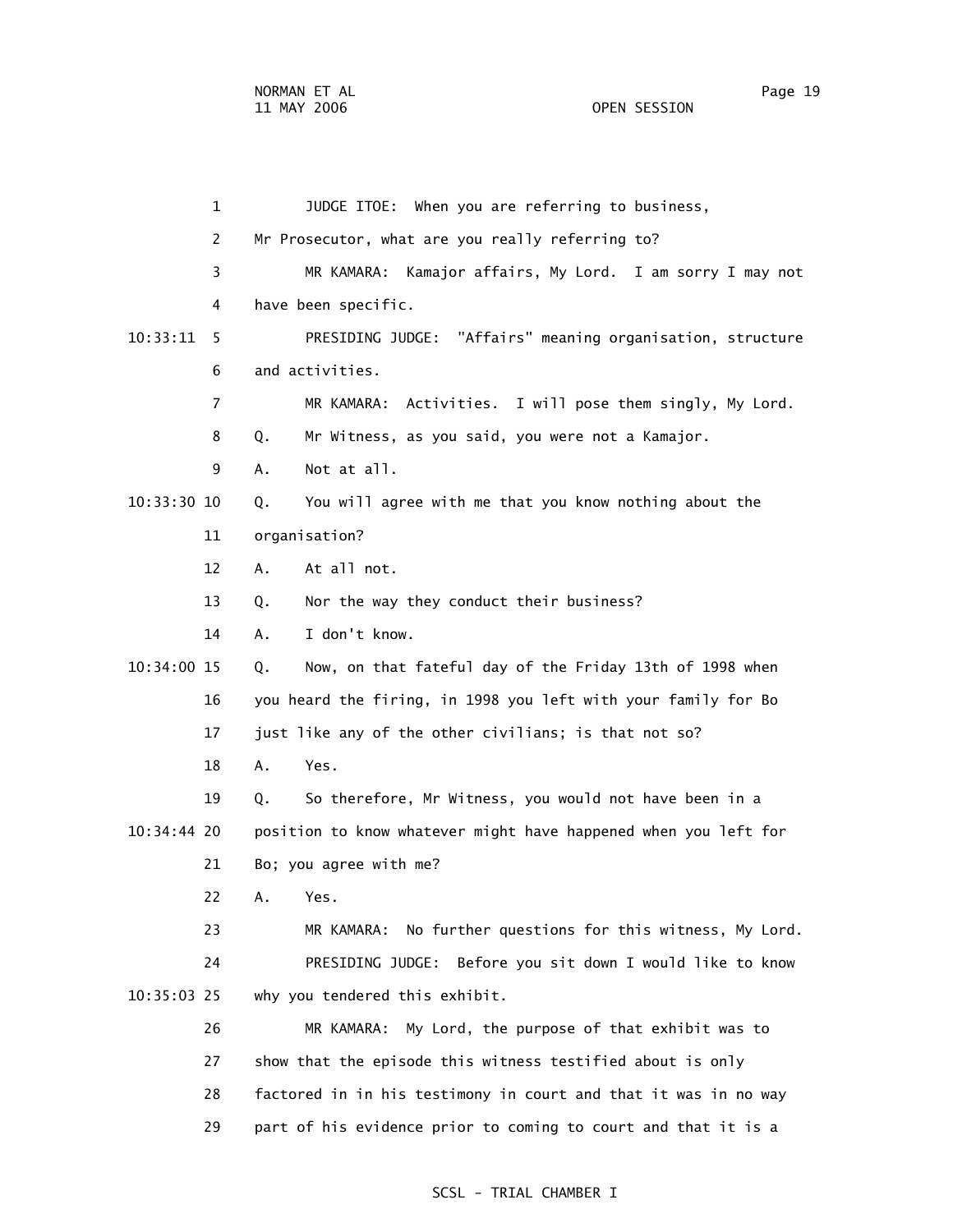1 recent fabrication. It is a recent fabrication. It never formed 2 part of his -- 3 PRESIDING JUDGE: I'm not agreeing or disagreeing with you. 4 I just want to know what's the purpose. Obviously you are not 10:35:38 5 tendering this document, this statement, to show any 6 inconsistency between the evidence of this witness and what may 7 have been contained in the statement. This is why I'm asking the 8 question; so when we have to deal with this exhibit we know what 9 to do with it. Essentially you're saying that you tendered this 10:35:55 10 exhibit to show that at no time when this statement was given the 11 witness did mention anything about the incident of the Kamajors 12 at the junction. 13 MR KAMARA: Yes, My Lord. 14 JUDGE ITOE: In fact, let's be clearer. You are saying 10:36:13 15 that his testimony is a recent fabrication by this witness. 16 MR KAMARA: Yes. 17 JUDGE ITOE: That is your submission. 18 MR KAMARA: That is my submission. 19 PRESIDING JUDGE: So does that answer in part to your 10:36:21 20 objection, Mr Williams? 21 MR WILLIAMS: It does not, My Lord. 22 PRESIDING JUDGE: Well, it is not admitted obviously for 23 inconsistency, so obviously you cannot underline inconsistency 24 because this is not the purpose. The purpose is strictly and 10:36:32 25 very limited to the purpose of trying to show that the witness 26 has testified in a way that is recent fabrication when you look 27 at the statement. That's all. 28 MR WILLIAMS: And the extensive premium this Court has put

29 on the principle of orality might --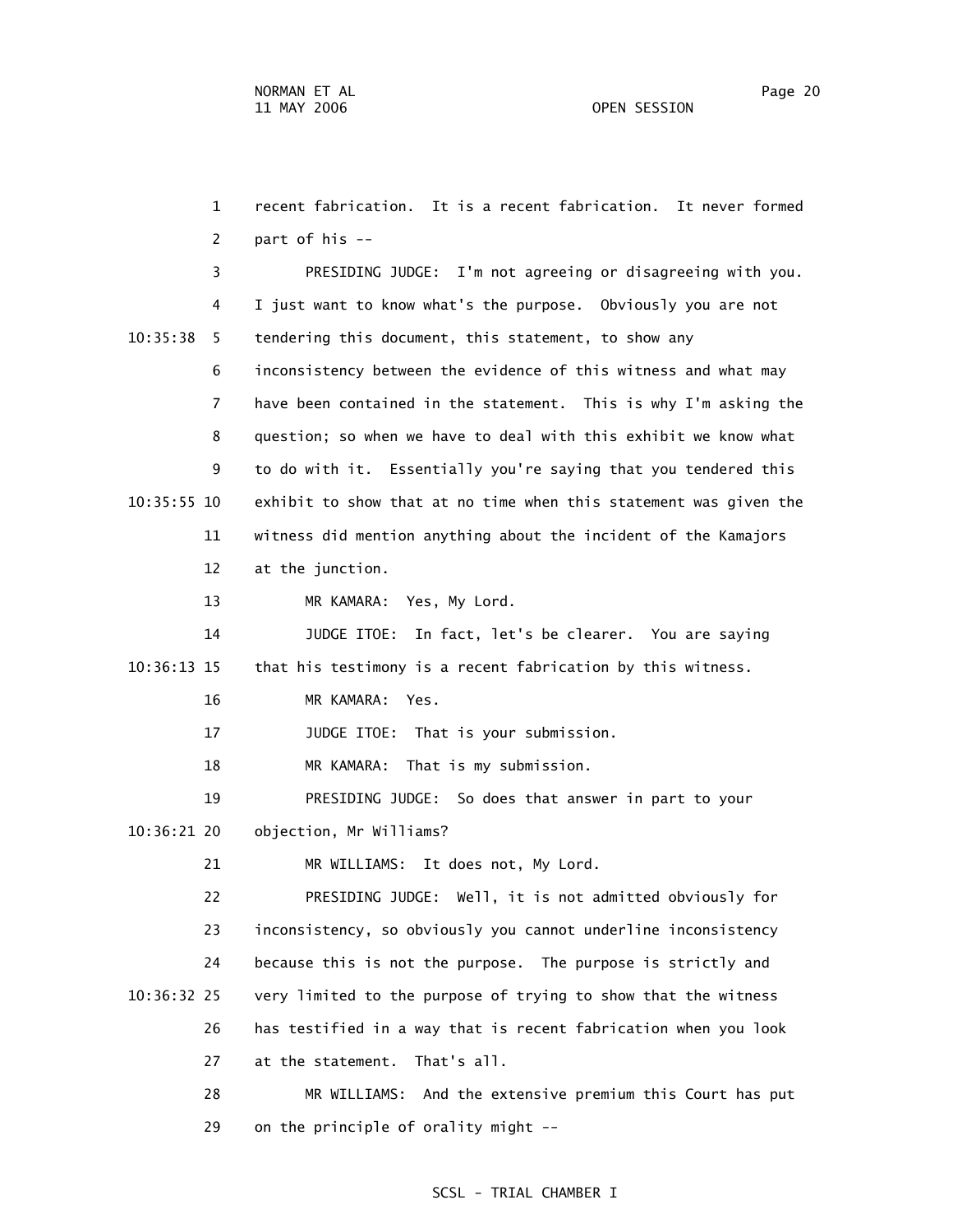1 PRESIDING JUDGE: This is argument. 2 MR WILLIAMS: As My Lord pleases. That would be our reply, 3 My Lord. 4 PRESIDING JUDGE: It is a related issue, I agree with you, 10:36:53 5 but this is not the matter. So I am just making this comment to 6 you, Mr Williams, given the objection you had made before, so 7 there is a very clear understanding as to what the purpose is 8 here. 9 MR WILLIAMS: Exactly, My Lord. Most grateful. 10:37:06 10 PRESIDING JUDGE: Thank you. Dr Jabbi, any re-examination 11 of your witness? 12 MR JABBI: Yes, very briefly, My Lord. 13 RE-EXAMINED BY MR JABBI: 14 Q. Now, Mr Witness, in your oral evidence you remember saying 10:37:25 15 something about Mosquito, the rebel, do you? 16 A. Yes. 17 Q. In which of the attacks on Koribundu did that episode you 18 narrated take place? 19 PRESIDING JUDGE: Is this a new matter that came out in 10:37:45 20 cross-examination? 21 MR JABBI: Yes, My Lord. This is a clarification I'm 22 seeking. The witness gave evidence -- 23 JUDGE ITOE: The question is: Is it a new matter? You 24 cannot justify questions in re-examination as issues of 10:38:06 25 clarification only, no. The rules are hard and fast rules on 26 this issue and, unless it is a new matter, you are not allowed to 27 re-visit the issue. He had testified extensively on the role of 28 Mosquito in shooting these five people. So why are you 29 revisiting this? To clarify?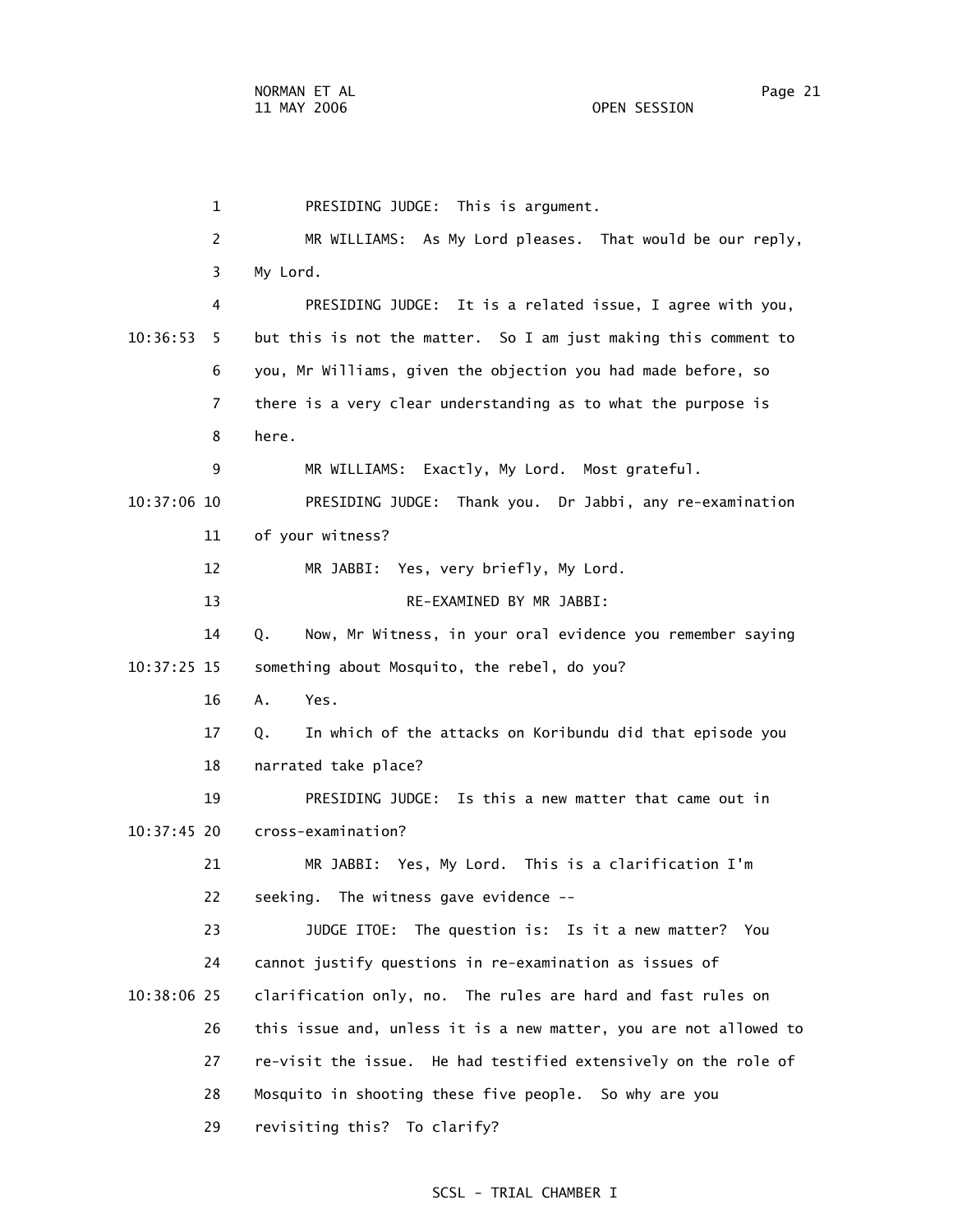1 MR JABBI: Yes, indeed, My Lord. 2 JUDGE ITOE: No, well, that is not a new issue because it 3 had sufficiently been dealt with in your examination-in-chief and 4 also in cross-examination. 10:38:44 5 MR JABBI: The need for clarification arises from the 6 cross-examination. The cross-examination has treated that 7 evidence as if it were at large, not tied down to any specific 8 incidents. 9 PRESIDING JUDGE: But this is why I'm asking if it was a 10:39:07 10 new matter and, secondly, what is it that needs clarification, if 11 anything? 12 MR JABBI: The clarification required here, My Lord, is a 13 particular attack by Kamajors in Koribundu in which this incident 14 happened. That is all I want to ask. 10:39:23 15 PRESIDING JUDGE: It is very clear in the 16 examination-in-chief of the witness and I don't think it has been 17 confused. I agree that in cross-examination there was no real 18 specificity about that, but your examination-in-chief with this 19 witness about that episode is quite clear. I don't see what 10:39:41 20 clarification we need. 21 JUDGE THOMPSON: Let me add, the law, as I understand it, 22 is that if the witness had in examination-in-chief talked about 23 this particular incident and it had been contained in his 24 previous statement, in a statement out of court, then there would 10:40:06 25 have been no problem here at all. But he did not mention it in 26 his previous statement, but he mentioned it in his -- we're 27 talking about the alleged incident of Mosquito, but he mentioned 28 it in his oral testimony. Are you with me?

29 MR JABBI: Certainly, My Lord.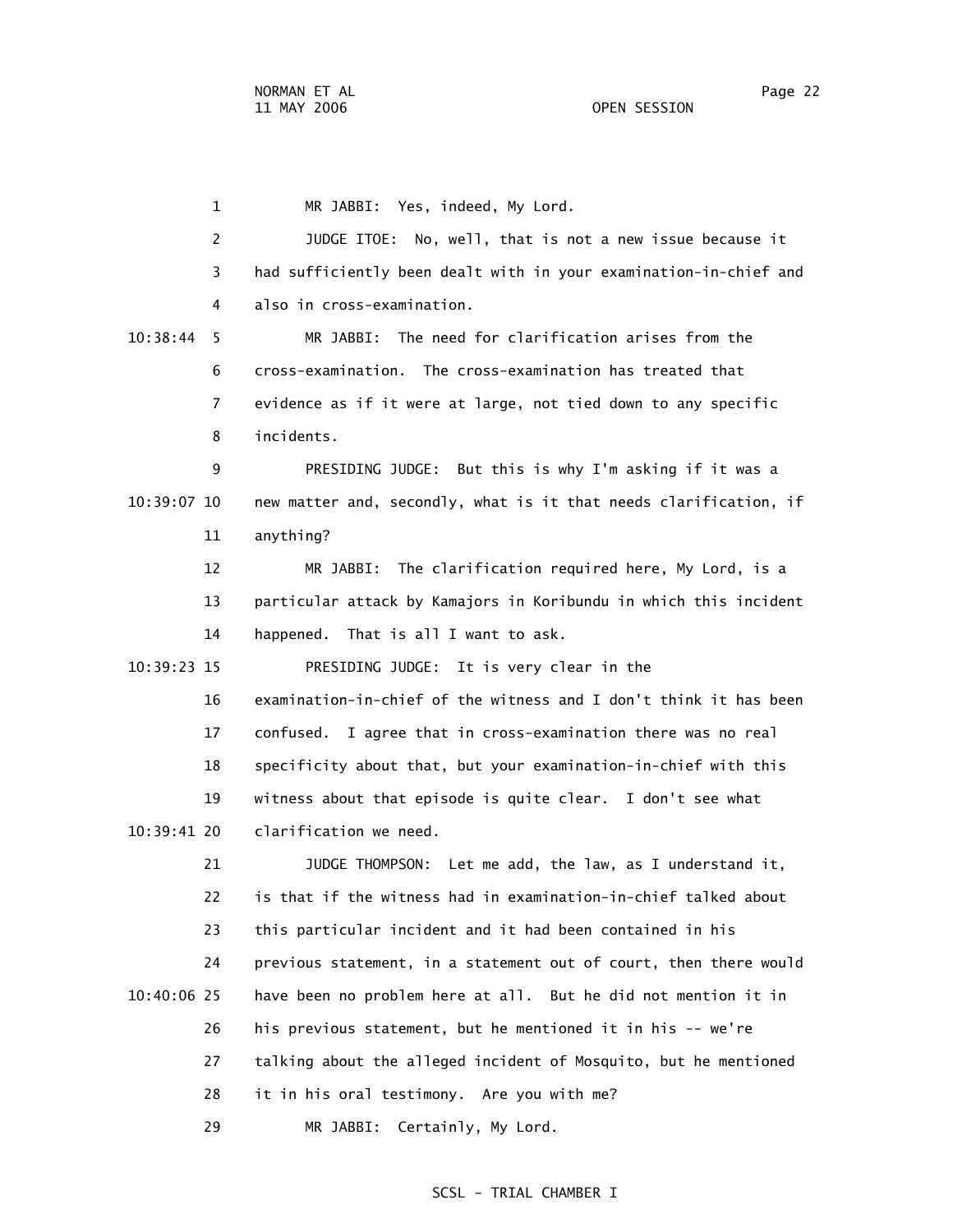1 JUDGE THOMPSON: And counsel now for the Prosecution has 2 said and put to him that this is a recent fabrication. Are you 3 with me?

4 MR JABBI: Yes.

 10:40:46 5 JUDGE THOMPSON: It would seem that it's permissible for 6 counsel for the witness to put to that witness in re-examination 7 whether in fact he had made that statement in his statement out 8 of court. In other words, you can only ask that question under 9 re-examination if he had actually made that statement in his out 10:41:16 10 of court statement. But he did not. So there is nothing to 11 clarify, as far as I understand the law. In other words, it is 12 only permissible under re-examination for you to put questions 13 relating to an allegation that a statement made now in evidence 14 here was a recent fabrication only if he had referred to it in 10:41:43 15 his out of court statement, but this is not the situation. He 16 did not in his statement to the investigators refer to it at all. 17 There is nothing in it. So even though it has been suggested to 18 him under cross-examination that it was a recent fabrication, you 19 are not entitled to re-examine on it -- 10:42:09 20 MR JABBI: My Lord, as a matter of fact --

 21 JUDGE THOMPSON: -- because it didn't appear in his 22 previous statement. That is what I understand the law to be.

 23 MR JABBI: Yes, the evidence by the witness and also the 24 question put to the witness --

 10:42:22 25 JUDGE THOMPSON: Because what you would have done, and I 26 would say that your re-examination would be permissible, to 27 restore the balance that indeed he did make that statement in his 28 statement to the investigators, so it is not a recent 29 fabrication. That is what re-examination would be directed to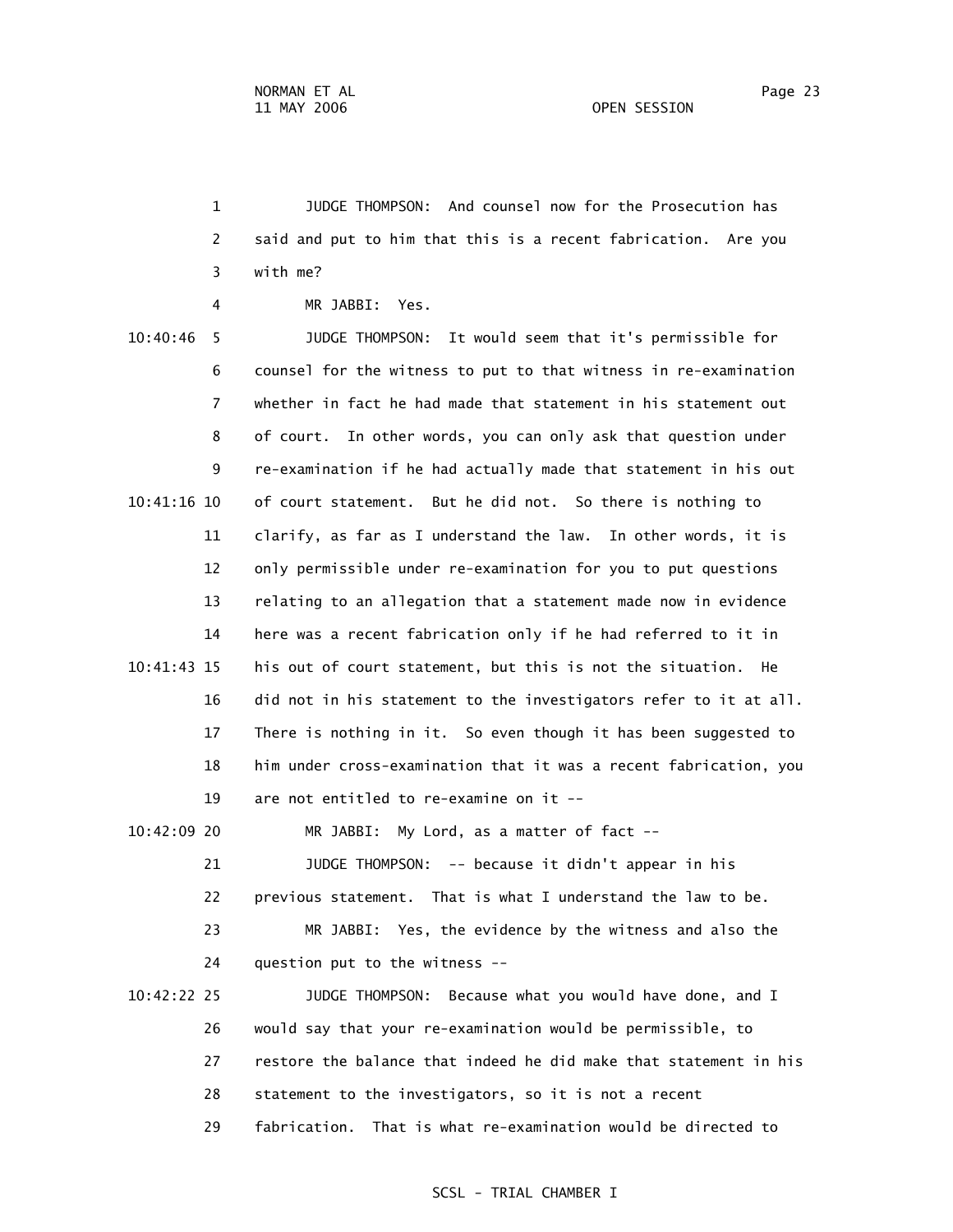1 doing. But he did not. 2 MR JABBI: My Lord, that is what I am doing. 3 JUDGE THOMPSON: But he did not make it. 4 MR JABBI: Yes, but, Your Lordship has come to the 10:42:53 5 conclusion that he did not make that statement. 6 PRESIDING JUDGE: That is what he testified to. 7 JUDGE ITOE: You told us that. 8 MR JABBI: He gave an answer to a question which was not 9 pursued in cross-examination. 10:43:04 10 JUDGE THOMPSON: No, but my point is that you told us from 11 the bar, in answer to the Presiding Judge yesterday, that nothing 12 about this incident was in fact in his statement to the 13 investigators, but he volunteered that evidence from the witness 14 stand. Counsel for the Prosecution says that is a recent 10:43:29 15 fabrication because it was not in his statement to the 16 investigators. My understanding of the law is that you can only 17 re-examine on that issue if he had made that statement in his 18 statement to the investigators. Unless you want to guide me on 19 the law otherwise. 10:43:47 20 MR JABBI: My Lord, it is not on the law that I would want 21 to guide you. 22 JUDGE THOMPSON: I am taking an issue on the law. 23 MR JABBI: Yes, but, My Lord, it is not on the law that I 24 wish to guide Your Lordship. That is not what I intend to do at 10:44:00 25 all. But the application of that law to this particular evidence 26 I am a bit uneasy with the conclusion that the witness has said 27 he did not make that statement, because I believe that is what 28 the witness said. Indeed, the specific incident is not recorded

29 in the statement, but that is different from whether the witness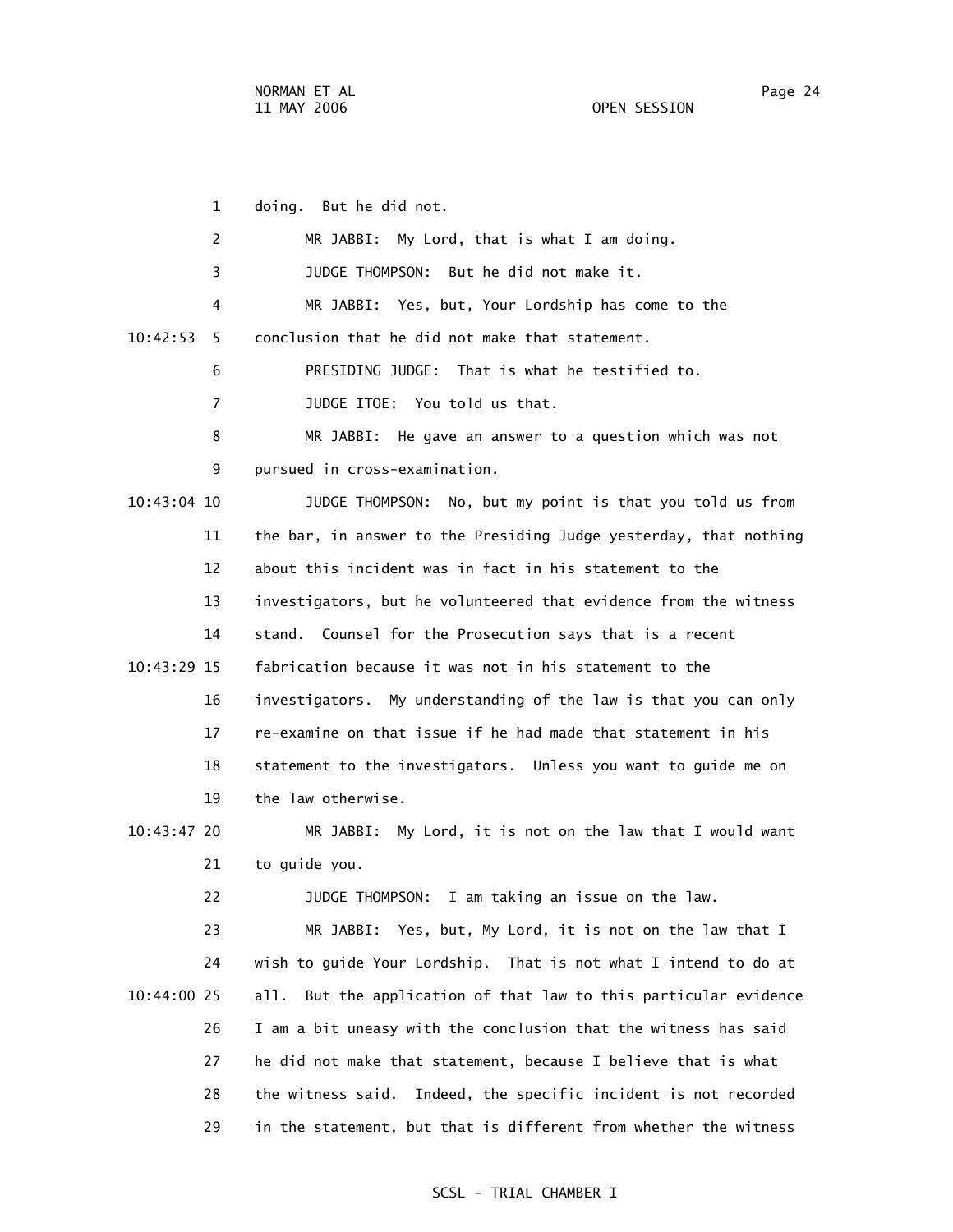1 has said that he made that statement during his interview. 2 JUDGE THOMPSON: But your entitlement to re-examine on it 3 depends on whether that particular incident did appear in his 4 statement to the investigators. Otherwise what are you seeking 10:44:51 5 to do? You cannot put Humpty-Dumpty together again because he 6 admitted and you told us from the Bar that there is nothing in 7 that statement [Overlapping speakers].

 8 MR JABBI: It is not specifically mentioned; that is what I 9 said from the Bar, My Lord. That the incident is not 10:45:06 10 specifically stated in the witness, but I emphasised when I made 11 that statement --

 12 PRESIDING JUDGE: Yes, but that is not the issue. 13 [Overlapping speakers] Dr Jabbi, we do not want to get into 14 arguments about whether it was indirectly contained in the 10:45:19 15 statement or not. The issue was, the witness was asked if he 16 made that statement. He says, "I cannot recall making that 17 statement." He was asked to look at the statement, and he said 18 "It is not there." What is your question now in re-examination? 19 JUDGE THOMPSON: You cannot be allowed to do that, 10:45:35 20 otherwise there will be no finality. If he had insisted that it 21 was there and the evidence -- and according to you it was there, 22 then you would unable to say, "Oh, My Lords, it is not a recent 23 fabrication," and that would be the purpose of re-examination. 24 But I take you upon the law that you cannot under this do it. 10:45:57 25 MR JABBI: My Lord, I'm really sorry if it does appear to 26 Your Lordships that I'm trying to unduly extend this little 27 situation, but at the same time I just want it to be understood 28 what exactly I'm trying to do.

29 PRESIDING JUDGE: What is your question so we can clearly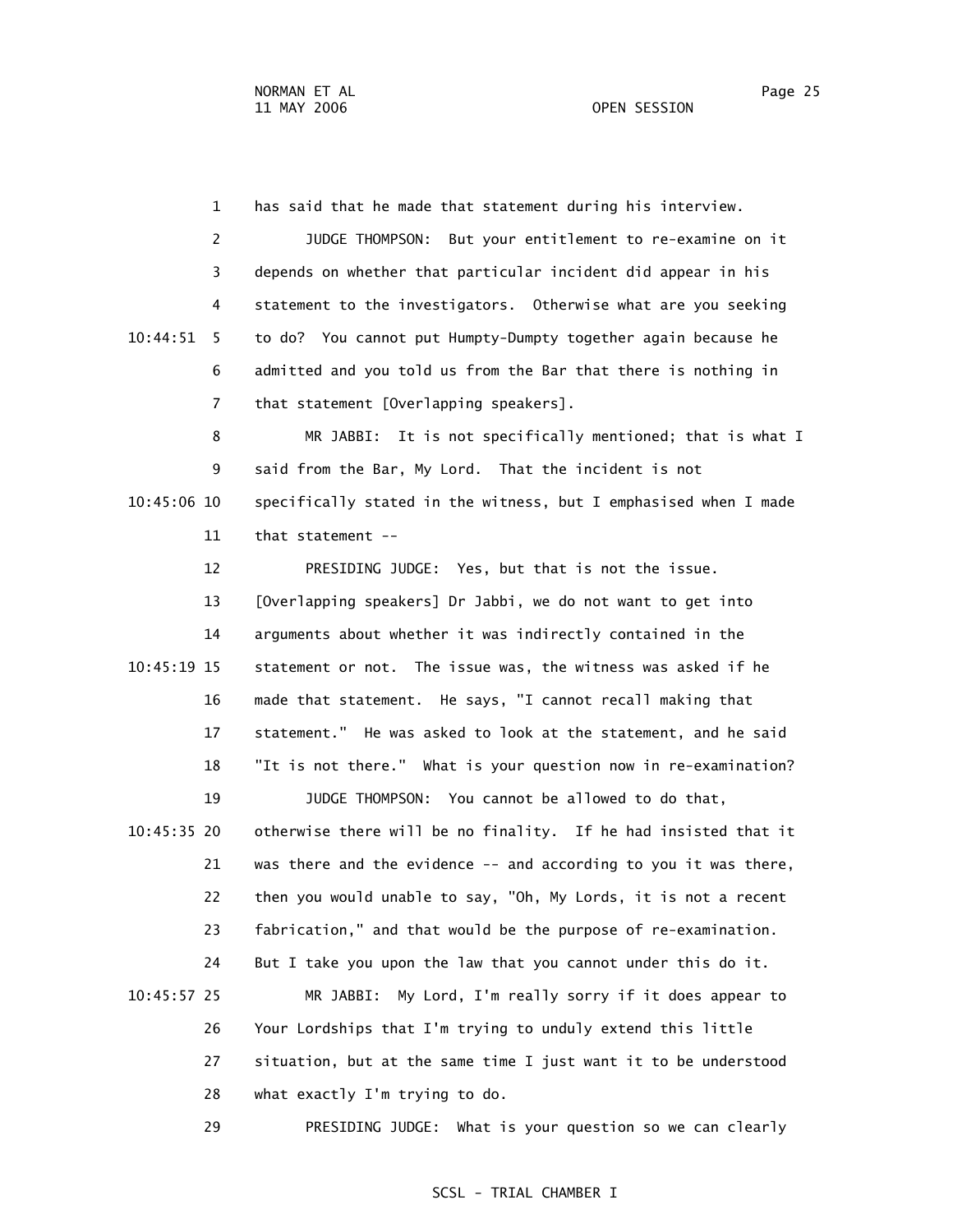29 English?

 1 understand what it is you are trying to do and determine if you 2 will be allowed or not to ask that question. What is your 3 question? 4 MR JABBI: My Lord, may I state what I'm trying to do 10:46:29 5 before answering that question? 6 PRESIDING JUDGE: You may. That may help, indeed. 7 MR JABBI: Thank you. My Lord, I am trying to show the 8 placing of that particular piece of evidence within the areas of 9 evidence given in the statement. That is what I'm trying to do 10:47:00 10 in order to place it so that the conclusion that -- 11 PRESIDING JUDGE: Your question is not allowed. If that is 12 what you will ask, no. 13 MR JABBI: Thank you, my lord. 14 PRESIDING JUDGE: That is the only question you had, 10:47:11 15 Dr Jabbi, in re-examination? 16 MR JABBI: My Lord, I would be satisfied with that question 17 alone. 18 PRESIDING JUDGE: Thank you very much. That question is 19 not allowed. 10:47:24 20 Mr Witness, that concludes your evidence in this Court. We 21 thank you very much for coming and we thank you for your patience 22 and wish you a safe trip back home. Thank you very much. 23 Is your next witness ready, Dr Jabbi? I know you said so 24 yesterday, but is this witness available now? 10:47:47 25 MR SESAY: Yes, My Lord. 26 PRESIDING JUDGE: This is witness number 9 on your list? 27 MR SESAY: Yes. 28 PRESIDING JUDGE: This next witness will testify in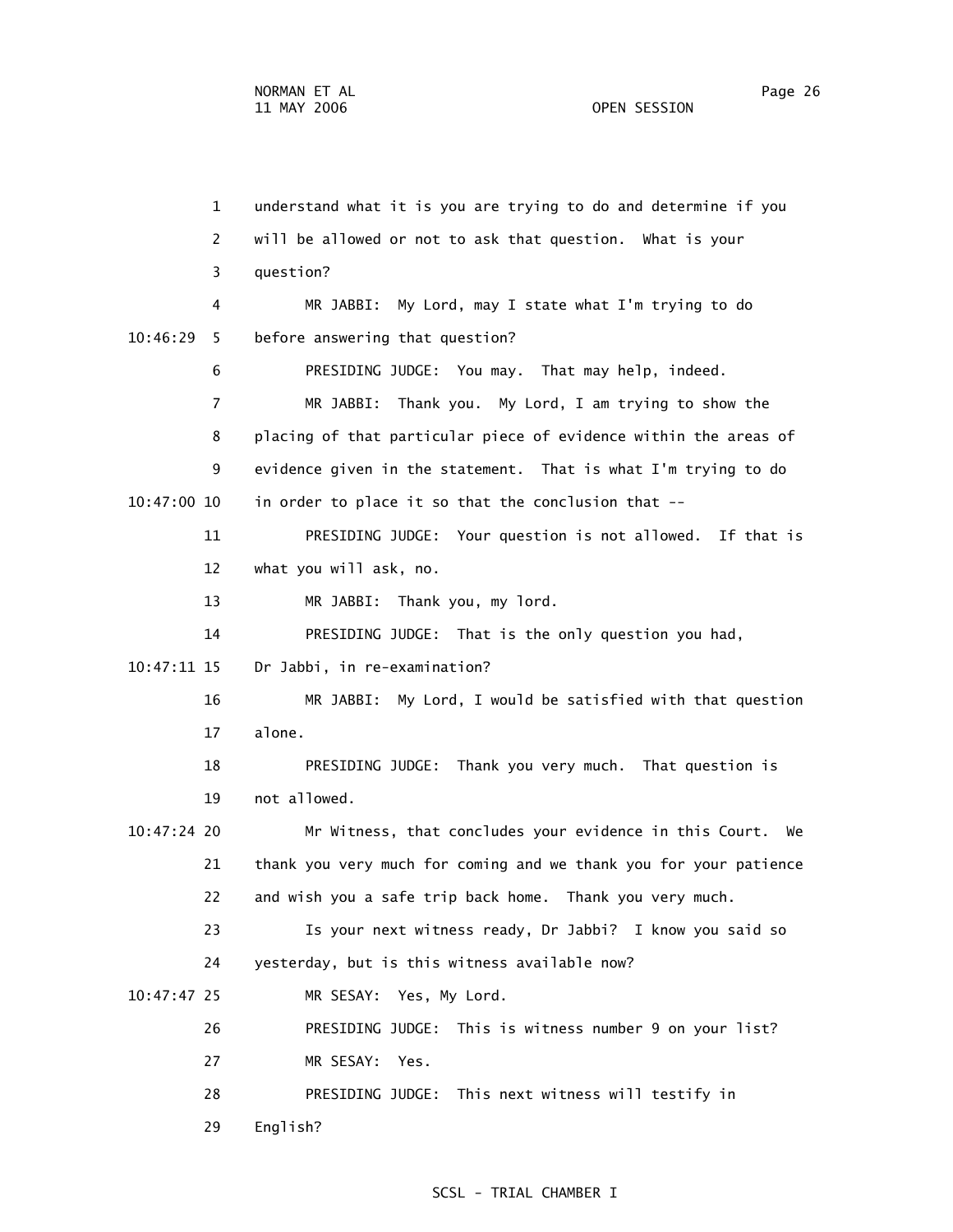1 MR SESAY: No, My Lord. I wish to indicate to the Court 2 that he will testify in Krio. 3 PRESIDING JUDGE: In Krio, fine. 4 JUDGE ITOE: Mr Sesay, this would be your 15th witness? 10:48:18 5 MR SESAY: 15th, yes. 6 JUDGE ITOE: Yes. 7 **[The witness withdrew]** 8 [The witness entered court] 9 [CDF11MAY06B - EKD] 10:49:52 10 PRESIDING JUDGE: Yes, take the oath from the witness, 11 please. 12 WITNESS: JOE NUNIE [Sworn] 13 [Witness answered through interpreter] 14 PRESIDING JUDGE: Mr Witness, do you hear what I say in 10:50:21 15 Krio in your earphones? 16 THE WITNESS: Yes, sir. 17 PRESIDING JUDGE: Okay, thank you. 18 EXAMINED BY MR SESAY: 19 Q. Good morning, Mr Witness. 10:50:38 20 A. Good morning, Your Lordship. 21 Q. Before you start your testimony, may I just appeal to you 22 that you go slowly, please, because your evidence will have to be 23 interpreted. 24 A. Your Lordship. 10:51:02 25 Q. You can proceed to state your full names, please. 26 A. I am Mr Joe Nunie. 27 Q. Where do you live? 28 A. I live in Bo.

29 Q. You mean Bo Town?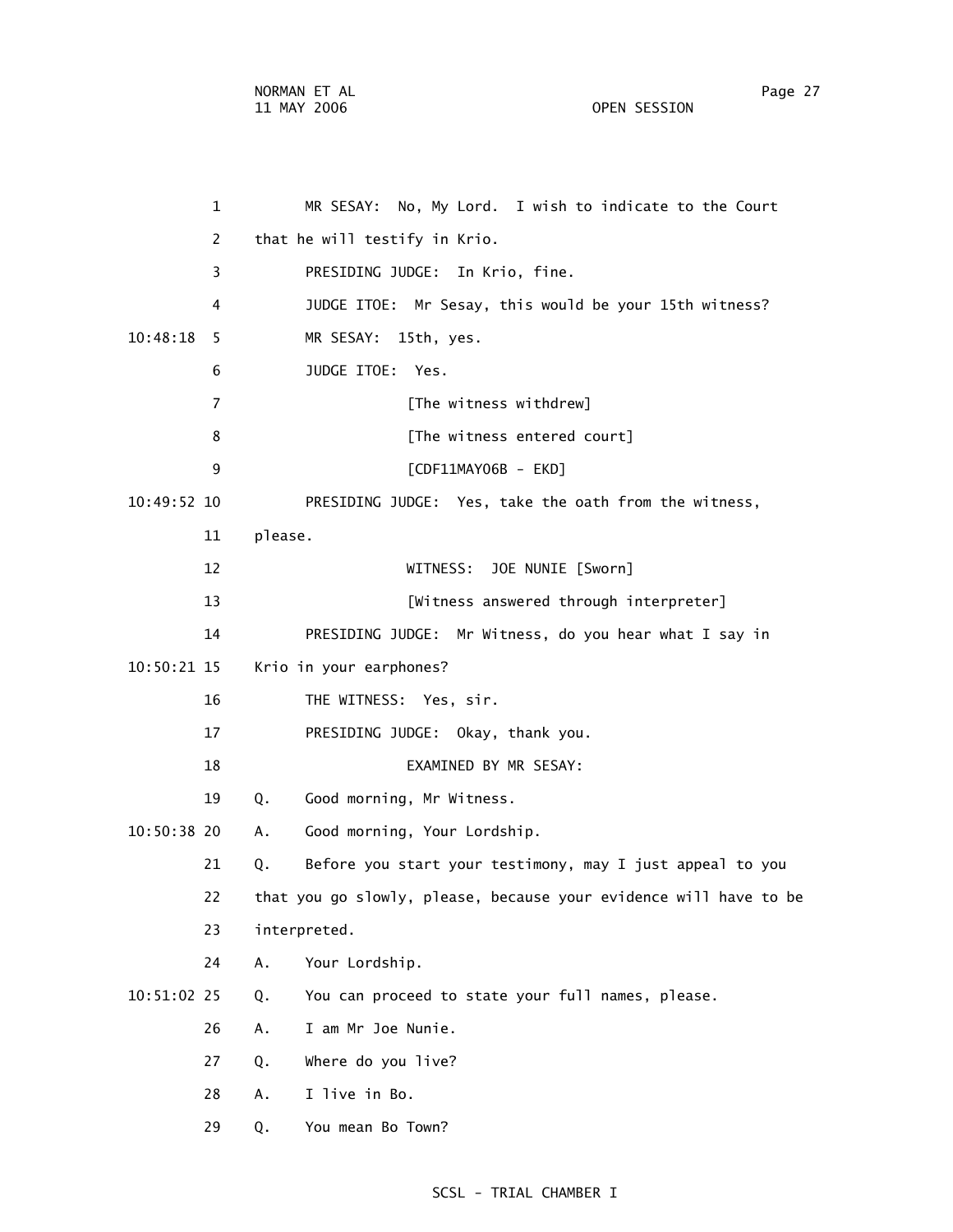1 A. No, I am based at Gondama [phon]. Kailahun village, 2 Tikonko Chiefdom. 3 Q. What is your occupation? 4 A. I am the present chairman -- 10:52:02 5 THE INTERPRETER: Your Honours, would the witness go slow? 6 PRESIDING JUDGE: Can you take your last answer back, 7 Mr Witness? 8 MR SESAY: 9 Q. And go slowly, please. Your occupation again? 10:52:12 10 A. I am the chairman, Motor Drivers and General Transport 11 Workers Union, Bo District. 12 JUDGE ITOE: Are you a driver by profession? 13 THE WITNESS: Sir. 14 MR SESAY: 10:52:54 15 Q. How old are you? 16 A. I am 52 years. 17 Q. Are you married? 18 A. Yes, sir, married to two wives, 18 children. 19 THE INTERPRETER: Your Honours, would learned counsel 10:53:32 20 listen to the interpretation? 21 PRESIDING JUDGE: Mr Sesay, once more - this is not a 22 caution to the witness, it is a caution to you - when you listen 23 to the answer, wait till the answer is translated and give it to 24 the Court before you ask your next question, because you have 10:53:47 25 this tendency to hear the answer in Krio and carry on because you 26 know what has been said. We don't know. The interpreters are 27 unable to follow you when you carry on before the answer is 28 interpreted. Please, make a pause in between. 29 MR SESAY: Yes, My Lord, I will accept it in good part.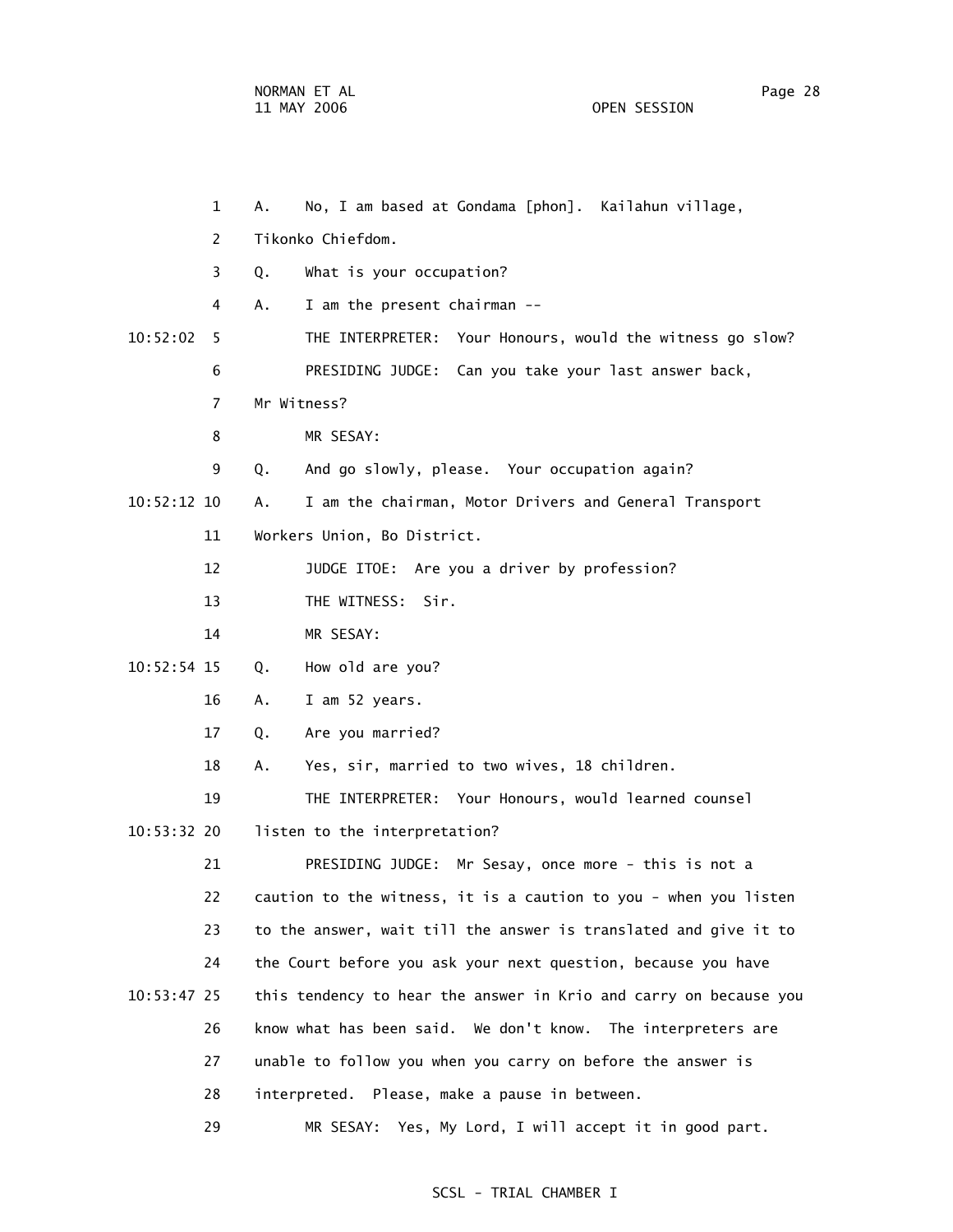| 1              |         | PRESIDING JUDGE: Thank you.                                      |
|----------------|---------|------------------------------------------------------------------|
| 2              |         | MR SESAY: May I repeat the question, My Lord?                    |
| 3              |         | PRESIDING JUDGE: Yes, please.                                    |
| 4              |         | MR SESAY:                                                        |
| 10:54:15<br>5  | Q.      | Are you a Kamajor?                                               |
| 6              | Α.      | I am a Kamajor.                                                  |
| $\overline{7}$ | Q.      | When did you become a Kamajor?                                   |
| 8              | Α.      | 1998, that is the time that I joined the Kamajor.                |
| 9              | Q.      | Where were you based?                                            |
| 10:54:56 10    | Α.      | I was based in my village, Kpetewoma Lugbu.                      |
| 11             | Q.      | What was your status in the Kamajor society?                     |
| 12             | Α.      | Well, when I joined the Kamajor in 1998, I came back to my       |
| 13             |         | village. I was there --                                          |
| 14             | Q.      | [Overlapping speakers]                                           |
| $10:55:42$ 15  | A.      | Sir.                                                             |
| 16             | Q.      | Yes.                                                             |
| 17             | А.      | I came to my village, I was there when I joined the              |
| 18             |         | Kamajor. When I came back, one big man came and he appointed     |
| 19             | $me$ -- |                                                                  |
| 10:56:26 20    | Q.      | Yes?                                                             |
| 21             | Α.      | As base commander.                                               |
| 22             | Q.      | What was the name of that big man?                               |
| 23             | А.      | He was -- his name was director of operations,                   |
| 24             |         | Albert Nallo.                                                    |
| 10:56:57 25    | Q.      | What were you doing as base commander?                           |
| 26             | Α.      | My work was so small, but it was big enough. What I used         |
| 27             |         | to do, all the commanders that used to come from Base Zero, they |
| 28             |         | would have to sit by my foot at Kpetewoma.                       |
| 29             |         | JUDGE ITOE: Let's have that clear.<br>Have to sit by my          |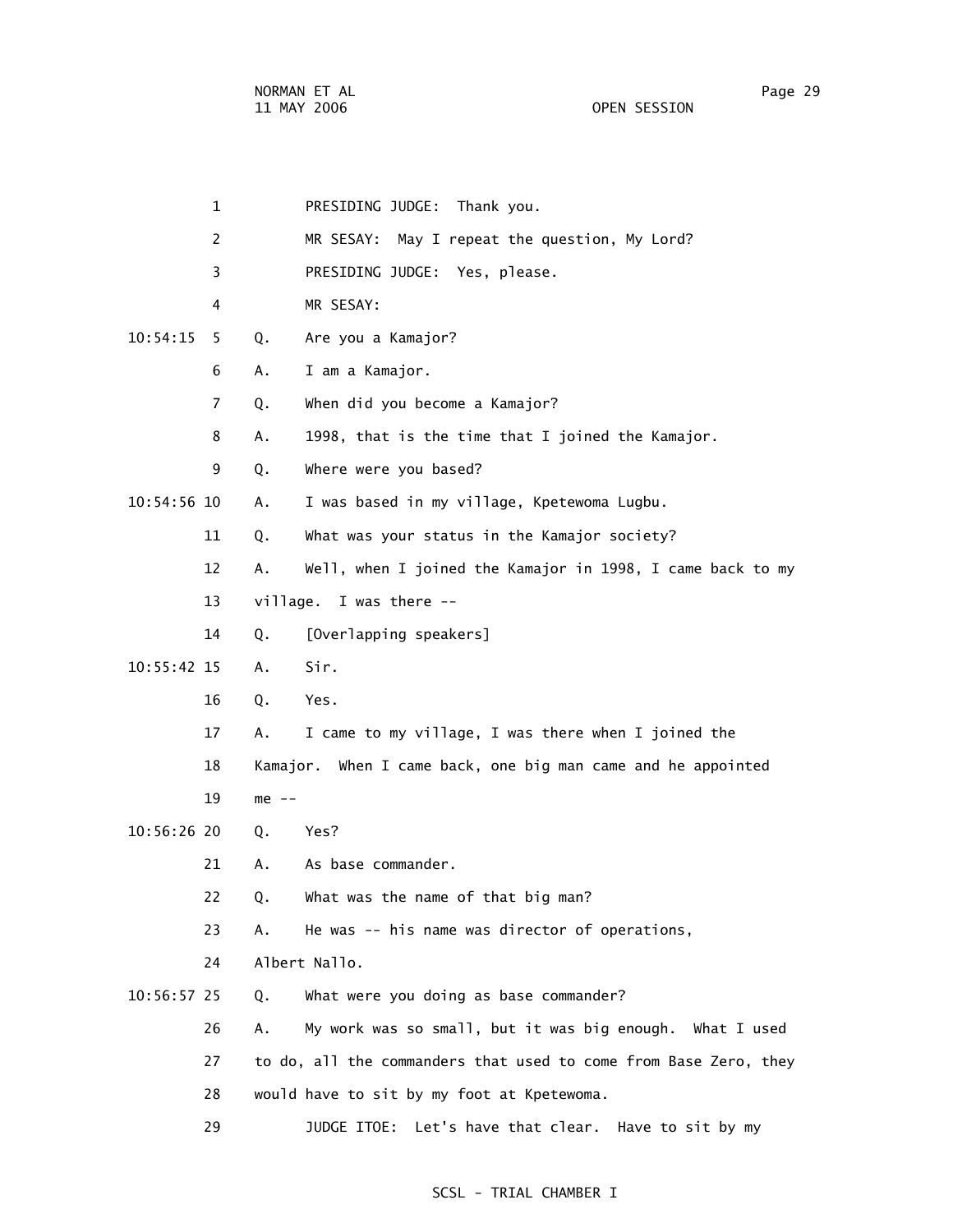|             | $\mathbf{1}$ | feet?                                                            |
|-------------|--------------|------------------------------------------------------------------|
|             | 2            | MR SESAY:<br>My feet.                                            |
|             | 3            | What do you mean when you say that all the commanders will<br>Q. |
|             | 4            | have to sit by your feet? Can you explain that for us to         |
| 10:57:53    | 5.           | understand, please, Mr Witness?                                  |
|             | 6            | I can explain, sir. It's like a stranger, when you come to<br>Α. |
|             | 7            | any town, you have to sit by somebody's feet before you contact  |
|             | 8            | any other big man. So when they came to the village, they had to |
|             | 9            | sit by my feet before they could contact any other person.       |
| 10:58:31 10 |              | You have just told the Court that Albert Nallo was the<br>Q.     |
|             | 11           | director of operations. Did you have any meeting with Mr Nallo   |
|             | 12           | at Kpetewoma?                                                    |
|             | 13           | Α.<br>Yes.                                                       |
|             | 14           | What happened at that meeting?<br>Q.                             |
| 10:59:00 15 |              | I was at the base, Kpetewoma Lugbu. Mr Nallo came from<br>Α.     |
|             | 16           | Base Zero. He came. When he was coming --                        |
|             | 17           | Yes.<br>Q.                                                       |
|             | 18           | When he came from Base Zero, he came with one commander,<br>А.   |
|             | 19           | who was Mr Jegbeyama, with one other commander who was Mr Joe    |
| 10:59:40 20 |              | Tamidey. He came, they gathered us. When he came, he said I      |
|             | 21           | should summon all the other commanders who were in the three     |
|             | 22           | chiefdoms.                                                       |
|             | 23           | Can you stop there for now.<br>Q.                                |
|             | 24           | Yes, sir.<br>Α.                                                  |
| 11:00:08 25 |              | This man, Jegbeyama, did he have any other name?<br>Q.           |
|             | 26           | Tucker.<br>Α.                                                    |
|             | 27           | What Tucker?<br>Q.                                               |
|             | 28           | Well, I cannot remember the other name. It's Tucker that I<br>Α. |
|             | 29           | knew of.                                                         |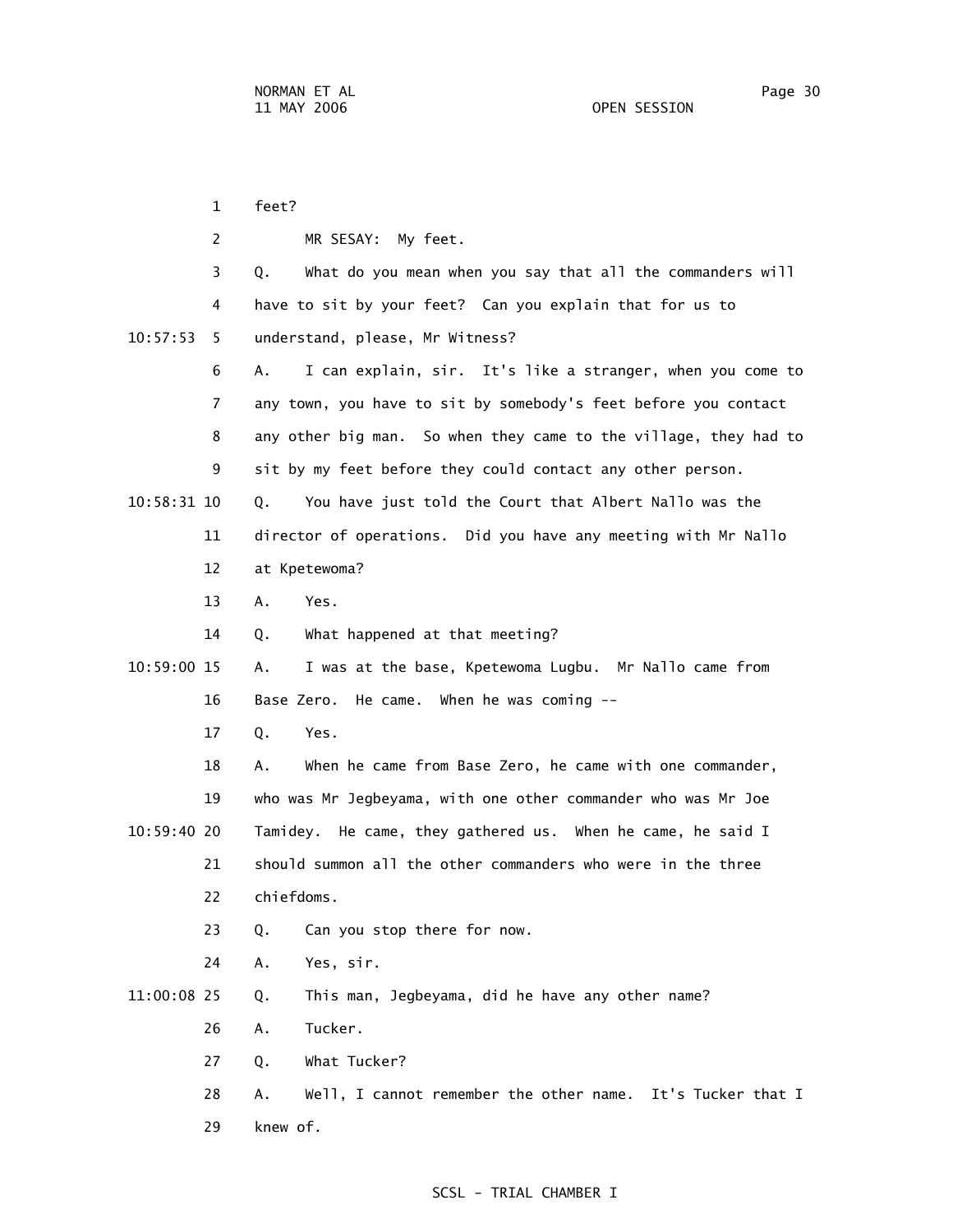1 Q. Can you proceed in relation to what happened at that 2 meeting? 3 A. Yes. Mr Nallo told me to summon the other commanders from 4 the other chiefdoms, and I did so. Bagbo, Lugbu and 11:01:11 5 Jiama Bongor. 6 Q. Slowly, please. Bagbo? 7 A. Bagbo, Lugbu, and Wunde. 8 Q. Can you tell the Court what was discussed at that meeting? 9 A. Yeah. 11:02:03 10 Q. Proceed. 11 A. When the commanders had come, Mr Nallo, who was our boss, 12 director of operations, he told us that he came from Base Zero 13 with mandate from War Council, that we should prepare ourselves 14 to capture Koribundu. 11:03:48 15 Q. Yes? 16 A. He said again that he should withdraw Mr Vanjawai - 17 Mr Ansu, alias Vanjawai. He should withdraw him from Jiama 18 Bongor, and he should be replaced with Joe Tamidey in that 19 particular area. 11:05:01 20 Q. Vanjawai, was he actually replaced? 21 A. Yes. 22 Q. Who replaced him? 23 A. It was Commander Joe Tamidey. 24 Q. Now, can you assist us in relation to the time frame that 11:05:33 25 this meeting was held? 26 A. This meeting, it was within 1998. 27 Q. How did that meeting end? 28 A. The meeting ended, the director of operations, Mr Nallo, 29 gave orders that --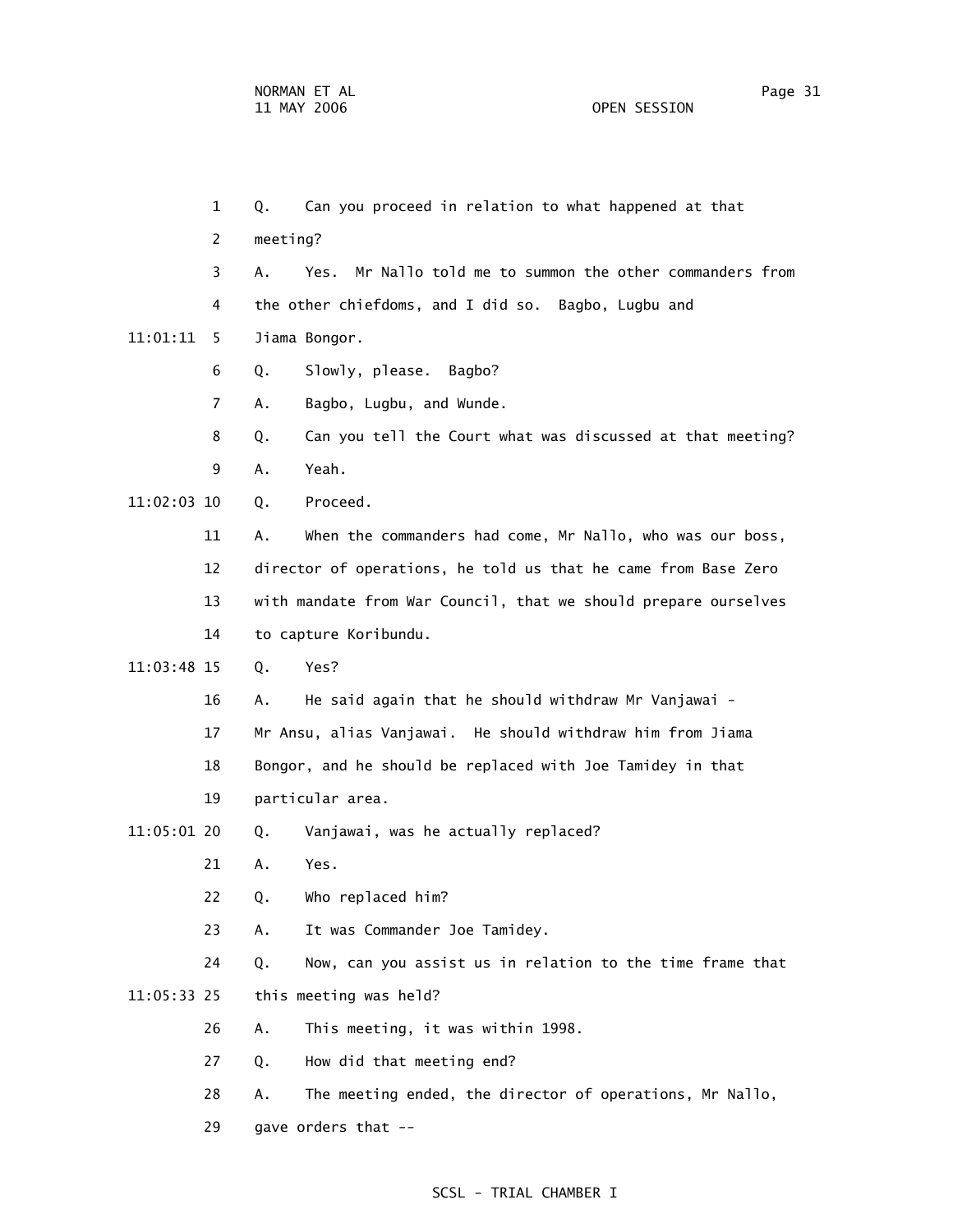- 1 Q. Yes? 2 A. He gave orders that we should be preparing to capture 3 Koribundu. 4 Q. What happened after that? 11:07:04 5 A. He went. He went, he said he was going for three days at 6 Base Zero. 7 Q. Did he in fact go to Base Zero? 8 A. Yes, he went there. 9 Q. Now did he come back? 11:07:48 10 A. Yes, he came back. He came back with commanders, with some 11 arms and ammunition for us, Kpetewoma. 12 Q. Did he say anything about those arms that he brought? 13 A. Yes. 14 Q. What did he say? 11:08:36 15 A. When he came with the commanders and the arms, what he told 16 us was that he said we should move and go to Koribundu. 17 Q. Now who was appointed as the commander in relation to that 18 attack on Koribundu, overall commander? 19 A. The overall commander was Joe Tamidey. 11:09:32 20 Q. Now, Mr Witness, we have had evidence in this Court insofar 21 as how the attack on Koribundu was planned. I do not wish you to 22 repeat that evidence before this Court. I request that we move 23 on to some other aspect of your testimony. How many attacks were 24 made on Koribundu? 11:10:07 25 A. Three times. Three times. 26 Q. Was there any other attack part from the three? 27 A. The last attack, that was the time that we captured the 28 place.
	- 29 Q. I want you to please explain to this Court what in fact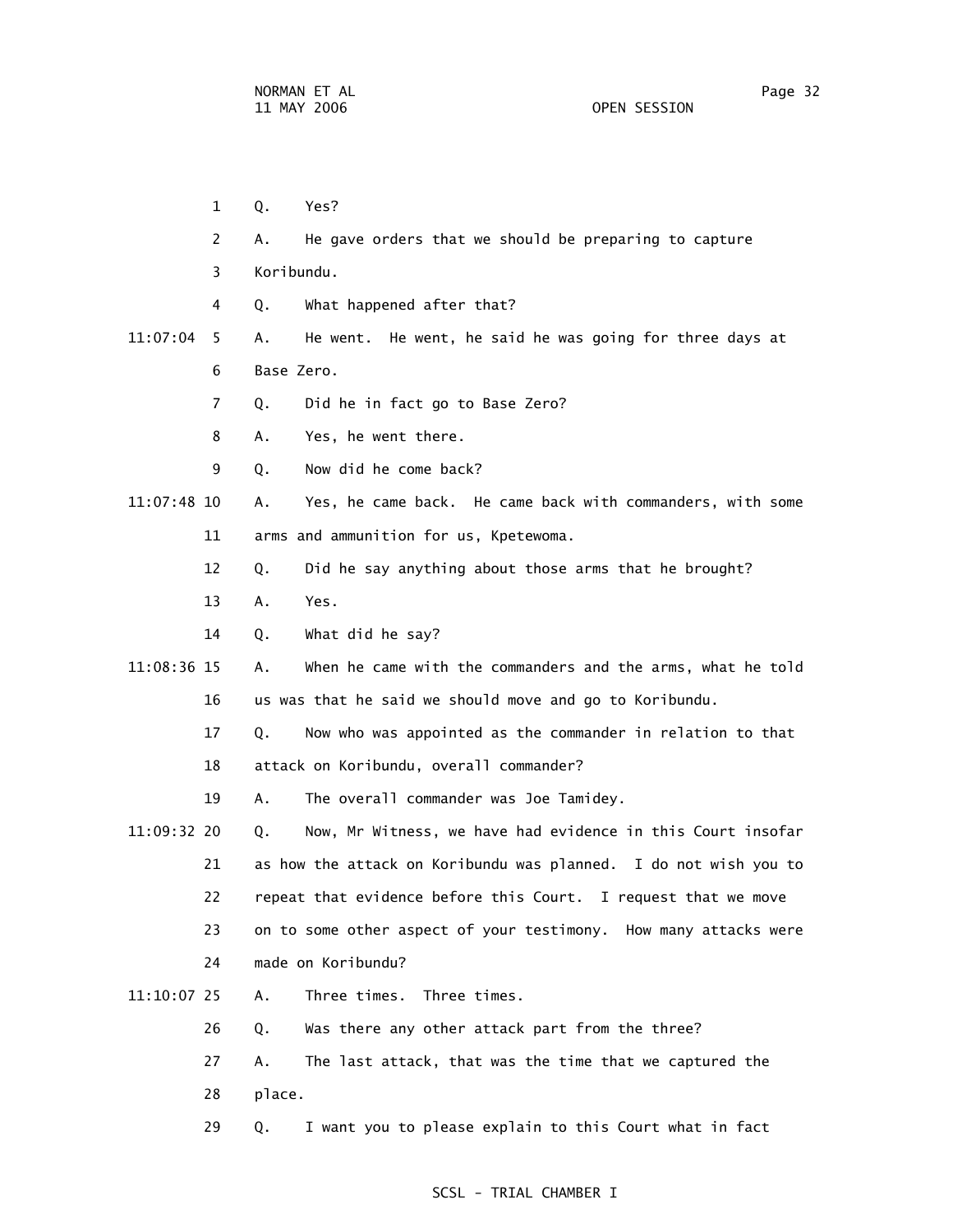| 1              | happened on the fourth attack. Because you said three times and  |
|----------------|------------------------------------------------------------------|
| 2              | then you made reference to a last attack.                        |
| 3              | PRESIDING JUDGE: Well, I am not sure the witness has             |
| 4              | talked about four attacks. He said three. You put it to him      |
| 11:11:13<br>5. | that it was four. It may be in his language what he meant by the |
| 6              | last attack he meant the third attack.                           |
| $\overline{7}$ | MR SESAY: As My Lord pleases.                                    |
| 8              | Are you telling this Court there was another attack apart<br>Q.  |
| 9              | from the three?                                                  |
| 11:11:29 10    | MR De SILVA: That's a leading question.                          |
| 11             | PRESIDING JUDGE: It is. Objection sustained.                     |
| 12             | MR SESAY:                                                        |
| 13             | The three attacks, including the one which you referred<br>Q.    |
| 14             | $to$ $-$                                                         |
| 11:11:38 15    | JUDGE ITOE: No, that is not the way to put the question.         |
| 16             | That is not what he said. He said it was on the third attack --  |
| 17             | on the last attack, on the last attack, you know, that Koribundu |
| 18             | was captured, and he talked of three attacks. That is where we   |
| 19             | He said there were three attacks on Koribundu. It was on<br>are. |
| 11:12:02 20    | the last attack that Koribundu was captured.                     |
| 21             | MR SESAY:                                                        |
| 22             | How many attacks were there in all?<br>Q.                        |
| 23             | PRESIDING JUDGE: You did ask that question. He answered          |
| 24             | to you three attacks.                                            |
| $11:12:17$ 25  | MR SESAY: In all, My Lord. My Lord, I have added --              |
| 26             | THE WITNESS: All the --                                          |
| 27             | PRESIDING JUDGE: Please proceed.                                 |
| 28             | THE WITNESS: All the -- there are four attacks. The three        |
| 29             | attacks I was not there. See, I was present in the last attack.  |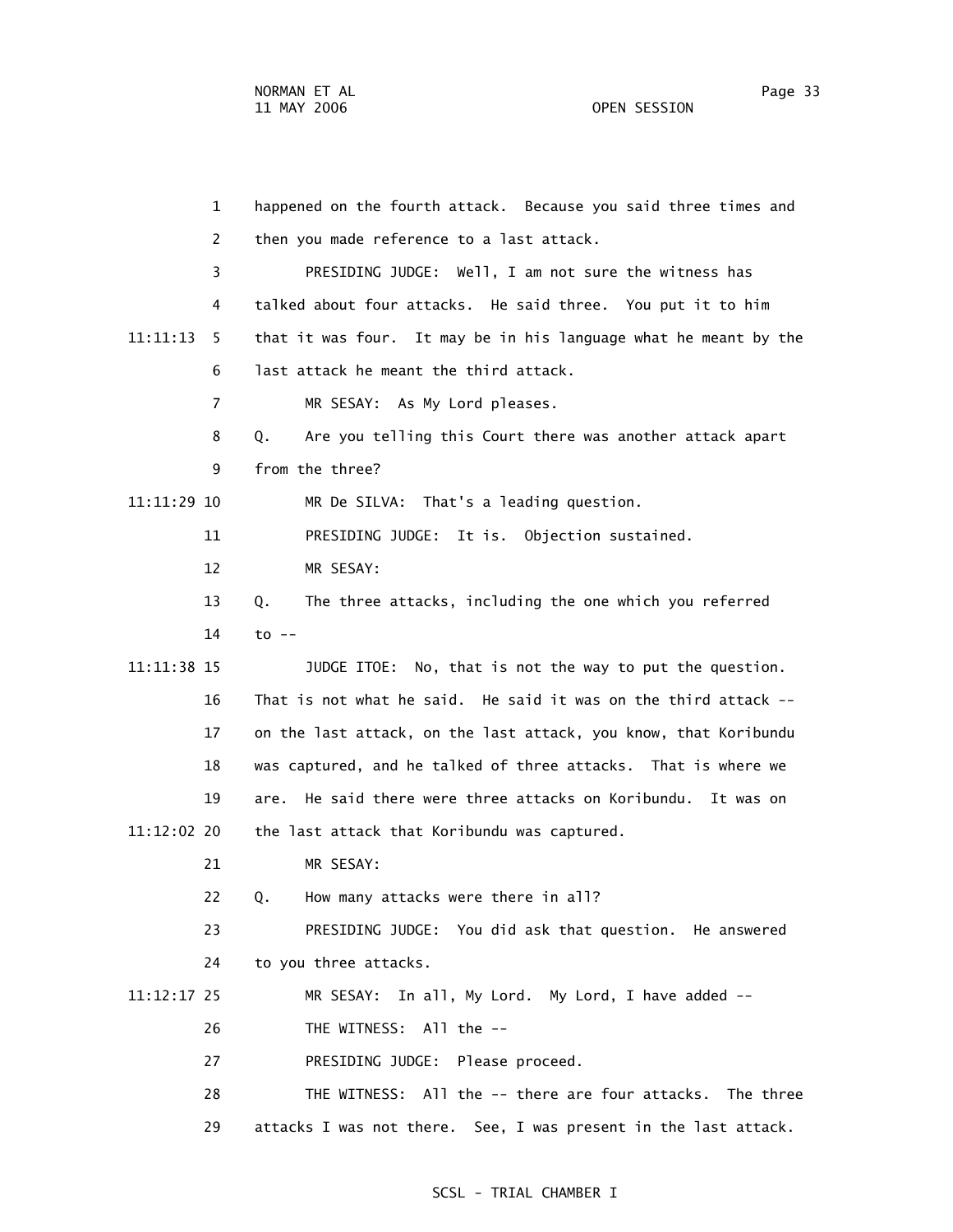1 MR SESAY: 2 Q. What happened in the last attack, the fourth attack? 3 A. Well, the fourth attack, before we reached at Koribundu, we 4 met the junta. We found out that the junta had withdrawn from 11:13:39 5 there. 6 Q. Yes. 7 A. We found the commander who was there before -- 8 THE INTERPRETER: Your Honours, would the witness go a 9 little bit slower. 11:14:08 10 PRESIDING JUDGE: Mr Witness, can you repeat your last 11 answer and go a bit slower, please. You said you found the 12 commander; can you take it from there? 13 THE WITNESS: The commander, Joe Tamidey, his uncle, we 14 found that they had killed him and they took his guts out and 11:14:52 15 they made the guts into a checkpoint at the main turntable. 16 MR SESAY: 17 Q. What happened further when you entered the town, the 18 Koribundu town itself? 19 A. We found some houses, they were on fire. 11:15:40 20 Q. Yes. 21 A. We gathered some civilians, they started to put off the 22 fire in some houses. 23 Q. Do you know who killed the man whom you said was 24 Joe Tamidey's uncle, whose guts you said was made a checkpoint? 11:16:35 25 A. It was the junta. 26 Q. Now, did any other thing happen in Koribundu apart from 27 what you narrated? 28 JUDGE ITOE: When you say the junta, were you there or were 29 you just told that it was the junta?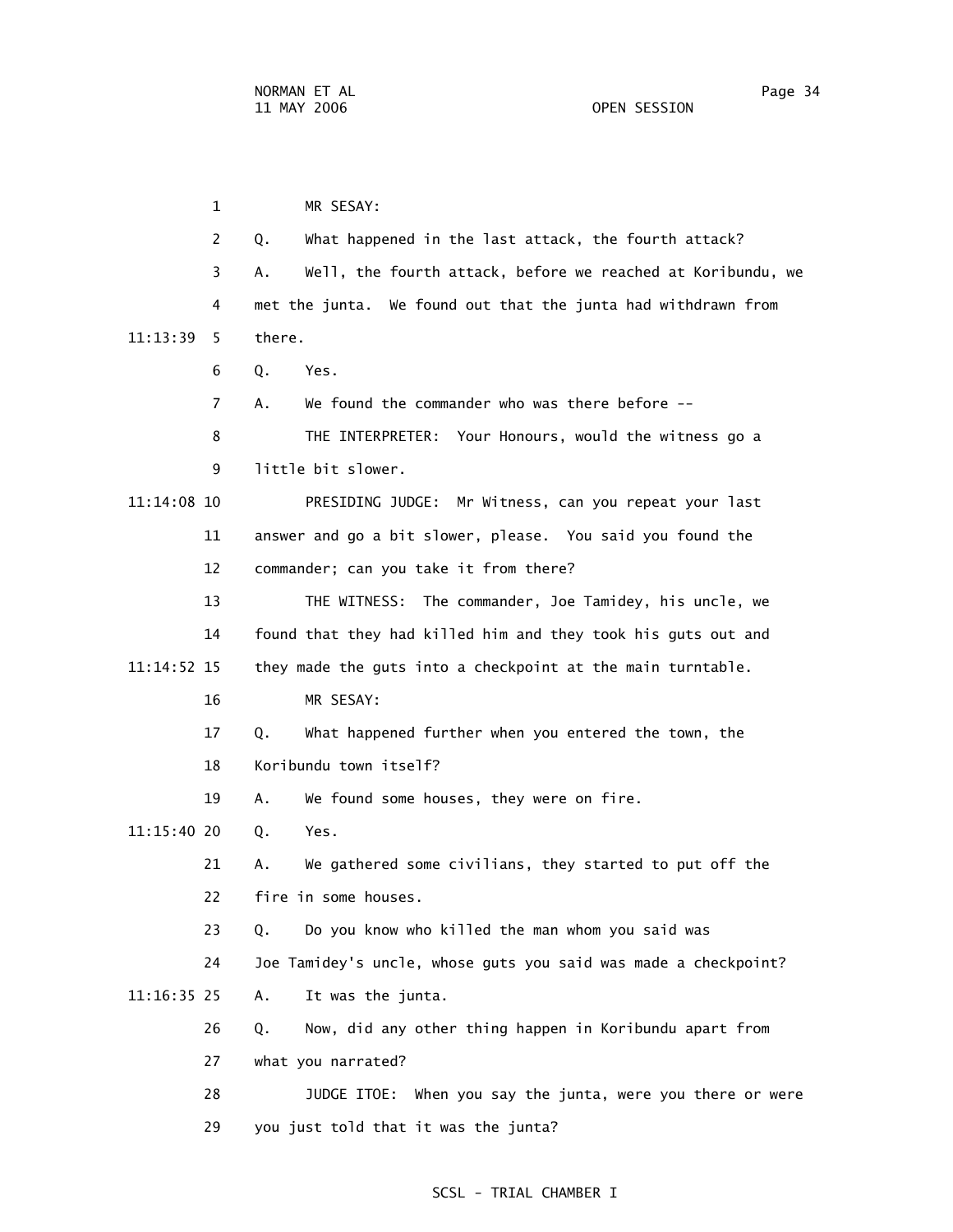1 THE WITNESS: We were told that it was the junta. It was 2 the civilians that told us that. 3 MR SESAY: 4 Q. Now, I asked you before the question whether, in fact, you 11:17:35 5 did any other thing in Koribundu apart from what you have 6 narrated to the Court. 7 A. The only thing that we did was that the soldiers who 8 surrendered to us, up to 76 soldiers -- 9 JUDGE ITOE: That is 76? 11:18:20 10 THE WITNESS: 76, 76. And one of their senior officers was 11 Sergeant Kamanda. MP Corporal Momodu, who received them, they 12 were with us. 13 MR SESAY: 14 Q. For how long? 11:19:20 15 A. They stayed with us for five days. 16 Q. What did you do with those surrendered soldiers? 17 A. Those soldiers, we had one of our bosses again who was an 18 administrator for Bo who was Alhaji Daramy Rogers. 19 Q. Yes? 11:20:31 20 A. He met us and told us that he himself had got instructions 21 from the War Council saying we should hand over all the soldiers 22 and the ammunition that we had got to ECOMOG. 23 Q. Now you have just made reference in your testimony about 24 arms. 11:21:26 25 JUDGE ITOE: He said ammunition. That's what I heard. 26 MR SESAY: Sorry, My Lord. 27 Q. About ammunitions. 28 PRESIDING JUDGE: Mr Sesay, when you say this, because he 29 has testified, at what time are you talking about? Just when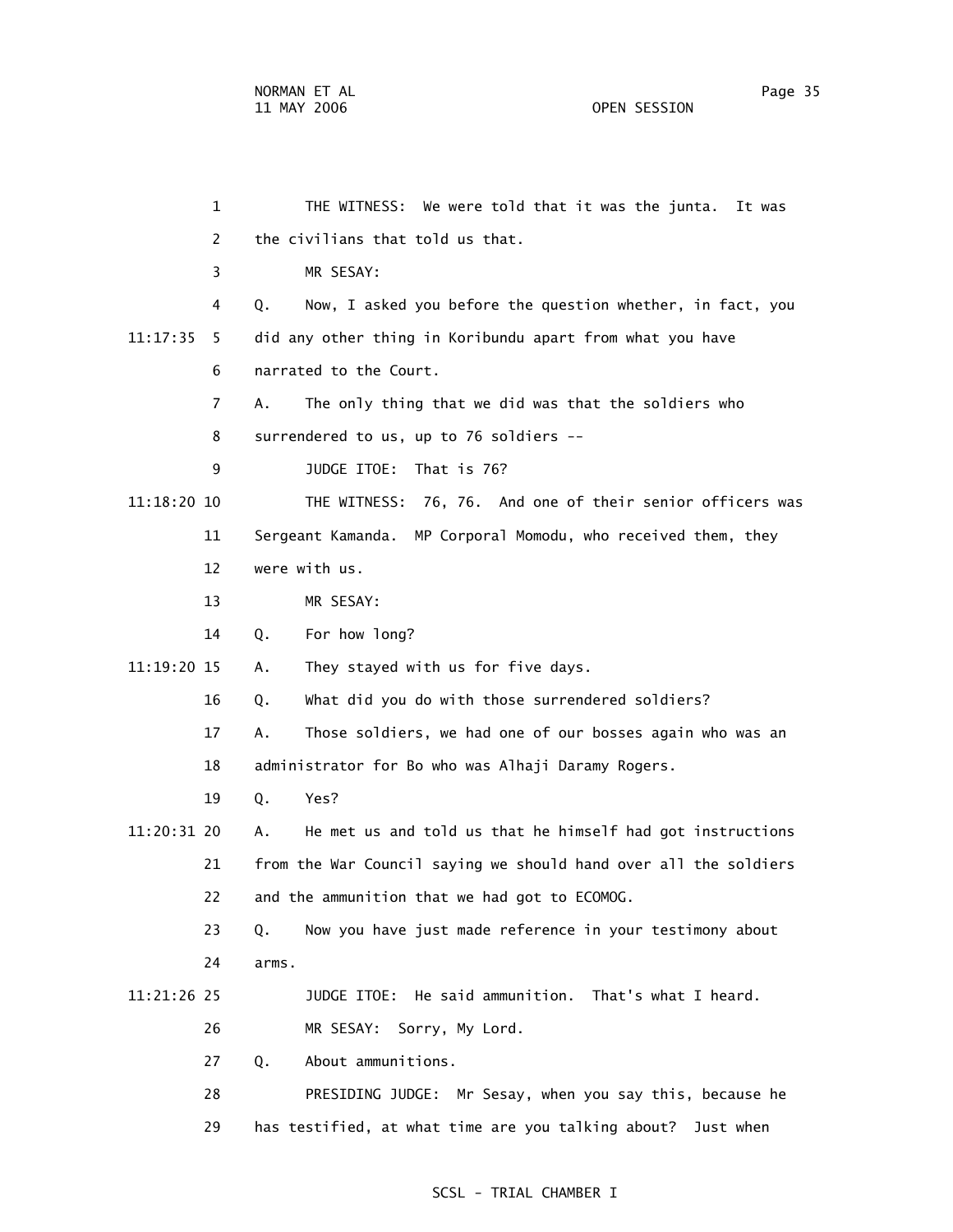29 A. Okay, sir.

 1 they were told by Rogers or -- he has already talked twice about 2 ammunition. 3 MR SESAY: Yes, My Lord, I am coming to the time frame. I 4 just want to clarify this portion of his testimony in which he 11:21:53 5 has referred to ammunition. 6 PRESIDING JUDGE: His very last answer? 7 MR SESAY: Yes, his very last answer. 8 Q. Now the ammunition which you have referred to, what arms 9 are you referring to? 11:22:04 10 PRESIDING JUDGE: Well, ammunition and arms is not the 11 same. He has testified about ammunition. He has not testified 12 about arms. He said ammunition. Now you are mixing ammunition 13 and arms. It's not the same. 14 MR SESAY: As My Lord pleases. 11:22:19 15 JUDGE ITOE: If there was a system like in Cameroon of a 16 compulsory military service, I would recommend Mr Sesay to go in 17 for one so as to understand what happens in the military. 18 MR SESAY: I'll be obliged, My Lord. 19 Q. Now ammunition, what ammunition are you referring to? 11:22:51 20 A. The junta handed over anti-aircraft weapons, GPMG, 90 21 millimetres, with even their junta Land Rover and some 22 cartridges. 23 Q. What did you do with all those which you have mentioned? 24 A. Those ones, we loaded them inside the very Land Rover and 11:24:10 25 another motor car which we captured, one MSF vehicle, where we 26 put all the ammunition. We took everything and handed it to 27 ECOMOG. 28 Q. Please watch your pace.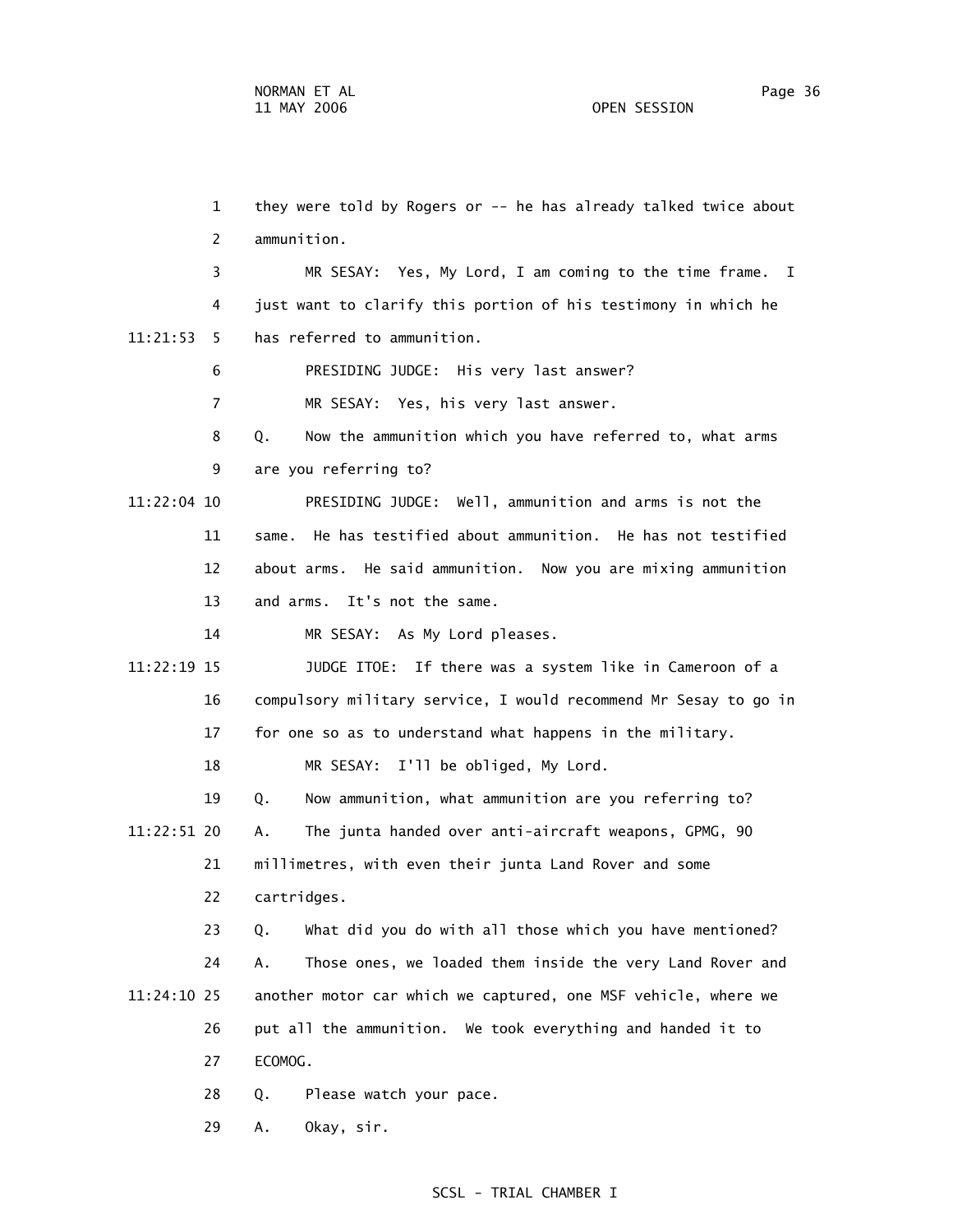1 Q. Now when these soldiers surrendered and you said you 2 recovered this ammunition from the junta, when in fact did that 3 happen, the time frame? 4 A. I talked about five days, before we had those things, 11:25:11 5 before we handed over. It was 1998. 6 Q. For how long did you stay in Koribundu after the fourth 7 attack on Koribundu? 8 A. I, after the first attack -- 9 Q. The fourth. I'm asking you about the fourth attack, the 11:25:54 10 last attack. 11 JUDGE ITOE: You did not participate in one, two, three; 12 you were on the fourth. Is that not what you've said? Was he 13 referring to the first or the fourth attack? 14 MR SESAY: I'm asking him about the fourth attack, the last 11:26:11 15 attack. 16 Q. After the fourth attack, the last attack, for how long did 17 you stay in Koribundu? 18 A. I -- our boss was Joe Tamidey. He was the one that stayed 19 long in Koribundu. I had another assignment, which Nallo gave 11:26:35 20 me, to go to Bo. 21 Q. Did you in fact go to Bo? 22 A. I went to Bo under Mr Nallo's command. 23 MR SESAY: My Lord, may I request that the first accused 24 be -- 11:27:19 25 PRESIDING JUDGE: No, because we are going to have a recess 26 so this is all at the same time. If you will just be patient for 27 30 seconds, Mr Norman, we are going to recess. This is the usual 28 recess time in the morning and we will recess now and we will 29 allow the first accused to take care of himself in this respect.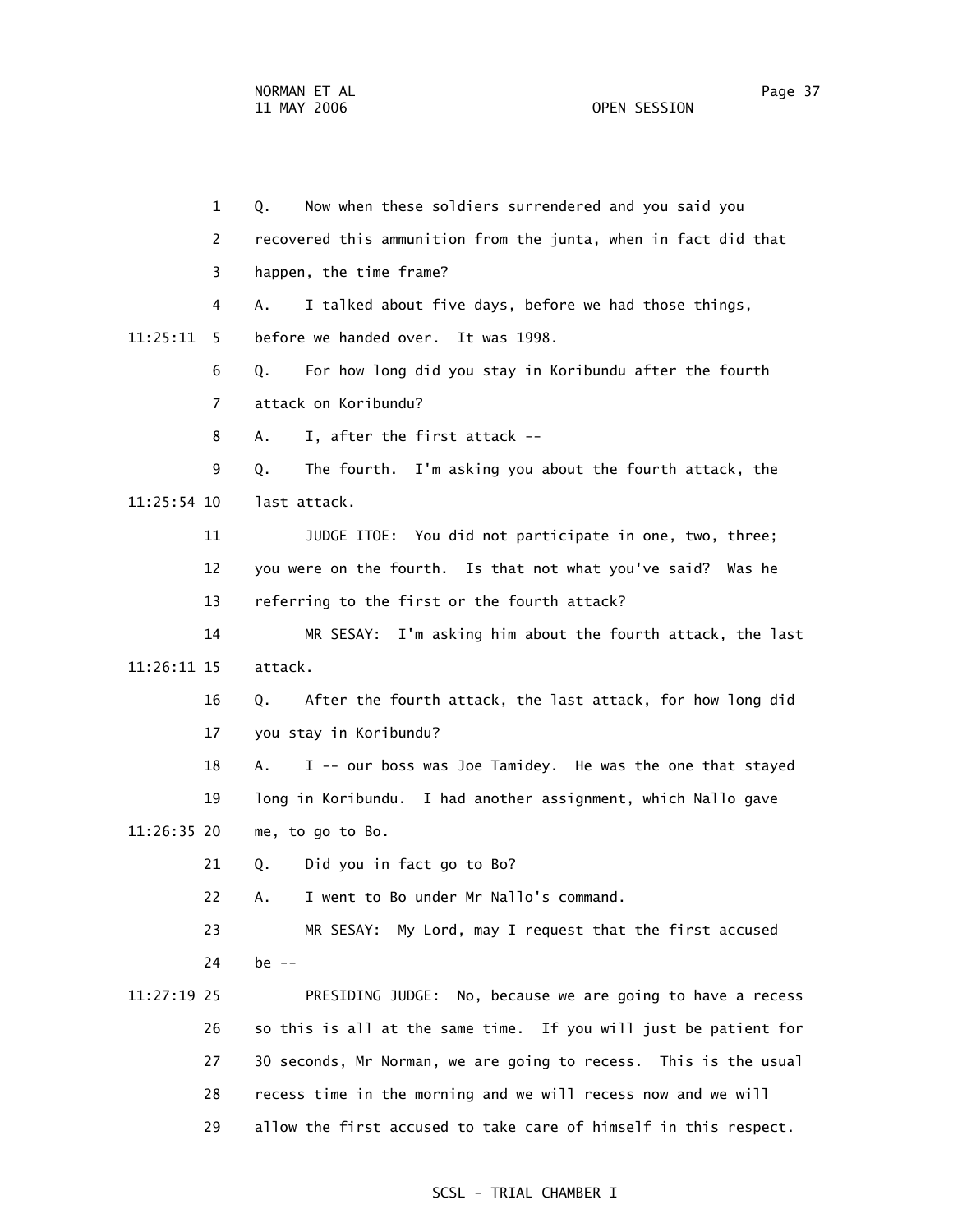1 Court is adjourned, thank you. 2 [Break taken at 11.28 a.m.] 3 [Upon resuming at 12.05 p.m.] 4 PRESIDING JUDGE: Mr Defence Counsel, Mr Sesay. 12:06:05 5 MR SESAY: Yes. 6 PRESIDING JUDGE: Your witness. 7 MR SESAY: Yes, My Lord. 8 MR JABBI: Just before that, I would like to inform the 9 Court that the original statement of the previous witness, 12:06:18 10 Mr Brima, is now indeed available. 11 PRESIDING JUDGE: Okay. 12 MR JABBI: I have made further photocopies of it for the 13 benefit of the whole court, My Lord. 14 PRESIDING JUDGE: Thank you, Dr Jabbi. Would you hand over 12:06:32 15 these documents to the officer of the Court. So, Mr Court 16 Officer, please substitute the original that you have been given 17 now to the copy you have. Thank you. 18 Yes, Mr Sesay, we can proceed now. 19 MR SESAY: 12:07:24 20 Q. Mr Witness, before we left you had said that Nallo came and 21 sent you on an assignment to Bo. 22 PRESIDING JUDGE: It was more, "I went to Bo under Nallo's 23 command," that's basically what he said. I don't know whether it 24 was on assignment. 12:07:50 25 JUDGE ITOE: I have it here, "command". 26 MR SESAY: 27 Q. Now, did you go to Bo? 28 A. I went to Bo under Nallo's command. 29 Q. [Overlapping speakers]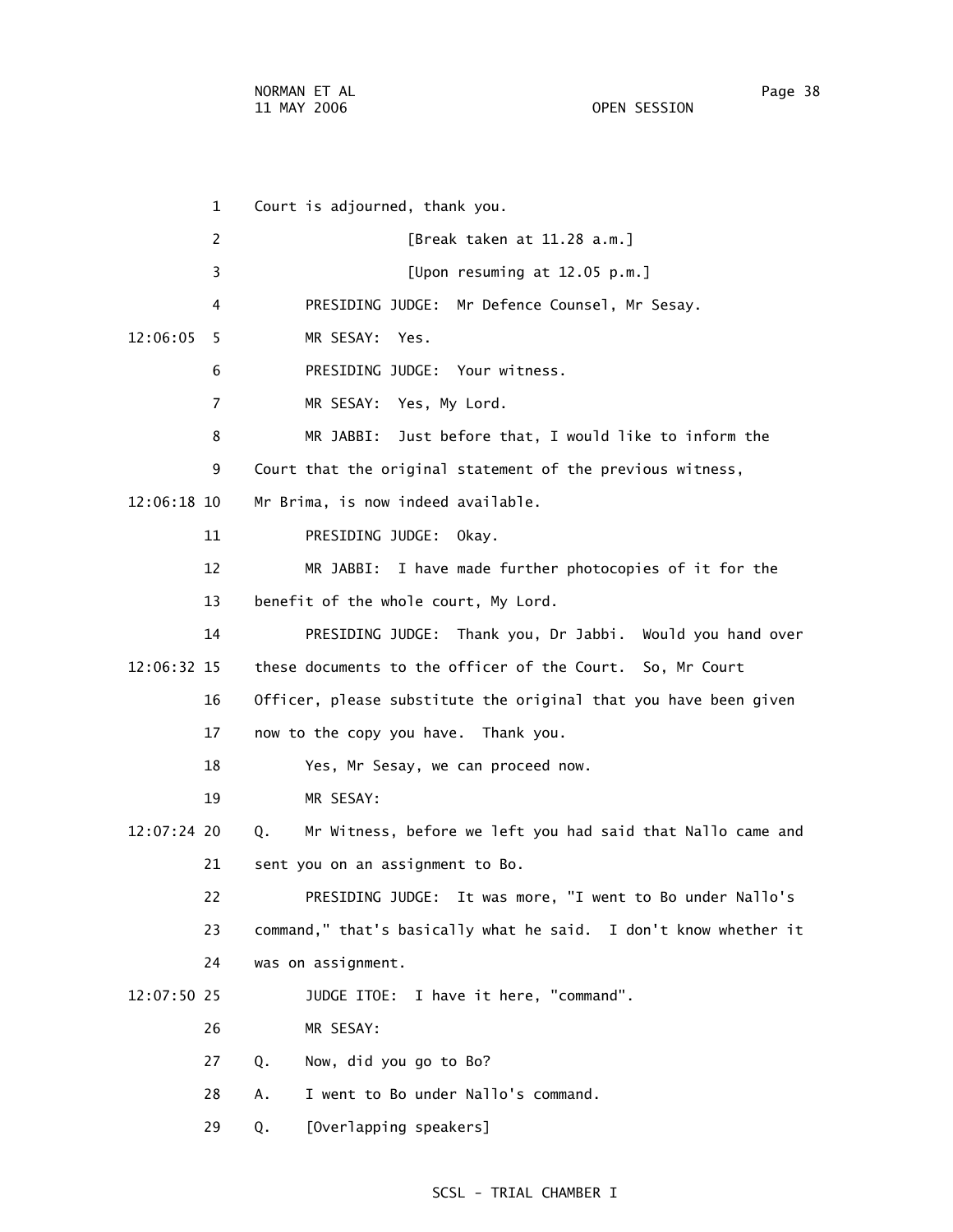1 A. He told me to go and capture Bo. 2 Q. Now the time frame, please, when was that? 3 A. 1998. 4 Q. Can you recall the month? 12:08:34 5 A. I cannot. 6 PRESIDING JUDGE: This is after Koribundu? 7 THE WITNESS: After Koribundu finished, five days. 8 MR SESAY: 9 Q. How, in fact, did you go to recapture Bo? You said he said 12:09:03 10 you should go and capture Bo. 11 A. Well, before he said -- before he asked me to go and 12 capture Bo, the assignment was given to one -- 13 THE INTERPRETER: Your Honours, would the witness go over 14 the last bit. 12:09:24 15 PRESIDING JUDGE: Can you repeat the last part of your 16 answer, Mr Witness. You said before "he sent me," what did you 17 say after that? 18 THE WITNESS: The assignment that he gave the other 19 commander, he failed him, and he went to Joe Tamidey -- 12:09:46 20 MR SESAY: 21 Q. Can you go over that again. You said before he had given 22 you the assignment, he had given somebody else, another 23 commander, the assignment; is that not so? Is that what you 24 said? 12:10:03 25 A. No, let me clarify it. He gave an assignment to one other 26 commander to go and capture Bo. 27 Q. Yes? 28 A. When the commander failed, he came to Joe Tamidey at 29 Koribundu.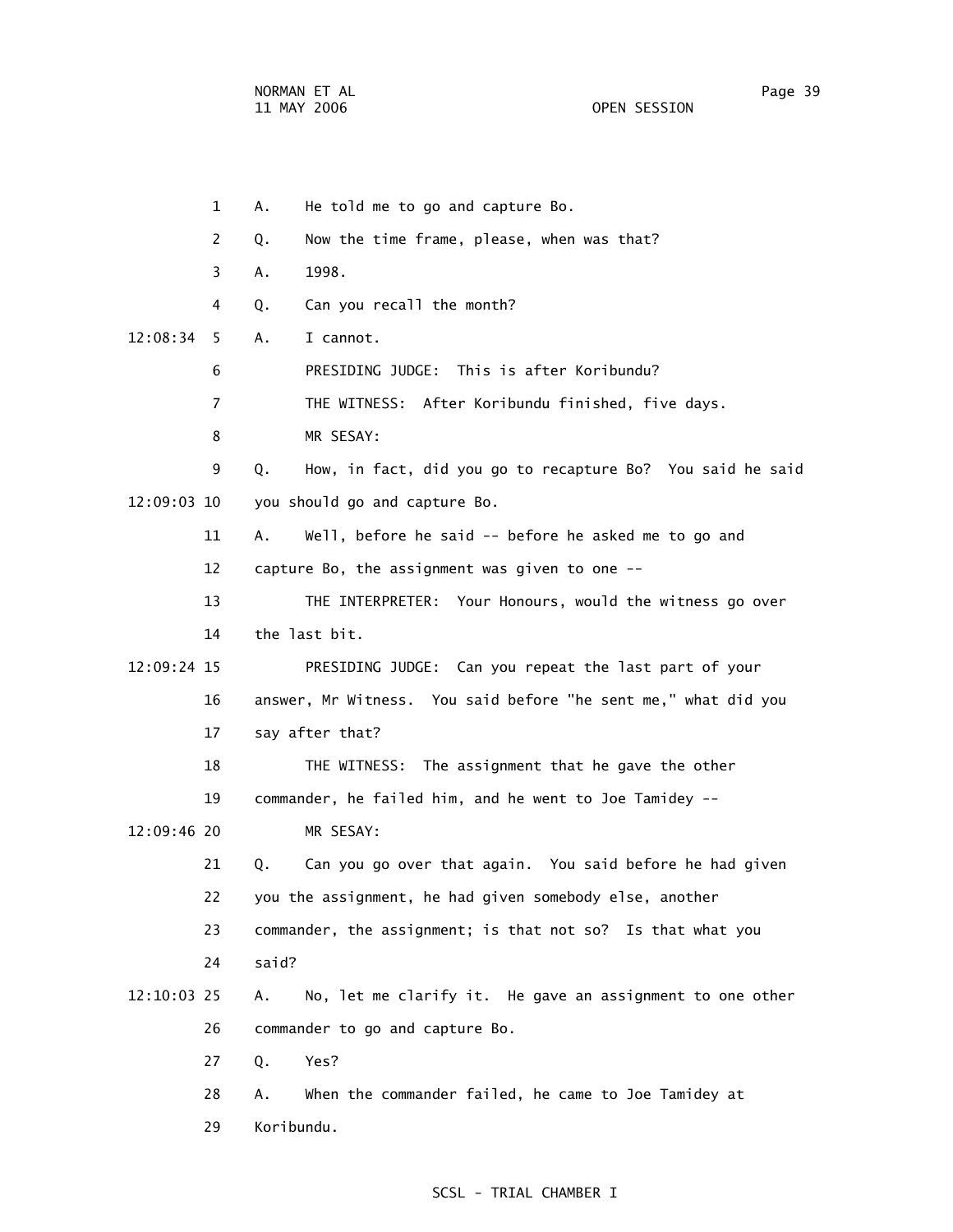1 PRESIDING JUDGE: Yes? 2 THE WITNESS: He told Joe Tamidey that the other commander 3 disappointed him and that Joe Tamidey should go to Bo. 4 MR SESAY: 6 A. Joe Tamidey himself said that "I will not be able to leave 7 Koribundu that I had already captured. Now I'm going to leave my 8 deputy, who is Joe Nunie, to go to Bo." This is the way that I 12:12:03 10 Q. What was the name of that commander you said failed before

- 11 you were made the commander to go to Bo? Can you recall his 12 name?
	- 13 A. Yeah.

9 went to Bo.

12:11:17 5 Q. Yes.

14 Q. What is his name?

12:12:07 15 A. It was Jegbeyama that went there. Tucker.

- 16 Q. How did you, in fact, go to Bo?
- 17 A. When I went to Bo, when I moved my troop, I went and based 18 at Gondama initially.
- 19 Q. Yes.
- 12:13:03 20 A. I was based at Gondama; I received a message from Gondama 21 that ECOMOG was going to enter Bo.
	- 22 Q. Yes.
	- 23 A. I sent a message to ECOMOG saying that I was very close to 24 Bo.
- 12:13:35 25 JUDGE ITOE: Sorry, you said you received a message that 26 ECOMOG was going to enter Bo. Who sent you the message?
	- 27 THE WITNESS: Well, I got it through communication.
	- 28 MR SESAY:
	- 29 Q. [Overlapping speakers]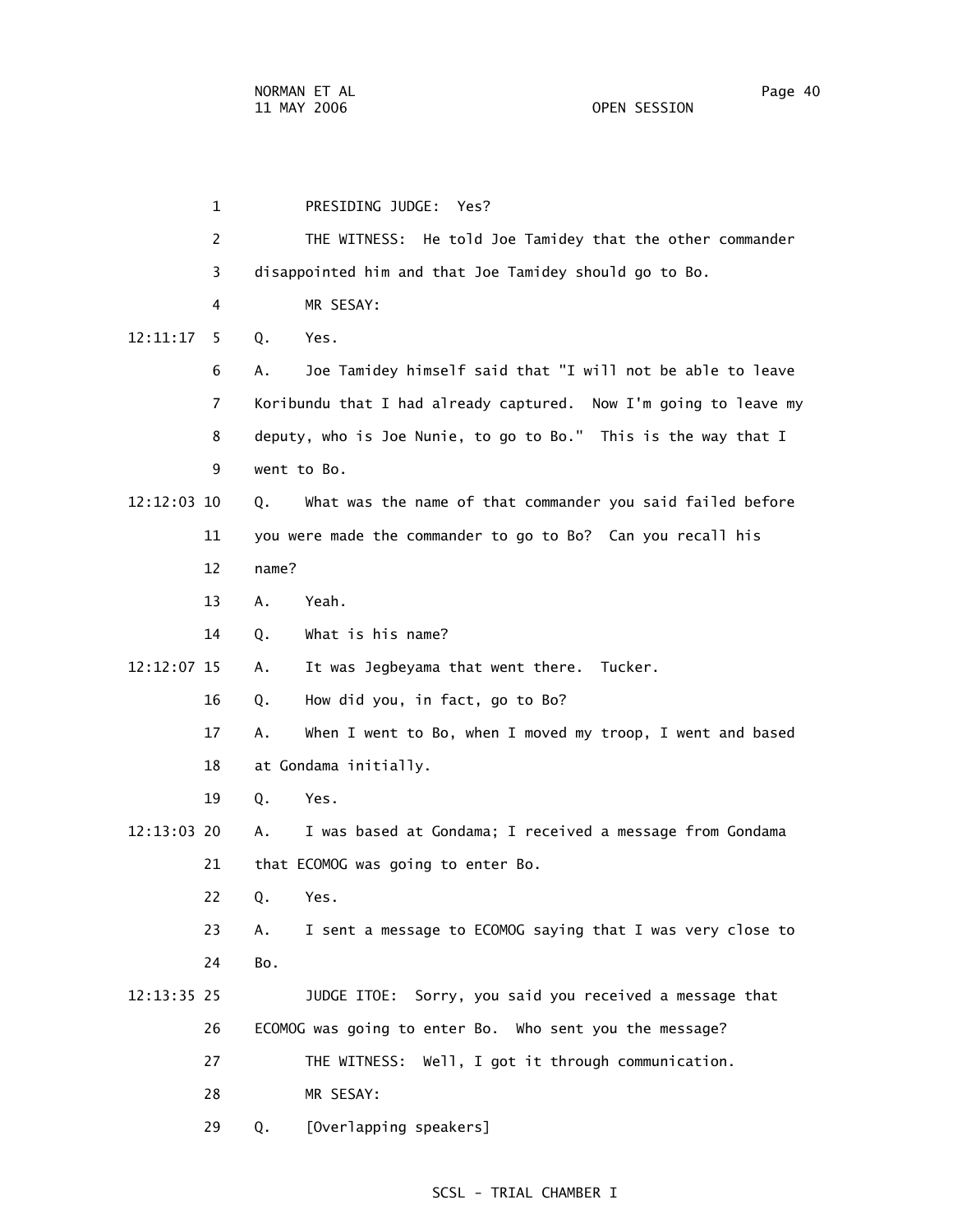1 A. From our own set. 2 Q. Yes, continue from where you left. 3 A. From there, I sent a message to the ECOMOG commanders, 4 saying that I was very close to them. The ECOMOG commander was 12:14:32 5 Major Olu. 6 Q. What happened after you received the message from Olu? 7 A. When I received the message from Major Olu, he himself gave 8 me a message, saying that -- 9 THE INTERPRETER: Your Honours, would the witness go over 12:15:11 10 the last bit? 11 PRESIDING JUDGE: Mr Witness, can you repeat your answer as 12 to what happened after that, after you sent your message? 13 THE WITNESS: When they had sent a message to me, Mr Major 14 Olu, the ECOMOG commander, told me that before they could receive 12:15:37 15 us as Kamajors we should identify ourselves with a white flag. 16 MR SESAY: 17 Q. Yes, did you in fact go? 18 A. Yes, I identified myself with a white flag. Major Olu came 19 and received the Kamajors and we went to the new police barracks 12:16:21 20 with them. 21 Q. Where was this new police barracks? 22 A. By Kenema highway. 23 Q. Who occupied that police barracks at that time that you 24 went there? 12:17:03 25 A. At that time it was ECOMOG. 26 Q. When you arrived at the new police barracks, which you just 27 referred to, what did you do in relation to your troops that came 28 to Bo? 29 A. I was under the order of the ECOMOG commander with my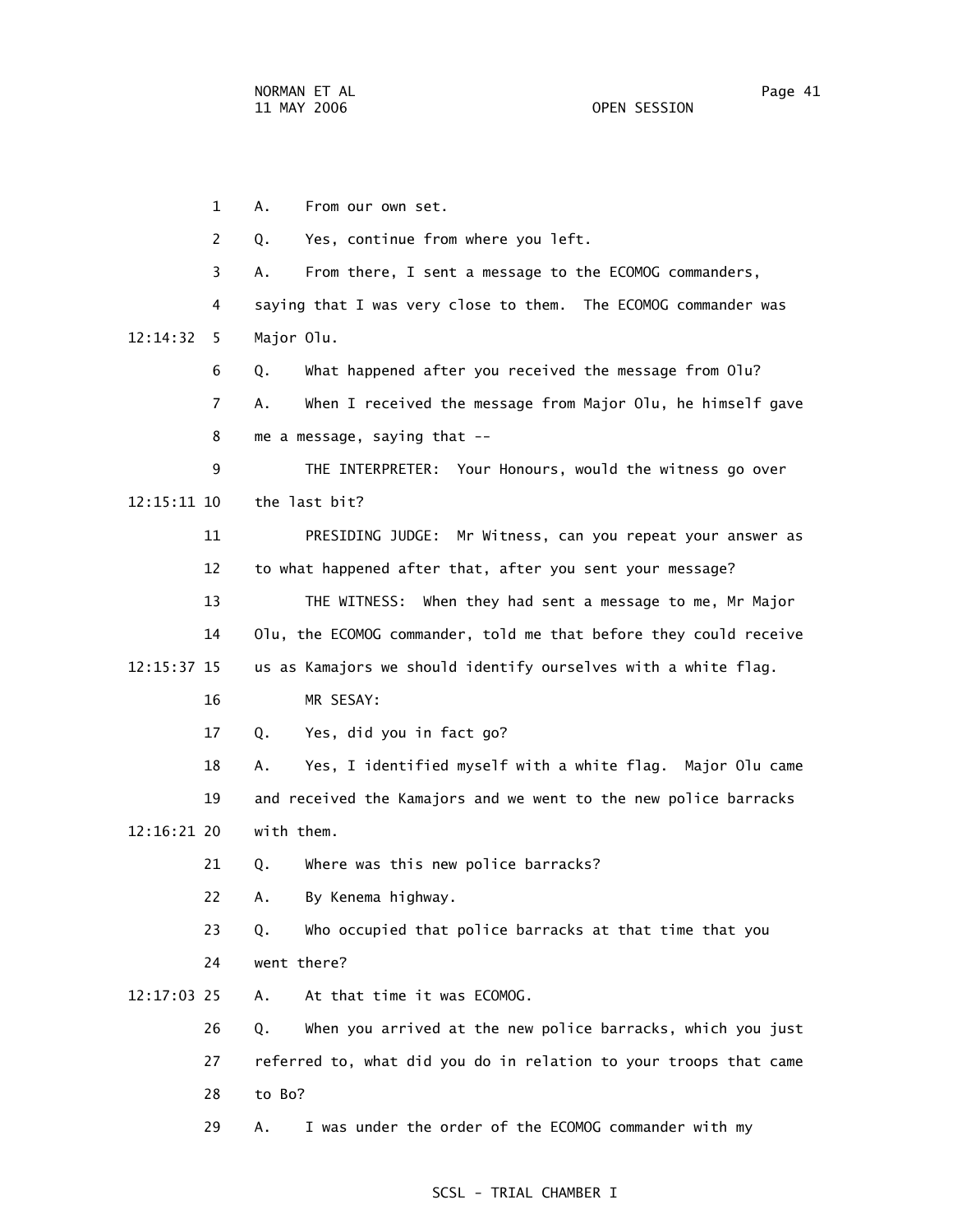1 troops. 2 Q. Did you talk to the ECOMOG commander when you came with 3 your troops? 4 A. Yes. When I had arrived with my troops, I did not have 12:18:21 5 enough logistics. I talked to the ECOMOG commander; he gave us 6 some logistics. 7 Q. What kind of logistics? 8 A. They gave us food, they gave us ammunition and weapon. 9 Q. You had earlier on said that Albert Nallo was the director 12:19:03 10 of operations, and that you were in fact appointed by 11 Albert Nallo. 12 A. Yes, Your Lordship. 13 Q. Now, do you know what happened to Albert Nallo? 14 A. Albert Nallo, when he failed to take some instructions from 12:19:37 15 the War Council, War Council people, we, the commanders, were 16 made to understand that he was suspended. 17 Q. Do you know why he was, in fact, suspended? 18 A. Yes, I would know why he was suspended. 19 Q. Can you tell the Court? 12:20:32 20 A. I feel that it was because of the bad order that he used to 21 give to some of us. 22 JUDGE ITOE: Are you feeling -- 23 THE WITNESS: That is why he was suspended. 24 JUDGE ITOE: It is not your feeling we want. Do you know 12:20:51 25 why? 26 THE WITNESS: It was because of the bad commands he used to 27 give us, that was why he was suspended. 28 PRESIDING JUDGE: You know that? 29 THE WITNESS: I know that. I know that.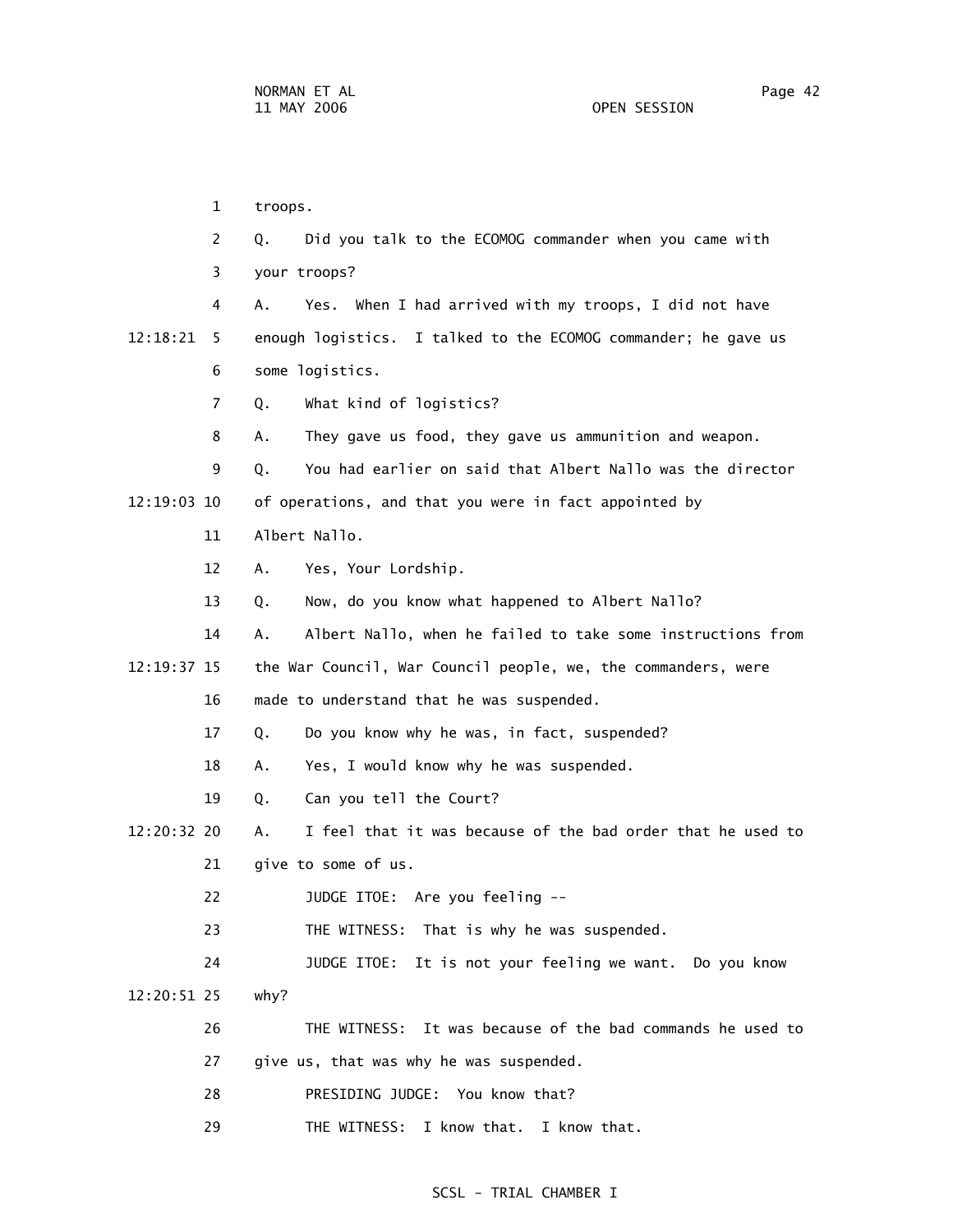|             | 1              |            | MR SESAY:                                                        |
|-------------|----------------|------------|------------------------------------------------------------------|
|             | 2              | Q.         | Did he, in fact, continue after the suspension as director       |
|             | 3              |            | of operations?                                                   |
|             | 4              | Α.         | No.                                                              |
| 12:21:42    | 5.             | Q.         | What happened to him after he was suspended?                     |
|             | 6              | Α.         | He used to float around.                                         |
|             | $\overline{7}$ | Q.         | You said Joe Tamidey's uncle was killed; not so?                 |
|             | 8              |            | JUDGE THOMPSON: Counsel, literally?                              |
|             | 9              |            | THE WITNESS: [No interpretation]                                 |
| 12:22:35 10 |                |            | JUDGE THOMPSON: Literally, the answer? Literally?                |
|             | 11             |            | MR SESAY: My Lord, may I --                                      |
|             | 12             |            | JUDGE THOMPSON: The answer is interesting.<br>I said             |
|             | 13             | literally? |                                                                  |
|             | 14             |            | MR SESAY: My Lord, I will ask him to go over it.                 |
| 12:22:50 15 |                |            | JUDGE THOMPSON: Yes, quite right.                                |
|             | 16             |            | MR SESAY: I'm obliged, My Lord.                                  |
|             | 17             | Q.         | What do you mean when you say he was floating?                   |
|             | 18             |            | JUDGE ITOE: Floating around.                                     |
|             | 19             |            | MR SESAY:                                                        |
| 12:23:00 20 |                | Q.         | Floating around.                                                 |
|             | 21             | А.         | When he had been suspended, when we knew he had been             |
|             | 22             |            | suspended, he was just passing amongst us, the commanders, to    |
|             | 23             |            | start bringing some other discussions, but we did not take that  |
|             | 24             | up.        |                                                                  |
| 12:23:38 25 |                | Q.         | My final question to you in respect of that is was he            |
|             | 26             |            | actually performing the function which he used to perform as you |
|             | 27             |            | had known him, after he was suspended?                           |
|             | 28             | Α.         | No, he did not do that again.                                    |
|             | 29             | Q.         | You made reference to the fact that Joe Tamidey's uncle was      |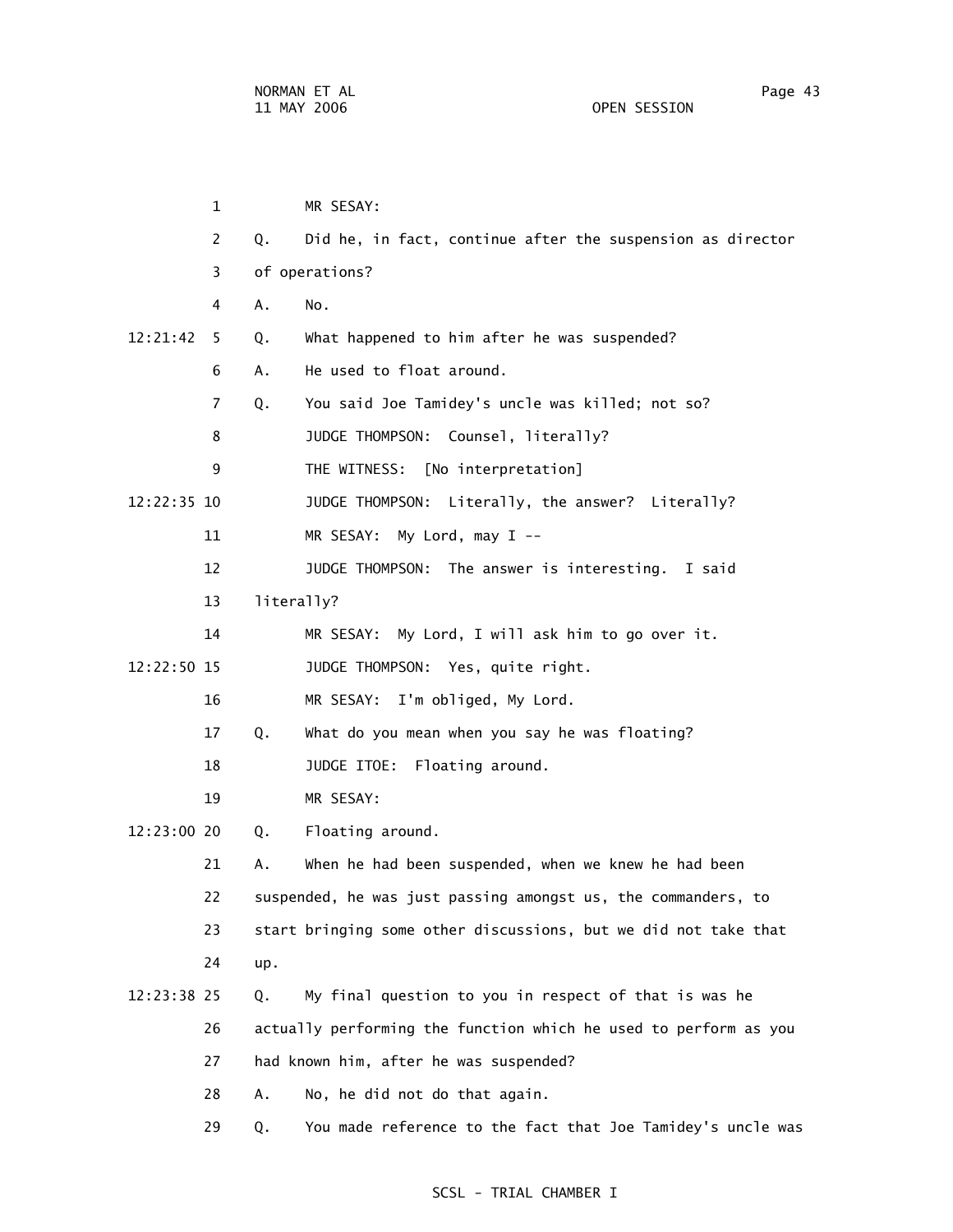1 killed, and you stated you heard he was killed by the junta.

 2 Now, do you know his name? Can you recall the name of that 3 uncle? 4 A. I can't remember his name. I only know him to be a 12:24:54 5 Kamajor. 6 Q. So he was a Kamajor? 7 A. Yes. 8 Q. For how long did you stay in Bo? 9 A. I was with ECOMOG all along. 12:25:27 10 PRESIDING JUDGE: How long? How long were you in Bo? 11 THE WITNESS: I was there over three months with the 12 ECOMOG. 13 MR SESAY: 14 Q. What did you do after the three months? 12:26:01 15 A. Well, when ECOMOG came with orders you wouldn't be able to 16 do anything without their command. 17 PRESIDING JUDGE: This is not the question. What did you 18 do after the three months? 19 THE WITNESS: I was based with the ECOMOG in Bo. 12:26:30 20 PRESIDING JUDGE: But you said you were there for three 21 months. The question is what did you do after the three months? 22 THE WITNESS: The only thing was that we captured a brigade 23 with ECOMOG. 24 MR SESAY: 12:27:01 25 Q. I want to take you back to Koribundu, just a final question 26 on that. Throughout the period you were in Koribundu did you see 27 Chief Norman? 28 A. I did not see him there. I was not based in Koribundu. It 29 was Joe Tamidey who was based in Koribundu.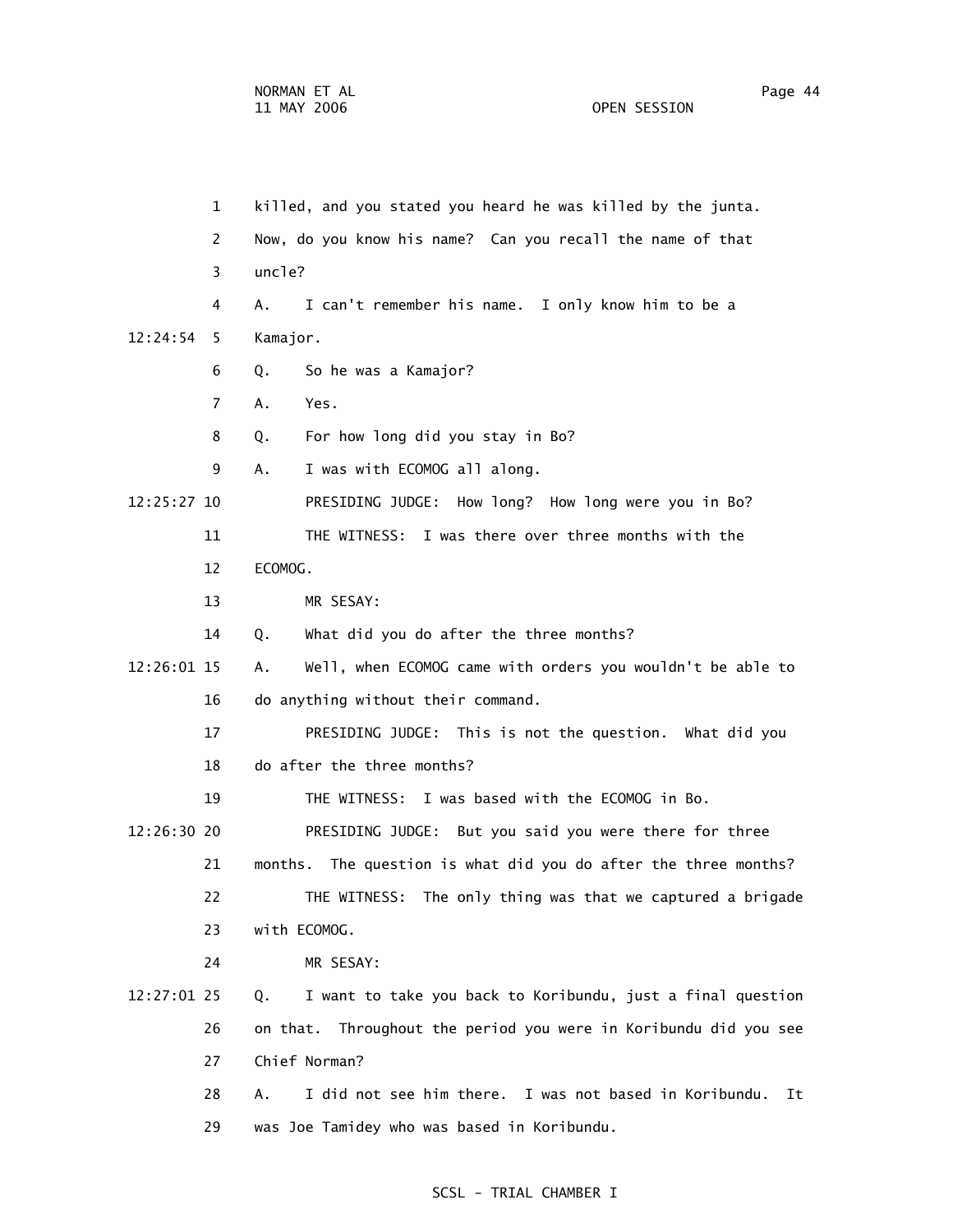1 MR SESAY: That is all for this witness. 2 PRESIDING JUDGE: Thank you, Mr Sesay. Mr Koppe, do you 3 have any questions in cross-examination of this witness? 4 MR KOPPE: Yes, Your Honour, I do. 12:28:06 5 CROSS-EXAMINED BY MR KOPPE: 6 Q. Good afternoon, Mr Witness. 7 A. Good afternoon, sir. 8 Q. Mr Witness, I have heard today you giving testimony about 9 the attacks on Koribundu and Bo. In respect of these attacks I 12:28:35 10 have heard you mention various names. I have heard you mention 11 the name of Mr Albert Nallo, I have heard you mention the name of 12 Mr Tamidey, Joe Tamidey. I also heard you making reference to 13 the War Council. But I never heard you mentioning the name of 14 Mr Moinina Fofana. Mr Witness, I am suggesting to you that you 12:29:17 15 never mention the name of Mr Moinina Fofana because in respect of 16 those attacks he didn't have any role to play. Am I correct? 17 A. Mr Moinina Fofana did not have a role that he performed, 18 because the commanders used to take the command from the director 19 of operations. 12:29:48 20 Q. So, Mr Witness, am I to conclude from that answer that 21 Mr Fofana, in respect of those attacks that you have been giving 22 testimony about, never gave any orders, never gave any 23 instructions to anybody or to commanders? Am I correct? 24 A. You might -- you would be correct. 12:30:30 25 [CDF11MAY06C - CR] 26 Q. Mr Witness, as you know, Mr Fofana was appointed at one 27 time to be director of war. This title would suggest -- 28 PRESIDING JUDGE: Maybe he doesn't know that. Maybe you 29 should ask him the question.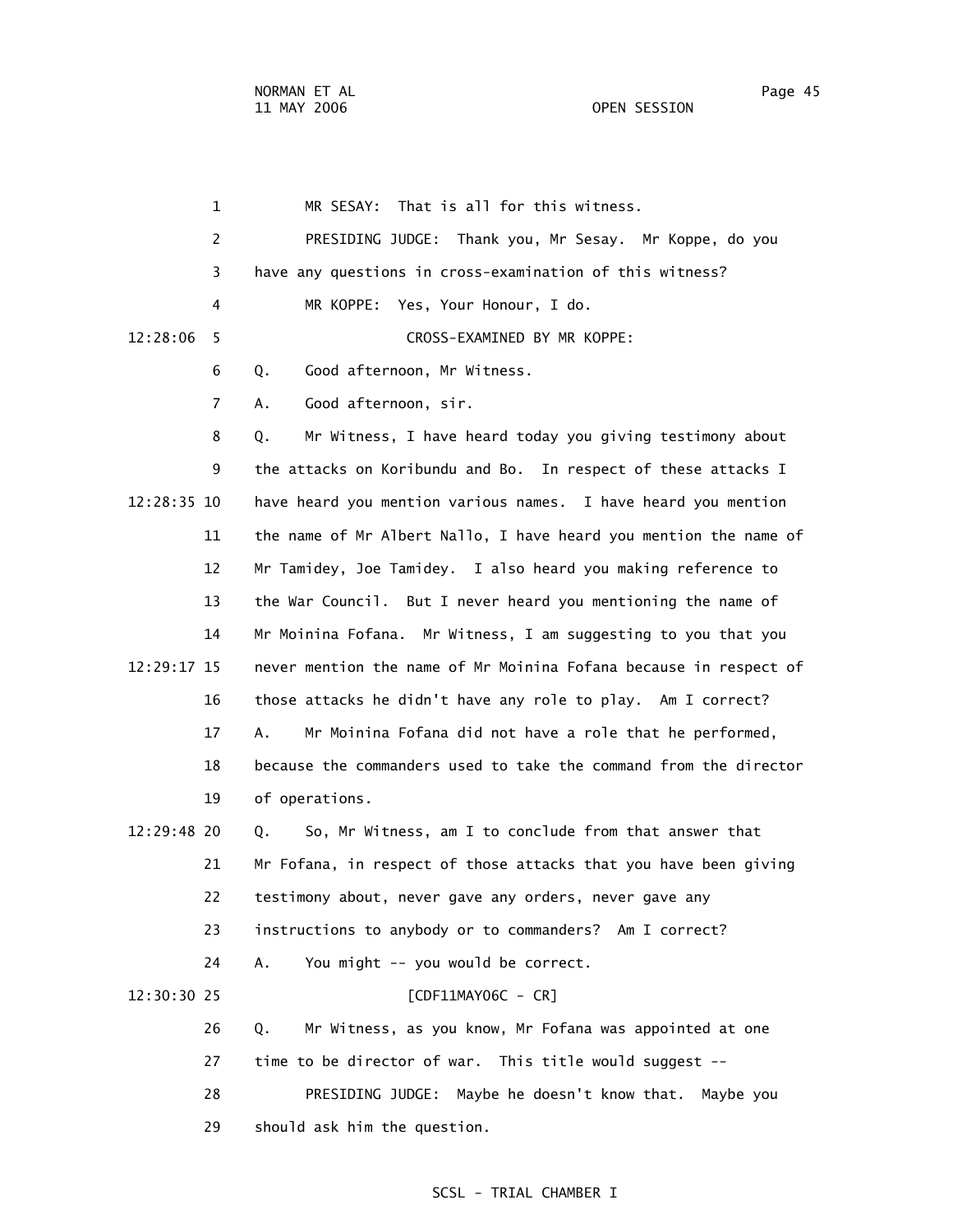1 MR KOPPE: Yes, Your Honour. 2 Q. Mr Witness, do you know if Mr Fofana was appointed director 3 of war at one point? 4 A. My own boss, Joe Tamidey, did not show me any document to 12:31:06 5 that effect. 6 Q. Did you know he was having that title while he was -- let's 7 say in a time frame December 1997/March 1998? 8 A. They used to call him like that. 9 Q. Mr Witness, this title of director of war would suggest 12:31:38 10 that Mr Fofana had any role to play in the execution of the war. 11 Did he, in fact, to your knowledge, play any role in the 12 execution of the war? 13 A. I -- the one that I knew about, the director of operations, 14 what he used to tell us, that was what we used to accept. 12:32:17 15 Q. Now, let me rephrase it. Mr Witness, you have been 16 involved in the last attack on Koribundu. Did you receive, ever, 17 any orders from Mr Fofana? 18 A. No. 19 Q. Was he involved in matters of tactics in respect of that 12:32:50 20 attack on Koribundu? 21 A. I did not even see him with my face. 22 Q. Was he then maybe involved in matters of strategy in 23 respect of that -- 24 MR De SILVA: My Lords, I must object. My friend is simply 12:33:12 25 inviting this witness to speculate from a point, as far as I can 26 see, of complete ignorance about the activities of the second 27 accused. 28 PRESIDING JUDGE: Well, he is in cross-examination so he is

#### SCSL - TRIAL CHAMBER I

29 entitled to explore these avenues. Your objection has to do with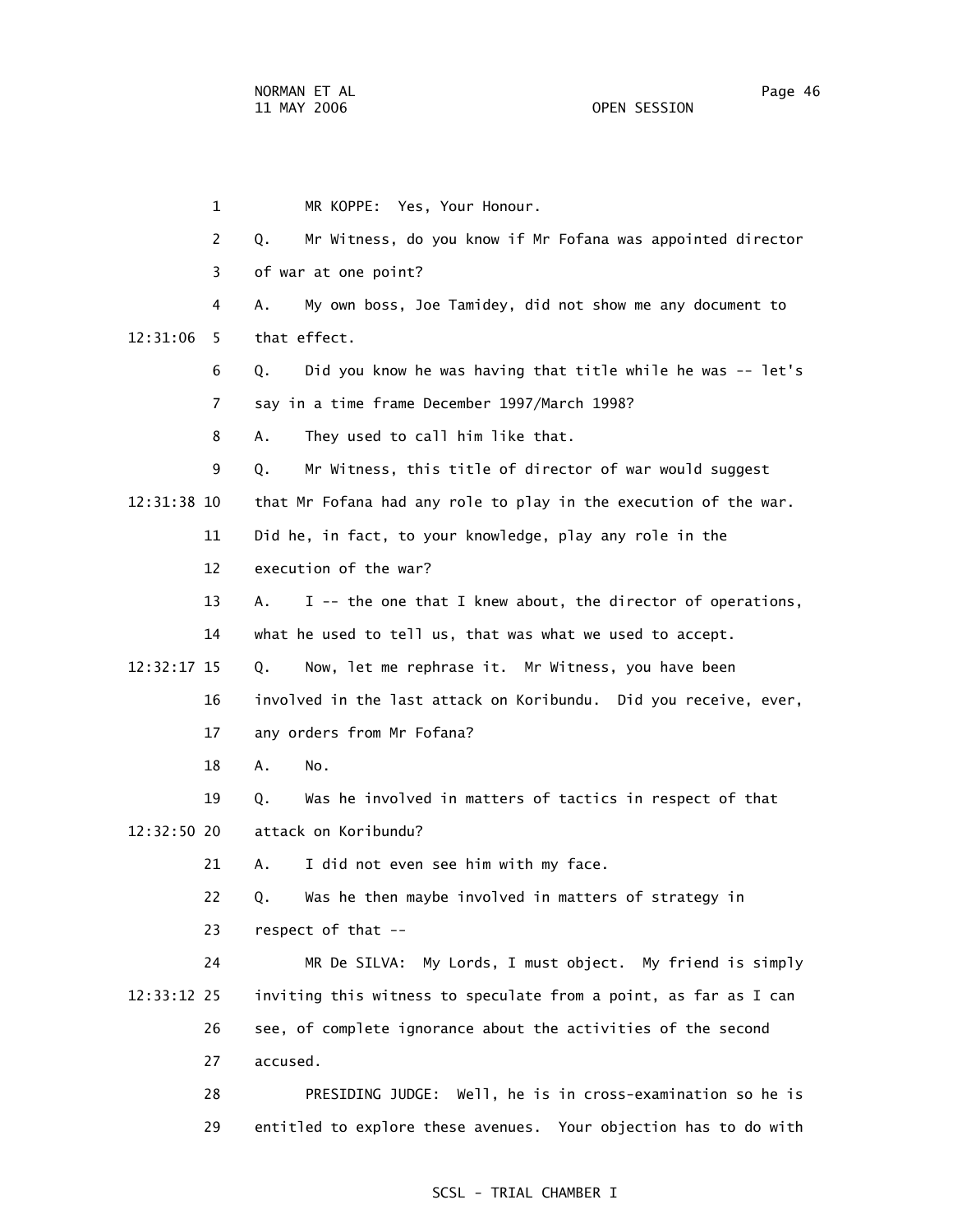|             | $\mathbf{1}$ | the weight that this Court may attach to these questions and     |
|-------------|--------------|------------------------------------------------------------------|
|             | 2            | answers, not as to the relevancy.                                |
|             | 3            | MR De SILVA: My Lord [indiscernible].                            |
|             | 4            | PRESIDING JUDGE: Thank you.                                      |
| 12:33:47    | 5            | MR KOPPE:                                                        |
|             | 6            | Mr Witness, do you remember the question?<br>Q.                  |
|             | 7            | I do understand it, sir.<br>Α.                                   |
|             | 8            | Could you give the Court your answer?<br>Q.                      |
|             | 9            | Yes, the one that I know.<br>Α.                                  |
| 12:34:03 10 |              | Yes. My question was: was Mr Fofana involved in matters<br>Q.    |
|             | 11           | of strategy in respect of the attack?                            |
|             | 12           | In Koribundu?<br>A.                                              |
|             | 13           | Q.<br>Yes.                                                       |
|             | 14           | Mr Fofana, we did not see him.<br>Α.                             |
| 12:34:24 15 |              | Now, one could say that in order to be involved in matters<br>Q. |
|             | 16           | of strategy, you don't have to be seen --                        |
|             | 17           | PRESIDING JUDGE: No argument, please, with the witness.          |
|             | 18           | You can ask questions, but no argument.                          |
|             | 19           | JUDGE ITOE: Precisely. That goes against you, because            |
| 12:34:46 20 |              | when you are talking of strategy, you don't need to be seen. You |
|             | 21           | can only speculate -- he can only speculate.                     |
|             | 22           | It can backfire.<br>JUDGE THOMPSON:                              |
|             | 23           | It has backfired on you, hasn't it?<br>JUDGE ITOE:               |
|             | 24           | MR KOPPE:<br>Not necessarily.                                    |
| 12:35:01 25 |              | JUDGE THOMPSON:<br>It can.                                       |
|             | 26           | It can, not necessarily.<br>MR KOPPE:                            |
|             | 27           | Mr Witness, did you ever report to Mr Fofana?<br>Q.              |
|             | 28           | I did not report to Mr Fofana. I reported to Joe Tamidey,<br>Α.  |
|             | 29           | because I was a deputy under him.                                |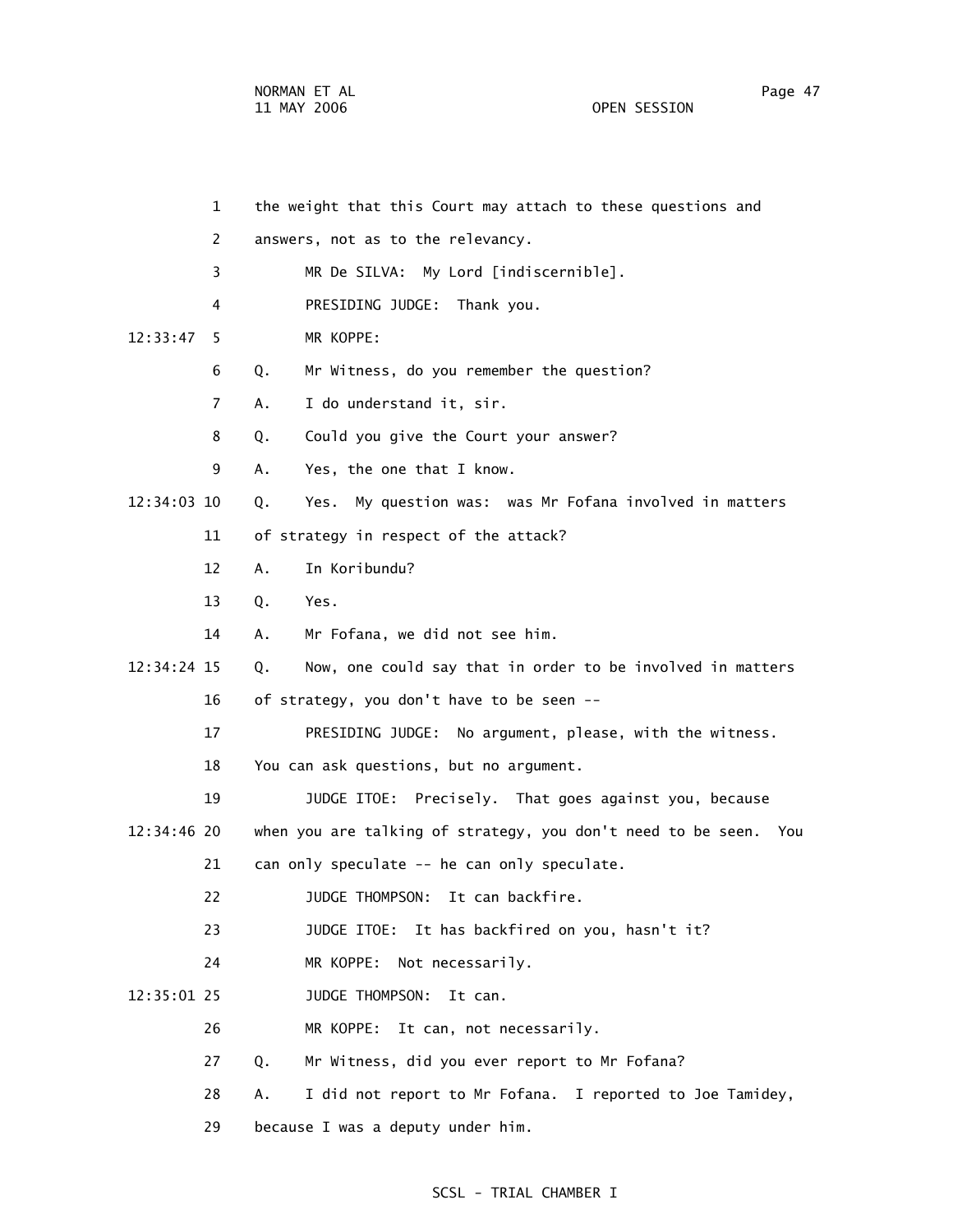1 Q. Would you be in a position to know who Mr Joe Tamidey, in 2 his turn, reported to? 3 A. Yes. 4 Q. Who would that be? 12:35:42 5 A. Joe Tamidey reported to Nallo. He was the director of 6 operation. 7 Q. Mr Witness, I'm suggesting to you that in the war against 8 the juntas, Mr Fofana was of no importance; do you agree with me? 9 A. Yes. 12:36:27 10 Q. In fact, Mr Witness, he was a man of no consequence; do you 11 agree with me? 12 A. Yes, Nallo is much more powerful than he. 13 Q. Thank you, Mr Witness. A final point that is not in 14 respect of my last questions, but in respect of another matter: 12:37:05 15 did you, let's say, in the last four or five months, speak to 16 investigators of the Prosecution? 17 A. Yes. But I would explain how they met me. 18 Q. Please do. 19 A. I was in Bo. The investigators went and met me in Bo. 12:37:47 20 They went to my office, in my driving office, the driver's union 21 office. 22 Q. Yes. 23 A. They left a message. But the way in which they left the 24 message it said -- they said the commissioner wanted to see me. 12:38:14 25 Q. Yes, what happened then? 26 A. I myself went and met the commissioner. The commissioner 27 said he didn't have an appointment with me. 28 Q. I interrupt you for one second, Mr Witness. Who was the

29 commissioner, do you know?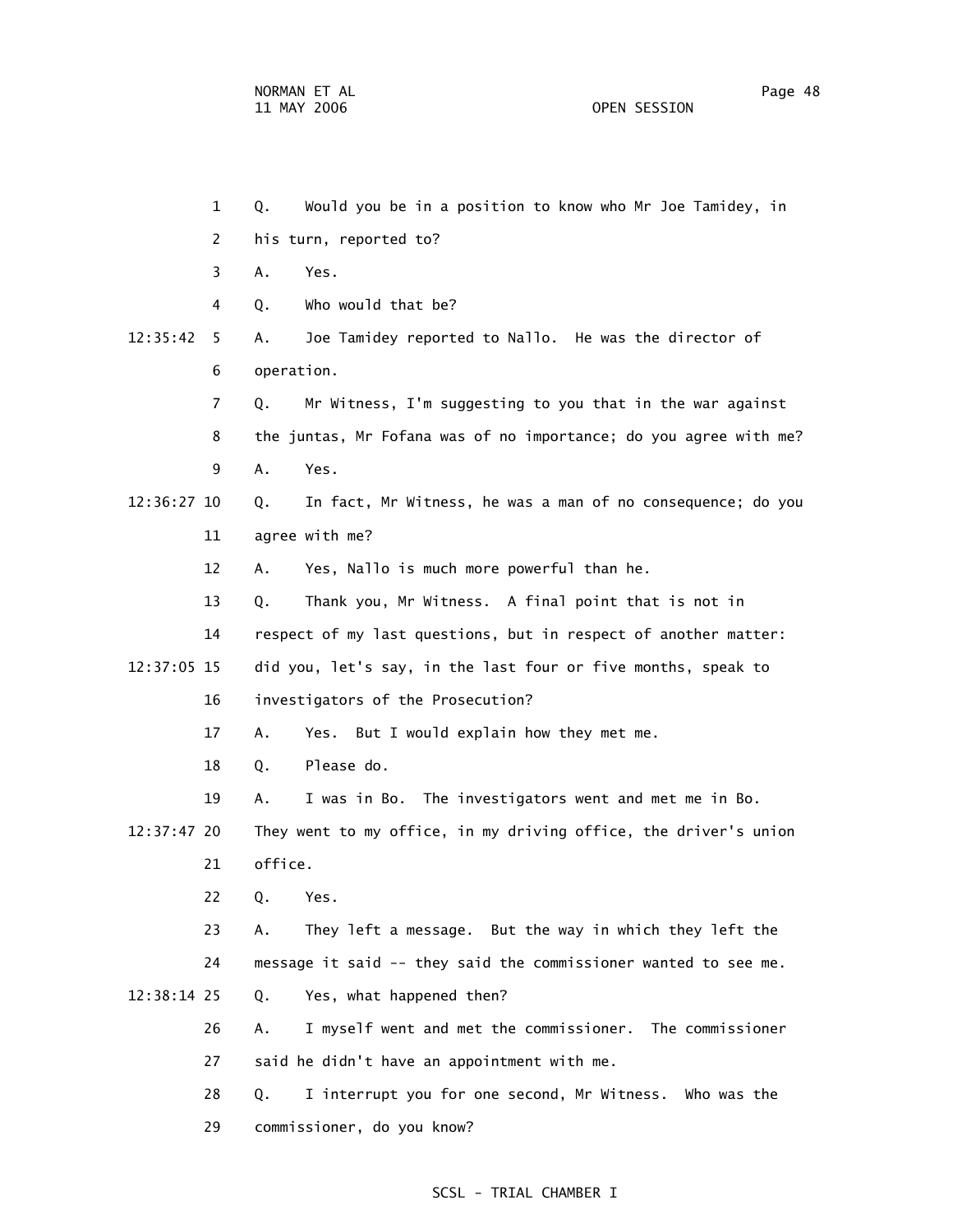1 A. Yes. Mr -- this last man that was sent to Bo, he has one 2 Krio name that I don't know too much, but we used to call him 3 commissioner. 4 JUDGE THOMPSON: Perhaps we need to know commissioner of 12:39:02 5 what. 6 MR KOPPE: Exactly. That was my question. 7 Q. Commissioner of what? 8 A. Commissioner of police. 9 Q. Thank you. Please continue. You were asked to see the 12:39:16 10 commissioner of police. What happened then? 11 A. When I went and met the commissioner of police, the 12 commissioner of police said he did not have an appointment with 13 me. When I left, I met two vehicles, two Land Cruisers. A green 14 one and a white one. They were parked opposite CID. 12:39:45 15 Q. Yes. What happened then? 16 A. That was the time that the two people, they went and met 17 me, and then they told me that they were investigators for the 18 Special Court. They said they wanted to obtain statements from 19 me. I said, "Eh." 12:40:17 20 Q. Then what happened? 21 A. They took me to the OC CID's office. 22 Q. What do you mean, "They took me". Did you agree to go with 23 them to this office? 24 A. Yes, I accepted to go with them so as to know why I was 12:40:36 25 summonsed. I went to the office. When we went, I myself, I 26 asked them to identify themselves, "If you came from the Special 27 Court, I want to know." When I asked them -- 28 Q. Did they say they were from the Prosecution, or did they 29 say they were from the Special Court?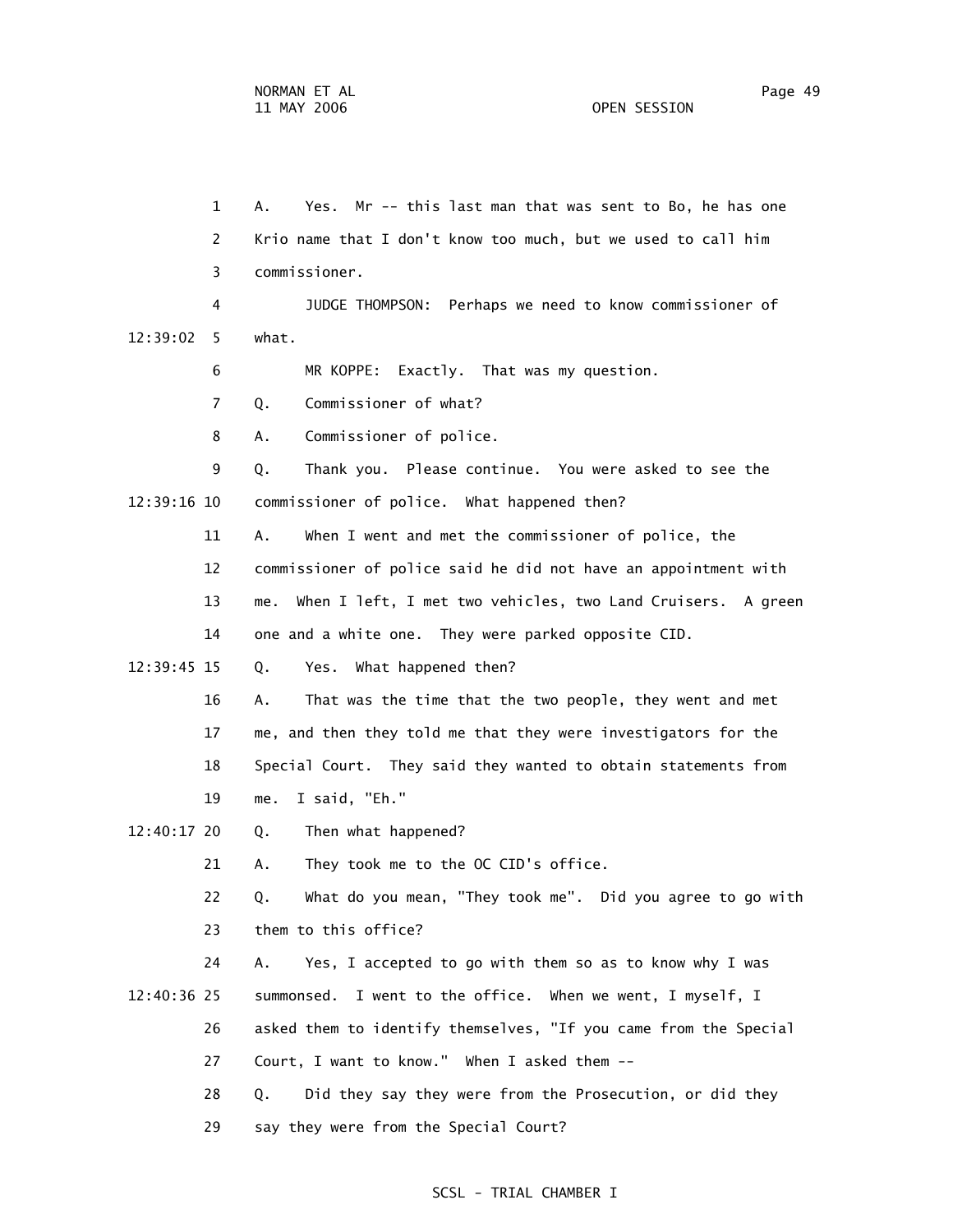2 Q. After they had identified themselves, did you give a 3 statement to them? 4 A. I told them that -- I told them outright that I was an 12:41:33 5 evidence in the Special Court, and that my lawyer had said the 6 Defence had closed. The Prosecution had closed. Why should you 7 come and meet me again? So I told them I would not give them any 8 statement. 9 Q. So if I summarise it, you were not interested in talking to

1 A. They said the Prosecution.

12:41:54 10 the investigators of the Prosecution; am I right?

11 A. Yes, I was not interested, Pa.

 12 Q. Did you say goodbye? Did you leave? What happened then? 13 A. When I told them I was leaving the office, they used one 14 statement which I did not understand. They said as long as I not 12:42:26 15 give any evidence, one particular day, they would capture me. 16 Q. You say, "They would capture me." What do you mean by 17 that?

18 A. They understood that I did not know what they meant.

 19 Q. I'm not quite sure if I understand you fully, Mr Witness. 12:42:58 20 Do you know what they meant with that?

> 21 A. They said they would capture me. They said I would be 22 arrested. That is what they said.

 23 Q. Mr Witness, did you feel threatened by what had been said 24 to you?

 12:43:21 25 A. Yes. I was under a very serious threat. I even moved. I 26 left them. When they left, they gave me the impression they were 27 going. They took -- they went by the Koribundu highway. I 28 myself took my car. I drove slowly until I went to Koribundu and 29 I gave them the impression that I was going to Bo-Sumbuya Road.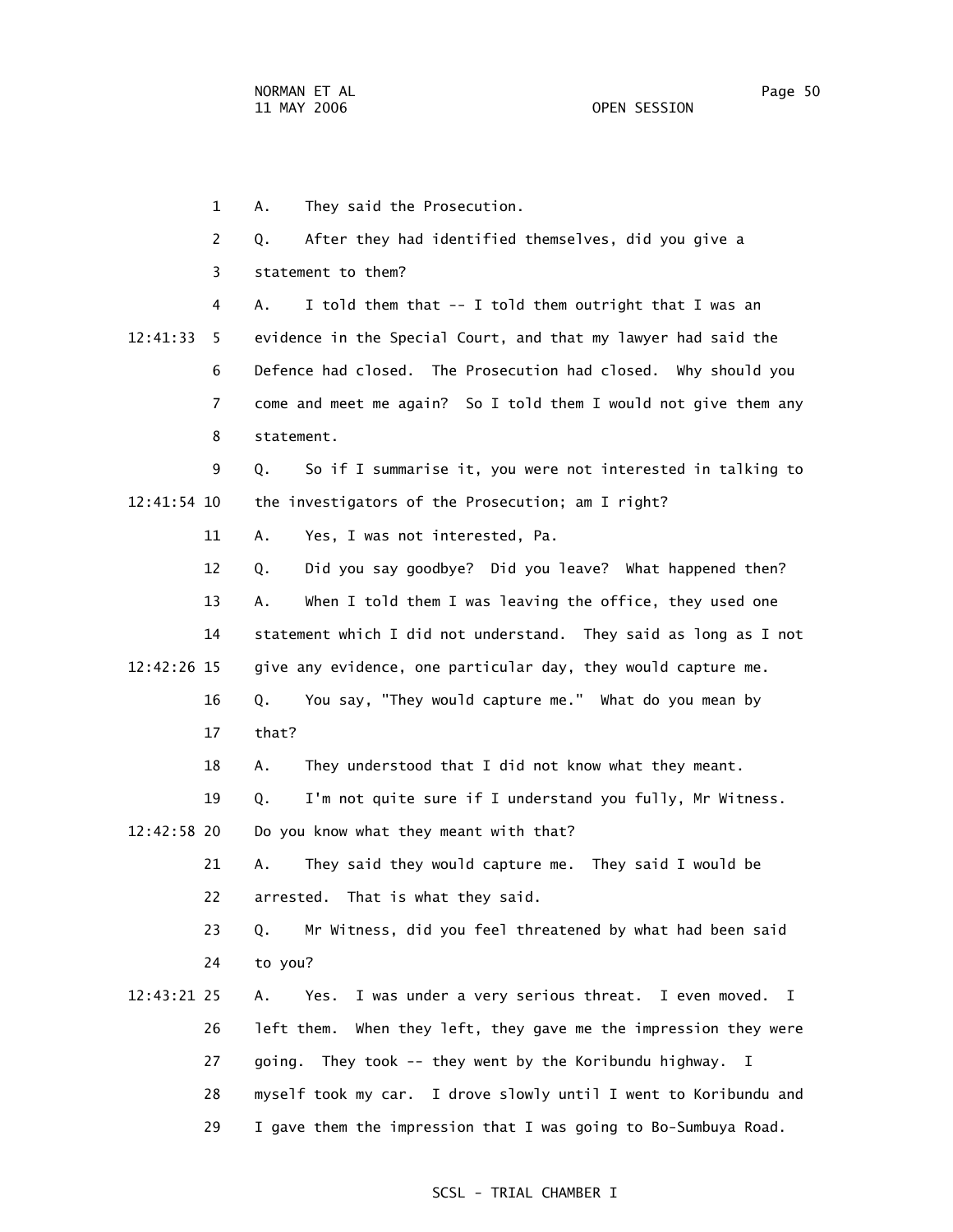1 I think some of -- 2 THE INTERPRETER: Your Honours, would the witness take the 3 last bit? Let him go slow. 4 PRESIDING JUDGE: Mr Witness, would you just slow down a 12:44:03 5 bit in your evidence. Can you repeat the last part. You left by 6 the Koribundu highway. What happened there? Slowly. 7 THE WITNESS: I took my time. I drove my car behind them 8 and I went by Koribundu highway. 9 MR KOPPE: 12:44:32 10 Q. Yes. 11 A. As they were going, I was behind them. But they were way 12 faster than I did. They arrived at Koribundu. I arrived and I 13 gave them the impression that I was going to Koribundu. I went 14 to Sumbuya Road. I myself went to inform my brothers, telling 12:45:09 15 them, "We have to get ready, people are coming for us." 16 Q. Mr Witness, you said you felt threatened at the time? 17 A. They threatened me, sir. 18 Q. My question to you is: do you still feel threatened at 19 this moment? 12:45:32 20 A. Up to date. 21 Q. Thank you, Mr Witness. 22 MR KOPPE: Thank you, Your Honour. 23 JUDGE ITOE: The long and short of it, Mr Koppe, is that he 24 never made this statement. Can we get that clarification from 12:45:50 25 him? 26 MR KOPPE: Yes. 27 Q. Is it correct what Your Honour said that you, in the end, 28 never made that statement - never gave that statement?

### SCSL - TRIAL CHAMBER I

29 A. I did not make it.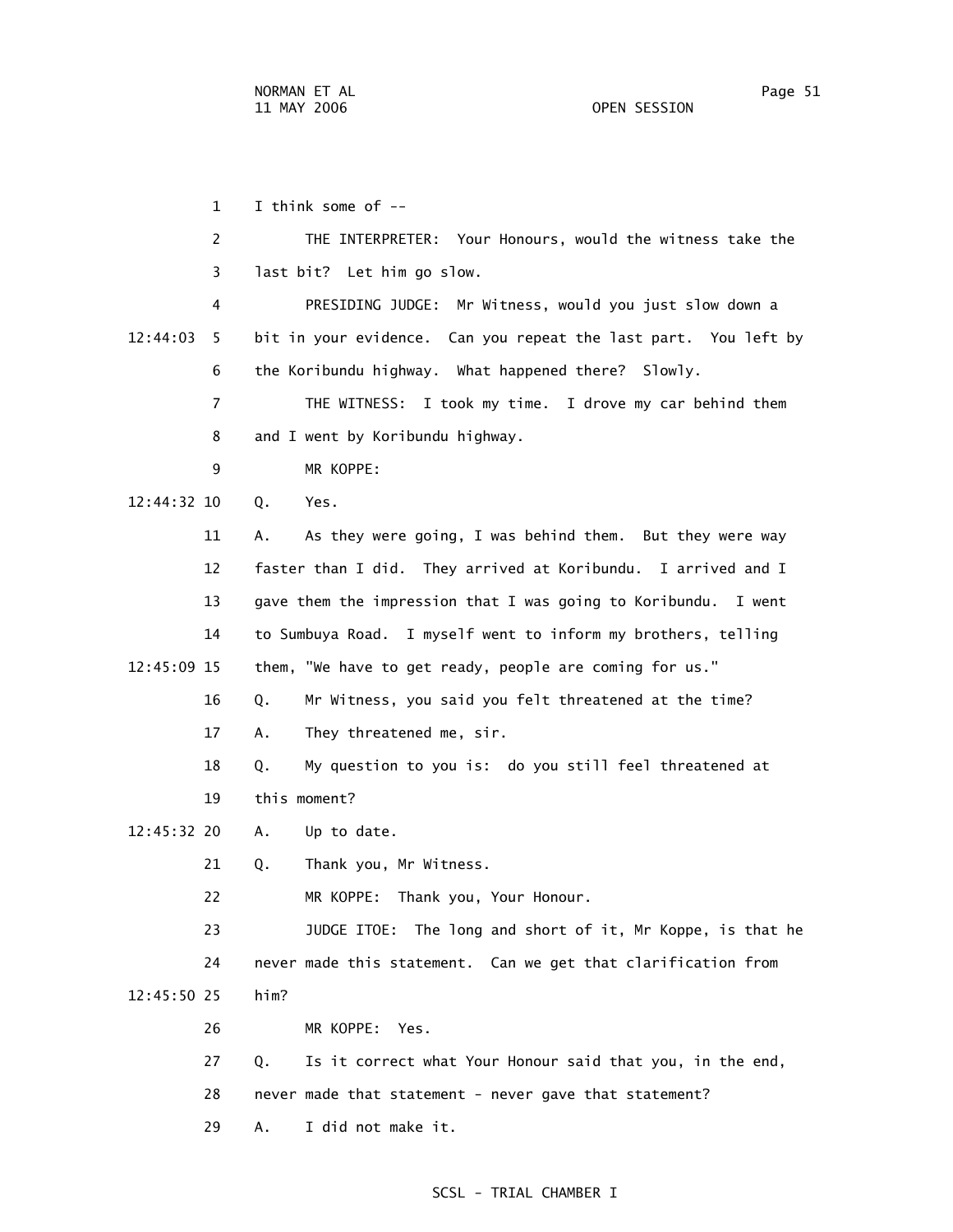|             | $\mathbf 1$    |    | MR KOPPE:<br>Thank you.                                          |
|-------------|----------------|----|------------------------------------------------------------------|
|             | $\overline{2}$ |    | PRESIDING JUDGE: Mr Margai, any cross-examination?               |
|             | 3              |    | MR MARGAI: Yes, My Lords.                                        |
|             | 4              |    | CROSS-EXAMINED BY MR MARGAI:                                     |
| 12:46:30    | 5              | Q. | Good afternoon, Mr Nunie.                                        |
|             | 6              | Α. | Good afternoon, Your Lordship.                                   |
|             | 7              | Q. | You have told this Court you are a Kamajor.                      |
|             | 8              | Α. | Yes, sir.                                                        |
|             | 9              | Q. | Were you initiated into the Kamajor society?                     |
| 12:46:57 10 |                | Α. | Very well, sir.                                                  |
|             | 11             | Q. | By whom?                                                         |
|             | 12             | А. | By Dr Allieu Kondewa, our high priest.                           |
|             | 13             | Q. | Is that the gentleman seated there behind the glasses?           |
|             | 14             | Α. | Your Lordship, sir.                                              |
| 12:47:23 15 |                | Q. | Now tell the Court what was your reason for being initiated      |
|             | 16             |    | into the Kamajor society.                                        |
|             | 17             | Α. | The reason was, one, the junta killed my mother. I came          |
|             | 18             |    | from a ruling house. The whole compound was burnt down to ashes. |
|             | 19             |    | Then, two, to defend the people. That is why I joined the        |
| 12:48:21 20 |                |    | Kamajor society.                                                 |
|             | 21             | Q. | Have you heard of immunisation within the Kamajor society?       |
|             | 22             | А. | That I would not be able to explain here.                        |
|             | 23             | Q. | I don't want you to explain.<br>I would not even ask you to      |
|             | 24             |    | explain, but have you heard of it?                               |
| 12:48:55 25 |                | Α. | Yes.                                                             |
|             | 26             | Q. | Would I be right in saying that in being immunised, you          |
|             | 27             |    | became what would be referred to as bulletproof?                 |
|             | 28             | Α. | Oh, that's like that, sir.                                       |
|             | 29             | Q. | And did you benefit immensely from the immunisation?             |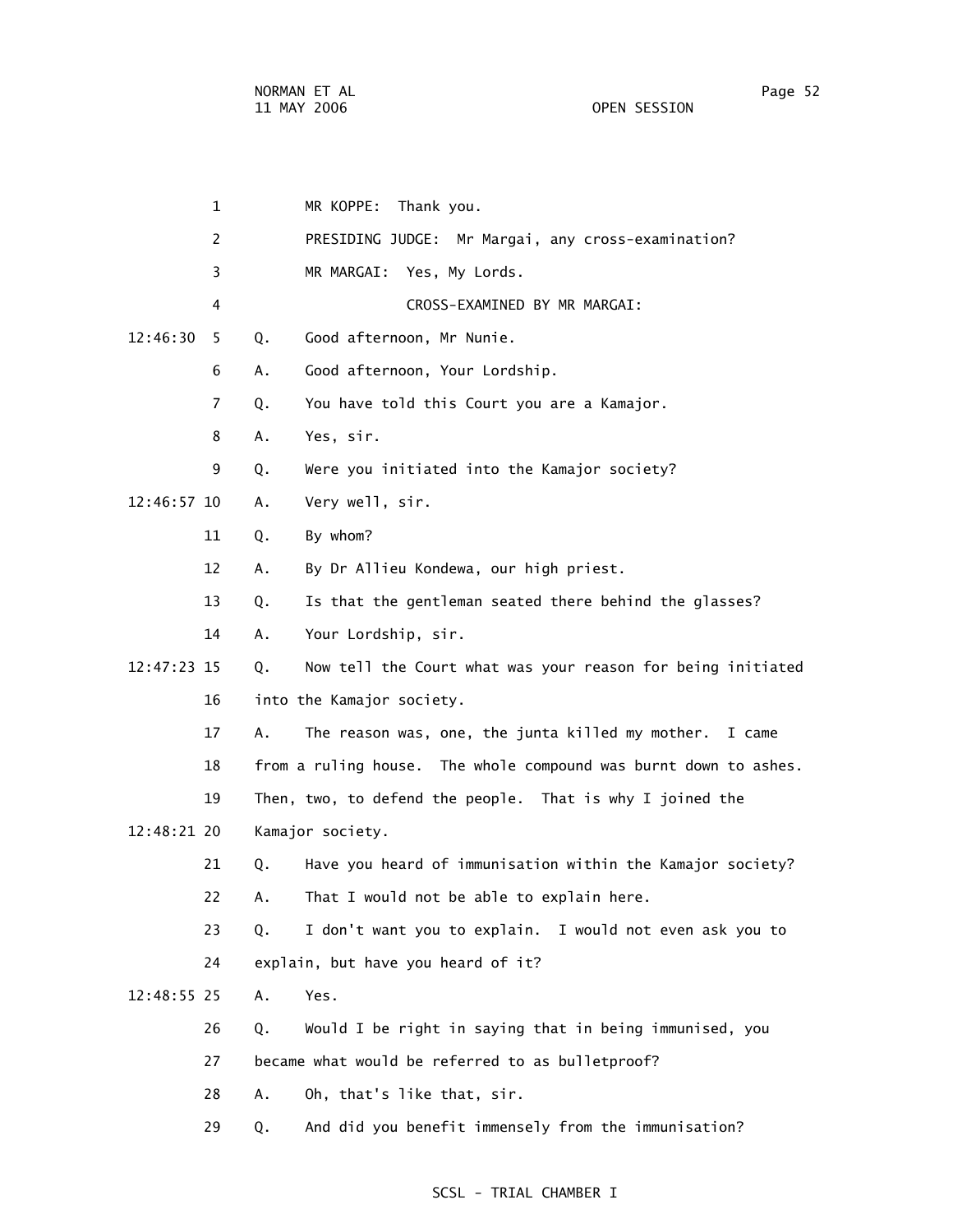1 A. Yes, sir. 2 Q. Thank you. You fought as a Kamajor during the rebel war, 3 did you not? 4 A. Yes, sir. 12:49:50 5 Q. Did you, during this period of fighting, fight alongside 6 ECOMOG? 7 A. Yes, sir. I fought along with ECOMOG. 8 Q. When Kamajors fought alongside ECOMOG, who would be in 9 command of the forces? 12:50:29 10 A. ECOMOG commander? 11 Q. Now, did Kondewa, as an initiator, to your knowledge, ever 12 take part in combat? 13 A. It was not possible, sir. No. 14 Q. As a matter of the CDF or Kamajor policy, did initiators 12:51:22 15 take part in combat? 16 A. They did not take part. 17 Q. Apart from initiators preparing combatants for battle by 18 way of immunisation, did they, at any time, take part in planning 19 the war, how it was to be fought? 12:52:04 20 A. No. 21 Q. Did Kondewa have anything to do with the distribution of 22 arms and/or ammunition? 23 A. No. 24 Q. Now, what was Albert Nallo's substantial position within 12:53:02 25 the CDF? 26 A. Albert Nallo's position in the CDF was director of 27 operation. Anywhere that you had an operation, he was the 28 individual that would arrange us so as to go there. That was his 29 own job.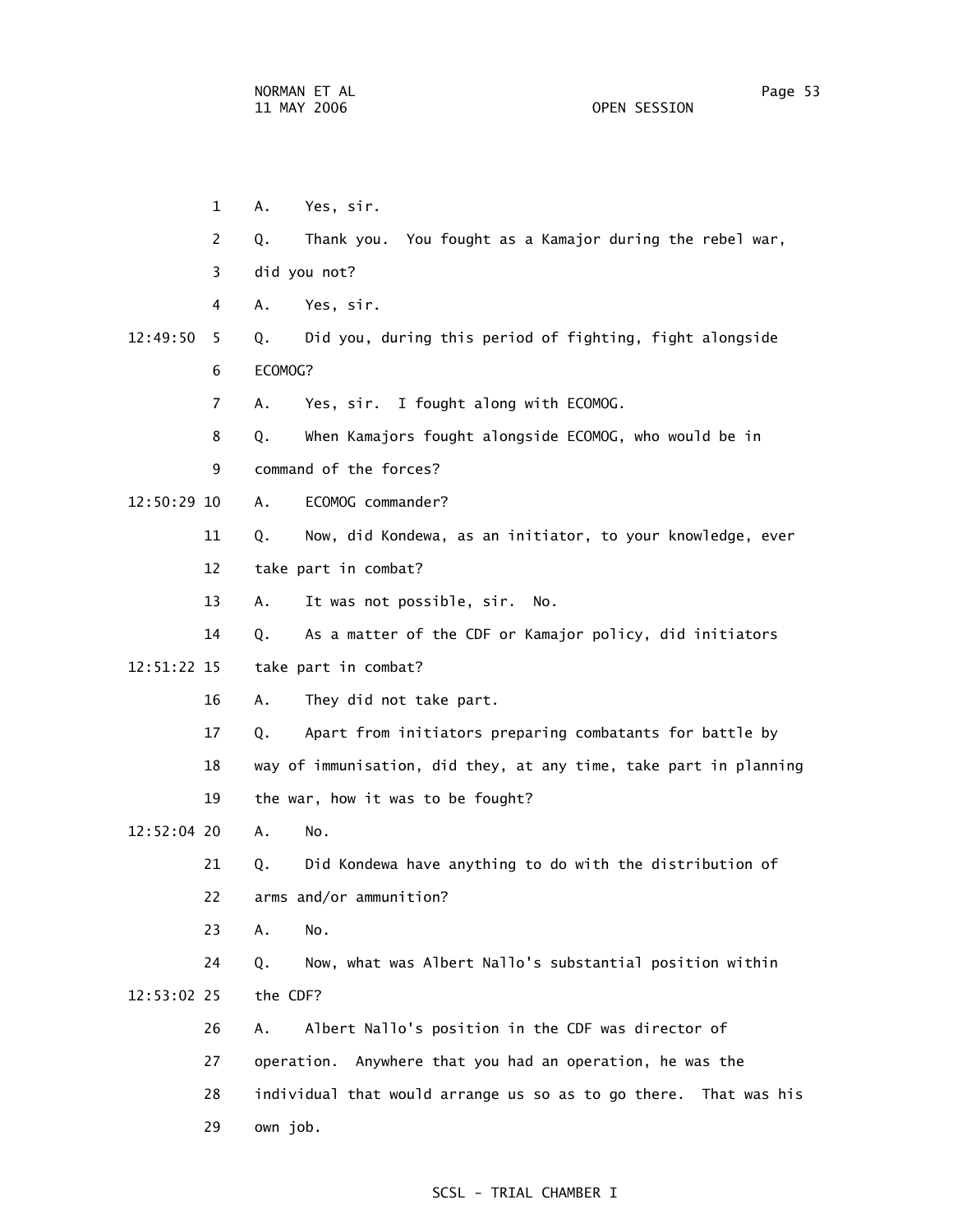1 Q. You have told Their Lordships that Nallo was suspended. 2 A. Yes, sir. 3 Q. Do you know when he was suspended, which year? 4 A. That particular one, I cannot remember the year when he was 12:53:58 5 suspended. 6 Q. Was he suspended before the cessation of hostilities, or 7 after the war was over? 8 A. No. He was suspended because the orders that he used to 9 give us, the commanders, was not proper. They suspended him 12:54:32 10 before that happened. 11 Q. So he was suspended before the war came to an end? 12 A. Yes, sir. 13 Q. You cannot tell this Court how long before the war came to 14 an end he was suspended; you cannot? 12:54:53 15 A. No, sir. I cannot recall now. 16 Q. Was he suspended before the Bo attack, or shortly 17 thereafter? 18 A. After we'd captured Bo, when he failed to do his job, that 19 was the time that the War Council suspended him. 12:55:42 20 Q. Would I be right in suggesting that, in fact, Bo was 21 captured in February 1998? Would I be right? 22 A. Yes, sir, they captured it. 23 Q. Do you know if Nallo was reinstated? 24 A. Yes, he was brought back. 12:56:24 25 Q. Did he still have that position? 26 A. Yes, he still had that position. 27 Q. Do you know when he was reinstated? 28 A. That, I cannot recall now.

29 JUDGE ITOE: Again, the witness is not very good at dates,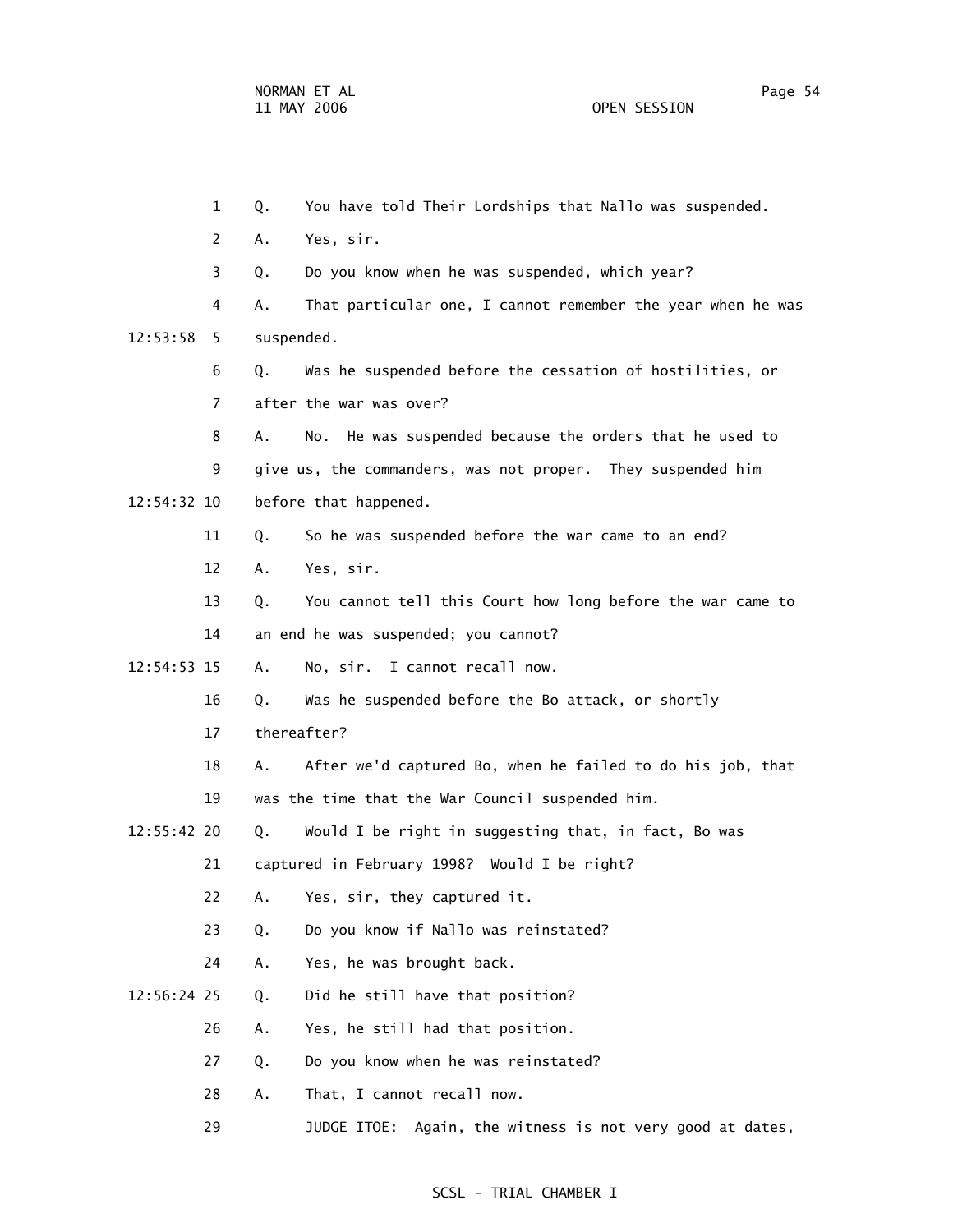1 and time frame. 2 MR MARGAI: I can understand, My Lord, it is a long time 3 now. 4 JUDGE ITOE: Yes, indeed. 12:56:54 5 MR MARGAI: It is a long time. I wouldn't press him, in 6 fairness. 7 Q. Thank you very much, Mr Nunie. 8 A. Thank you. 9 PRESIDING JUDGE: That concludes your cross-examination? 12:57:07 10 MR MARGAI: That concludes my cross-examination. 11 PRESIDING JUDGE: Mr Prosecutor, you wish to proceed? Do 12 you have any cross-examination? If you have any, it is almost 13 1.00, we may as well adjourn. If you have none, we'll finish 14 now. 12:57:25 15 MR De SILVA: My Lord, I can't say I have none. 16 PRESIDING JUDGE: I'm not pressing you in this respect, I'm 17 just asking you the question. 18 MR MARGAI: Did my learned friend say no questions? 19 PRESIDING JUDGE: No, he said exactly the opposite. In the 12:57:42 20 circumstances, we'll adjourn the cross-examination by the 21 Prosecution until 2.30. 22 [Luncheon recess taken at 12.58 p.m.] 23 [CDF11MAY06D - CR] 24 [Upon resuming at 2.45 p.m.] 14:44:51 25 PRESIDING JUDGE: Good afternoon. Good afternoon, 26 Mr Prosecutor. When we left off, you were about to proceed with 27 your cross-examination of this witness. 28 MR De SILVA: Indeed. 29 PRESIDING JUDGE: Can you proceed now, please.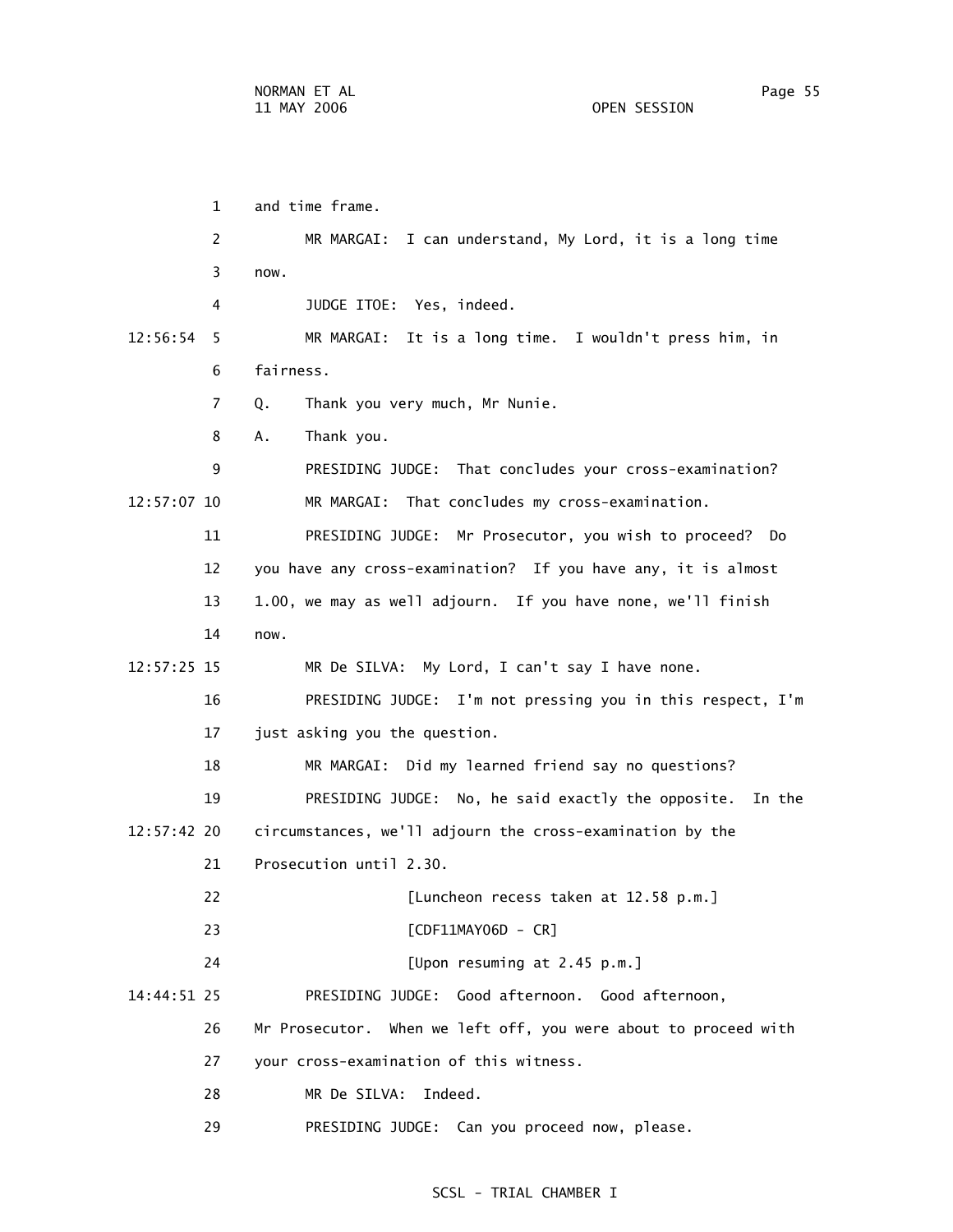1 CROSS-EXAMINED BY MR DE SILVA: 2 Q. Mr Witness, you speak and read English, don't you? 3 A. No. 4 Q. You see, when your name was put forward to the Court to 14:45:33 5 give evidence, and I'm looking at the list of witnesses for the 6 first accused, against your name it says, "Giving evidence in 7 English." That's why I asked you the question. 8 A. I told them that I was coming to speak in Krio. 9 Q. So it's a mistake that has been made, is it? 14:46:04 10 A. I don't know that, but that was what I said. 11 Q. Can you remember when you made a statement to the Defence? 12 A. They obtained statement from me. 13 Q. Yes, I know that. I'm asking you when. 14 A. I couldn't remember the date. 14:46:45 15 Q. Last month? 16 A. I couldn't recall. 17 Q. You have got a total blank about it, have you? 18 A. I know that when they went to obtain statement from me, but 19 the time is what I'm in doubt of, but I really knew when they 14:47:08 20 went to take statement from me. 21 Q. Was it this year or last year? 22 A. They obtained statement from me, but I don't know the year. 23 I don't know. I cannot recall the year now. 24 Q. When do you say that two gentlemen came to ask you to make 14:47:45 25 a statement for the Prosecution? 26 A. That one I would be able to answer. 27 Q. Ah. I thought you might. 28 A. It would not be up to three minutes.

### SCSL - TRIAL CHAMBER I

29 Q. I'm going to ask the question again. When do you say two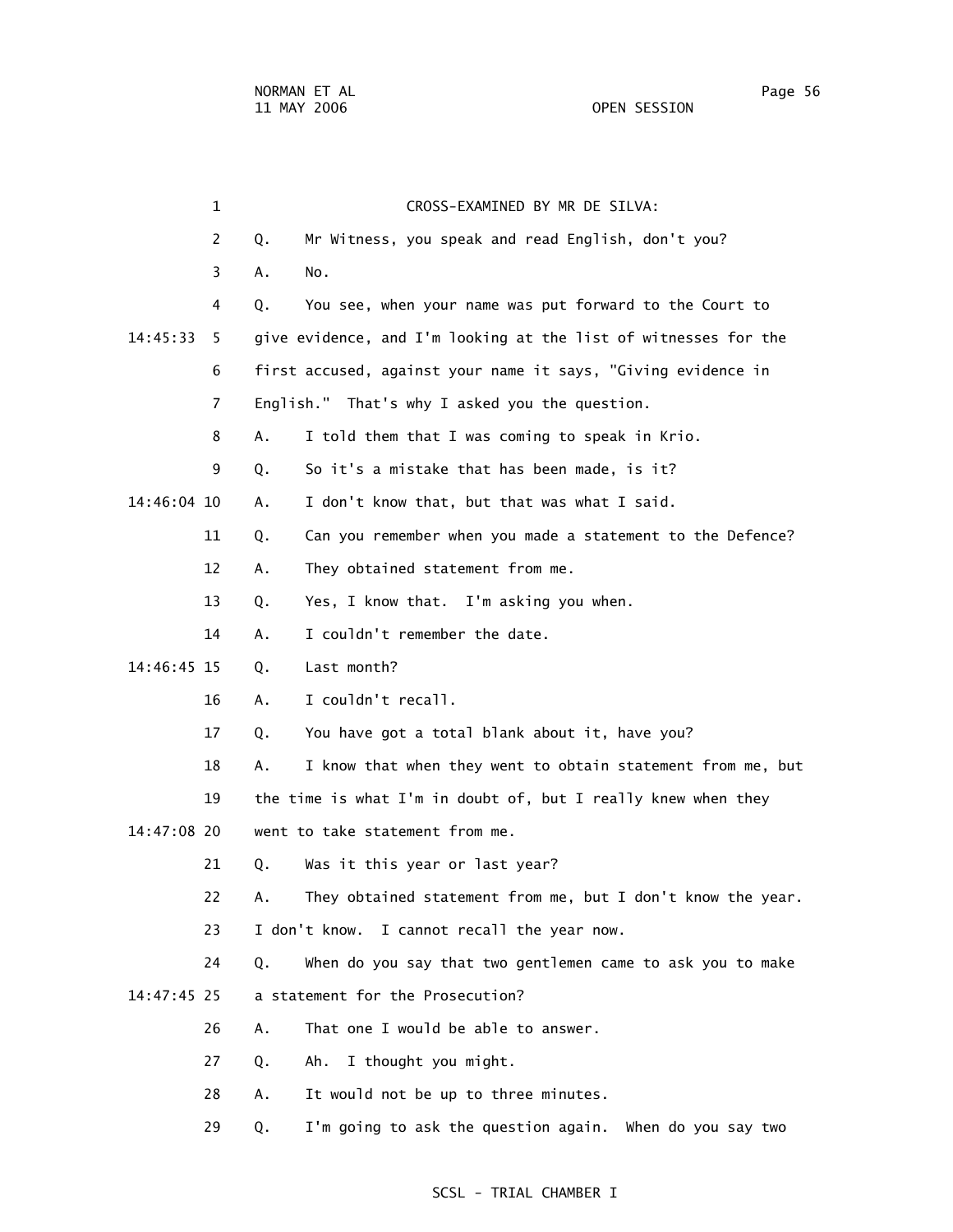1 gentlemen came on behalf of the Prosecution to ask you questions; 2 can you remember? 3 A. I couldn't remember, but it happened in Bo. 4 Q. Yes, I know. I'm not asking you where it happened. I'm 14:48:30 5 asking you when it took place. 6 A. I cannot recall the time, but it really happened. 7 Q. Can you remember to whom you'd made the statement first? 8 Sorry, I'll put it differently. Can you remember who saw you 9 first, the Prosecution or the Defence? 14:49:02 10 A. The first person to see me, it was the Defence that saw me 11 first. 12 Q. And you can't remember when? 13 A. No, but I know the people who met me. 14 Q. That's not the question I asked you. It was learned 14:49:46 15 counsel for the second accused, for Fofana, who raised this 16 matter about people from the Prosecution coming to see you to 17 make inquiries of you. You know that, don't you? 18 A. It was not so. 19 Q. Please listen to the question, because we were all in Court 14:50:11 20 when it happened. It was counsel for Fofana who raised with you 21 the question of people coming to see you for the purpose of 22 obtaining information from you. Do you remember? 23 A. I could not remember that. 24 Q. We can all remember, so you don't have to worry too much. 14:50:40 25 Will you accept that we can all remember? 26 A. Well, I don't know that. I only know of mine. 27 Q. Mr Koppe, who is sitting over there in the centre of 28 counsel's row, do you remember he asked you questions just before 29 you went to lunch?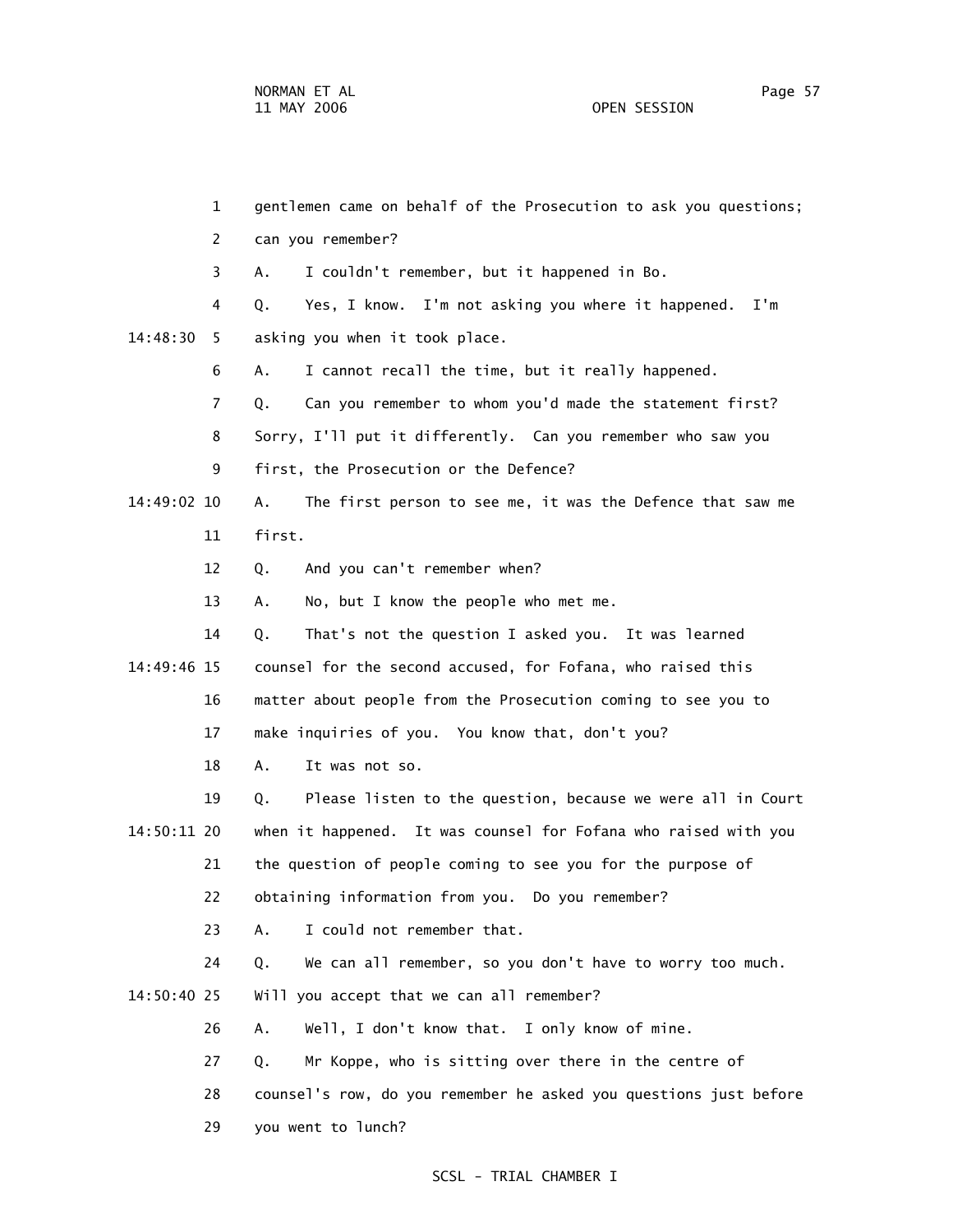- 1 A. I could remember the question.
- 2 Q. And do you remember the gentleman who asked you the
- 3 question?
- 4 A. I saw him.
- 14:51:15 5 Q. Yes. And it was he, counsel on behalf of Fofana, who asked 6 you about this visit to you in Bo. Do you remember that now? 7 A. I could remember that part.
	- 8 Q. Have you spoken to the lawyers or any representative on 9 behalf of Fofana?
- 14:51:49 10 A. I have not spoken to them yet, unless in the Court here.
	- 11 Q. Okay. So you have never spoken to any representative of 12 Fofana, or any lawyers for Fofana; is that correct?
	- 13 A. Until now in this Court when they asked me questions and I 14 replied to them.
- 14:52:12 15 Q. Right. You have come here, as you know, at the request of 16 lawyers for Chief Norman. You realise that, don't you?
	- 17 A. They asked me.
	- 18 Q. Now you told My Lords before lunch that the gentleman who 19 came to see you from the Prosecution threatened you.
- 14:53:13 20 A. Yes.
	- 21 Q. You gave it some detail and said they said, "One day we 22 will capture you."
	- 23 A. That was what they said.
- 24 Q. And you, the commander of men who have been telling us 14:53:42 25 about the battles you've been involved in, were frightened?
	- 26 A. I fought under command.
	- 27 Q. It's a pack of lies, isn't it?
	- 28 A. I'm saying the truth.
	- 29 Q. Tell us, were you frightened by those two gentlemen who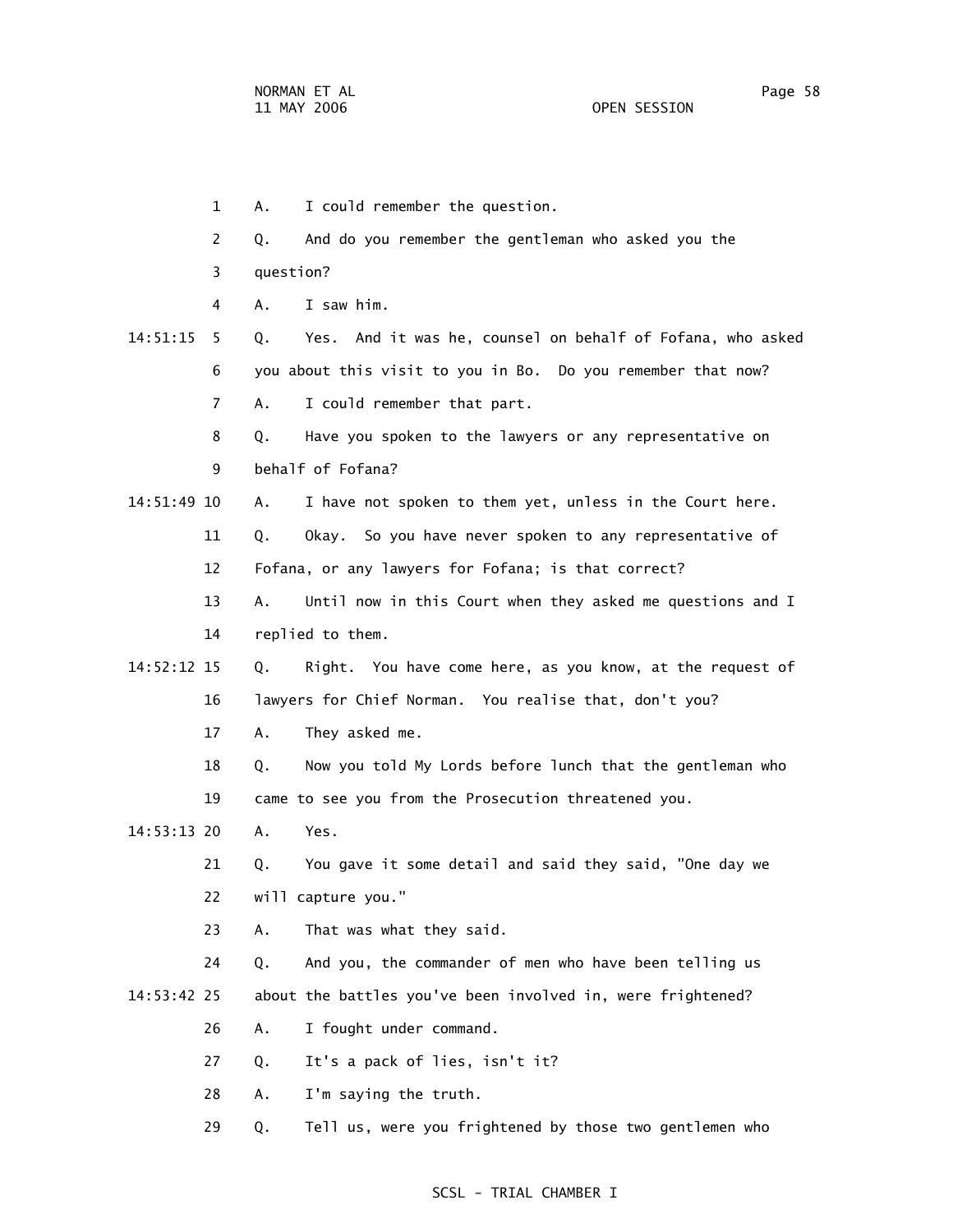1 came to see you? 2 A. I was not afraid of them. I was trying to avoid the law. 3 Q. Have you had some uncomfortable entanglements with the law 4 in your past? 14:54:39 5 A. I have no problem with it. 6 Q. Tell us, were you frightened, as you told the Court before 7 lunch, or has your fright disappeared? 8 A. I'm not afraid. As long as I'm in front of the law, I'm 9 not afraid. It is the truth that I'm coming to say. 14:55:08 10 Q. Did those threats frighten you? It's a simple question. 11 A. The threat, yes. It made me afraid, because the way that 12 they said we were coming to apprehend me, that is why I said I 13 was afraid. 14 0. You must have been shocked? 14:55:34 15 A. I was not that much shocked. 16 Q. Good, I'm pleased to hear that. Now the first thing you 17 would have done is to make a statement to Chief Norman's lawyers 18 to say that this terrible incident had occurred which had 19 frightened you? 14:56:03 20 A. I informed my lawyer. I did not make any statement, but I 21 informed him. 22 Q. You informed Chief Norman's lawyers? 23 A. I informed them. 24 Q. Were they Chief Norman's lawyers you informed? 14:56:17 25 A. I told them. 26 Q. The question I asked was: Did you inform the lawyers or 27 some part of the team acting on behalf of Chief Hinga Norman? 28 A. I did not get you clear. 29 Q. Do you know that Chief Hinga Norman has got lawyers acting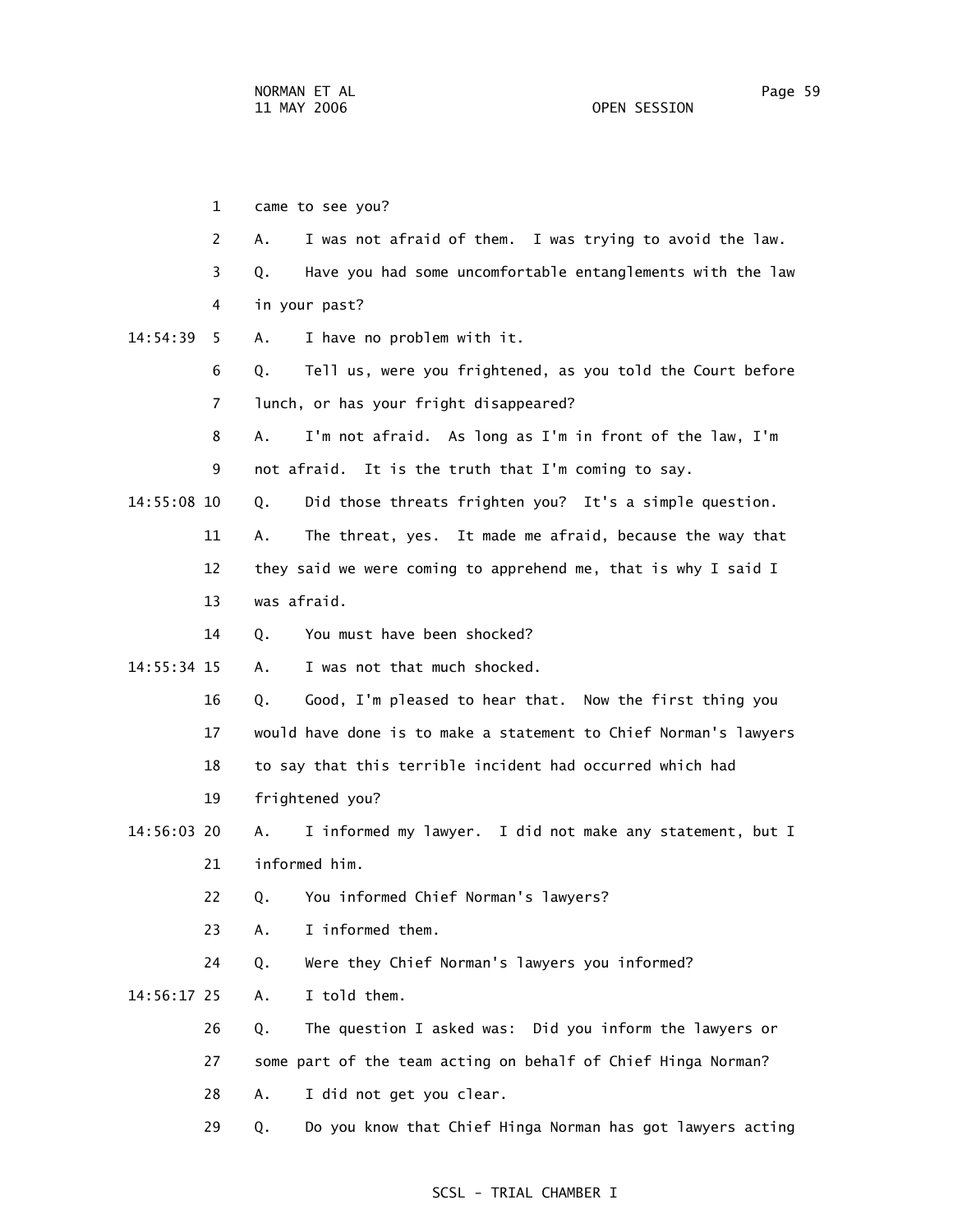|             | $\mathbf{1}$ | for him? |                                                                  |
|-------------|--------------|----------|------------------------------------------------------------------|
|             | 2            | Α.       | I know that.                                                     |
|             | 3            | Q.       | Was it to one of those you made -- was it to one of those        |
|             | 4            |          | people that you said that this incident had occurred?            |
| 14:57:16    | 5.           | Α.       | Yes, I told one of them.                                         |
|             | 6            | Q.       | Do you know his name?                                            |
|             | 7            | Α.       | Yes. I don't know his name, but I know him.                      |
|             | 8            | Q.       | When did you last see him?                                       |
|             | 9            | Α.       | When they sent -- when we were sent for. When we came,           |
| 14:57:48 10 |              |          | that was the time when I said it.                                |
|             | 11           | Q.       | Now, did you make a written statement to that lawyer about       |
|             | 12           |          | this incident?                                                   |
|             | 13           | А.       | I had made the statement and from the time I made that           |
|             | 14           |          | statement, no other statement had been taken from me.            |
| 14:58:09 15 |              | Q.       | Did you make a statement about this incident about two men       |
|             | 16           |          | coming to see you?                                               |
|             | 17           | А.       | I said it, but I did not make any statement. I said it to        |
|             | 18           |          | my lawyer, but I did not make any statement.                     |
|             | 19           | Q.       | Did you tell him that you had been threatened?                   |
| 14:58:35 20 |              | А.       | I told him that they were coming to catch me.                    |
|             | 21           | Q.       | And this lawyer, did he tell you, "We must go to the police      |
|             | 22           |          | immediately and make a statement"?                               |
|             | 23           | Α.       | It was in Bo when I was, but when I told him here, he did        |
|             | 24           |          | not tell me to go to Bo. When I came here to give my evidence, I |
| 14:59:04 25 |              |          | told him, but he did not ask me to make a statement.             |
|             | 26           | Q.       | Were you advised to go and make a report to the police           |
|             | 27           |          | about this threat to you?                                        |
|             | 28           | Α.       | Well, everything remains with them. I told them.                 |
|             | 29           | Q.       | Did you think of going to the police to make a report about      |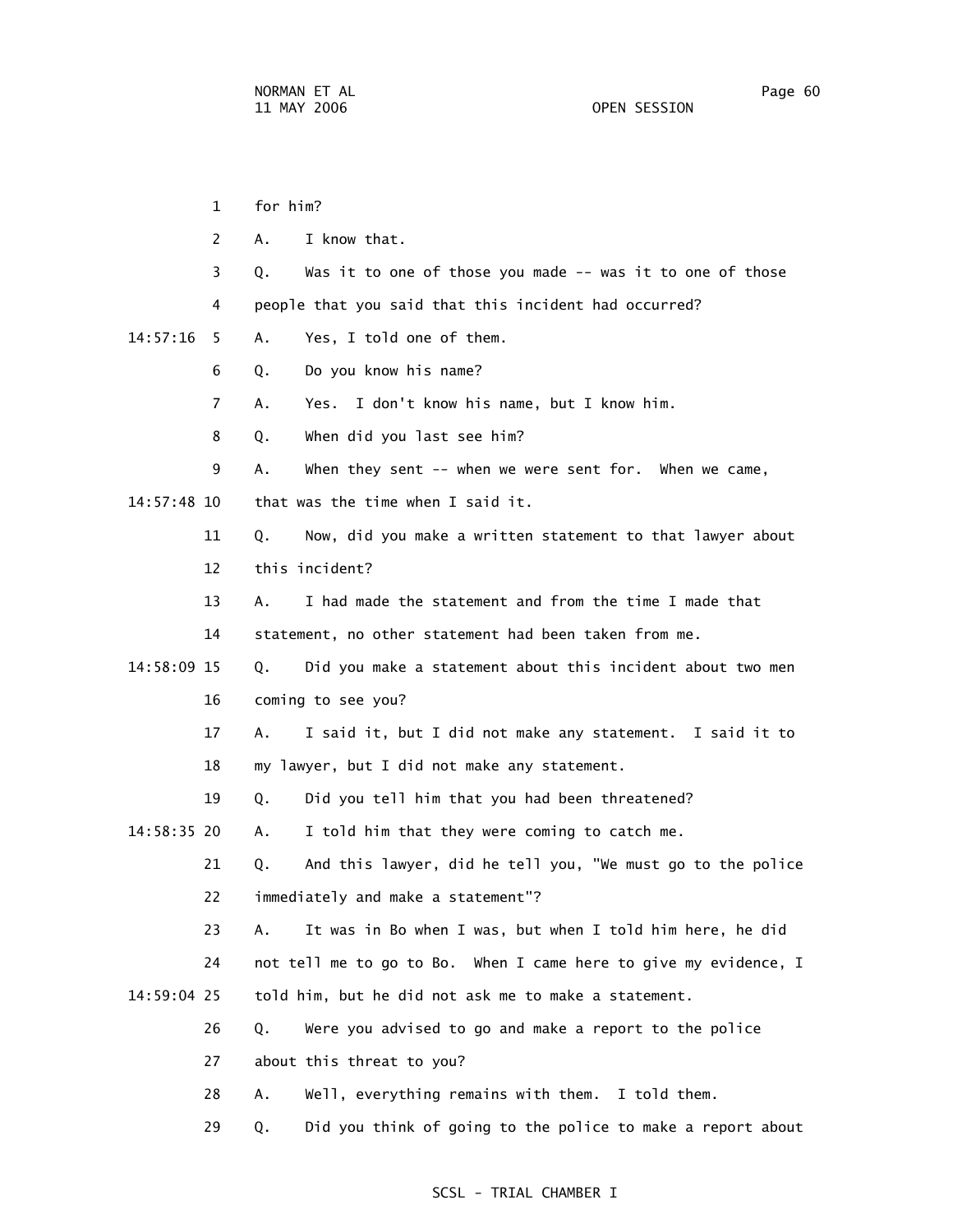1 this threat to you? 2 A. It was decided in the police in Bo. It was in the police 3 station in Bo that they decided it before the -- in the presence 4 of the CID. 14:59:49 5 Q. Did you make any complaint to any police officer about this 6 alleged threat to you? 7 A. They had -- they were there. They knew what the people 8 said. There was no need for me to tell them. 9 Q. You said "they." In front of whom do you say these threats 15:00:13 10 were made to you? 11 A. I said it was in the OC's traffic's office. OC CID. 12 Q. That's the officer in charge of the CID? 13 PRESIDING JUDGE: Traffic office. 14 MR De SILVA: Traffic office. 15:00:34 15 Q. Is that correct? 16 A. OC CID's office. 17 Q. Who else was in the room when this happened? 18 A. The OC CID later on met -- was there, because he gave them 19 the office. He thought that they were obtaining the statement 15:00:56 20 from them, but when I refused that I was not making any 21 statement, they left. 22 Q. Is there anybody beyond those two people who can confirm 23 what you have told us that you were threatened? 24 A. I don't know. Whether the threat they made to me, that 15:01:28 25 when they went to Koribundu they did the same. 26 THE INTERPRETER: The interpreter is sorry. Can the 27 witness talk a little bit slow so that he can be interpreted 28 accordingly.

### SCSL - TRIAL CHAMBER I

29 PRESIDING JUDGE: Mr Witness, when you give your answers,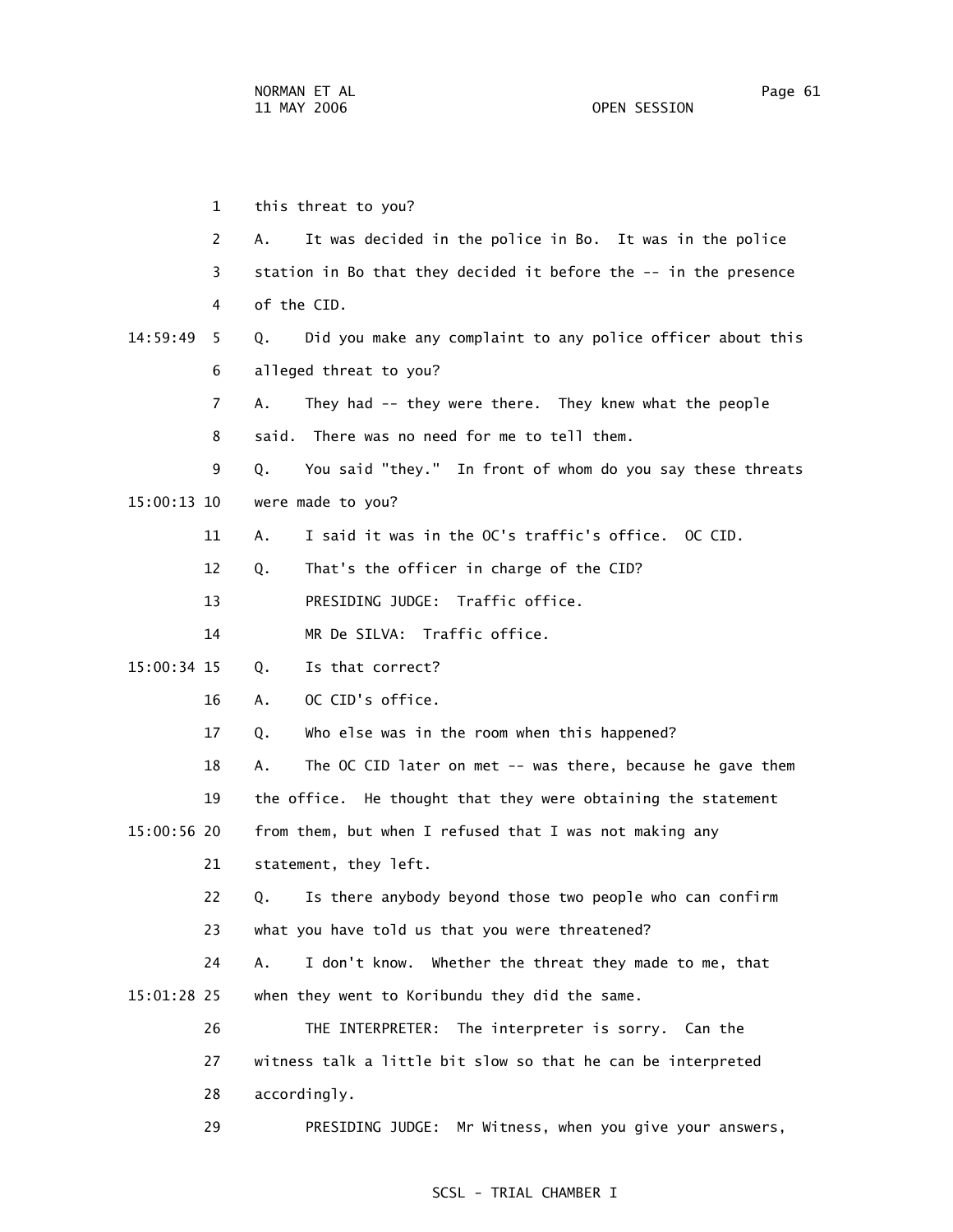1 please proceed slowly so we can have your evidence translated and 2 interpreted properly. Slowly, please. 3 MR De SILVA: 4 Q. Mr Witness, I am going to ask you a very simple question, 15:01:58 5 which is this: Forget the two men against whom you're making 6 allegations. Is there anyone else who was a witness to what 7 occurred? 8 A. It was only the OC CID who was present when they said that. 9 Q. So the OC CID traffic was present, was he, when the threat 15:02:39 10 was made to you, as you claim? 11 A. When he entered, they had been threatening me, then he went 12 out. That's what I'm explaining. 13 Q. So he is someone who could give evidence to support your 14 allegation? 15:03:09 15 A. I don't know about that. 16 Q. Well, if he was present and witnessed it, then he would be 17 somebody who could give evidence about it, isn't he? 18 A. Well, I cannot tell about that. 19 Q. We'll wait and see. My learned friend Mr Margai asked you 15:03:47 20 a question on behalf of his client, Mr Kondewa, to the effect 21 that, as a matter of policy, initiators don't take part in 22 combat. Do you remember that? 23 A. Yes, that was what I said. 24 Q. Are you aware of the initiator whose name was Kama Saddam 15:04:31 25 Sheriff, who was killed in combat in Kenema? 26 A. I heard about him. 27 Q. Thank you. 28 JUDGE ITOE: Mr de Silva, may we have the name again, 29 please?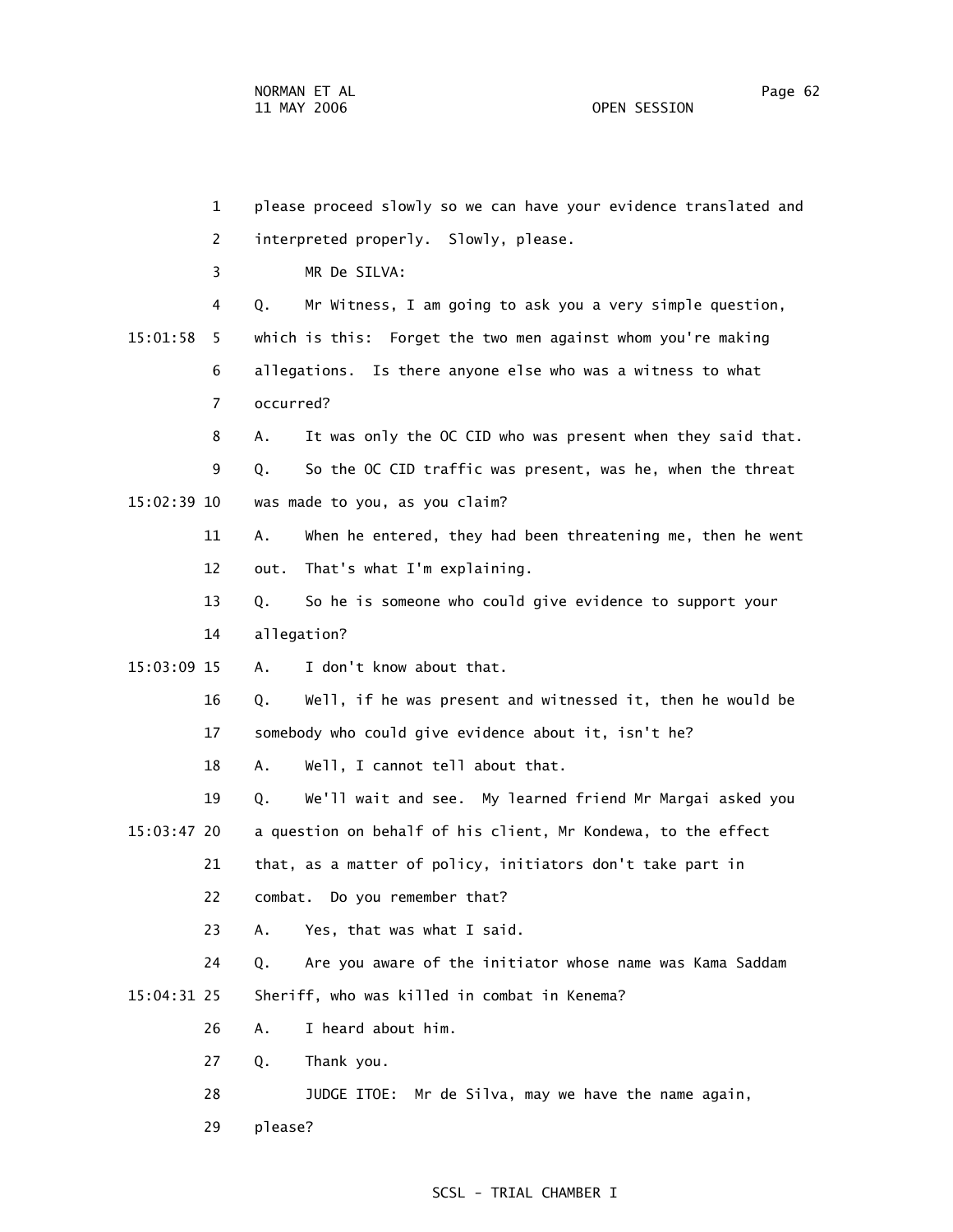| $\mathbf{1}$  | MR De SILVA: It is K-A-M-A, Saddam, as in Iraq, and               |
|---------------|-------------------------------------------------------------------|
| 2             | Kama Saddam Sheriff.<br>Sheriff.                                  |
| 3             | JUDGE ITOE: You say he was killed in combat in Kenema?            |
| 4             | It was not in a fight. He was invited.<br>THE WITNESS:            |
| 15:05:29<br>5 | MR De SILVA:                                                      |
| 6             | He was invited to kill himself or what?<br>Q.                     |
| 7             | Well, it was the juntas that invited him. They invited him<br>А.  |
| 8             | and they killed him. It was not during a fight. He was an         |
| 9             | initiator. It was during the period that they invited him, that   |
| 15:05:48 10   | was the time they killed him.                                     |
| 11            | Yes, but his magic doesn't seem to have worked on him, does<br>Q. |
| 12            | it?                                                               |
| 13            | Well, that was his. He was not called to perform magic.<br>Α.     |
| 14            | THE INTERPRETER: The interpreter is sorry. The witness is         |
| 15:06:12 15   | moving so fast that he's required --                              |
| 16            | PRESIDING JUDGE: Mr Witness, again, please go slowly with         |
| 17            | your answers. The interpreter is unable to follow the pace of     |
| 18            | your evidence. Mr Interpreter, you wish the last answer to be     |
| 19            | repeated again?                                                   |
| 15:06:34 20   | THE INTERPRETER: My Lord, the entire answer is required to        |
| 21            | be repeated.                                                      |
| 22            | PRESIDING JUDGE: Mr Witness, can you repeat your last             |
| 23            | answer as to how this --                                          |
| 24            | THE WITNESS: Yes, sir.                                            |
| 15:06:47 25   | PRESIDING JUDGE: Please.                                          |
| 26            | THE WITNESS: I said Mualemu did not go to fight.                  |
| 27            | JUDGE ITOE: His other name was Mualemu?                           |
| 28            | THE WITNESS: He was our boss. That's the way we used to           |
| 29            | call him. Our initiators, we give them respect.                   |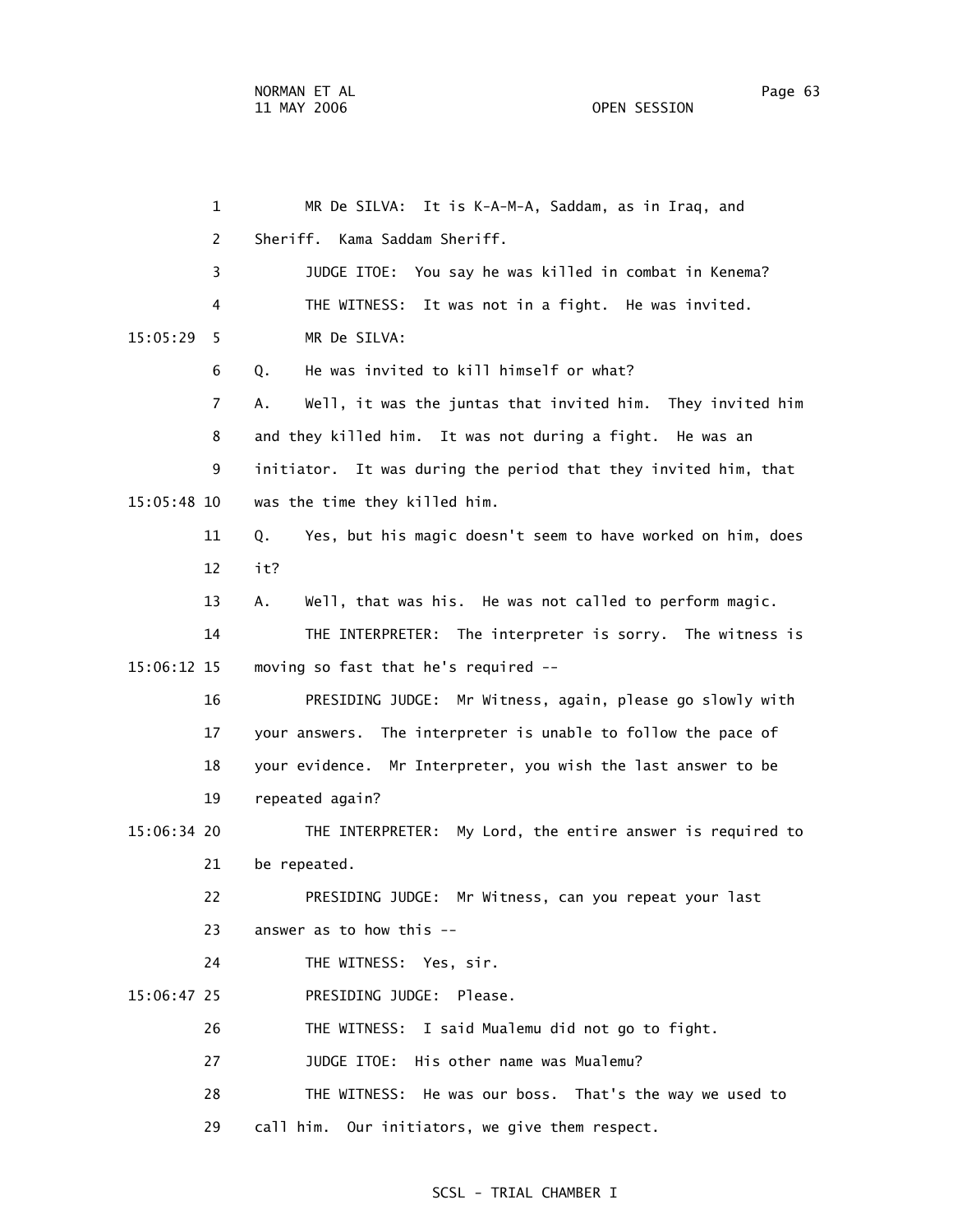1 JUDGE ITOE: I wanted to make sure that it is the same 2 name, because you have not called him by this name before now. 3 MR De SILVA: My Lord, I think he was indicating that it 4 was a term of a respect as opposed to the name. 15:07:26 5 JUDGE ITOE: I know. But all along I have identified him 6 on my records as Sheriff Kama Saddam, not as a Mualemu. 7 MR De SILVA: Yes. 8 PRESIDING JUDGE: Mr Witness, you were saying he was not 9 killed in fighting. 15:07:45 10 THE WITNESS: They did not kill him during a fight. The 11 juntas invited him in Bo and that was where they killed him. 12 THE INTERPRETER: Correction, interpreter: They invited 13 him in Kenema, that was where they killed him. 14 PRESIDING JUDGE: Thank you. 15:08:15 15 MR De SILVA: 16 Q. And how was he killed? 17 A. Well, we heard that they killed him. We don't know the 18 manner in which he was killed, but it was said that they killed 19 him. 15:08:29 20 Q. Right. You've told My Lords that you were appointed as a 21 base commander by Albert Nallo; correct? 22 A. Yes, that is true. 23 Q. Albert Nallo was then director of operations; correct? 24 A. That's correct. 15:09:04 25 Q. When the term "operations" is used, we are all talking 26 about military operations, aren't we? 27 A. Yes. 28 Q. Had you ever had any military training before you got 29 involved in this war on behalf of the Kamajors?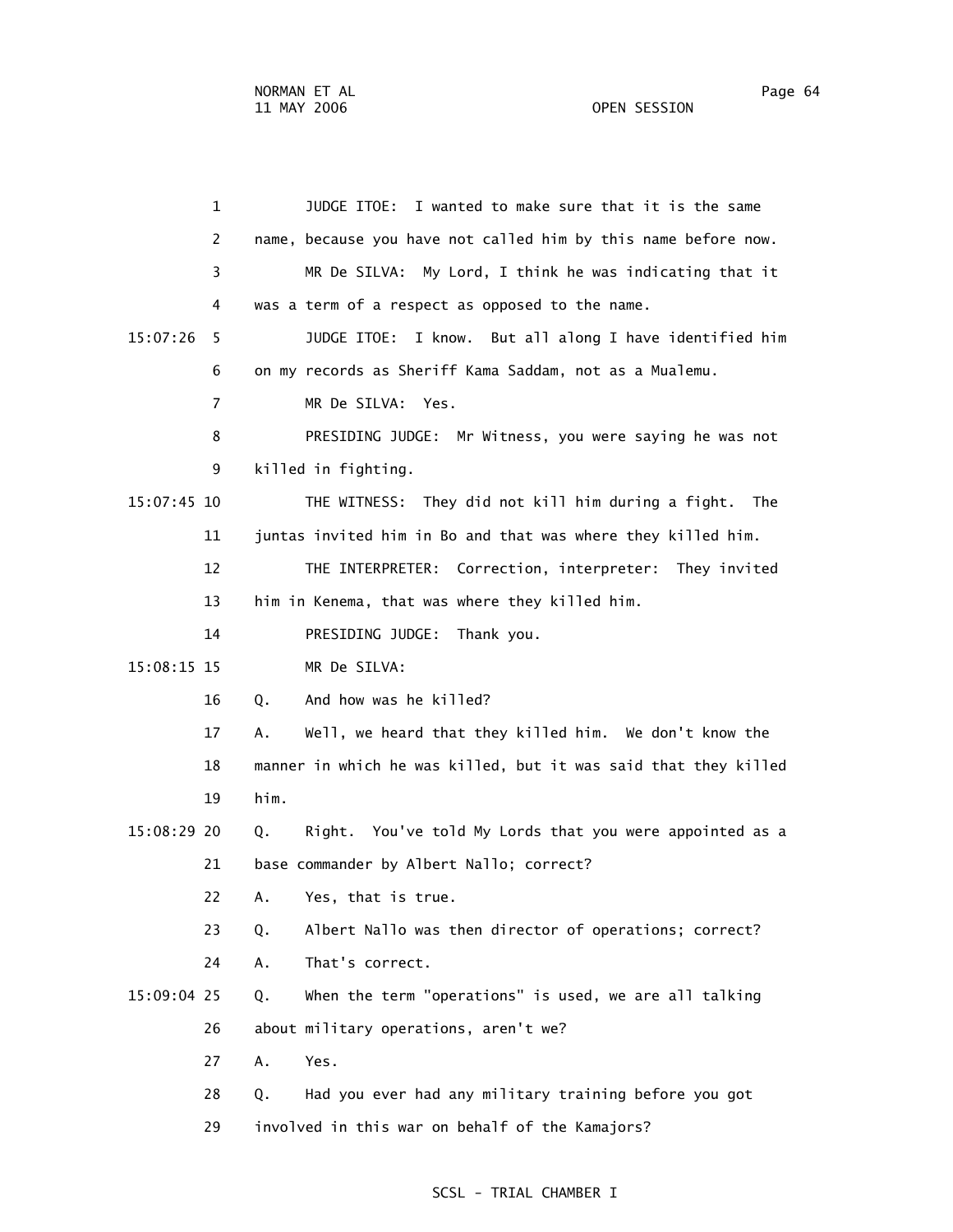1 A. No. No, I have never undergone any military training. I 2 am a Kamajor. 3 Q. Were you affectionately known as General Joe Nunie? Did 4 you have such a nickname? 15:09:59 5 A. Well, that name, General, it was General Khobe who gave me 6 that name General. 7 Q. Thank you. So General Khobe seems to have had a high 8 regard for you? 9 JUDGE ITOE: What was the name again? 15:10:25 10 MR De SILVA: General. It was General Khobe who called him 11 General Nunie. 12 Q. Joe Tamidey whom you have told us about, he had another 13 name? Was it Gassimu? 14 A. We know him to be Joe Tamidey. That is the name we know. 15:11:03 15 Q. When he was commander for the Jiama Bongor Chiefdom you 16 were the deputy commander; is that correct? 17 A. I was a deputy under Joe Tamidey. 18 Q. Was he a distinguished commander, in your view? 19 A. Yes. He was known. He was well known by a lot of people. 15:11:47 20 Q. The question I asked you was: Was he regarded as a 21 distinguished soldier, warrior? 22 A. Yes, everybody respected him. He was a commander. 23 Q. And you were his deputy. 24 A. Yes. 15:12:17 25 Q. As the deputy commander, it was a position that carried 26 considerable responsibility, particularly in time of war? 27 A. But I was working under command. 28 Q. All soldiers -- 29 JUDGE ITOE: But the question has not been answered. Can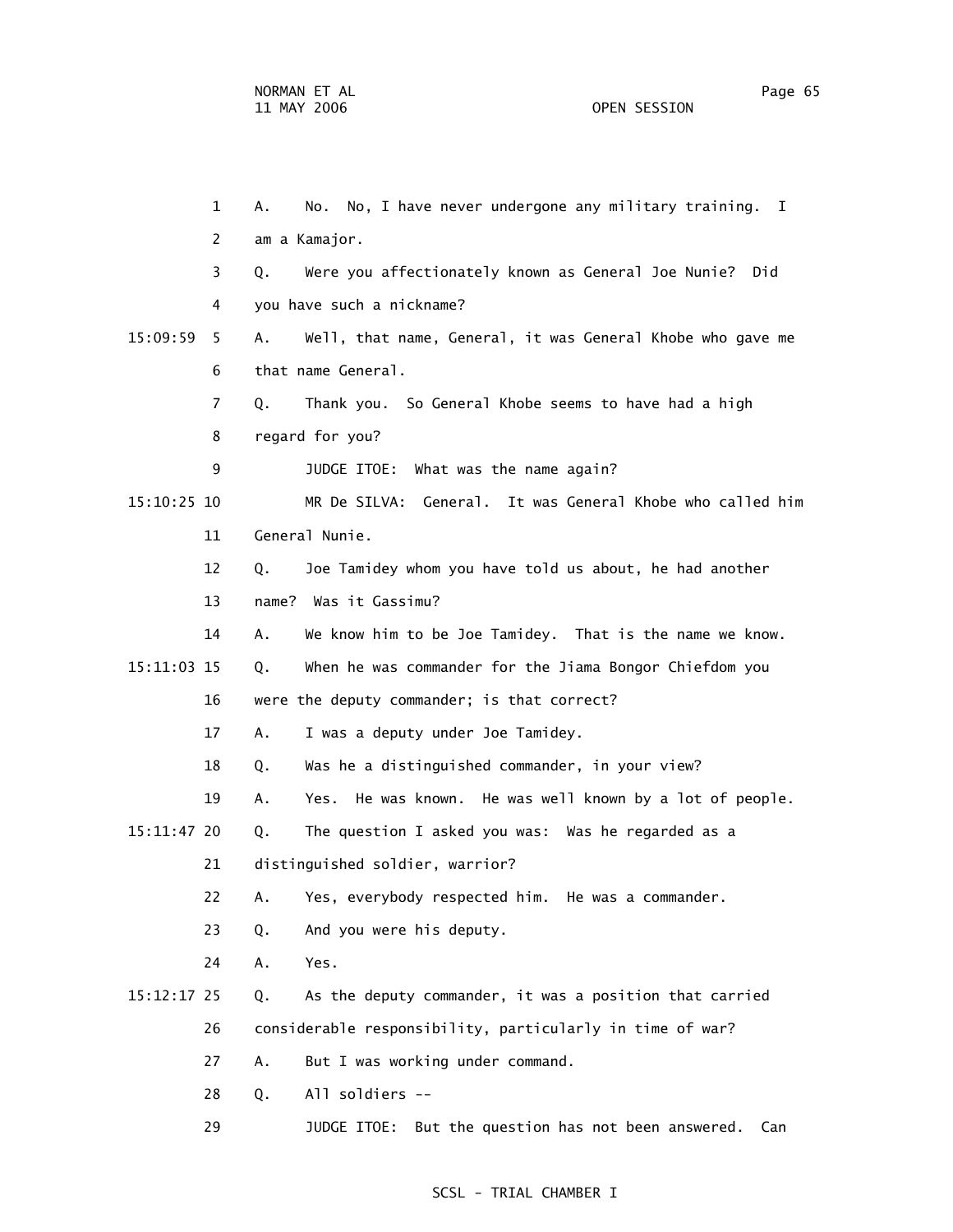|               | $\mathbf{1}$ |            | you put the question to the witness again, please?              |
|---------------|--------------|------------|-----------------------------------------------------------------|
|               | 2            |            | MR De SILVA:                                                    |
|               | 3            | Q.         | I think the question was --                                     |
|               | 4            |            | PRESIDING JUDGE: You had much responsibility.                   |
| 15:13:08      | 5            |            | MR De SILVA: Yes.                                               |
|               | 6            | Q.         | The position of deputy commander and, indeed, the position      |
|               | 7            |            | of commander, they are two positions of considerable            |
|               | 8            |            | responsibility, particularly in war.                            |
|               | 9            | Α.         | Yes, they were positions of responsibility.                     |
| $15:13:31$ 10 |              | Q.         | But you quite rightly pointed out that there is a chain of      |
|               | 11           | command.   |                                                                 |
|               | 12           | А.         | Yes, there was a chain of command and I knew how it was         |
|               | 13           | operating. |                                                                 |
|               | 14           | Q.         | You are familiar with the term "Base Zero", aren't you?         |
| 15:13:55 15   |              | Α.         | I know there.                                                   |
|               | 16           | Q.         | Kamajors were constantly going back and forth to Base Zero;     |
|               | 17           |            | is that correct?                                                |
|               | 18           | Α.         | They went there to be initiated.                                |
|               | 19           | Q.         | The question I asked you I think was a simple one.              |
| 15:14:23 20   |              |            | Kamajors were constantly going to and from Base Zero?           |
|               | 21           | Α.         | Well, what I know, Kamajor went to Base Zero. I myself          |
|               | 22           |            | sitting here, it was Base Zero that I was initiated into the    |
|               | 23           | society.   |                                                                 |
|               | 24           | Q.         | Did I ask both? Of course, you have told us about the War       |
| 15:14:56 25   |              |            | Council that was in Base Zero; correct?                         |
|               | 26           | Α.         | Yes.                                                            |
|               | 27           | Q.         | Did you know that the War Council had the power to make         |
|               | 28           |            | recommendations about whatever they made recommendations about? |
|               | 29           | Α.         | No, that War Council, it was that -- members of that            |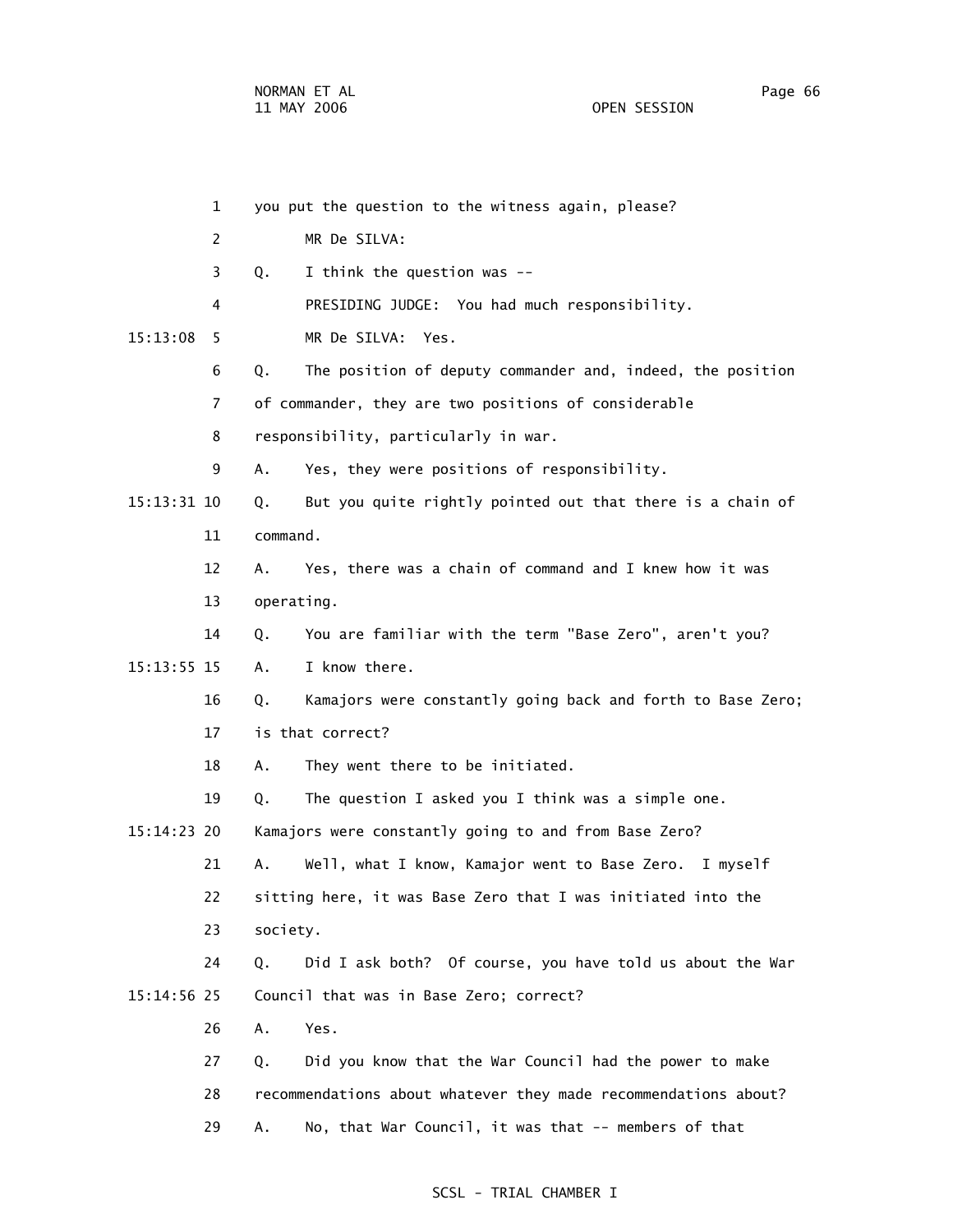| $\mathbf{1}$   | council that made us to be initiated. They had powers.<br>Ιt      |
|----------------|-------------------------------------------------------------------|
| 2              | consisted of the chiefs.                                          |
| 3              | The question I asked you was this: Are you aware that the<br>Q.   |
| 4              | War Council had the power to make recommendations?                |
| 15:15:51<br>5. | It was the War Council that recommended the senior<br>Α.          |
| 6              | officers, number one, Nallo, Joe Tamidey.                         |
| 7              | So the War Council made those recommendations, I agree with<br>Q. |
| 8              | Chief Norman retained the power to reject or accept War<br>you.   |
| 9              | Council recommendations; you know that, don't you?                |
| 15:16:31 10    | That one I cannot say. I don't know about that entirely.<br>Α.    |
| 11             | Well, we can examine something to deal with the matter.<br>Q.     |
| 12             | MR De SILVA: My Lords, I'm referring to Exhibit 10. There         |
| 13             | are copies for My Lords, and one for the witness.                 |
| 14             | Mr Witness, now, this is an exhibit in the Court.<br>Q.           |
| $15:17:54$ 15  | MR JABBI: Excuse me, can we have a copy.                          |
| 16             | JUDGE ITOE: I think I see the difficulty of the Defence at        |
| 17             | this stage because there has been quite a bundle of exhibits.     |
| 18             | Whilst thinking of the Bench, we would like to ask you to,        |
| 19             | please, think of making copies --                                 |
| 15:18:16 20    | MR MARGAI: We have all the exhibits here.                         |
| 21             | JUDGE ITOE: Well, it is just for expedition, you know.            |
| 22             | MR MARGAI:<br>We have them here.                                  |
| 23             | JUDGE ITOE: You have them?                                        |
| 24             | MR MARGAI: Yes, all the exhibits are here.                        |
| 15:18:28 25    | PRESIDING JUDGE: You have been served with that.                  |
| 26             | MR MARGAI:<br>I took the cue from the Bench, that is why I        |
| 27             | followed suit.                                                    |
| 28             | Maybe Dr Jabbi should do the same thing.<br>JUDGE ITOE:           |
| 29             | Maybe my copy can be given to Dr Jabbi.                           |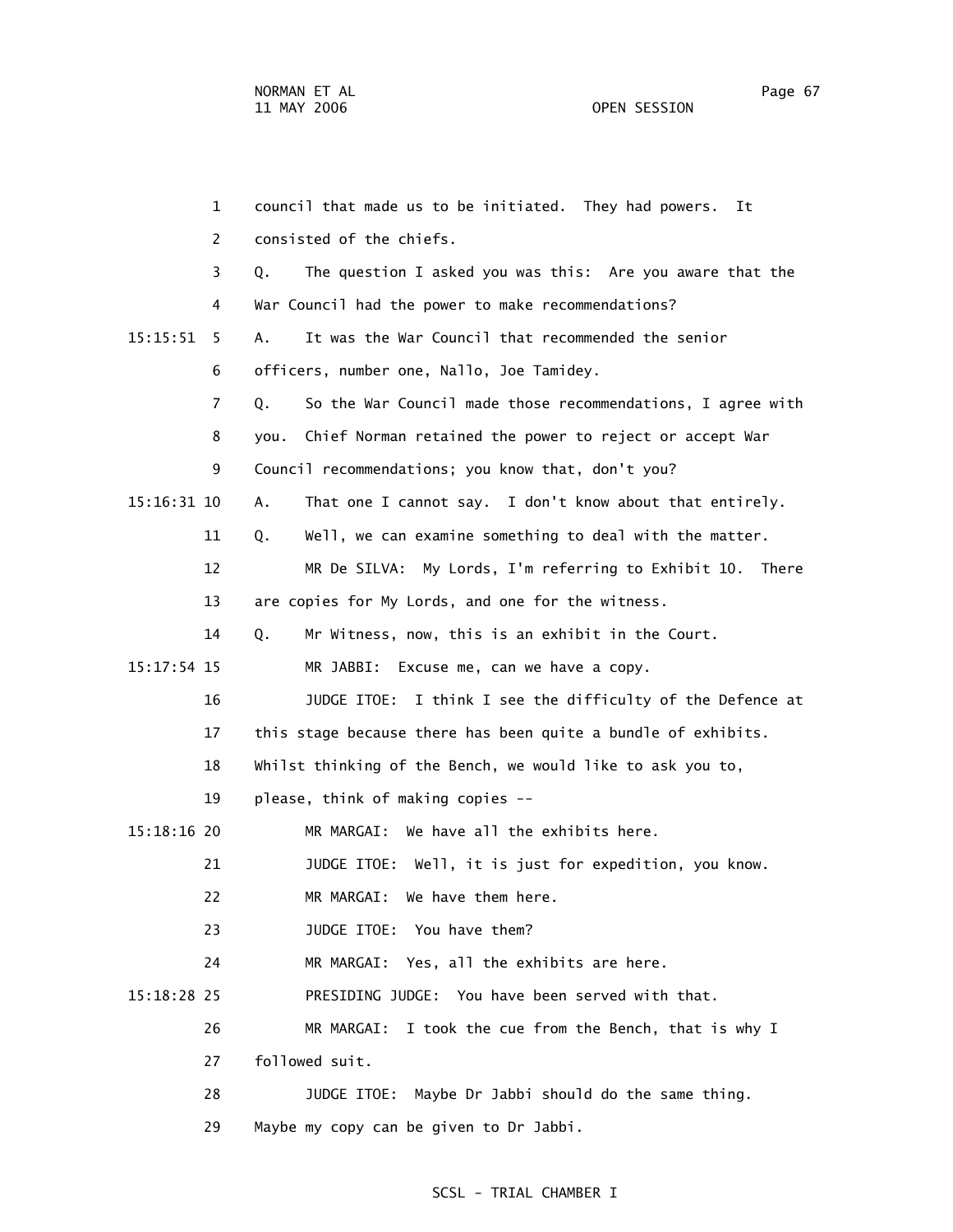|             | $\mathbf 1$ | MR De SILVA: He's got a copy, My Lord.                            |
|-------------|-------------|-------------------------------------------------------------------|
|             | 2           | MR MARGAI: Your Lordship is most kind.                            |
|             | 3           | JUDGE ITOE: I should be kind and fair.                            |
|             | 4           | MR De SILVA:                                                      |
| 15:19:00    | 5           | Q.<br>Now, Mr Witness, if you look down towards the bottom        |
|             | 6           | right-hand corner of the page, you will see a seal there, a       |
|             | 7           | stamp, "Co-ordinator". Do you see that?                           |
|             | 8           | I've seen it.<br>A.                                               |
|             | 9           | Yes. Of course, you know who the co-ordinator was, don't<br>Q.    |
| 15:19:22 10 |             | you?                                                              |
|             | 11          | I know the co-ordinator.<br>Α.                                    |
|             | 12          | Q.<br>Yes.                                                        |
|             | 13          | But that stamp is not the co-ordinator stamp.<br>Α.               |
|             | 14          | Well, there is no doubt it's some sort of forgery.<br>Q.<br>There |
| 15:19:38 15 |             | it is. But just accept for a moment that this document is an      |
|             | 16          | exhibit in the Court; do you understand? If you go to the top of  |
|             | 17          | the page, you will see it's dated 20 February 1998, from the      |
|             | 18          | national co-ordinator. I suggest that's meant to be Mr Joe        |
|             | 19          | Tamidey but we'll establish that quite clearly, in a minute.      |
| 15:20:10 20 |             | Letter of appointment.                                            |
|             | 21          | "It is my pleasure to inform you that upon the                    |
|             | 22          | recommendation of War Council, I have accepted and approved       |
|             | 23          | your appointment as commander for the 17th Battalion,             |
|             | 24          | Koribundu, with effect from 20 February 1998."                    |
| 15:20:37 25 |             | Now, that was Joe Tamidey, wasn't it?                             |
|             | 26          | That is the way I've seen it there, sir.<br>Α.                    |
|             | 27          | Looking at the wording of the letter of appointment, "It is<br>Q. |
|             | 28          | my pleasure to inform you that upon the recommendation of the War |
|             | 29          | Council I have accepted and approved," that is why I was asking   |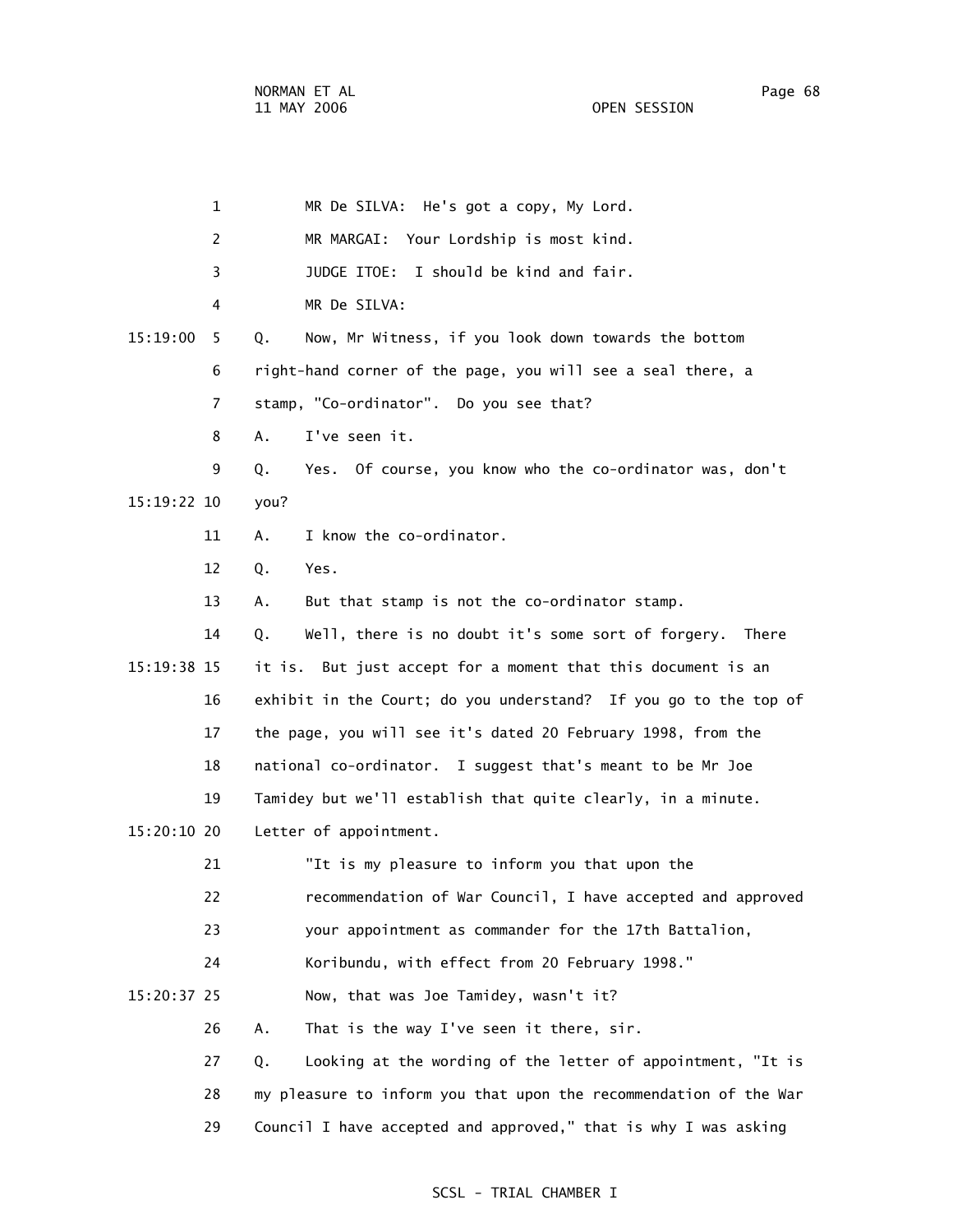1 you the question was to whether the War Council recommended, but 2 Chief Norman retained the power to accept and approve. Do you 3 remember that question I asked you? 4 A. It is now I've heard. 15:21:35 5 Q. I'm sorry, I didn't hear that answer. 6 A. Ask again. 7 Q. Yes. That is why I asked you, from your understanding, 8 being at the heart of Kamajor affairs, is it your understanding 9 that the War Council could recommend, but Chief Norman retained 15:22:01 10 the right to accept and approve? 11 A. Is that your question, sir? 12 Q. Yes. 13 A. The War Council had powers, more than Chief Norman. 14 Q. That is not true, is it? 15:22:26 15 A. I have said the truth. That's what I've said. 16 Q. Well, we'll look at something else then to assist your 17 memory. 18 MR De SILVA: My Lords, it's Exhibit 11. Again, I've got 19 copies for My Lords. And for Mr Jabbi, who would otherwise 15:23:09 20 complain about my behaviour, but I know that Mr Margai is fully 21 equipped in every way. 22 JUDGE ITOE: And so is, I suppose Mr Koppe and Mr Bockarie. 23 MR De SILVA: Mr Koppe has gone. I don't think it would 24 assist him very much. I think he's on an airplane. I find it 15:23:33 25 difficult to get it to him at the moment. 26 JUDGE ITOE: I find it difficult to accept that he left 27 without the normal courtesies. 28 MR De SILVA: My Lord, he didn't even say good-bye to me,

29 so we are all similarly insulted. There it is.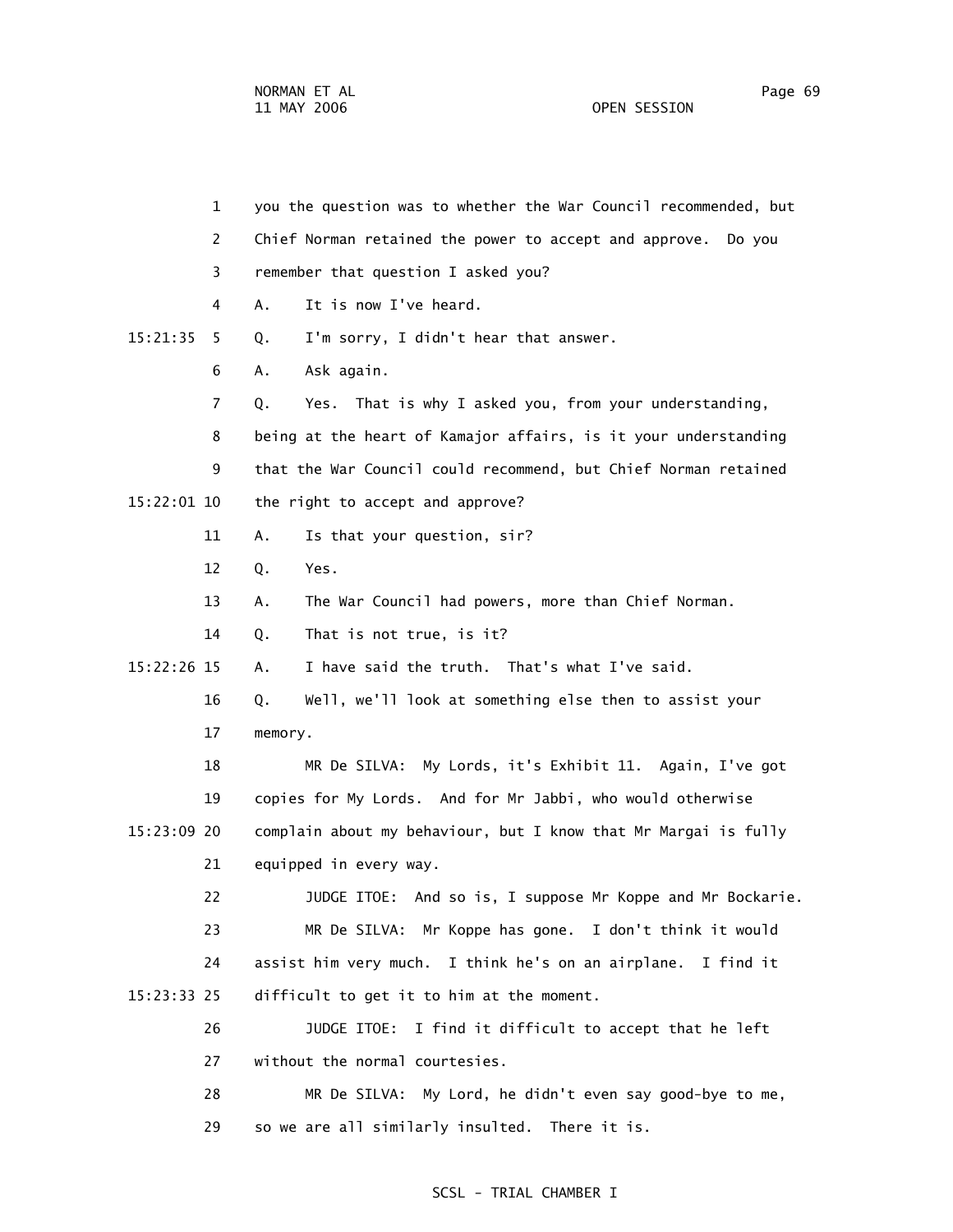|               | $\mathbf{1}$   | This is another exhibit, Mr Witness. If you look at the<br>Q.   |
|---------------|----------------|-----------------------------------------------------------------|
|               | 2              | bottom right-hand side, you will see a different sort of stamp. |
|               | 3              | You have seen that stamp before, haven't you?                   |
|               | 4              | Α.<br>I've seen a stamp.                                        |
| 15:24:13      | 5              | The question is: Have you seen that stamp before?<br>Q.         |
|               | 6              | Except today that I am seeing it before me.<br>Α.               |
|               | $\overline{7}$ | So you've never seen that stamp before?<br>Q.                   |
|               | 8              | Not at all, except this that I've seen.<br>А.                   |
|               | 9              | All right. Now, one will see under that the name -- can<br>Q.   |
| 15:24:46 10   |                | you read that name?                                             |
|               | 11             | Except I have glasses.<br>Α.                                    |
|               | 12             | I'm sorry. If I didn't need them, I'd lend you mine.<br>Q.      |
|               | 13             | Well, it's the name of Mr Fofana.                               |
|               | 14             | JUDGE ITOE: Mr Margai is offering his glasses, that is          |
| 15:25:07 15   |                | what I'm seeing.                                                |
|               | 16             | MR De SILVA:                                                    |
|               | 17             | There you are. You can have the glasses of a most<br>Q.         |
|               | 18             | important gentleman. Can you see now? Has Mr Margai opened your |
|               | 19             | eyes?                                                           |
| 15:25:29 20   |                | JUDGE ITOE:<br>But don't see it through the eyes of             |
|               | 21             | Mr Margai.                                                      |
|               | 22             | MR De SILVA: That's what I'm worried about.                     |
|               | 23             | Mr Witness, are you assisted by those glasses?<br>Q.            |
|               | 24             | I have seen the stamp.<br>Α.                                    |
| $15:25:43$ 25 |                | You saw it before without glasses, with Mr Margai's<br>Q.       |
|               | 26             | glasses, you can't see anything?                                |
|               | 27             | It is now I have seen it.<br>A.                                 |
|               | 28             | Under the stamp, you will see a name, a name that is<br>Q.      |
|               | 29             | familiar to you. That's right, isn't it in?                     |
|               |                |                                                                 |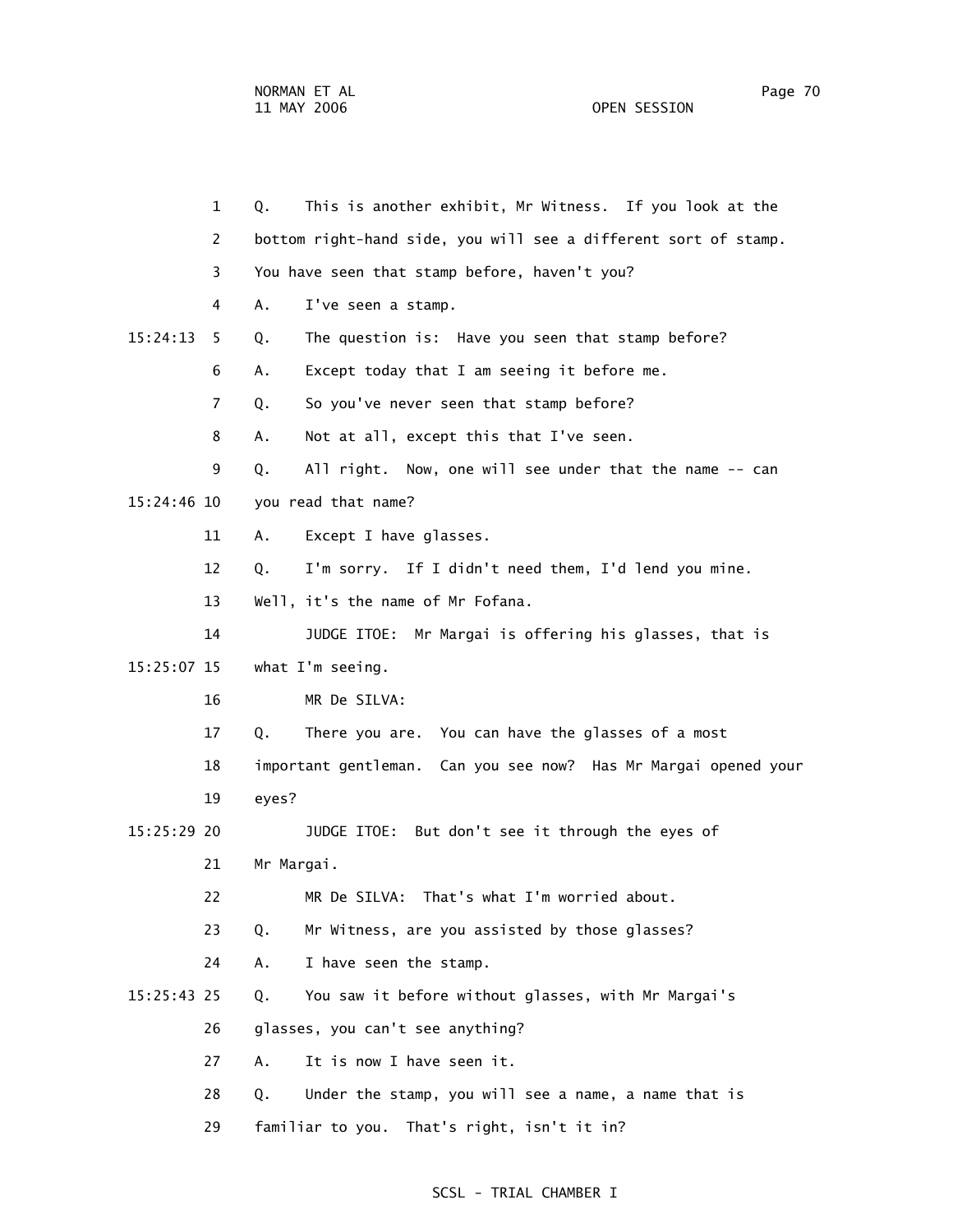- 1 A. I have seen a name written there and I know the name.
- 2 Q. You know the name, of course. It's Fofana?
- 3 A. Yes.
- 4 Q. Yes.
- 15:26:14 5 A. I saw it there. It is typewritten.
	- 6 Q. Yes. Don't worry about that too much. If we go to the top 7 of the page, we'll see it is dated 24 February 1998, and it is
	- 8 from the Director of War. Do you see that?
	- 9 A. Yes, sir.
- 15:26:37 10 Q. To Mr Joe Gassimu Tamidey, 17th Battalion, commander,
	- 11 Koribundu. "Dear commander," I'm not going to bother about the 12 first paragraph. It's about captured vehicles and other items. 13 Second paragraph, "I am now ordering you not to release any of 14 them." Now, that's the only part I want to ask you about. You
- 15:27:23 15 knew that the second accused, Fofana, had the power to give 16 orders to commanders, didn't you?
	- 17 A. Well, for me, it was Nallo who give us command, who 18 commanded us, rather.
- 19 Q. You have been at pains to point out that the second accused 15:27:54 20 never gave any commands to anybody. That's why I'm asking you 21 these questions. Now, will you please answer my question? You 22 know perfectly well the second accused was in a position to issue 23 commands to commanders.
- 24 A. Your Lordships, it was Nallo that I was aware that 15:28:29 25 commanded us.
	- 26 PRESIDING JUDGE: That's not a question, Mr Witness. 27 Listen to the question carefully. There is no dispute here -- 28 you're not being challenged here that Nallo did or did not give 29 you command. He was the battalion commander, you were the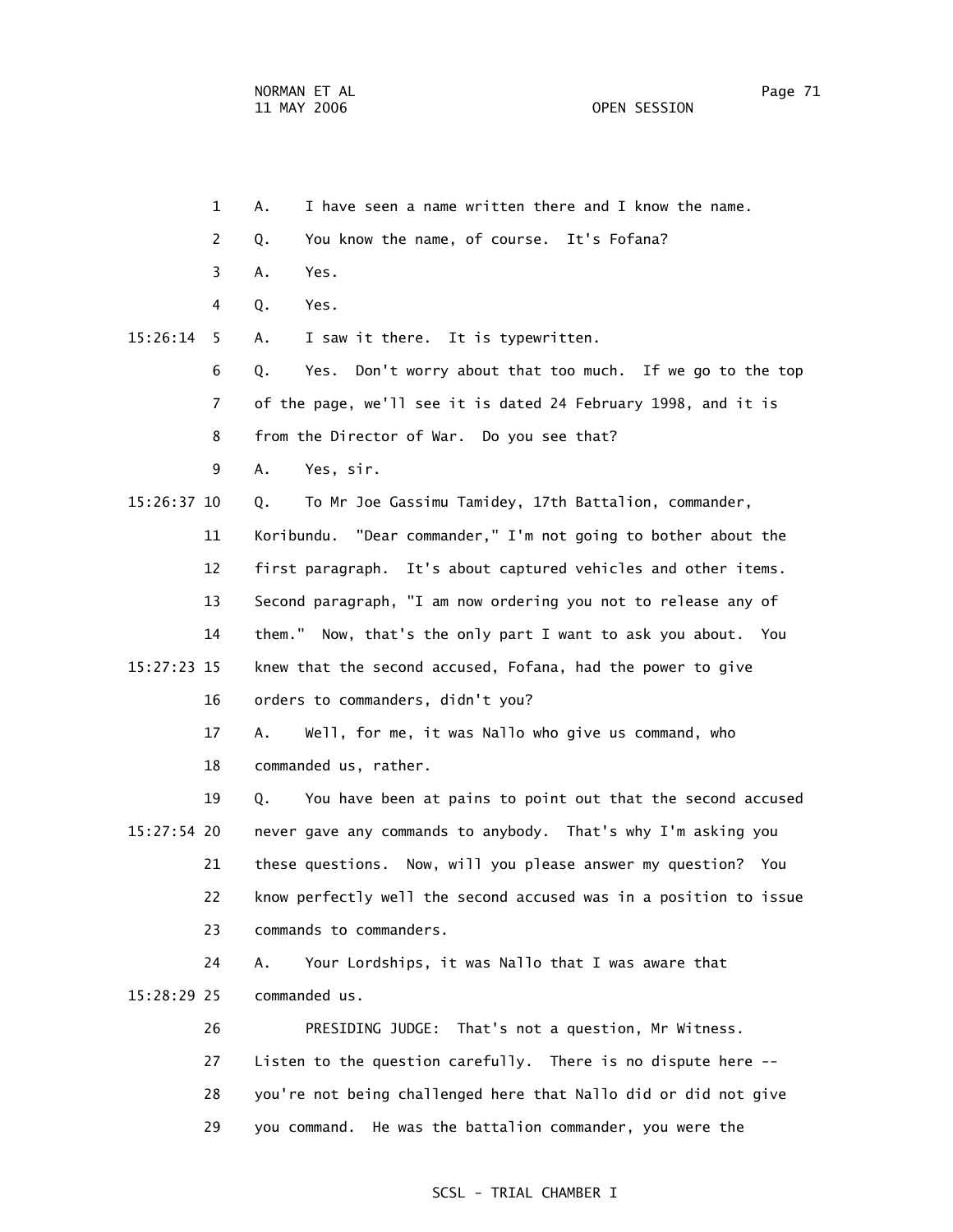1 deputy. This is not the question. The question is at a 2 different level, as such. Ask the question again. Listen to the 3 question carefully, please. 4 MR De SILVA: I'm grateful. 15:28:55 5 Q. Isn't it clear to you that the director of war, the second 6 accused, was in a position to issue orders to commanders, that is 7 battlefield commanders? 8 JUDGE ITOE: Was in a position to give? 9 THE WITNESS: Yes, we heard the name. We heard of the 15:29:37 10 director of war, and we used to see him. 11 MR De SILVA: 12 Q. Now, to come back to My Lord's question, which I would be 13 very grateful if you could answer, you knew that the director of 14 war was in a position to issue orders to field commanders? 15:30:06 15 A. Well, I cannot say anything about that here, but we were 16 aware he was director of war, but we were commanded by Nallo. 17 That's what I can say. 18 Q. Yes. You told My Lords that you were aware of the chain of 19 command this afternoon. That's why I'm asking you these 15:30:30 20 questions. So forget about Mr Nallo for a moment and answer this 21 question: isn't it clear, looking at that document, that the 22 director of war was in a position to give orders to field 23 commanders? 24 A. The director of war was there, but I was not where he was 15:30:59 25 commanding. That is what I'm trying to say. 26 Q. Looking at this document, what do you have to say about it? 27 Can I assist you, Mr Witness? 28 A. Yes, sir. 29 Q. If the director of war could give orders to Joe Tamidey, it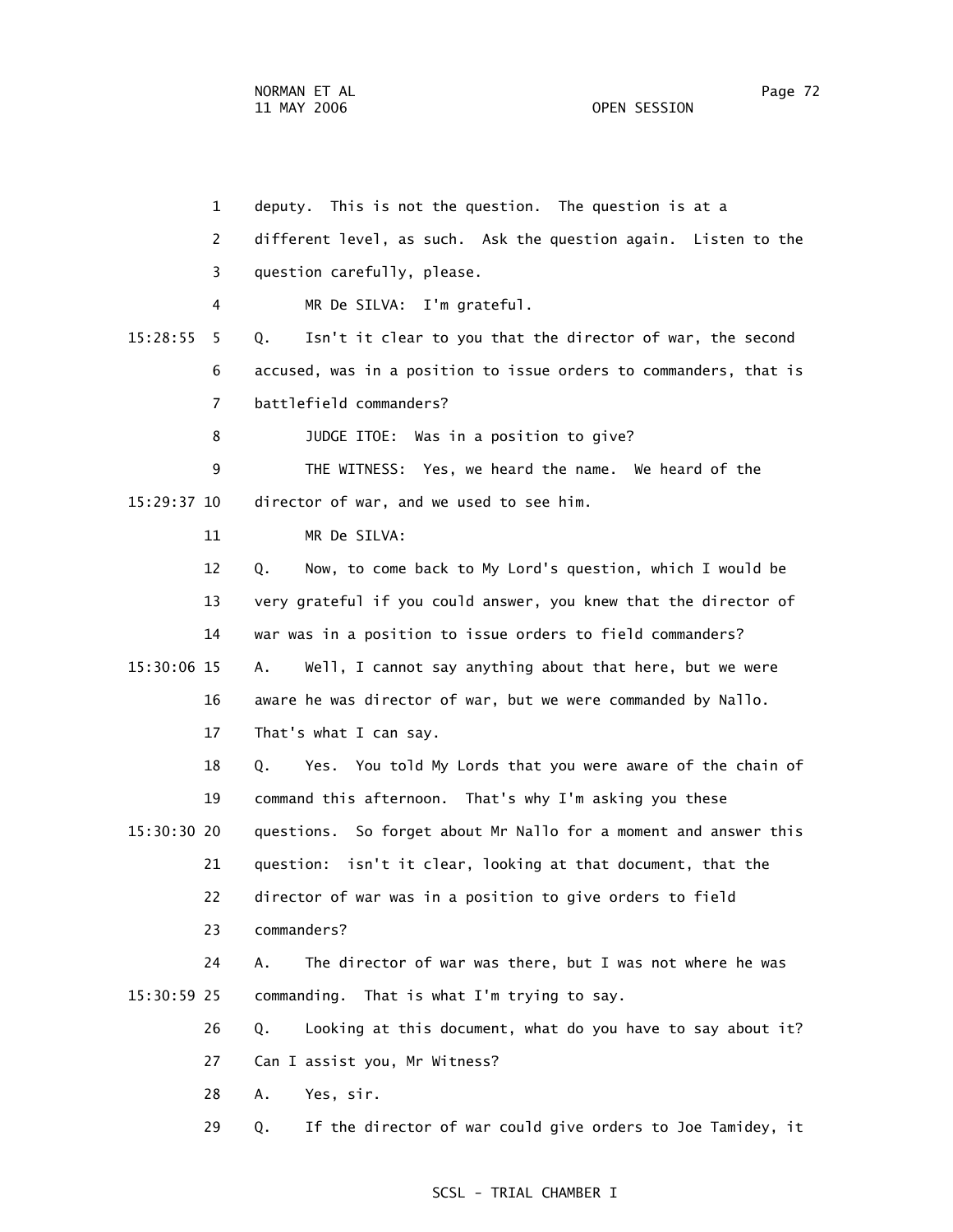|               | $\mathbf 1$    | must follow that he could also give orders to Albert Nallo?       |
|---------------|----------------|-------------------------------------------------------------------|
|               | 2              | It can happen, but in my presence that didn't happen.<br>Α.       |
|               | 3              | It's a matter of a logic, isn't it? It can happen. The<br>Q.      |
|               | 4              | difference between you and I is that you say it can happen, I say |
| 15:32:37      | 5.             | it did happen. What do you have to say about that?                |
|               | 6              | Well, on my own part, I didn't know that it happened.<br>Α.       |
|               | $\overline{7}$ | Q.<br>Right.                                                      |
|               | 8              | It didn't happen, My Lord.<br>Α.                                  |
|               | 9              | All right, it didn't happen. Very well. Is that an honest<br>Q.   |
| 15:33:01 10   |                | answer that you wish to go down on the record?                    |
|               | 11             | I have taken an oath on the Koran and on the Bible.<br>А.<br>What |
|               | 12             | I'm saying here is the truth. If it didn't happen in my           |
|               | 13             | presence, I would not say it. I would not say what did not        |
|               | 14             | happen in my presence. I am only saying what happened, and what   |
| 15:33:28 15   |                | I saw.                                                            |
|               | 16             | Q.<br>What you saw.                                               |
|               | 17             | JUDGE ITOE: Mr de Silva, I just want to get the last              |
|               | 18             | answer clear. Did he say that he knows it did not happen, or      |
|               | 19             | that it could not happen?                                         |
| $15:33:49$ 20 |                | I think he's saying -- if I can ask the<br>MR De SILVA:           |
|               | 21             | question again.                                                   |
|               | 22             | You're saying that it never happened in your presence and<br>Q.   |
|               | 23             | therefore you can't tell; is that correct?                        |
|               | 24             | Yes, sir.<br>Α.                                                   |
| 15:34:10 25   |                | So you're not saying it couldn't happen, you're saying it<br>Q.   |
|               | 26             | didn't happen in your presence?                                   |
|               | 27             | That is what I said.<br>Α.                                        |
|               | 28             | Right, so we now know where we are. When Albert Nallo<br>Q.       |
|               | 29             | brought instructions from the War Council, because he did, didn't |
|               |                |                                                                   |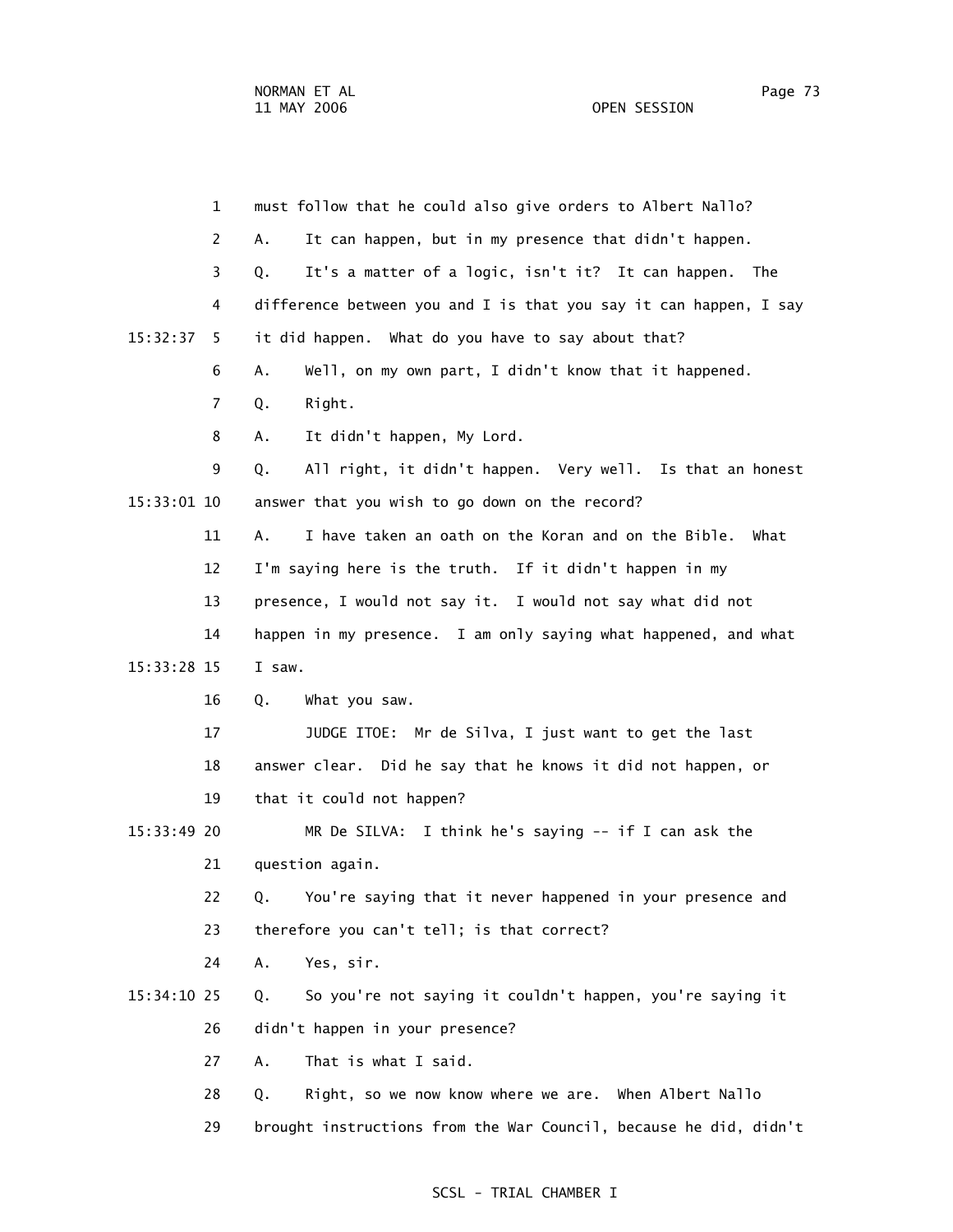1 he? Albert Nallo used to bring instructions from the War 2 Council? 3 A. He came to meet us and gave us instructions. 4 Q. And he used to bring instructions, for example, for the 15:34:49 5 capture of Koribundu. He used to bring instructions from the War 6 Council, didn't he? 7 A. Not only instruction, but he also brought arms and 8 ammunition. 9 Q. I didn't ask you about arms and ammunition. I asked you 15:35:13 10 about did he come with instructions from the War Council as to -- 11 A. That was what he used to tell us. 12 Q. Thank you. If the instructions of the War Council were 13 only recommendations that had to be approved or accepted by 14 Chief Hinga Norman, it must follow that these were orders that 15:35:56 15 had been approved by Chief Hinga Norman, doesn't it, as a matter 16 of logic? 17 MR SESAY: My Lord, I object to that question. My Lord, 18 there is no evidence before this Court that, in fact, 19 Chief Norman had approved any instructions from the War Council. 15:36:21 20 JUDGE THOMPSON: My response would be that sometimes things 21 which are a matters of logic are argumentative. 22 PRESIDING JUDGE: Your objection is sustained. 23 MR De SILVA: There is another exhibit I'd like to look at. 24 It is Exhibit 59. 15:37:36 25 Q. Now, if you go to the bottom right-hand side, you will 26 again see the stamp of the co-ordinator; is that correct? 27 A. Yes, I saw it there. 28 Q. If you go to the top of the page, you will see the document 29 is dated 18 January 1998 from the national co-ordinator to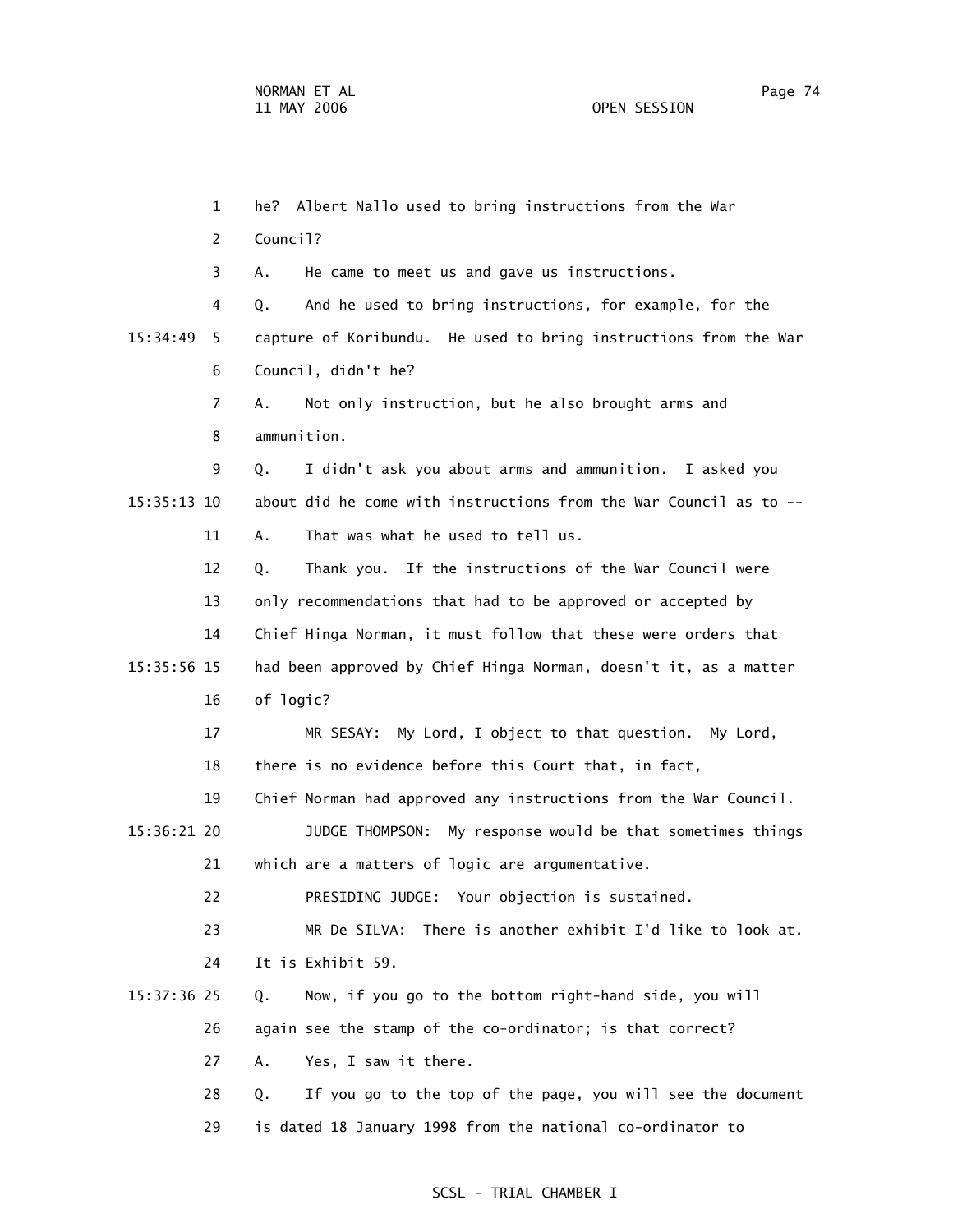1 Moinina Fofana, the second accused. Let's look at it, "Dear 2 Mr Fofana. Letter of appointment. Director of war and 3 operations." That's military operations, or is that surgical 4 operations, do you think? 15:38:27 5 A. It was a Kamajor operation. 6 Q. A Kamajor operation. When you draw that distinction, are 7 you saying it is something other than a military operation, or 8 military operations? What are those operations that are being 9 spoken of? 15:38:57 10 A. There's a difference. 11 0. Tell us what the difference is. 12 A. Like, for instance, if we are ready to go to war, we dance. 13 Q. Oh, this is to do with dancing, is it? 14 A. Yes. 15:39:16 15 Q. Director of war and dancing, it should be. Is that it? Is 16 that a serious answer? 17 A. That is the difference that I have shown between the 18 military and the Kamajor. If Kamajor is ready to go to war, he 19 will dance. 15:39:31 20 Q. Just think, please. You know you are giving evidence in a 21 very serious case, don't you? 22 A. I know that, sir. 23 Q. I must ask you to make an attempt to help My Lords with the 24 truth; do you understand? 15:39:53 25 A. I'm saying the truth. 26 Q. Letter of appointment. Director of war and operations. 27 You remember about 20 minutes ago I was asking you what 28 operations meant when Joe Tamidey was appointed director of 29 operations, and you said it was --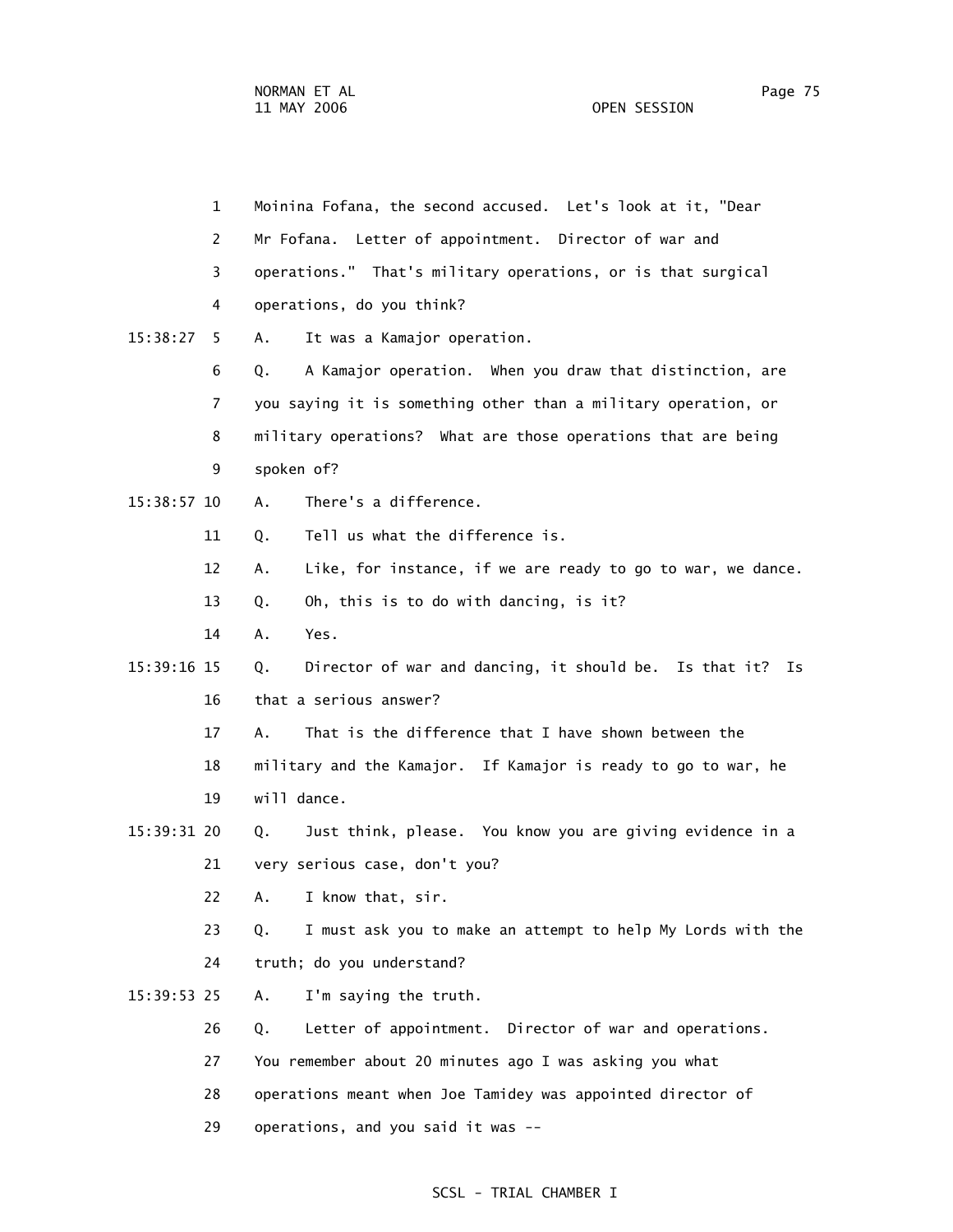1 JUDGE ITOE: Not Tamidey, Nallo. You are referring to 2 Nallo. 3 MR De SILVA: I'm grateful, My Lord. 4 Q. You said it was military operations. Are you sure 15:40:33 5 Albert Nallo wasn't director of dancing? 6 A. Albert Nallo was director of operations, it was not for 7 dance. 8 Q. And what operations was he director of? 9 A. The operation which we know of is if he came and said, 15:41:02 10 "Gentlemen, you should go to perform an operation at Koribundu," 11 that is the operation I mean. 12 Q. It is a military operation. Albert Nallo's appointment as 13 director of operations was director of military operations; is 14 that correct? 15:41:24 15 A. It's correct. 16 Q. Now here is a letter of appointment for the second accused, 17 director of war and operations. Now you are doing everything in 18 your power, I suggest, to give the words "and operations" here a 19 different meaning. Is that correct? 15:41:54 20 A. I did not write that letter. 21 Q. That's not the question I asked you. Nor did you write the 22 letter appointing Albert Nallo. You are resisting -- just answer 23 this shortly, if you can. Are you resisting acknowledging that 24 the director of war and operations means -- the word "operations" 15:42:29 25 means military operations? 26 A. Well, that is what they mean. 27 Q. It means military operations, doesn't it? 28 A. We were not doing military operations, we were doing 29 Kamajor operations.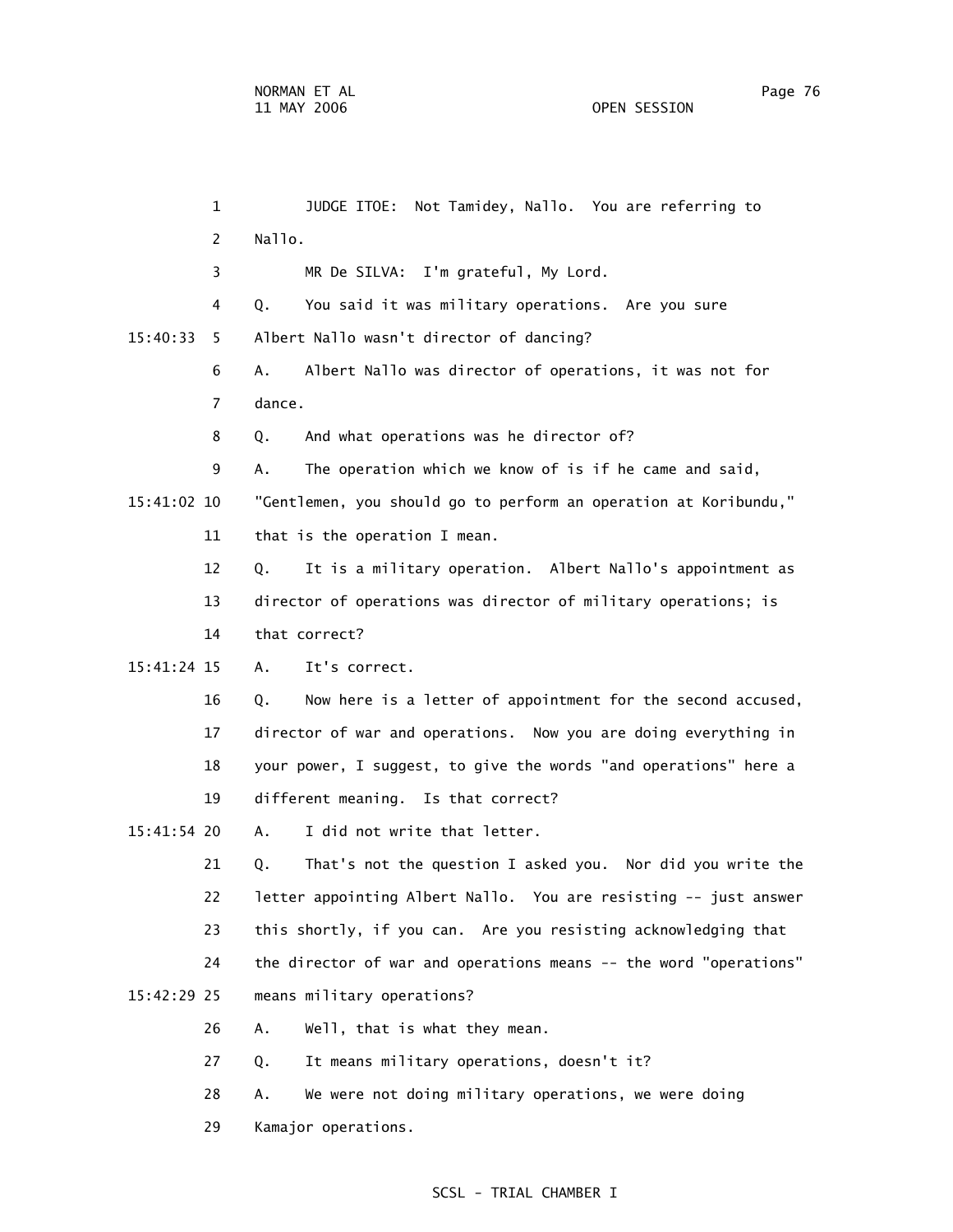1 Q. Kamajors fought and fought valiantly, don't you agree with 2 that? 3 A. Yes, we fought valiantly. 4 Q. Yes, and they fought with great distinction? Do you agree 15:43:04 5 with that? 6 A. We do not fight ourselves, we fought the juntas. 7 Q. The Kamajors distinguished themselves in military 8 operations; would you agree with that? 9 A. That did not come to my knowledge. 15:43:30 10 Q. I don't believe that this is being translated correctly. 11 I'm going to ask you again. Do you agree that the Kamajors 12 distinguished themselves in military operations? In other words, 13 covered themselves in glory in military operations. 14 JUDGE THOMPSON: Excelled themselves. 15:43:57 15 MR De SILVA: Thank you, My Lord. I was waiting for that 16 assistance. Excelled themselves in military operations. 17 JUDGE ITOE: In fighting their -- 18 PRESIDING JUDGE: The rebels. 19 JUDGE ITOE: The rebels. 15:44:08 20 MR De SILVA: 21 Q. In fighting their enemies, yes. Do you agree with that? 22 A. Yes, yes, we were distinguished. 23 Q. Yes, you distinguished yourself in military operations; is 24 that correct? 15:44:25 25 A. Yes, it's correct, because, really, we distinguished 26 ourselves. 27 Q. Come back to Exhibit 59. Director of war and operations is 28 not a director of war and dancing, is it? 29 A. At all.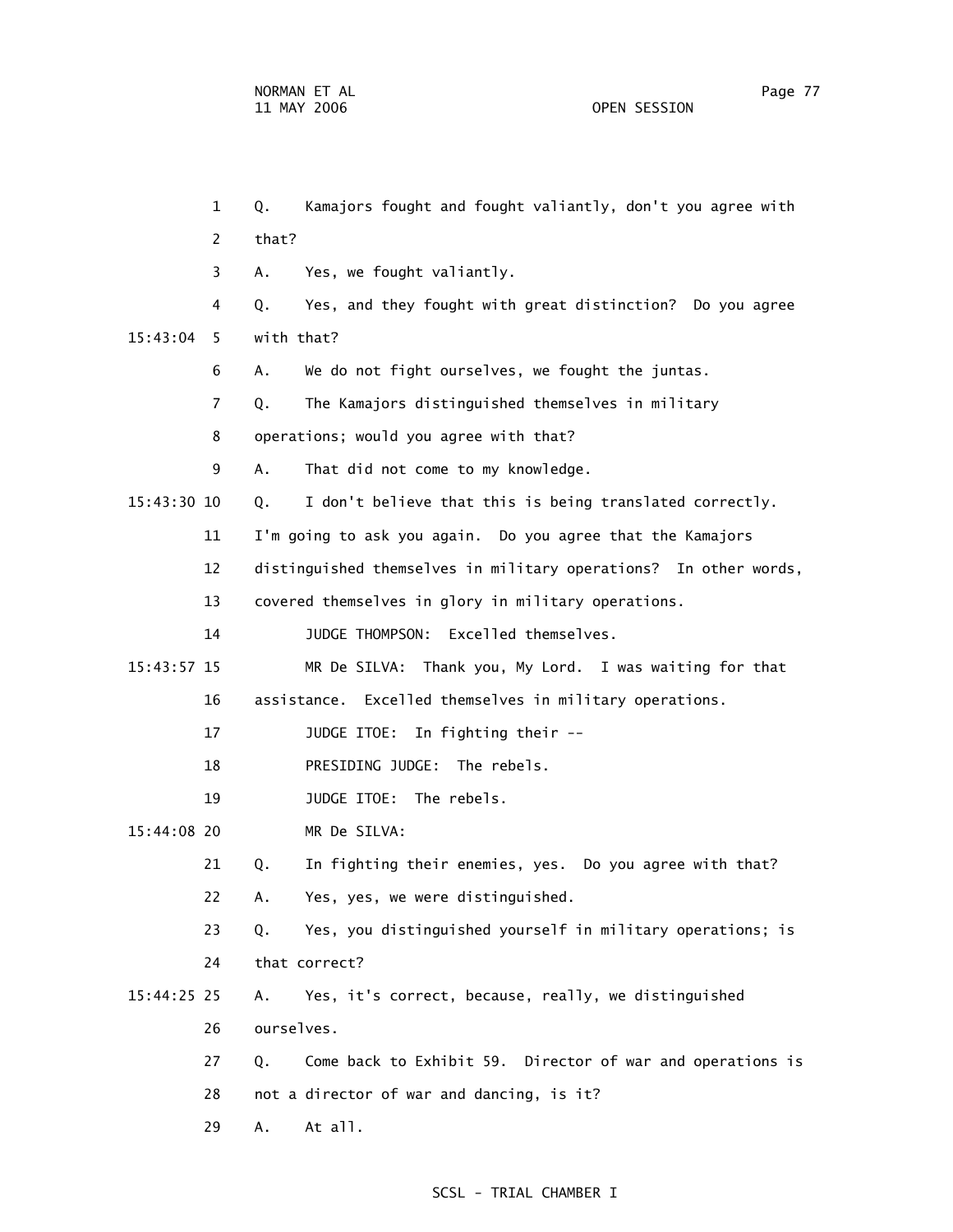1 Q. You agree with me? 2 A. Yes. 3 Q. Well, why were you telling My Lords what I'm going to call 4 an absurd story, a few minutes ago? 15:45:04 5 MR MARGAI: With the greatest respect, My Lords, it may 6 very well be that learned counsel does not quite appreciate what 7 exactly the witness was talking about. When he talked about 8 dancing, it was purely inspirational, and that is a stated fact. 9 [CDF11MAY06E - SV] 15:45:21 10 PRESIDING JUDGE: Mr Margai, you were cross-examining this 11 witness, weren't you? 12 MR MARGAI: I was. 13 PRESIDING JUDGE: So what's your -- 14 MR MARGAI: But I believe, My Lords, that we have a 15:45:33 15 fiduciary relationship to the Bench here. The impression now 16 that is about to be created is that the witness was trying to be 17 absurd, which is not the case. 18 PRESIDING JUDGE: I think the Bench is sufficiently aware 19 of all these nuances to intervene if necessary, Mr Margai. We 15:45:48 20 appreciate your offer of assistance but we're quite capable of 21 dealing with these matters. 22 MR MARGAI: Yes, but where the Bench does not deem it 23 appropriate, I believe it is our duty here to raise the issue and 24 the Bench to have the final say. 15:46:03 25 PRESIDING JUDGE: I should say again that this is a witness 26 that has been called by the first accused, not the third accused, 27 and if there was any matter of concern to the first accused, he 28 should have stood up and made any observation at that time.

29 MR MARGAI: As My Lord pleases.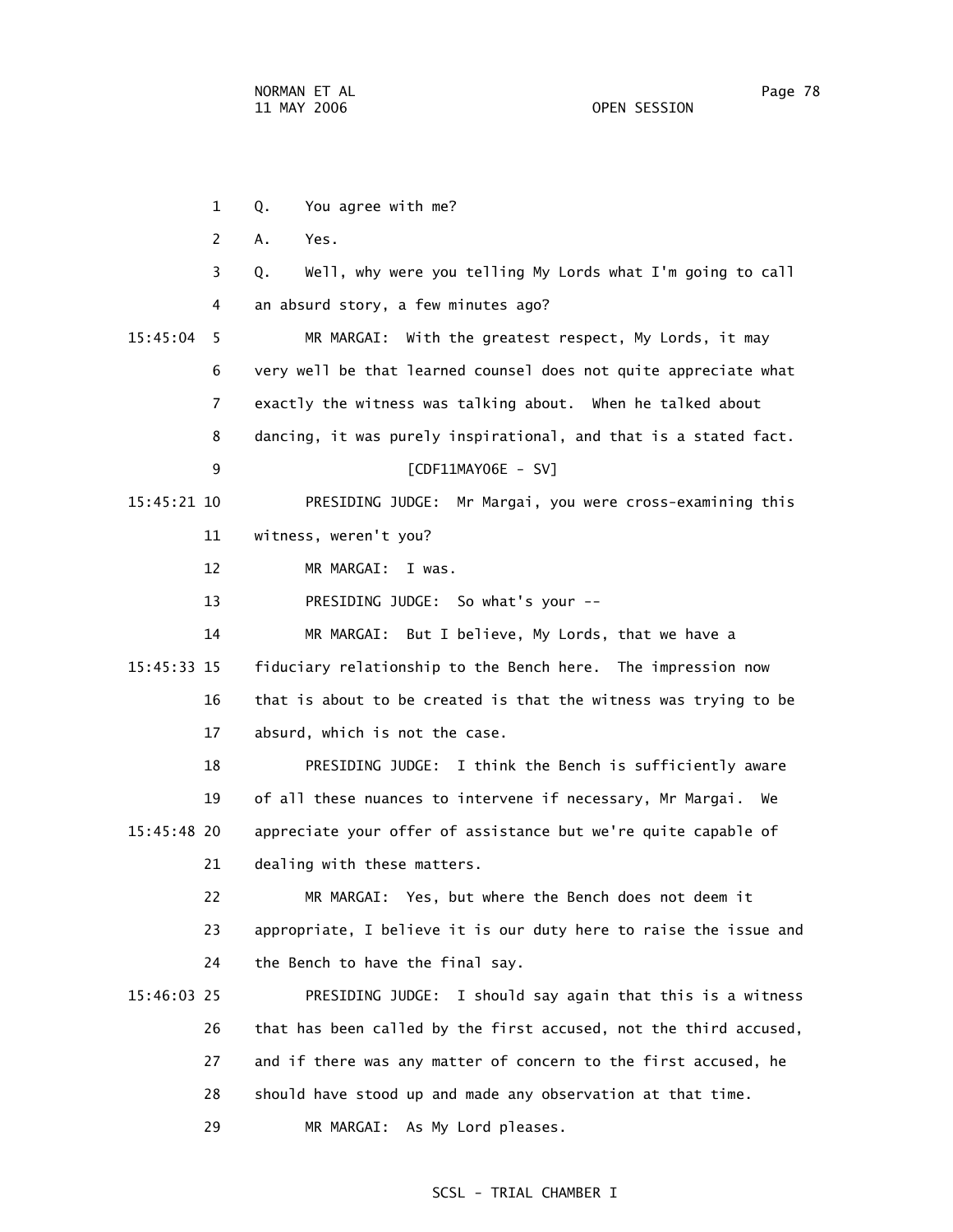1 PRESIDING JUDGE: But, having said that, Mr Prosecutor, I 2 would ask you to be careful with the use of language of that 3 nature because it is very close to trying to embarrass the 4 witness with these kinds of questions. 15:46:34 5 JUDGE ITOE: I would take the cue to say that I do not 6 think that the witness was really saying that you could easily 7 substitute dancing for military operations. I think all he was 8 saying is that before they go to war, dancing is a ritual. If I 9 understand that very well. It's a ritual. I didn't understand 15:47:04 10 him to mean that instead of being characterised as a director of 11 war and military operations, it meant that he was director of war 12 and dancing. This was my understanding of the evidence. 13 MR De SILVA: It's my failure, then. 14 JUDGE THOMPSON: And I concur in that. I probably recall 15:47:26 15 in "Things Fall Apart", Achebe talking about the war dance. 16 MR De SILVA: Yes, I'm grateful. 17 Q. So, Mr Witness, do you agree that -- giving it another 18 thought, for the second or the third time, do you agree that it 19 looks as if the title means director of war and military 15:47:50 20 operations? Do you agree? 21 A. It was a Kamajor operation. 22 Q. What do you mean by "Kamajor" -- 23 MR JABBI: My Lords, I don't know whether it is appropriate 24 to offer this assistance. My Lord, there is a question of the 15:48:12 25 perception of the referencing of some of these words. "Military" 26 may be, in the conception of many people, only the one connected 27 with the army, as distinct from something connected with fighting 28 the war. From the very many answers the witness has given to 29 this question, that they were in Kamajor operations, they were in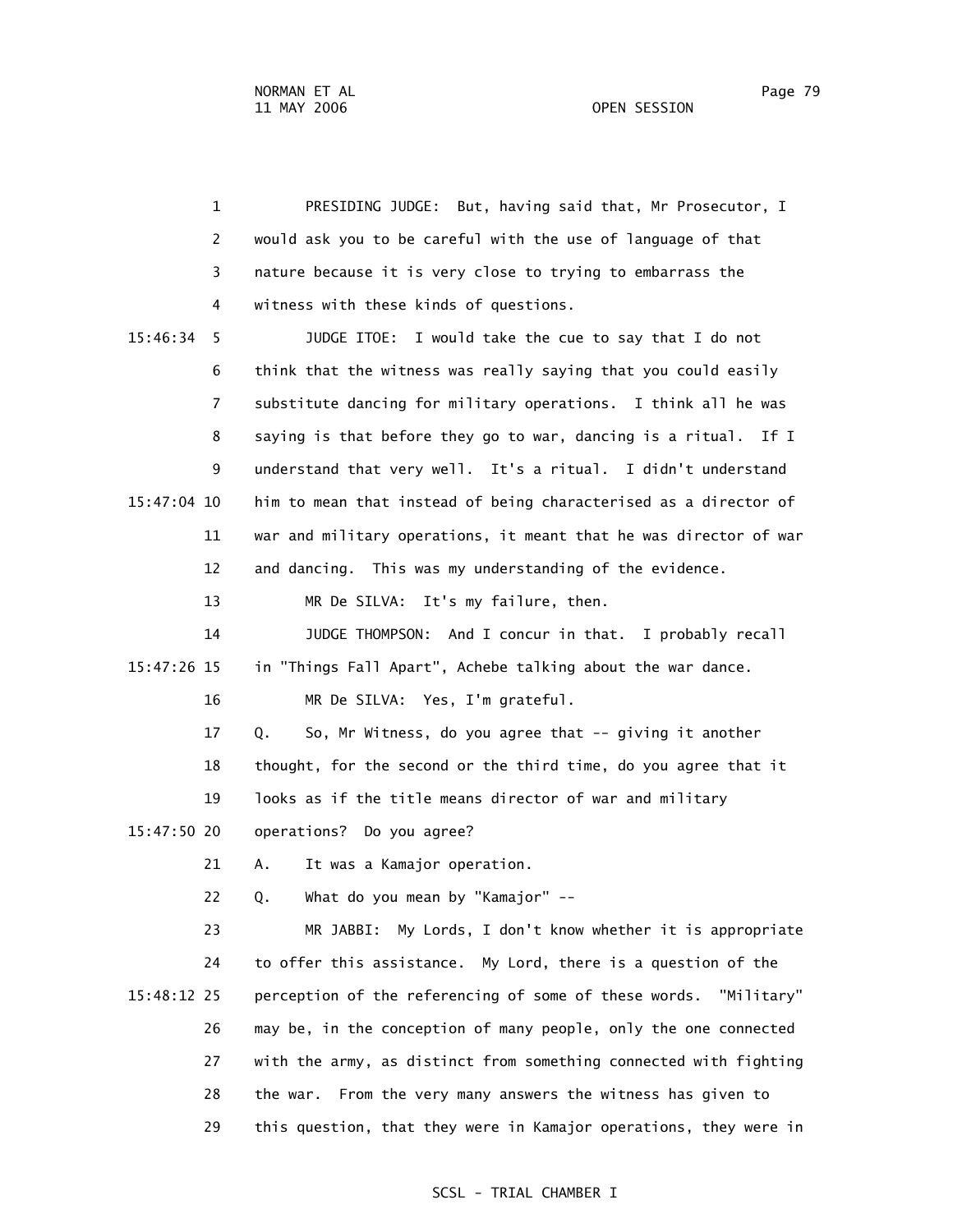1 Kamajor operations, it is clear that -- 2 JUDGE ITOE: But he has admitted also that they were 3 military operations, they were fighting enemies. 4 MR JABBI: Yes, My Lord. What I'm saying is that the use 15:48:47 5 of the particular -- 6 JUDGE ITOE: So it was a military operation. 7 MR JABBI: Indeed. 8 JUDGE ITOE: I mean, a Kamajor operation. 9 MR JABBI: What I'm saying, the witness's perception of 15:48:58 10 "military", when the word "military" is used, it may only be 11 something connected with the formal army. 12 JUDGE THOMPSON: That's correct. What we're saying is 13 that -- Dr Jabbi, what you're saying is that the conception from 14 which perhaps learned counsel the Prosecution is proceeding was 15:49:16 15 the western paradigm. 16 MR JABBI: That's right, My Lord. 17 JUDGE THOMPSON: And that in the context of non-western 18 societies there is a socio-cultural nuance. 19 MR JABBI: That's right, My Lord. 15:49:23 20 JUDGE THOMPSON: And as I said, Achebe referred to war 21 dancing and inspirational -- the dancing before the actual war, 22 in Ibo culture. So we are aware of that and maybe counsel's own 23 interpretation was very narrow, more or less in a way consistent 24 with the western paradigm. 15:49:47 25 PRESIDING JUDGE: Maybe it's my western culture that makes 26 me understand it differently too, but in any event, what we've 27 been talking about here is operation of a military nature. 28 JUDGE ITOE: Of a military nature, be it Kamajor or 29 whatever.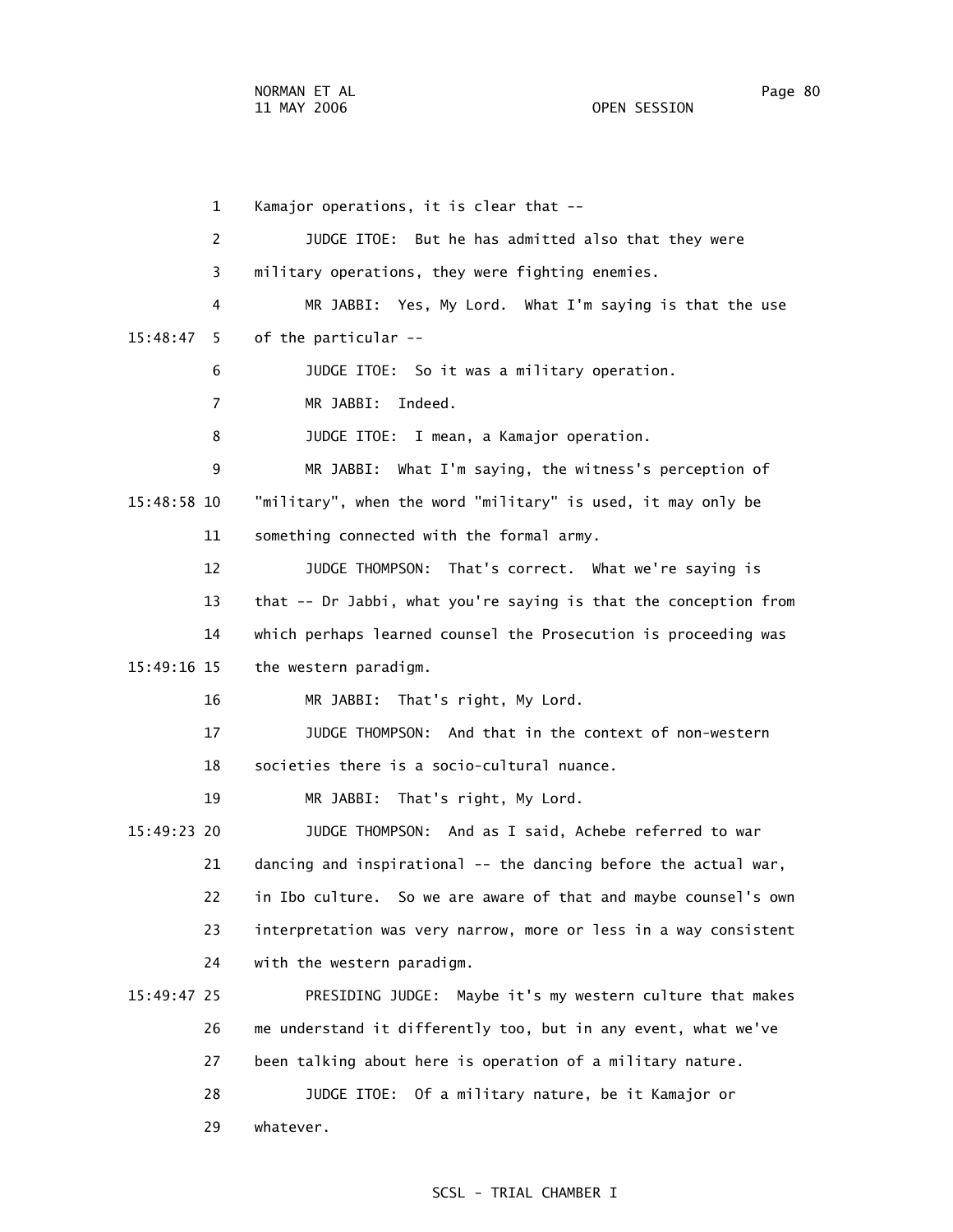1 PRESIDING JUDGE: Whether you're a Kamajor or a uniform 2 dress soldier, you're involved in the operation of a military 3 nature, you're fighting an enemy, as such. This is what we're 4 talking about. It may be that, as you say, Dr Jabbi, that may 15:50:16 5 have been -- I know the witness has answered the first time that 6 he was the director of Kamajor operations, but the operations 7 we're talking about here are of a military nature. So these may 8 be Kamajor operations of a military nature. Do you prefer that 9 word? 15:50:36 10 MR De SILVA: I leave that to the Court to determine, but 11 let's look at what follows. 12 Q. "It is my pleasure to inform you that upon the 13 recommendation of the War Council I have accepted and 14 approved your appointment." 15:51:00 15 So again, Mr Witness, I come back to something which I 16 suggest was extremely well known: The War Council could 17 recommend, Chief Hinga Norman had the power to accept and approve 18 if he wished. What do you say about that? 19 A. To my knowledge, it is not so. 15:51:43 20 Q. You're trying to help Chief Norman in any way you can by 21 trying to pull the wool over the eyes of this Court, isn't it? 22 A. I'm saying the truth. 23 Q. Chief Hinga Norman, would you agree with me, was the 24 dominant personality at Base Zero? 15:52:33 25 A. He was important, but he was not more important than the 26 War Council. 27 Q. I said dominant individual, a dominant person. Can you 28 give us the name of one person who was more dominant as an 29 individual at Base Zero than Chief Hinga Norman? One person.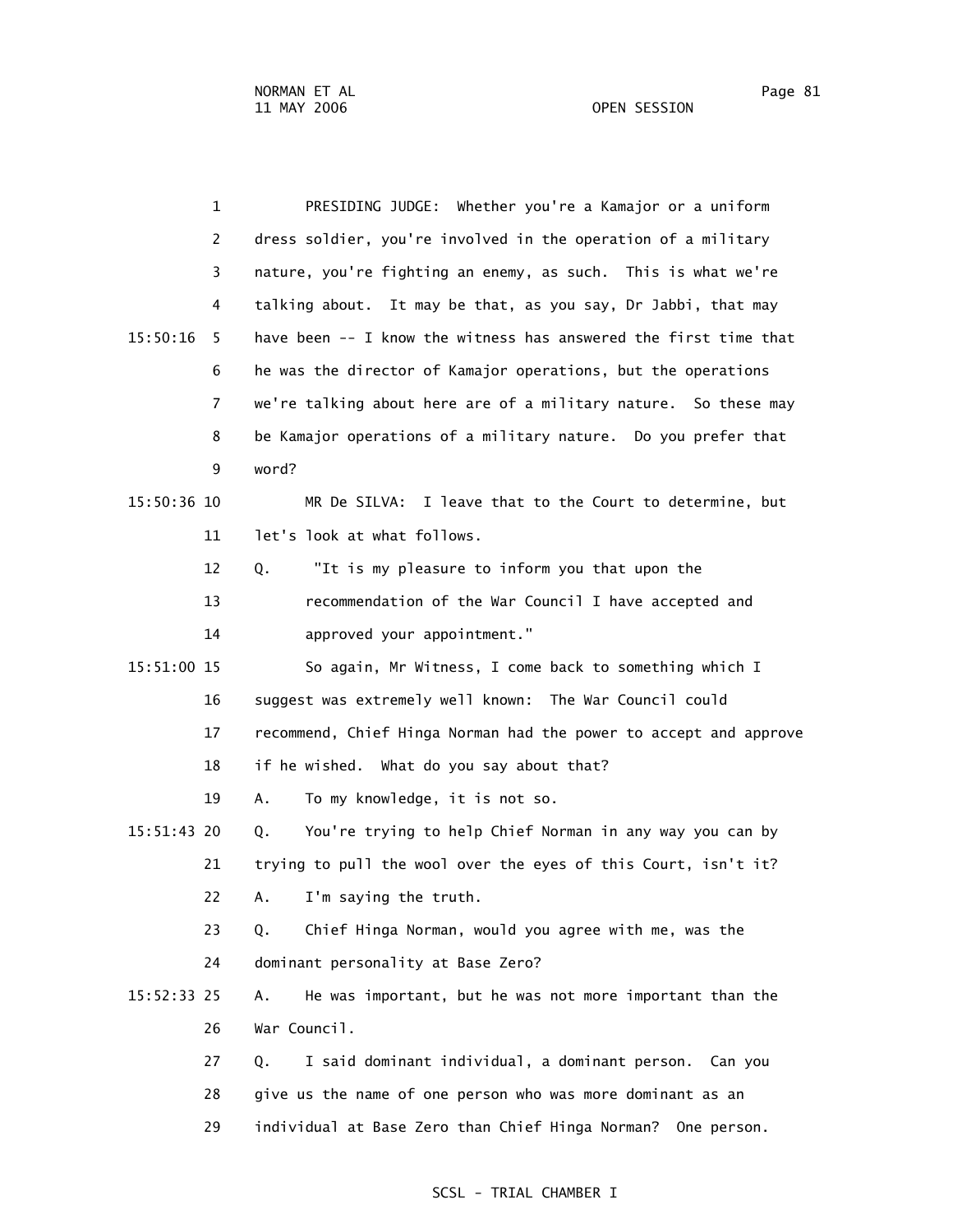1 Give us the name of one person who was more dominant at Base Zero 2 than Chief Hinga Norman. 3 A. What do you mean by "dominant"? 4 Q. Influential, powerful. 15:53:41 5 A. Chief Quee. 6 Q. I see. And that is your answer? That is your serious 7 answer? 8 A. Yes. 9 Q. Chief Norman was a national figure, was he not? 15:53:52 10 A. Yes. 11 Q. Even way back in 1997? 12 A. Yes. 13 Q. Are you saying that Chief Quee was a national figure? Are 14 you saying that? 15:54:39 15 A. For Base Zero, Chief Quee -- they knew Chief Quee more than 16 Chief Norman. 17 Q. Do you remember the question I asked you? 18 A. That is what I've answered. 19 Q. Yes, but would you please try and answer the question I 15:54:57 20 asked you. On the one hand, you had at Base Zero Chief Norman 21 who is a national figure, and would you agree with me Chief Quee, 22 however well he may have been known at Base Zero, he certainly 23 was not a national figure? Would you agree with that? 24 A. Chief Quee was well known throughout the country. 15:55:34 25 JUDGE THOMPSON: It can be controversial, can't it? It can 26 be controversial. I'm not saying that you've crossed the line, 27 but you can see how it could be controversial; an issue which is 28 not clear-cut. I'm not saying that it's not permissible. I'm

# SCSL - TRIAL CHAMBER I

29 just saying it can be controversial depending on one's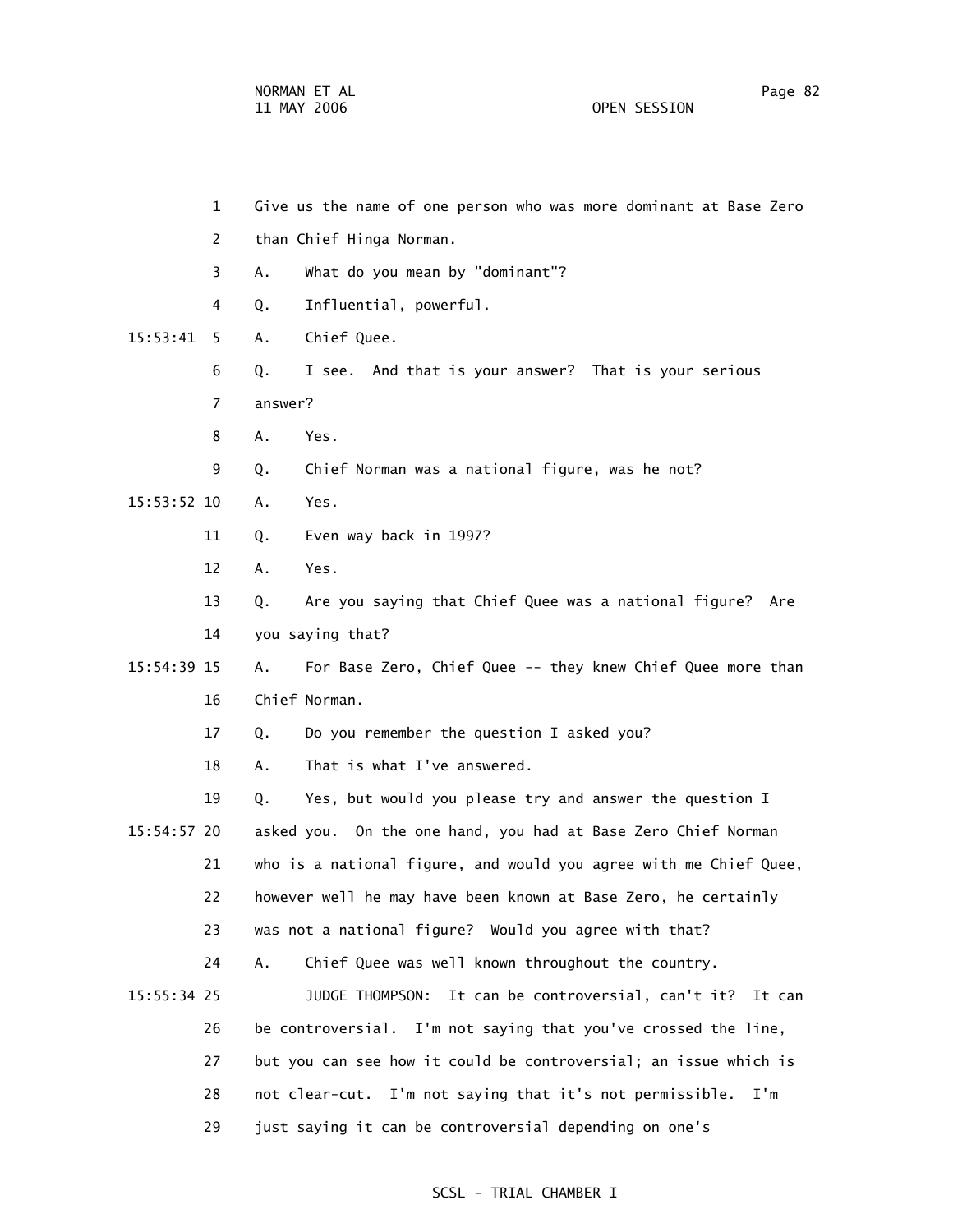1 perception. 2 MR De SILVA: Yes. 3 Q. So all those who have told My Lords that Chief Hinga Norman 4 was the most dominant figure at Base Zero, you dispute what they 15:56:21 5 say, do you? 6 A. Yes, I deny it. 7 Q. That's because you have come to this Court to lie? 8 A. I have come to say the truth. 9 Q. You knew somebody called Bob Tucker, didn't you? 15:56:59 10 A. I know him. 11 Q. You and he were given the duty, the military duty, of 12 capturing the Bo Road leading to Koribundu; is that correct? 13 A. Yes. 14 Q. Bob Tucker was the head of the Death Squad. You knew that, 15:57:38 15 didn't you? 16 A. That is how he called himself. 17 Q. No, what was his squad called? 18 A. He called himself Death Squad. 19 Q. How well did you know Bob Tucker? 15:58:08 20 A. I only knew him when he and Nallo were coming from 21 Base Zero to bring arms for us, arms and ammunitions for us. 22 Q. Would you recognise his handwriting or his signature, 23 particularly if you put my learned friend Mr Margai's glasses on? 24 A. Well, he had never written to me. 15:58:49 25 Q. I'm sorry to hear that. 26 A. I've not seen his handwriting so I cannot tell. 27 Q. All right, then I won't trouble you. 28 JUDGE THOMPSON: Mr Prosecutor, I'm not sure whether it's 29 automatically safe for other people to wear other people's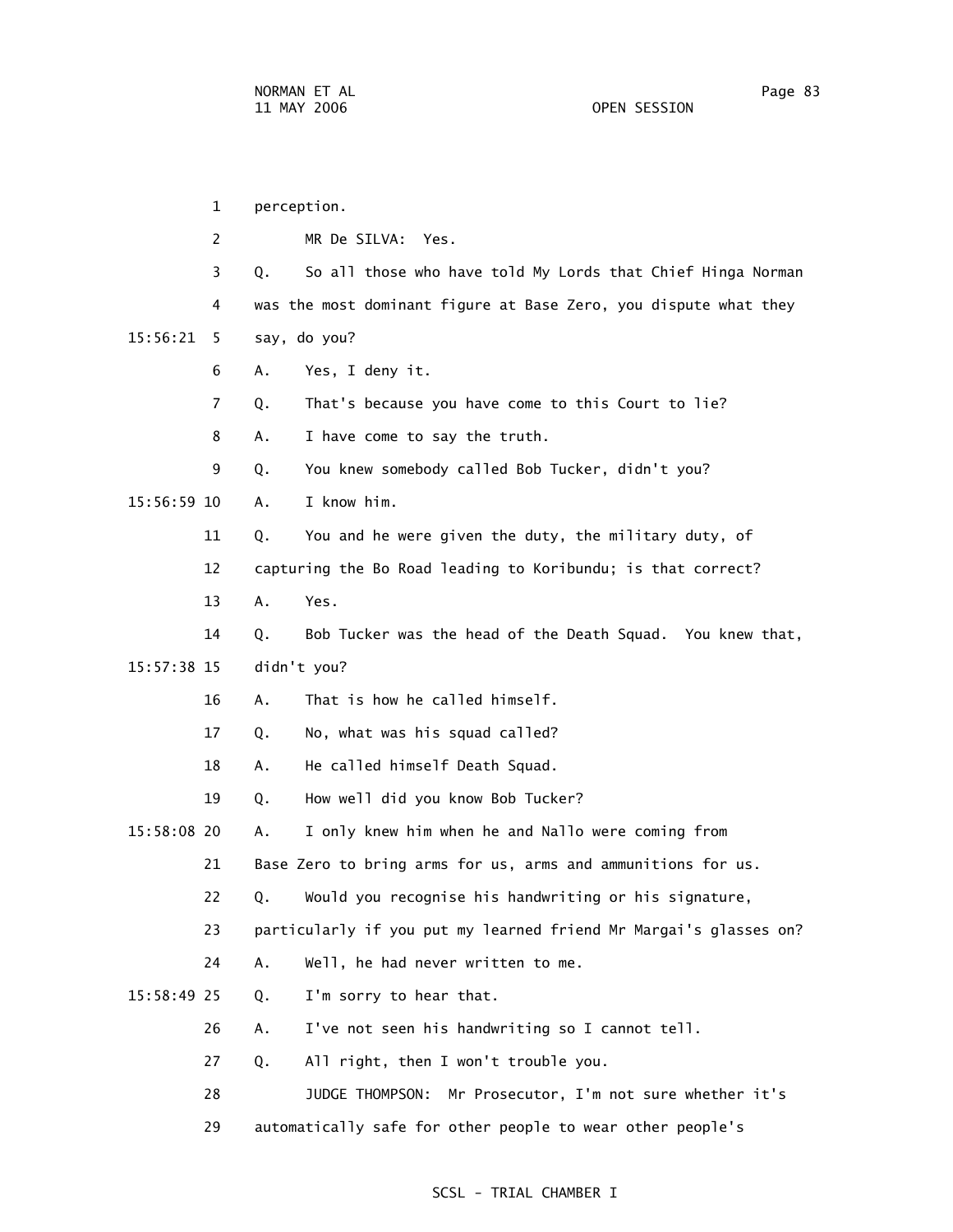1 glasses. 2 MR De SILVA: I shall probably be sued. 3 JUDGE THOMPSON: No, I'm advised about that. 4 MR De SILVA: My Lord, I await the statement of claim. 15:59:16 5 JUDGE ITOE: Maybe we'll have two defendants. 6 MR De SILVA: I'll get Mr Margai. 7 JUDGE ITOE: And Mr Margai will be one of them. 8 MR MARGAI: I'm only trying to be of assistance to my 9 learned friend. 15:59:27 10 MR De SILVA: Yes, I know. 11 Q. Now I want to ask you about Koribundu where you, if I 12 remember correctly, told us that you participated in the last and 13 final attack; is that correct? 14 A. I took part in the final attack. 15:59:53 15 Q. You told us that there was something like 76 rebel soldiers 16 who were taken prisoner; is that correct? 17 A. They surrendered themselves to us. 18 Q. Yes, and amongst them was a sergeant, a sergeant commander, 19 I think you called him; is that correct? 16:00:27 20 A. Yes. 21 Q. You said his name was Momodu; is that correct? 22 A. No, I did not say Momodu. 23 Q. Then it's my fault. 24 JUDGE ITOE: He didn't say Momodu. 16:00:48 25 THE WITNESS: No, I did not say Momodu. 26 MR De SILVA: 27 Q. All right. Then it's my fault. Can you remember the 28 sergeant's name, the sergeant commander's name? 29 A. Sergeant Kamanda. Sergeant, I cannot recall. It could be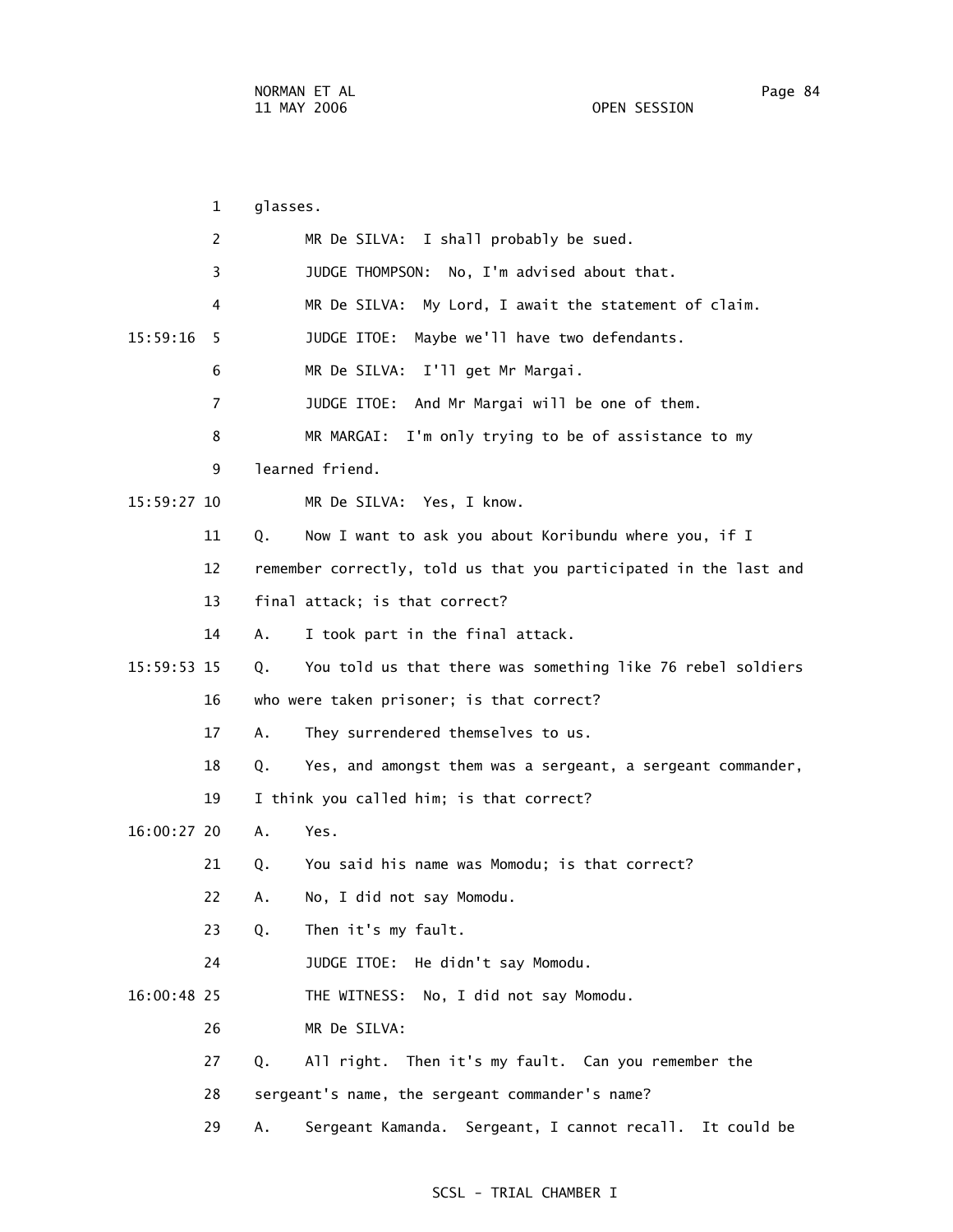| 1             | Kamanda or I cannot recall.                                     |
|---------------|-----------------------------------------------------------------|
| 2             | JUDGE ITOE: It's Kamanda that we have on the records.           |
| 3             | Kamanda.                                                        |
| 4             | THE WITNESS:<br>Kamanda, yeah. Yes, sir.                        |
| 16:01:26<br>5 | MR De SILVA:                                                    |
| 6             | He was the most senior of the soldiers who were captured;<br>Q. |
| 7             | is that correct?                                                |
| 8             | Well, there were other senior commanders but he was the<br>Α.   |
| 9             | most popular among them.                                        |
| 16:01:45 10   | He was popular to the rebels; is that correct?<br>Q.            |
| 11            | He was a junta.<br>Α.                                           |
| 12            | Yes. He was popular for the junta forces; is that right?<br>Q.  |
| 13            | Yeah.<br>Α.                                                     |
| 14            | And he paid with his life because of that, didn't he?<br>Q.     |
| 16:02:20 15   | He did what?<br>Α.                                              |
| 16            | He was killed.<br>Q.                                            |
| 17            | No.<br>Α.                                                       |
| 18            | He was taken to Base Zero where he was executed.<br>Q.          |
| 19            | I cannot say about that.<br>Α.                                  |
| 16:02:36 20   | I am referring to witness TF2-096, evidence given on 8th<br>Q.  |
| 21            | November 2004, page 20 to 23. Right. I suggest you are fully    |
| 22            | aware of the fact that because he was popular as a junta, as a  |
| 23            | rebel, he was sent off to Base Zero for execution. You disagree |
| 24            | with that, do you?                                              |
| $16:03:46$ 25 | JUDGE ITOE: He says he does not know.                           |
| 26            | MR De SILVA: He doesn't know.                                   |
| 27            | JUDGE ITOE: He does not know.                                   |
| 28            | I don't know about that.<br>THE WITNESS:                        |
| 29            | MR De SILVA:                                                    |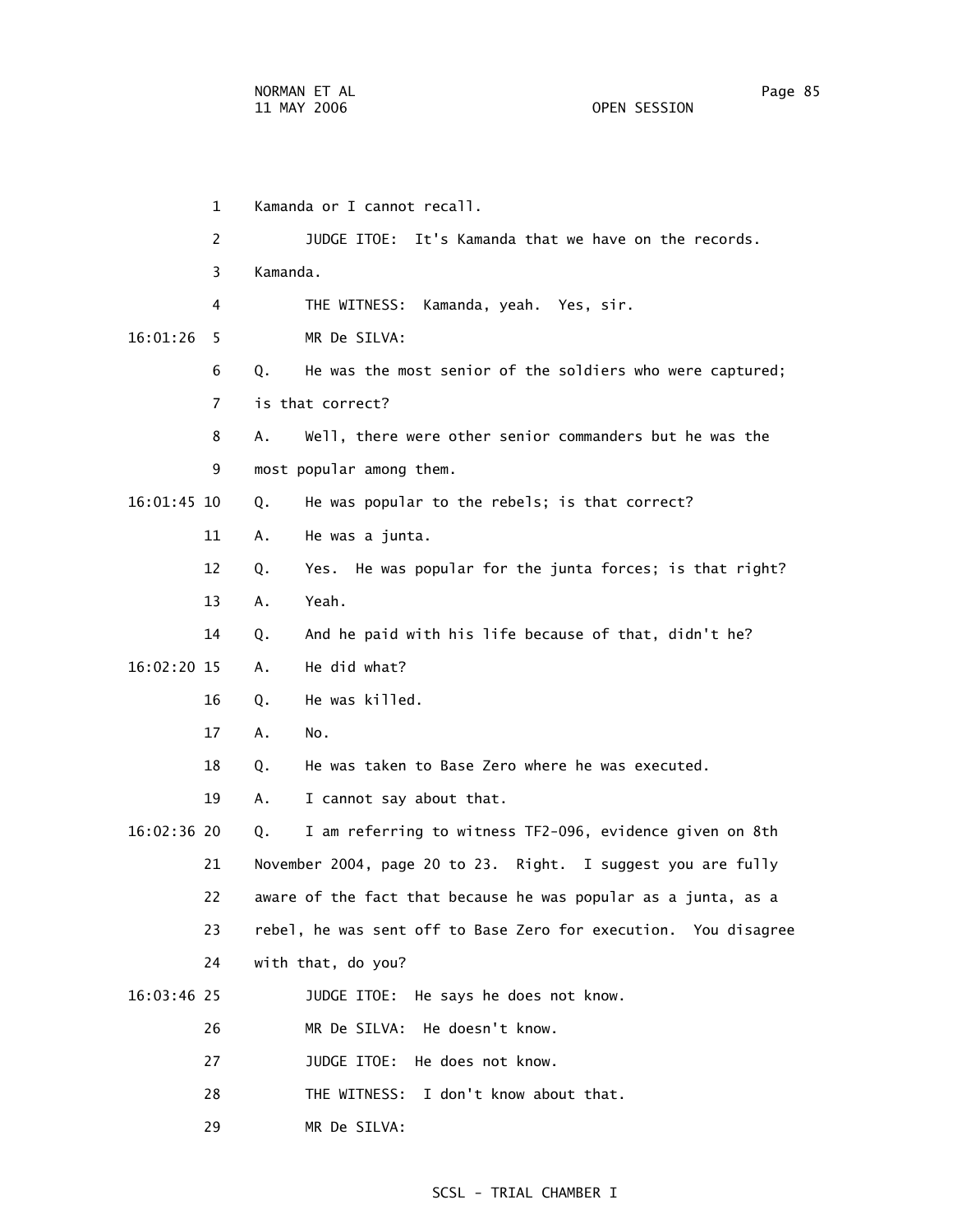1 Q. The name Musa Junisa, you knew that name, didn't you? 2 A. I know the name. 3 Q. He was an important man, wasn't he, in Kamajor military 4 operations? 16:04:21 5 A. The place where he was, the axis where he operated, I don't 6 know. I operated only within the Bo District. 7 Q. I'm asking you about his name. 8 A. I know him. 9 Q. Yes, and did you know him to be an important figure in the 16:04:43 10 Kamajor military hierarchy? 11 A. I did not know his position. I only know his name. 12 Q. Did you know him to be an important individual? 13 A. He's a human being. He is important. 14 JUDGE ITOE: Was he just important because he was a human 16:05:18 15 being? 16 THE WITNESS: Well, no, sir. 17 JUDGE ITOE: [Overlapping speakers] important. 18 MR De SILVA: 19 Q. Would you assist My Lords, please? 16:05:32 20 A. Yes. I did not know his position. I knew Morie Junisa but 21 I did not know the position he held. 22 Q. Did you know the name of Mohamed O Moosa? 23 A. I cannot recall now. 24 Q. Do you remember the name of Abu Bakar Konuwa who was the 16:06:40 25 secretary-general of the Sierra Leone Civil Defence Forces? 26 A. No, I wouldn't know that one. 27 Q. I'm going to ask you to look at Exhibit 86. Now, 28 Mr Witness, in military terms, because you are a military man,

29 you know what a situation report is, don't you?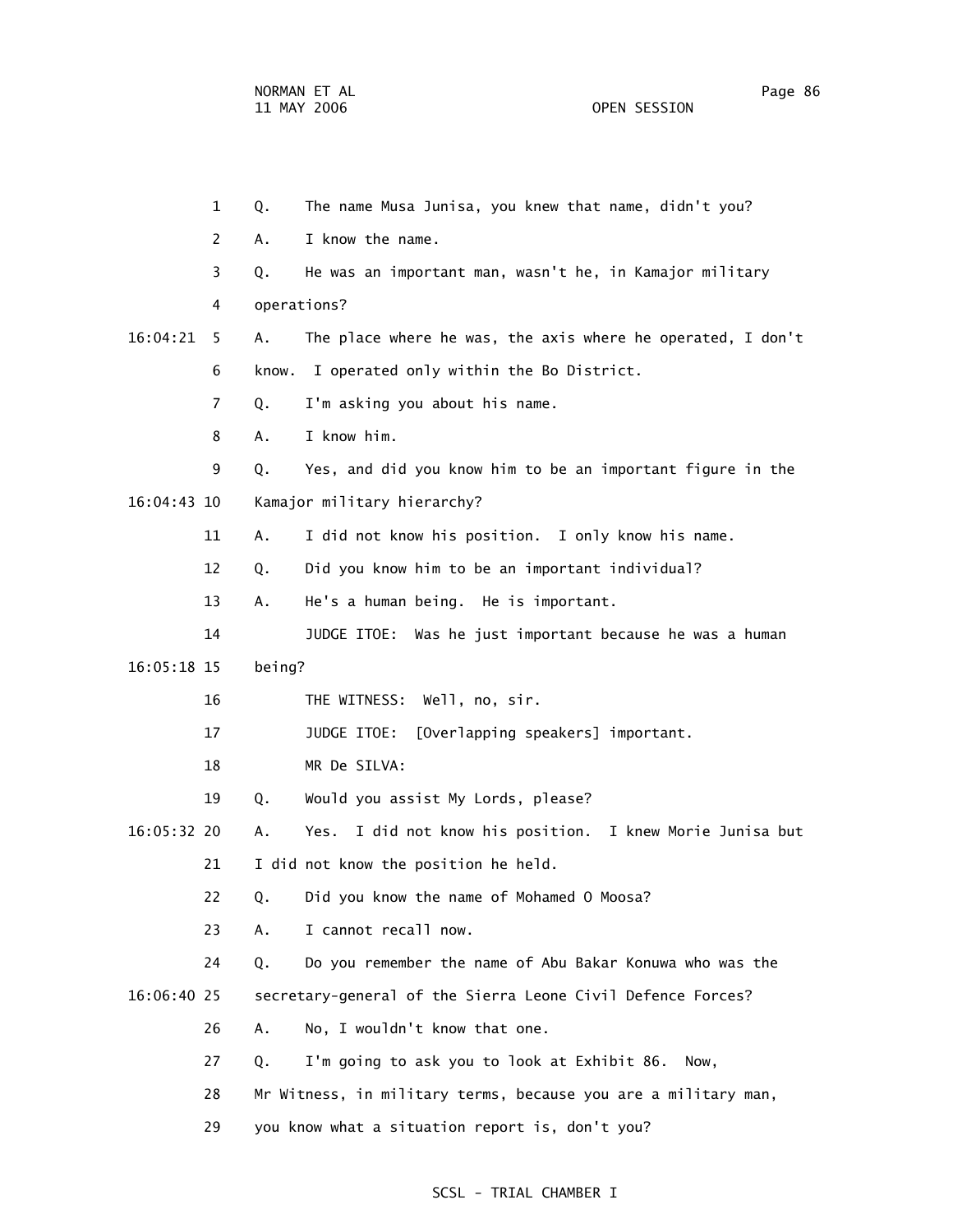1 JUDGE ITOE: This witness did not receive any military 2 training. He has said so. I don't know. Mr de Silva, let's be 3 fair to this witness when we have to. 4 MR De SILVA: My Lord, I don't think he was called General 16:08:07 5 for no good reason. 6 JUDGE ITOE: Khobe baptised him General, but the evidence 7 we have here is that he didn't go through any military training. 8 That piece of evidence has not been contradicted as yet and 9 whatever General Khobe did, or whatever criteria he applied to 16:08:30 10 designate him a general is only for him to explain. 11 MR De SILVA: Yes. 12 Q. Mr Witness, you know of course that when you were deputy 13 commander to Joe Tamidey, that situation reports were sent in 14 from time to time? You know that, don't you? 16:09:00 15 A. Joe Tamidey is not literate. 16 Q. But an illiterate person can dictate a report to somebody 17 who is literate. Do you agree with that? 18 A. Yes, it could happen. 19 Q. And it did happen, didn't it? 16:09:32 20 A. Well, I cannot say it happened. Maybe it happened. I 21 cannot say. 22 Q. Right. Well, this document purports to be a situation 23 report as at 16th November 1997. If you turn over the first page 24 you will see who has endorsed it. Certainly one of those names 16:10:10 25 you know, Musa OM Junisa. Do you see that name? 26 A. I have seen it, sir. 27 Q. Right. Are you telling My Lords that you are unaware of 28 the fact that situation reports were being sent from military

29 people --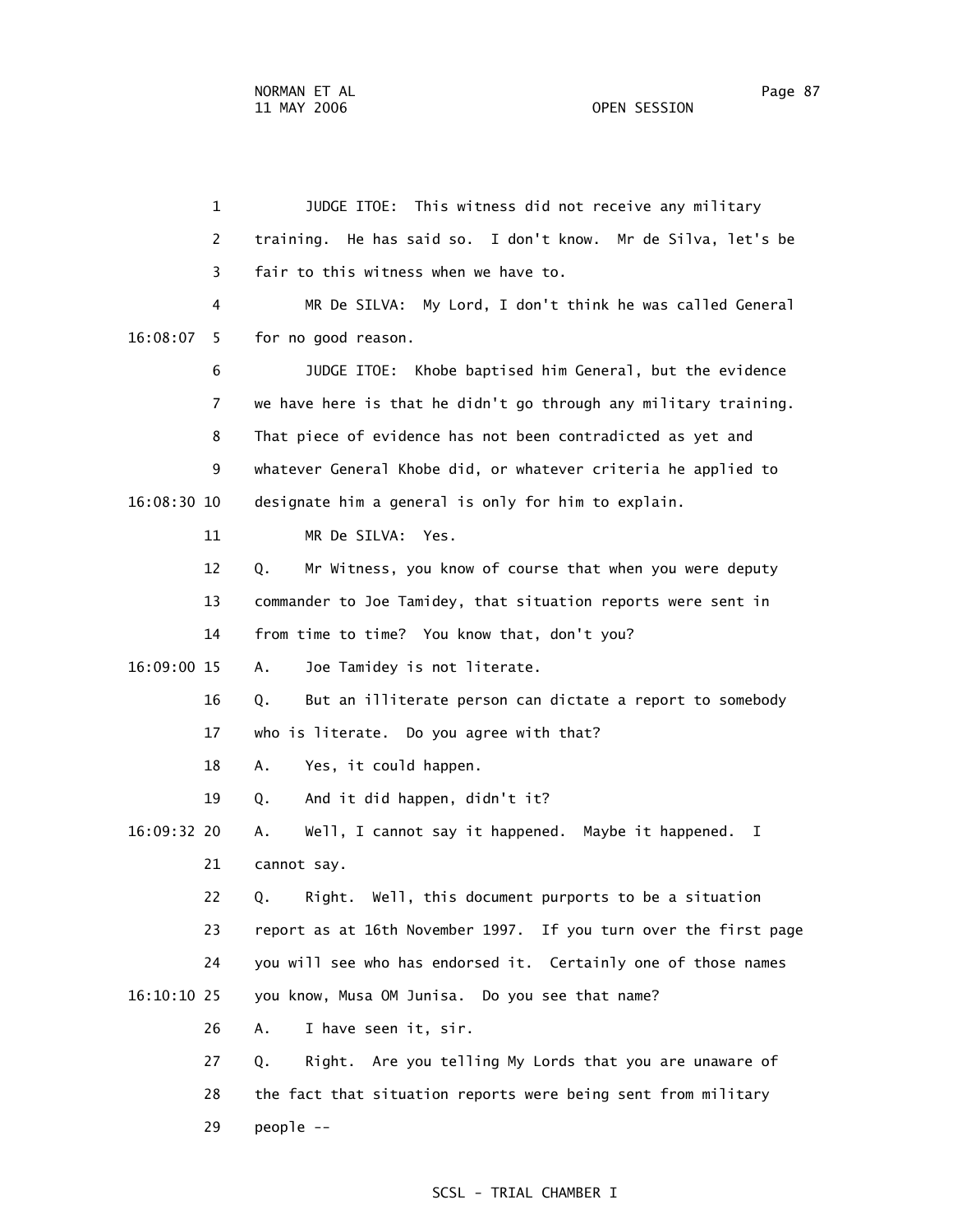1 A. From Joe Tamidey? 2 JUDGE ITOE: Listen to the question. Listen to the 3 question. 4 MR De SILVA: 16:10:59 5 Q. Did military men, and you were a deputy commander under 6 him -- were reports sent in, for example, to Base Zero, situation 7 reports? 8 A. Well, that happened. 9 Q. Thank you. Because you were involved in combat, you know 16:11:35 10 that it's most important to get back to the important people who 11 need to know these things what has happened? You know that, 12 don't you? 13 A. Yes, we were sending situation reports. 14 Q. [Overlapping speakers] that is all I was asking you about. 16:12:02 15 I started about 10 minutes ago. Right, now that you know what 16 situation reports are and that they were sent in, let's look at 17 the date of this document again. I think it is 16th November -- 18 situation report as at 16th November. On 16th November 1997, you 19 will agree with me that President Kabbah was in Conakry. Do you 16:12:35 20 agree with that? 21 A. Yes, he was there. 22 Q. If we look at the first page -- that is, the third page, we 23 see that it's a situation report again as at 16th November 1997. 24 The first item was the occupation of Panguma Town. Do you see 16:13:06 25 that? 26 A. I have seen all that is written here. I have seen that. 27 Q. Thanks to my learned friend Mr Margai's glasses. Over the 28 page to number 2, there's an attack. Do you know how that's 29 pronounced? "Giyeihun"?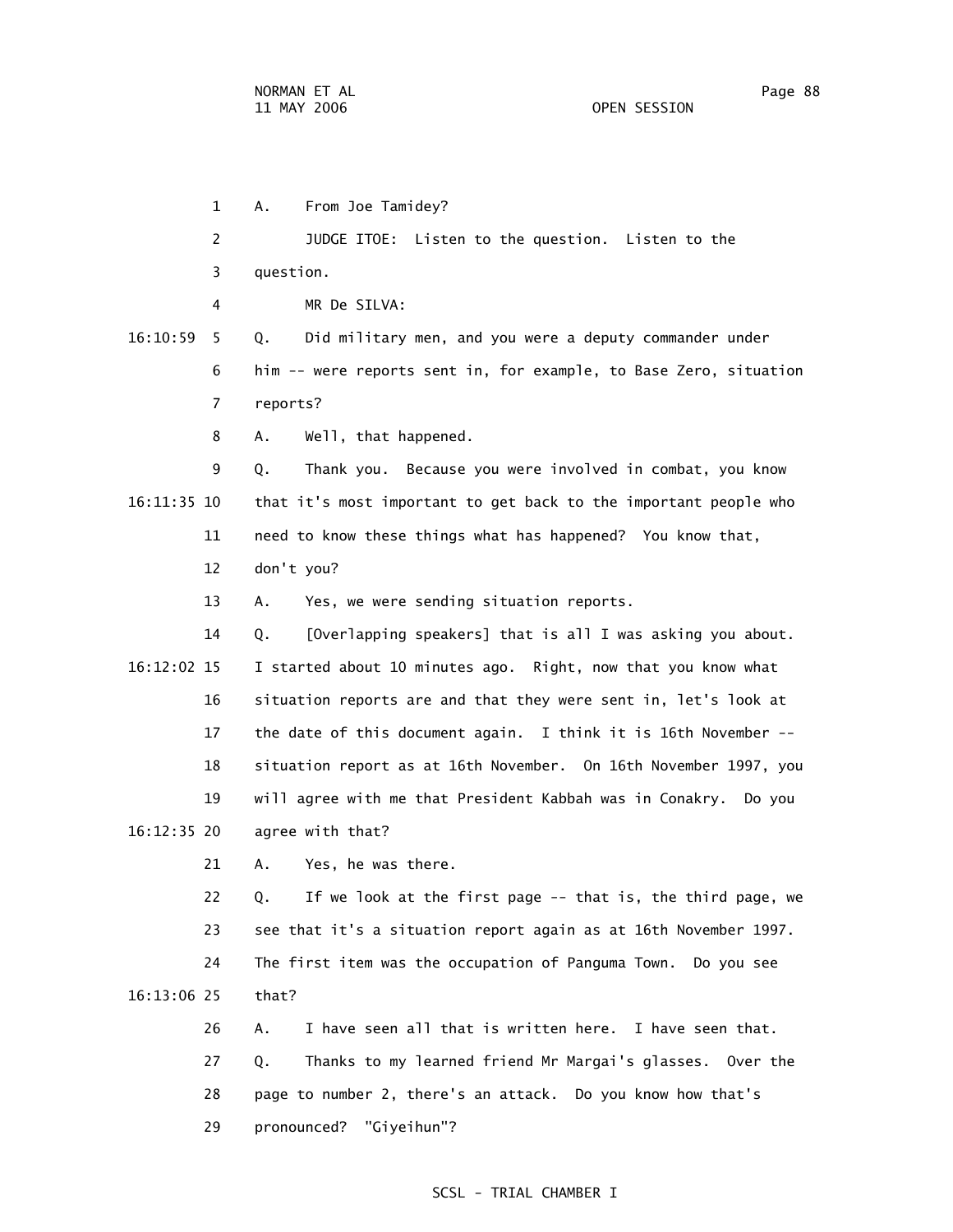1 A. Your Lordship, that area where this old man is explaining, 2 that's not my area. I cannot say anything concerning that area. 3 That's not my area. I could say nothing regarding that area. 4 MR De SILVA: That's one of the most unkindest things 16:14:01 5 anyone has ever said to me, but there it is, just because I've 6 lost my hair. 7 JUDGE ITOE: Never mind. It's a very respectful way of 8 referring to people in this country. It's more of a reverence to 9 you. It's not supposed to be derisive at all. That is what I 16:14:24 10 have learnt since I came. 11 MR De SILVA: I'll take it in good part. 12 JUDGE ITOE: Right. 13 MR De SILVA: 14 Q. I'm not cross with you for that, Mr Witness. We'll move on 16:14:34 15 to things about which I may be cross with you about. The third 16 item on that page is the Talama ambush, and the fourth item is 17 the Kangama Gorama, whatever it is. Over the page, towards the 18 centre of the page, item 6, the capture of an AFRC agent. I 19 pause there. I'm going to ask you this: You know that captured 16:15:10 20 rebels were murdered, don't you, from time to time? 21 A. I know nothing about that area, old man. Nothing. 22 Q. The question I asked you was not -- you know, as somebody 23 who was involved in the war, that captured enemy were sometimes 24 summarily executed. You know that, don't you? 16:15:50 25 A. I don't know that. 26 Q. And you never heard of it? 27 A. Not at all. The ones that surrendered to us, we handed 28 them over to the ECOMOG.

### SCSL - TRIAL CHAMBER I

29 Q. Right. Well, let's look at this. Situation report that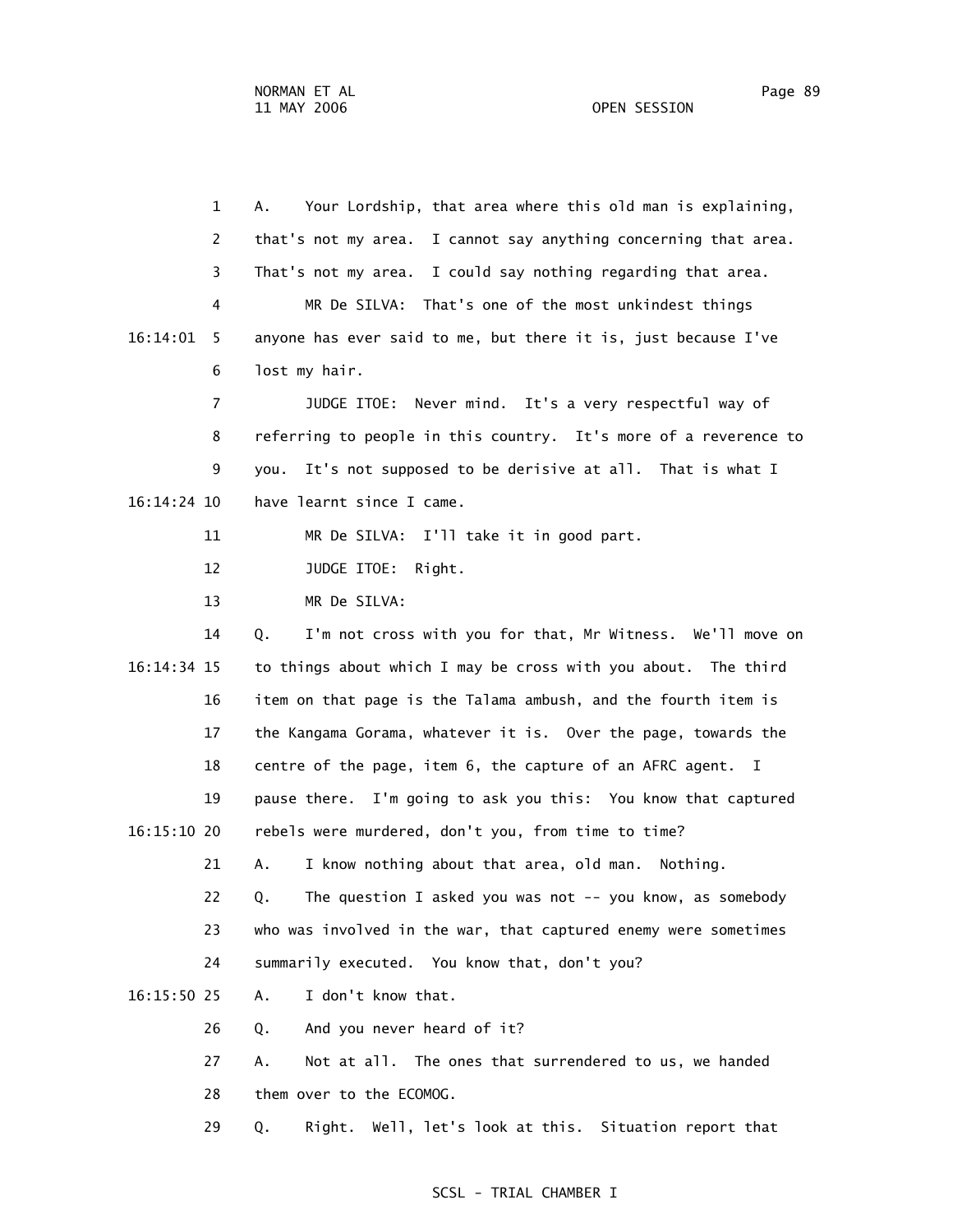|               | $\mathbf{1}$   | was sent to Chief Hinga Norman. "On 9th November 1997 the patrol  |
|---------------|----------------|-------------------------------------------------------------------|
|               | 2              | commander of Panguma ops" - operations - and then the rest of the |
|               | 3              | details are given. Go down to about halfway. "They entered that   |
|               | 4              | village without incident. Thereupon one of a large number of      |
| 16:16:42      | 5.             | AFRC market due tickets." Do you know what market due tickets     |
|               | 6              | You know what market due tickets are, don't you?<br>are?          |
|               | $\overline{7}$ | I know.<br>A.                                                     |
|               | 8              | "After the captured agent" - and his name is given -<br>Q.        |
|               | 9              | "accepted complicity with the AFRC/RUF rebels, he was eventually  |
| $16:17:10$ 10 |                | given summary execution." Now that report, situation report, was  |
|               | 11             | sent to Chief Hinga Norman on the face of it. Are you still       |
|               | 12             | saying you are wholly unaware of summary executions carried out   |
|               | 13             | in relation --                                                    |
|               | 14             | I don't know about that.<br>A.                                    |
| 16:17:41 15   |                | I'm not asking you about that particular incident.<br>I'm<br>Q.   |
|               | 16             | asking you if, as an honest witness, you remember summary         |
|               | 17             | executions being meted out to captured enemy --                   |
|               | 18             | We did not do that.<br>Α.                                         |
|               | 19             | Are you aware that any Kamajors did it?<br>Q.                     |
| $16:18:13$ 20 |                | I don't know. I don't know about that. We were operating<br>Α.    |
|               | 21             | according to axis. I was stationed at Koribundu.                  |
|               | 22             | I'm not saying that the Kamajors were alone in doing this,<br>Q.  |
|               | 23             | but the Kamajors also burnt civilian houses where rebels were     |
|               | 24             | thought to have taken refuge, isn't it, or where rebels had       |
| 16:19:12 25   |                | stayed? You know that, don't you?                                 |
|               | 26             | We did not do that in our own area.<br>Α.                         |
|               | 27             | Are you aware of the fact that it was done by Kamajors in<br>Q.   |
|               | 28             | any area?                                                         |
|               |                |                                                                   |

29 A. I did not hear about that.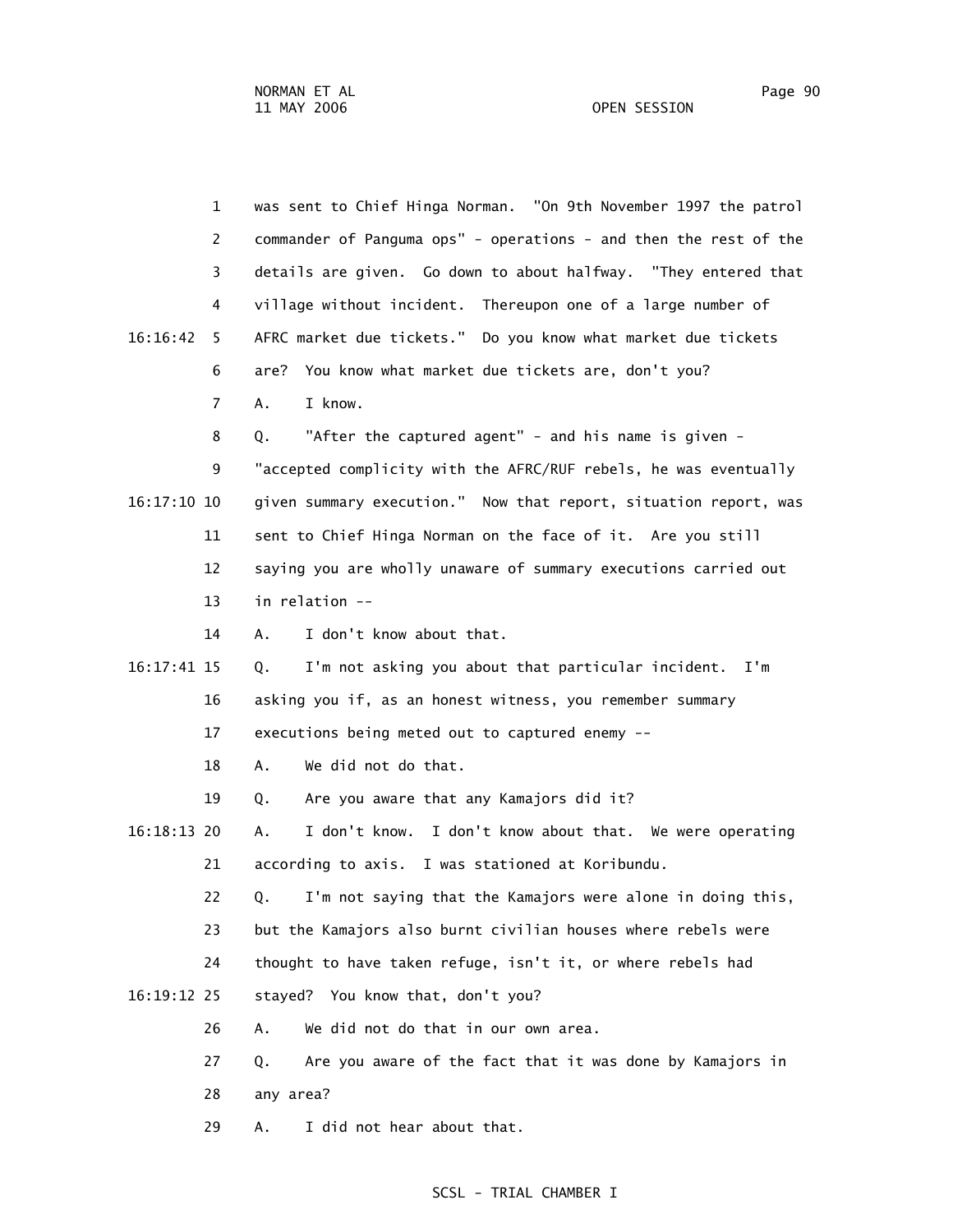- 1 Q. Can you go over the page, please, to item 8.
- 2 A. Which page?
- 3 Q. The next page. Item 8. There you are, you put Mr Margai's 4 glasses on and --
- 16:19:54 5 A. Your Lordships, this report, I had my own command area. 6 This is another area command, so I cannot say anything concerning 7 it.
	- 8 Q. My suggestion is that you are well aware of the fact these 9 things happened in all commands. Item 8 --
- 16:20:22 10 A. In my own area it did not happen there.
- 11 Q. Item 8, three lines from the bottom of that item. "One 12 rebel killed in action. Three houses in that village where the 13 rebels used to dwell were razed to the ground." That again was 14 something that was part of the war, wasn't it? It was happening, 16:20:55 15 that houses in which rebels were thought to have lived in were 16 burnt down. That's right, isn't it?
	- 17 A. I don't know. In my own area it did not happen. Everybody 18 had his own command area, but in my own area that did not happen.
	- 19 Q. Well, we'll come to your area in a minute. Then at the
- 16:21:28 20 bottom of that page you see item 9 dealing with -- if you go over 21 the page to the end of that first paragraph --
	- 22 A. Is this not a Tongo -- a document concerning Tongo?
	- 23 Q. It will deal with Tongo.
	- 24 A. Well, I don't know anything concerning that.
- 16:21:57 25 Q. I'm asking you about events that I suggest were typical in 26 all areas of command. The last two lines of that first main 27 paragraph: "However, our Kamajors chased them and capture one 28 rebel alive who was later on executed." You see, if you read 29 that paragraph, everybody ran away, one man was unlucky enough to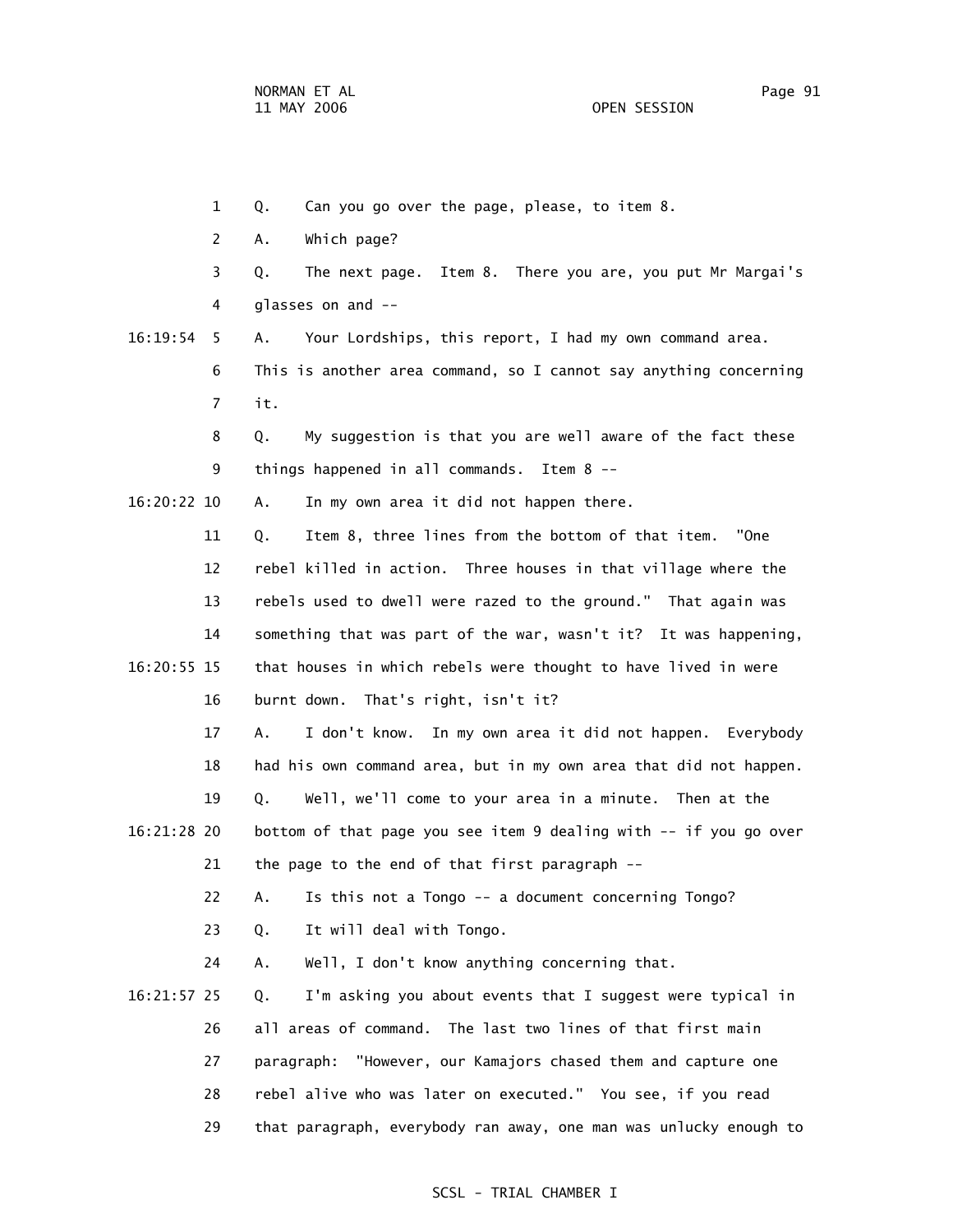1 be captured and he was executed. You see, all I'm asking you, 2 Mr Witness, is this -- 3 A. Well, old man, we did not capture junta and kill them. We 4 did not capture any junta and kill them. If it happened in some 16:23:04 5 areas, I cannot say. I cannot say anything concerning that. 6 Q. Do you remember I was putting to you somebody being sent 7 from -- after the Koribundu attack, being sent to Base Zero for 8 execution? You remember my asking you about that earlier on? Do 9 you remember? 16:23:28 10 A. Sergeant Kamanda? 11 Q. Yes. 12 A. We did nothing to Sergeant Kamanda. I don't know who told 13 you lies about him. 14 Q. Anyway, this report was at a time when President Kabbah was 16:23:48 15 outside, was still in Conakry; you agree with that? 16 JUDGE ITOE: He has said yes to that. 17 MR De SILVA: I'm grateful, My Lord. 18 Q. Now, I just want to ask you about the capture of Bo by the 19 Kamajors. You claim that the Kamajors were under the command of 16:24:24 20 ECOMOG -- 21 A. True. 22 Q. -- at the time Bo was captured; is that right? 23 A. We were under the ECOMOG when we captured Bo. 24 Q. That's not true, is it, because ECOMOG did not come into Bo 16:25:06 25 until three to five days after the Kamajors had taken Bo? 26 A. It did not happen so, sir. We entered -- we were under 27 ECOMOG command when we entered Bo, under Major Olu and Colonel 28 Ihaji [phon]. 29 Q. The plan for the capture of Bo was prepared at Base Zero,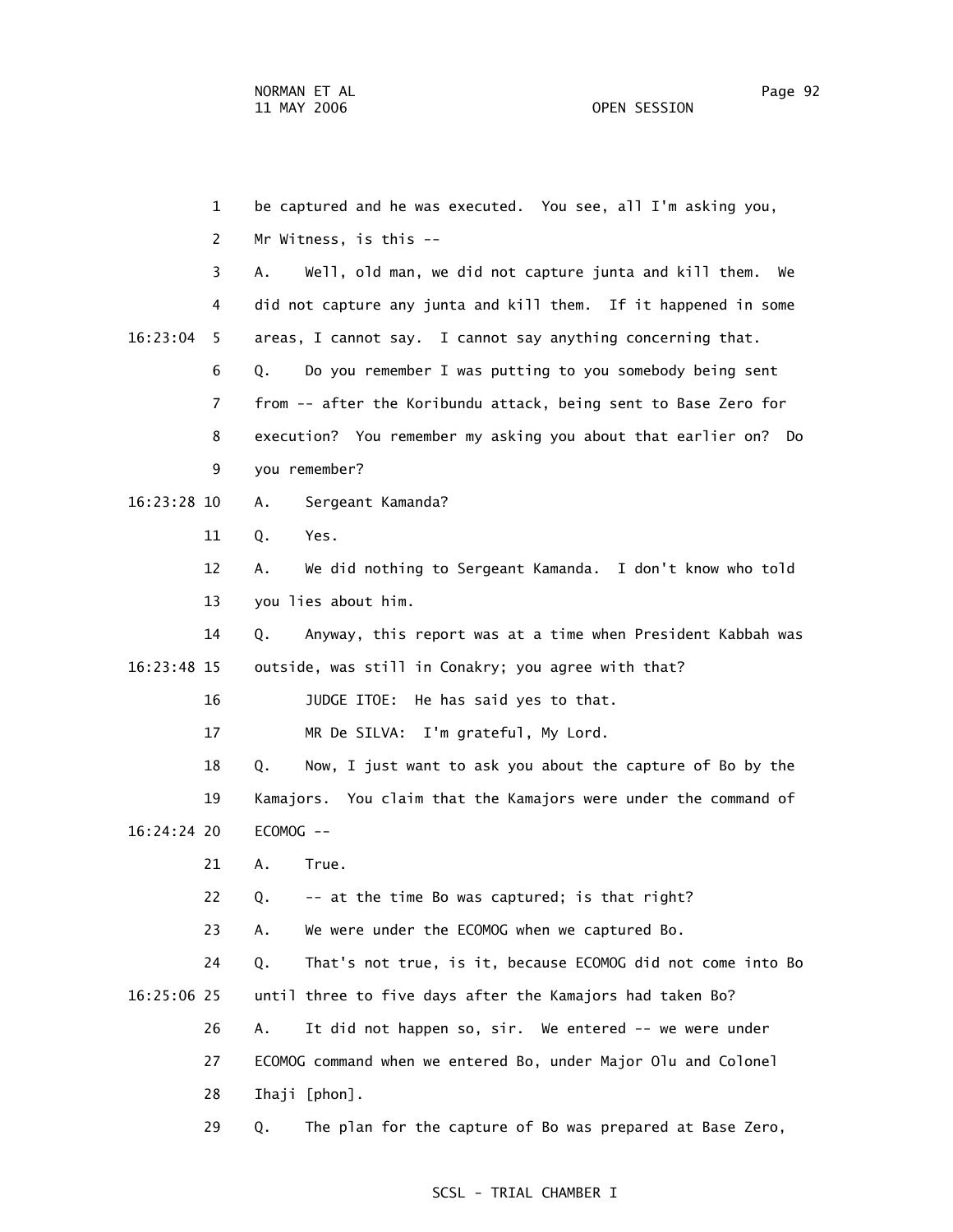1 do you agree with that? 2 A. It was Nallo's business. It was when he failed -- 3 Q. Please, just answer the question. The plan for the capture 4 of Bo, do you agree was done at Base Zero? 16:26:08 5 A. Yes. 6 Q. Why didn't you answer yes in the first place when I asked 7 you this question? What is the difficulty? Tell My Lords what 8 the difficulty is, or do you need time to think to see where my 9 questions are going? 16:26:35 10 A. What entreated me to answer this question, when Nallo came 11 he told us that he had instructions from Base Zero. That's why I 12 answered this question. 13 Q. All right. Again, the instructions that came from the 14 War Council, I suggest you knew perfectly well had to be approved 16:27:06 15 by Chief Hinga Norman? 16 A. Well, if he did approve them. It was the War Council's 17 approval that I'm aware of. It was their own approval that I can 18 tell you about because we were under those chiefs. It was from 19 them we had our own command. 16:27:32 20 Q. Well, you'll remember this. The plan, as you agree, was 21 prepared at Base Zero. 22 A. I agree. 23 Q. This was a few days -- 24 A. It was the War Council. 16:27:51 25 Q. This was a few days after the Kamajors had successfully 26 taken Koribundu; is that correct? 27 A. Again? 28 Q. This was not long after, a few days after, the Bo -- the 29 taking of Bo was a few days after the Kamajor victory at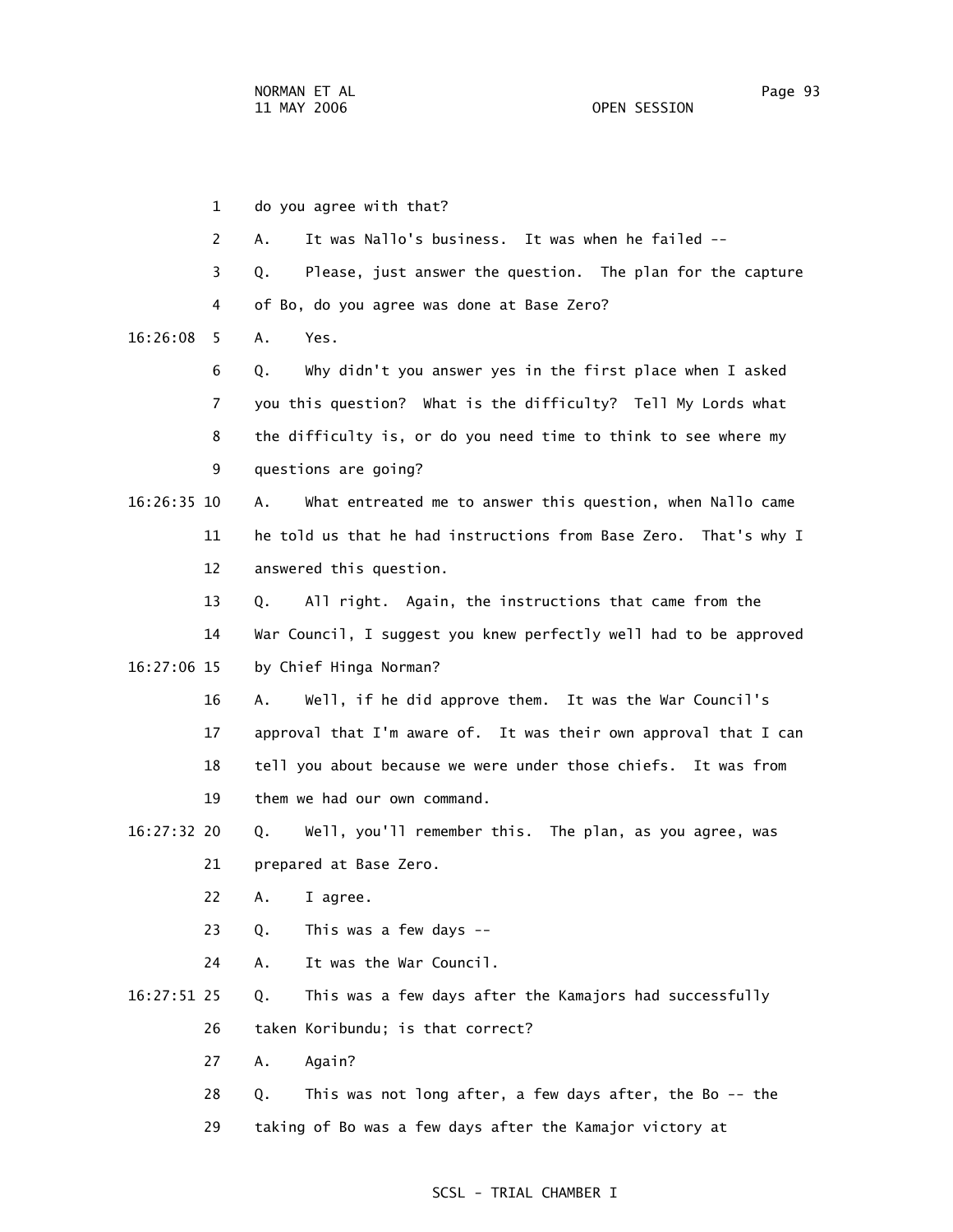1 Koribundu. Would you agree with that? 2 A. Yes, they came there thrice but they did not succeed. 3 Q. The taking of Bo by the Kamajors was a few days after the 4 Kamajor victory in Koribundu. Would you agree with that? 16:28:44 5 A. We succeeded in Koribundu during the last day. 6 Q. It was a few days later that you went on to Bo; is that 7 correct? 8 A. After we captured Koribundu, it was few days when we went 9 to Bo. That one is correct. We did not capture Koribundu and 16:29:24 10 proceeded to Bo like that. 11 Q. I said a few days later - please - you went to Bo; is that 12 correct? I think you have agreed with it. When Koribundu was 13 taken the rebels ran away - that's right, isn't it? - because you 14 didn't have much of a fight to take Koribundu; is that correct? 16:29:59 15 A. We entered there after they had already left. They had 16 already left. 17 Q. And they had left behind things like vehicles; is that 18 correct? 19 A. The vehicles that they left behind, it was one Land Rover 16:30:28 20 with a captured vehicle from the MSF, and the surrendered junta 21 individuals handed that Land Rover to us. 22 Q. Thank you, I wanted to ask you about that Land Rover. 23 There were also military fatigues that had been left behind; 24 correct? 16:30:58 25 A. That was the time when we went to the ammunition dump, that 26 was where we saw the uniform. 27 Q. Thank you. 28 PRESIDING JUDGE: Mr Prosecutor, do you intend to proceed 29 much longer on this area? It's only that it is 4.30 and normally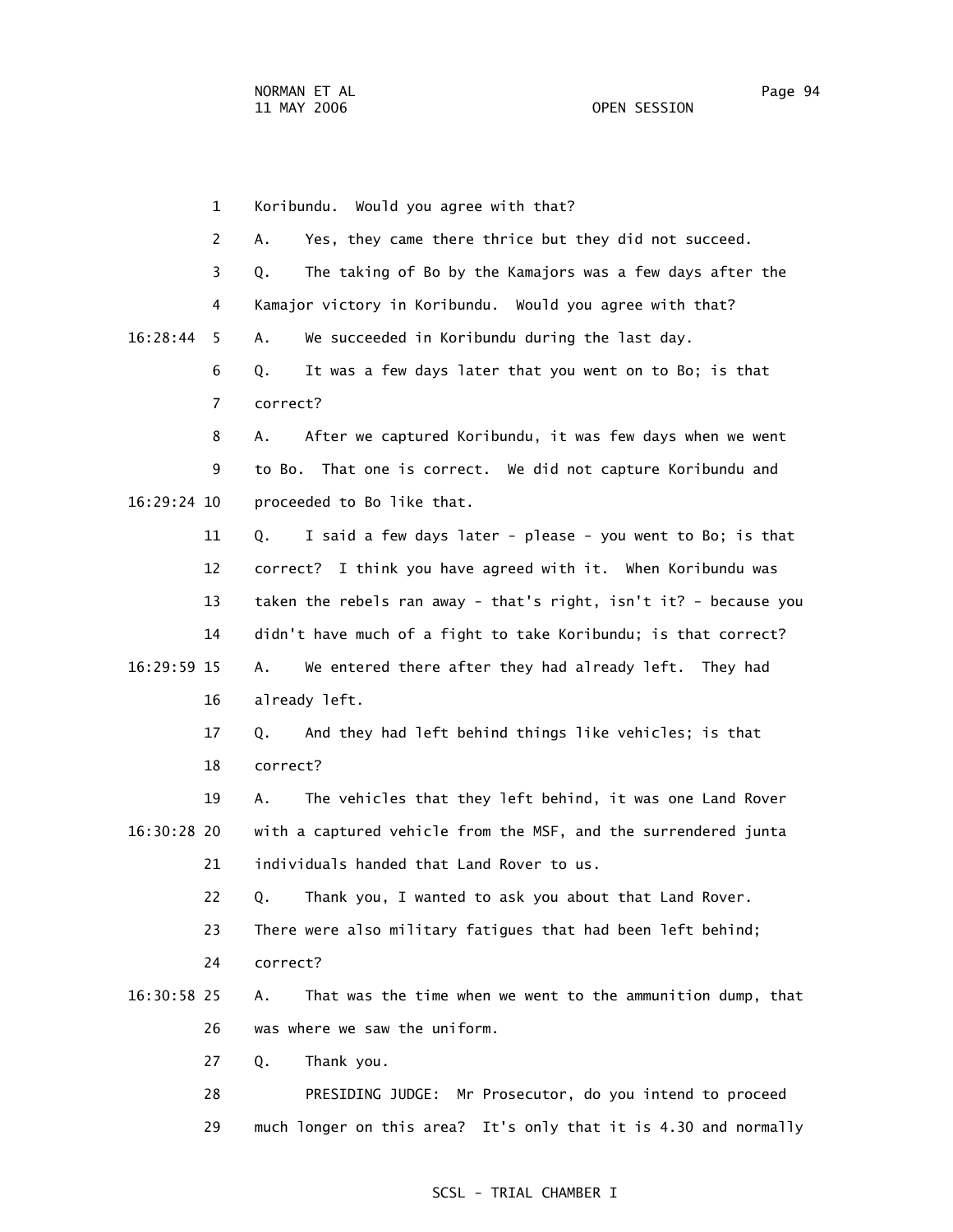1 we pause. 2 MR De SILVA: I'm grateful, My Lords. 3 PRESIDING JUDGE: Thank you. Court will recess for the 4 usual afternoon recess. Thank you. 16:31:54 5 [Break taken at 4.31 p.m.] 6 [Upon resuming at 5.04 p.m.] 7 PRESIDING JUDGE: Mr Prosecutor. 8 MR De SILVA: 9 Q. The last matter we were on, Mr Witness, was about Koribundu 17:07:10 10 and the junta forces having left some fatigues or uniforms behind 11 and a Land Rover, amongst other things. Do you agree? 12 A. Yes, they surrendered. They did not leave them there. 13 Q. Now, when Bo came to be captured by the Kamajors, do you 14 remember Bob Tucker being one of those Kamajors who went into Bo? 17:07:10 15 A. My own command that I went with, I was with ECOMOG. 16 JUDGE ITOE: Answer the question directly. If you know, 17 yes, you know. 18 THE WITNESS: No, I don't know. Borbor Tucker did not go 19 with us. 17:07:17 20 PRESIDING JUDGE: The question was not whether he went with 21 you. It was do you remember that he was in Bo? Do you know that 22 or not? 23 THE WITNESS: Borbor Tucker went there. 24 MR De SILVA: 17:07:17 25 Q. And do you know that Bob Tucker -- perhaps I should ask you 26 this first: Apart from the junta forces using Land Rovers or a 27 Land Rover, ECOMOG used to use Land Rovers too, didn't they? 28 A. Yes, they used Land Rovers. 29 Q. Now, I suggest you do know that when Bob Tucker went into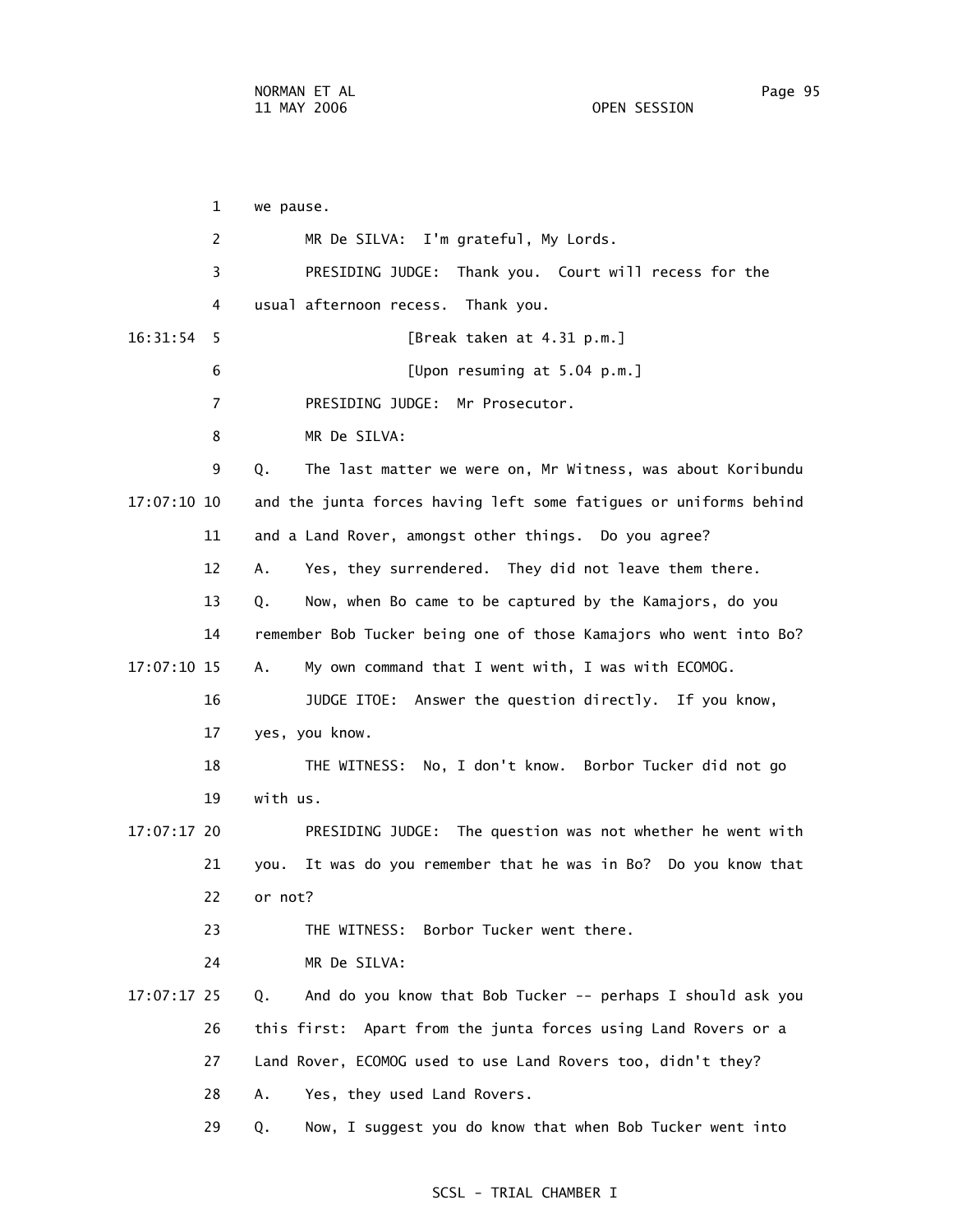1 Bo he went in a Land Rover and the people started cheering, 2 thinking he was ECOMOG coming in. You disagree with that? 3 A. No. 4 PRESIDING JUDGE: You don't disagree or you don't know? 17:07:22 5 THE WITNESS: I disagree. 6 MR De SILVA: 7 Q. Because Bob Tucker has given evidence in this Court that he 8 took a Land Rover to go into Bo; you understand. I'll give 9 Your Lordships the references, I hope, tomorrow. Anyway, you 17:08:29 10 don't know. You don't know about that? 11 A. I don't know about that. 12 Q. Now you've told us that a number of people captured in Bo 13 you turned over to ECOMOG; is that correct? 14 A. It's correct. 17:08:29 15 Q. That was at the specific request of Alhaji Daramy Rogers; 16 is that correct? 17 A. Well, that one, it's not correct. 18 Q. Was Alhaji Daramy Rogers the Bo administrator? 19 A. Yes. 17:09:25 20 Q. I'm reading a summary of your own statement that 21 Alhaji Daramy Rogers was the Bo administrator who requested that 22 all captured soldiers be handed over to ECOMOG; is that right or 23 wrong? 24 THE INTERPRETER: Your Honours, go slow -- can counsel go 17:09:25 25 over that slowly so that it could be interpreted. 26 PRESIDING JUDGE: [Overlapping speakers]. One moment, 27 Mr Witness. Sorry, Mr Witness. The interpreters have requested 28 that you read that part again, Mr de Silva, because you were too 29 fast. They couldn't follow it.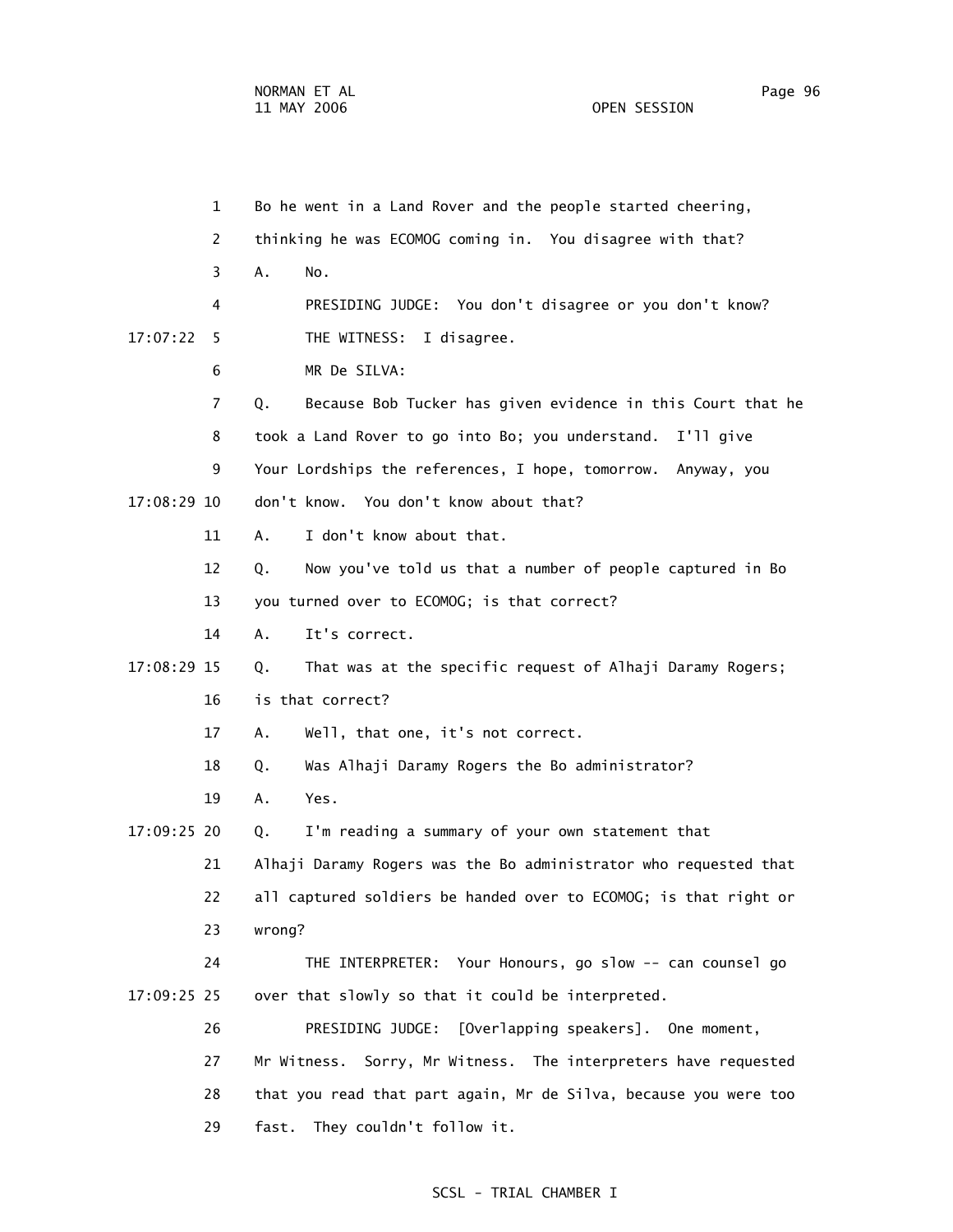1 MR De SILVA: I'm sorry. I'm trying to foreshorten the 2 afternoon. 3 PRESIDING JUDGE: I know, but we're not saving time, as you 4 can see. 17:10:21 5 MR De SILVA: 6 Q. I'm reading what we've all got, which is a summary of your 7 statement, you see. That Alhaji Daramy Rogers was the Bo 8 administrator who requested that all captured soldiers be handed 9 to ECOMOG. Is that true or untrue? 17:10:21 10 A. It is true. He said he had the mandate from the 11 War Council that we should hand them over. He said he had the 12 mandate. 13 PRESIDING JUDGE: Yes, but that was the question he asked 14 before. Why did you say no? The question you were asked was it 17:10:24 15 was Alhaji Rogers who told you to turn the prisoners over to 16 ECOMOG. You said no, it was not correct. 17 MR De SILVA: 18 Q. Why did you say no? 19 A. I don't understand that, sir. 17:11:17 20 PRESIDING JUDGE: You were asked a question about two 21 minutes ago if it was Daramy Rogers that had told you to turn the 22 prisoners over to ECOMOG, you said no. Now you're being read 23 this, the same thing, and you said yes. 24 MR JABBI: My Lord, I think it arose from the preliminary 17:11:17 25 portion of the question that the Prosecutor asked. His question 26 was: You said that the captured soldiers in Bo were handed over 27 to ECOMOG on the advice of Daramy Rogers, and the evidence of the 28 witness earlier on was not on soldiers captured in Bo,

29 notwithstanding that Daramy Rogers and so forth --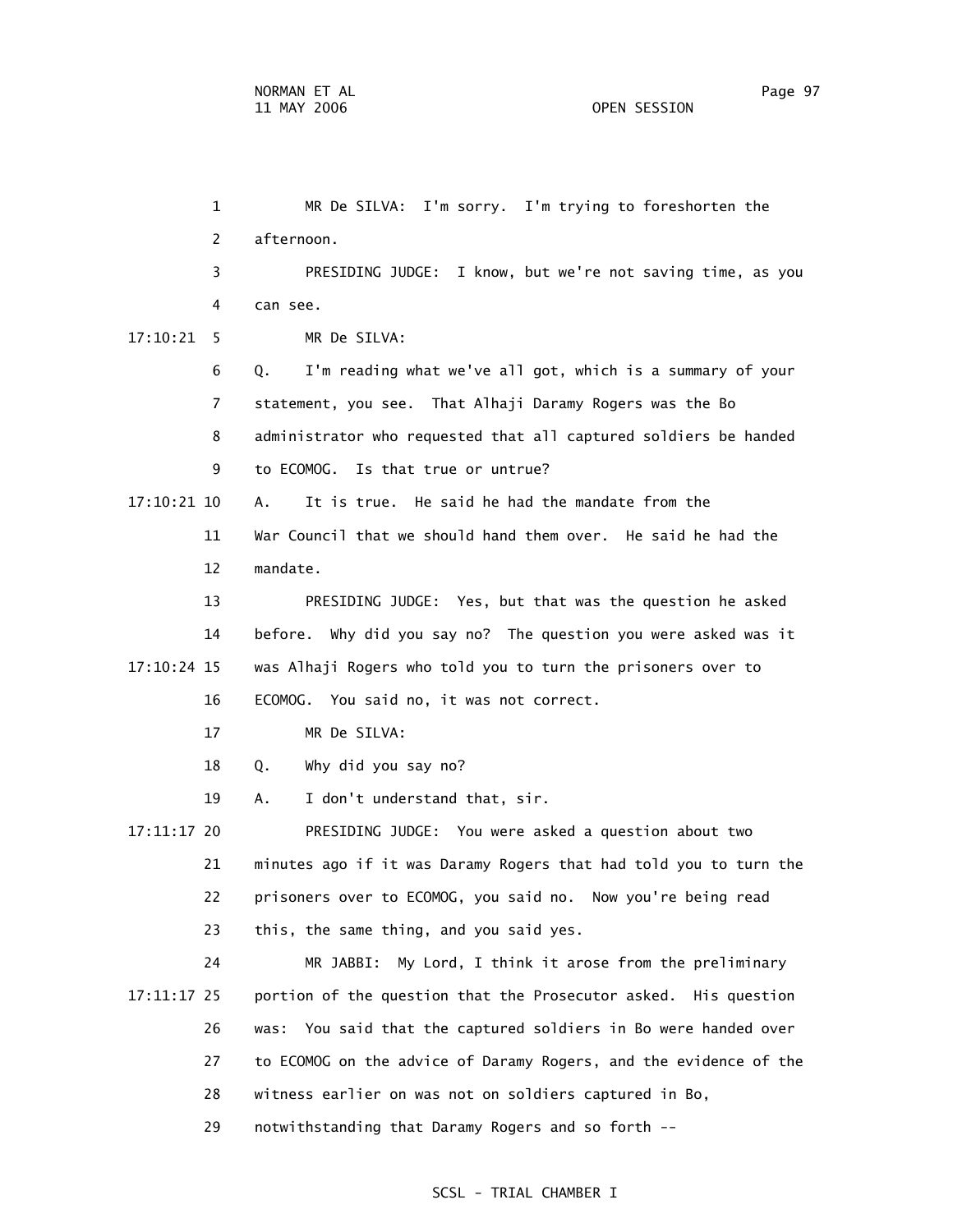1 PRESIDING JUDGE: If that is what was said, and I don't 2 have that in my notes, nor my recollection, but I take it if that 3 was the reference to captured prisoners in Bo, I agree with you. 4 But that was not my understanding. My understanding was captured  $17:12:13$  5 prisoners as a whole. 6 MR JABBI: He started by mentioning Bo. That is why that 7 question went that way. 8 MR De SILVA: 9 Q. It was Alhaji Daramy Rogers who requested that prisoners 17:12:14 10 captured in Bo be handed over to ECOMOG, isn't it? 11 A. The prisoners in Koribundu, from Koribundu. 12 MR De SILVA: My Lords, that's all I wish to ask. 13 PRESIDING JUDGE: Thank you. Any re-examination? 14 MR SESAY: Yes, My Lord. 17:13:09 15 RE-EXAMINED BY MR SESAY: 16 Q. Now, can the witness be shown Exhibit 11. 17 PRESIDING JUDGE: Mr Margai, can you assist the witness by 18 being kind enough to -- 19 MR MARGAI: Yes, My Lord. 17:13:26 20 MR SESAY: I was just requesting, My Lord. 21 JUDGE ITOE: You now have three defendants. 22 MR SESAY: 23 Q. Now I want you to look at the top of Exhibit 11. What is 24 the date that is referred to there? Can you see the date on the 17:16:33 25 top? 26 A. 24th February. 27 Q. February what? 28 A. February 1998. 29 Q. And I want you also to look at where the stamp -- can you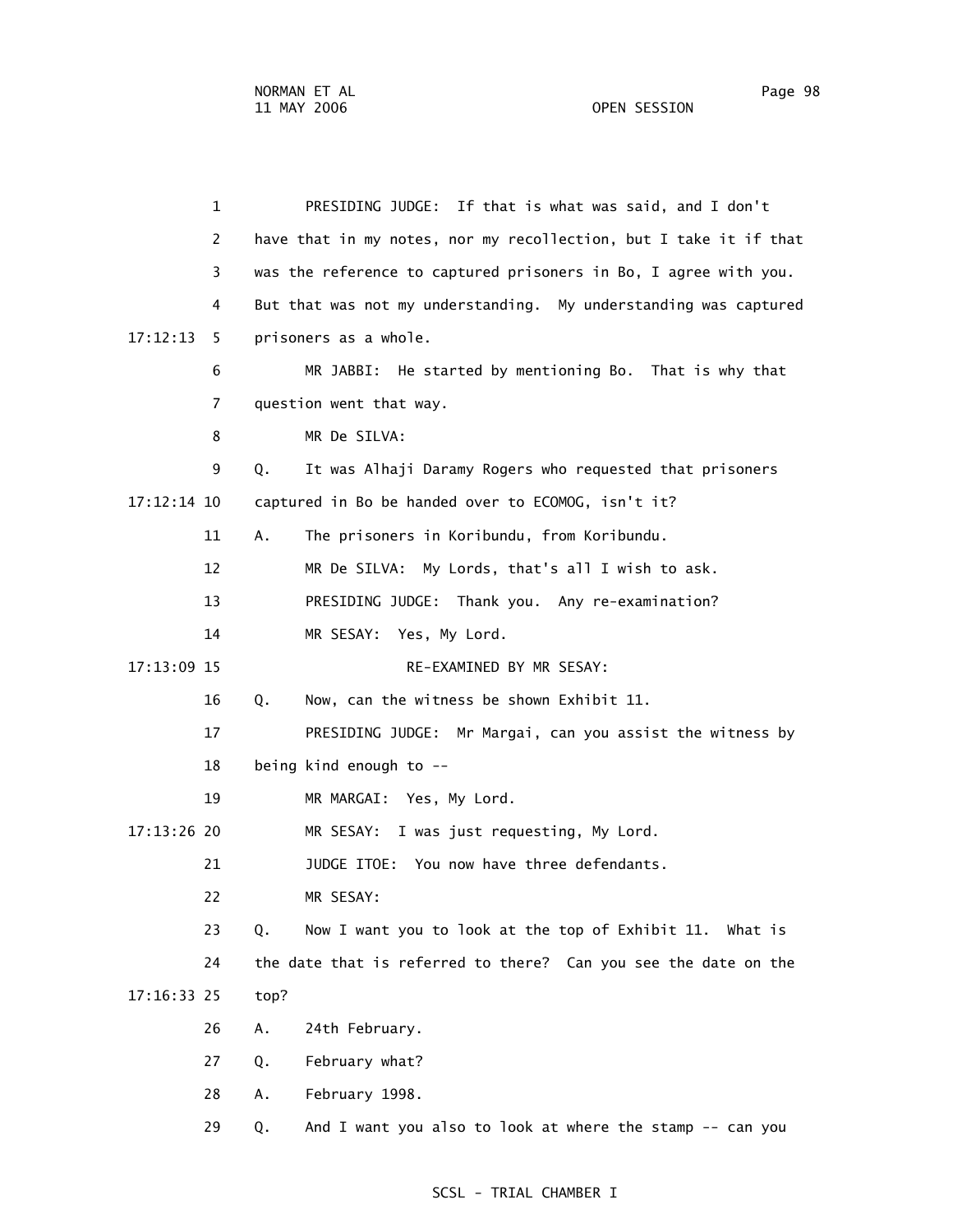- 1 look at the stamp?
- 2 A. Yes, I could see there.
- 3 Q. Can you tell the Court the date on that stamp?
- 4 A. 23rd.
- 17:16:33 5 Q. Of what?
	- 6 A. Of 1998.
	- 7 Q. The month, please?
	- 8 A. February.
	- 9 Q. Now, can you also look at what is written on the stamp?
- 17:17:11 10 What position is stated there? Director of what?
	- 11 A. Director of War and Operations.
	- 12 Q. And what is written underneath the name Mr Moinina Fofana?
	- 13 A. Mr Moinina Fofana.
	- 14 Q. What is written beneath that name, below that name?
- 17:17:11 15 A. Director of War.
	- 16 Q. It's written Director of War. Now my question to you is:
	- 17 The position director of war and operations, is it the same
	- 18 office as that of the director of war?

 19 MR De SILVA: My Lord, I really must object. My learned 17:17:11 20 friend knows perfectly well that there is an appointment letter, 21 which we've all looked at, which describes the actual 22 appointment. It would be misleading, with respect. I don't 23 think my learned friend intends to do it, but it would be 24 misleading to look at the document in the way in which he 17:17:18 25 suggests it be looked at. 26 PRESIDING JUDGE: And also this document has been dealt

 27 with, it's Exhibit 59, and it has a date of 18th January 1998. 28 MR SESAY: Yes, but, My Lord, I wish to respond to that. 29 JUDGE THOMPSON: What discrepancy are you trying to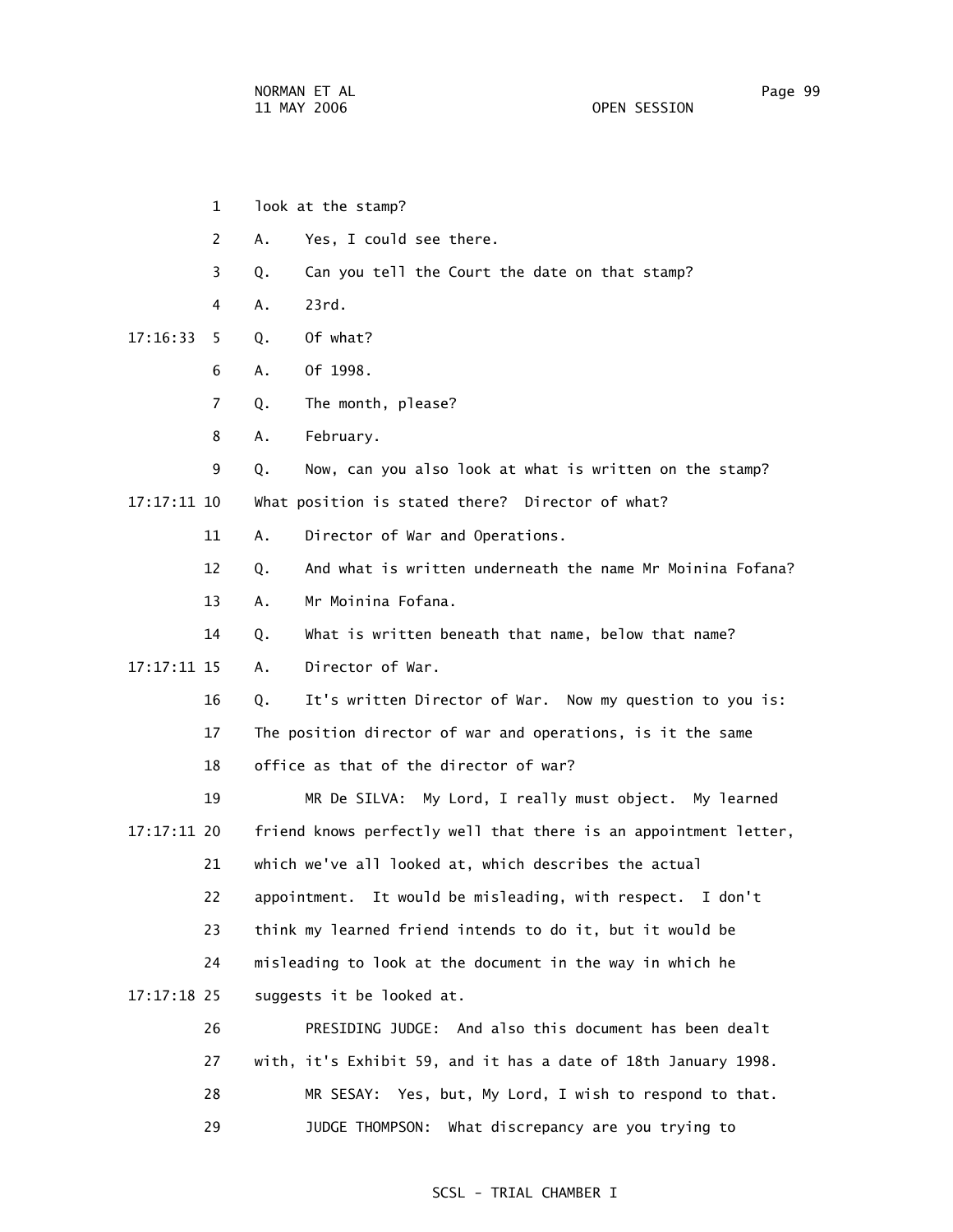1 reconcile?

 2 MR SESAY: My Lord, I am really confining myself, in view 3 of the questions which came from the learned prosecutor regarding 4 the position that was held in respect of this person whose name 17:17:41 5 has been mentioned.

 6 JUDGE THOMPSON: The point is that if you are in 7 re-examination you must either seek to reconcile some discrepancy 8 between what was stated in cross-examination and what the witness 9 said, or you must try to clarify some ambiguity or explain some 17:17:41 10 statement that requires clarification.

> 11 MR SESAY: My Lord, I wish to submit that these are new 12 issues which he brought out. My Lord, he made issue in respect 13 of this exhibit when he was cross-examining this witness.

 14 PRESIDING JUDGE: Yes, we've allowed you to re-examine. 17:18:06 15 But we're saying now what is this matter now that you're trying 16 to go at with the -- we can read what's in this document as well. 17 The objection now to your question is are you trying to show 18 that -- to contradict the evidence of this witness with another 19 exhibit that is there, which clearly says that director of war on 17:18:06 20 18th January 1998 -- at least there's a letter, an exhibit, that 21 says letter of appointment director of war and operations. So 22 I'm not sure where you're going with all this.

 23 MR SESAY: My Lord, I will leave it at that because I have 24 gone so far as to bring out the date which relates to the 17:18:25 25 discrepancy, My Lord.

26 PRESIDING JUDGE: That's fine.

 27 JUDGE ITOE: You're saying that because at the top of the 28 document the date is 24th and in the stamp it is 23rd. Is that 29 what you're referring to as a discrepancy?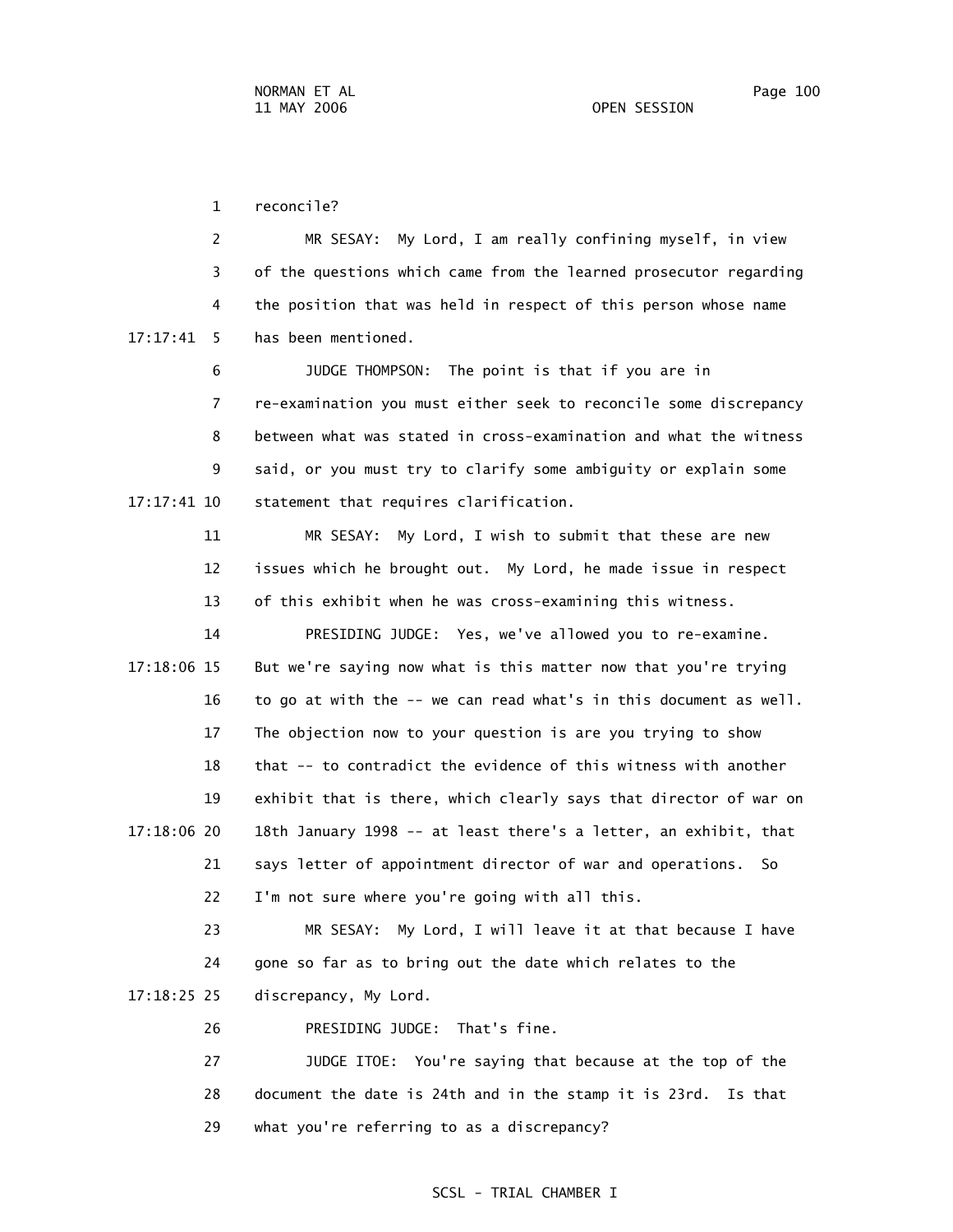1 MR SESAY: Yes, My Lord. 2 PRESIDING JUDGE: Okay. That's fine. 3 JUDGE THOMPSON: A discrepancy really that you must seek to 4 reconcile is not a discrepancy of internal nature. It's not in a 17:18:48 5 document in itself. The discrepancy between what was stated in 6 examination-in-chief and what was stated in cross-examination. I 7 mean, isn't that what re-examination is about? This is a 8 document that -- I mean, I don't know what you mean by 9 reconciling discrepancies in a document when the discrepancy 17:19:07 10 should be between what was said in examination-in-chief and what 11 emerged out of cross-examination, unless we have some new 12 authority on that. 13 PRESIDING JUDGE: I would like to add to this, just for 14 your governance, Mr Sesay, that this new matter was not raised by 17:19:26 15 the Prosecutor. The issue of Fofana and his position was raised 16 in cross-examination by counsel for the second accused. The fact 17 that it was raised by the second accused doesn't mean it may not 18 have been a new matter. It may still have raised a new matter, 19 but the questions that were asked by the Prosecution in this 17:19:51 20 respect was a sort of a follow-up to the cross-examination 21 already carried on by counsel for the second accused. So he is

22 the one that put these matters on issue with the witness.

 23 MR SESAY: My Lord, I think that's as far as I can go, 24 taking the cue from the Bench, My Lord. I will wish to proceed 17:20:05 25 on another issue, My Lord.

- 26 PRESIDING JUDGE: Fine.
- 27 JUDGE ITOE: Which is new.
- 28 MR SESAY: Hopefully, My Lord.
- 29 JUDGE ITOE: Right.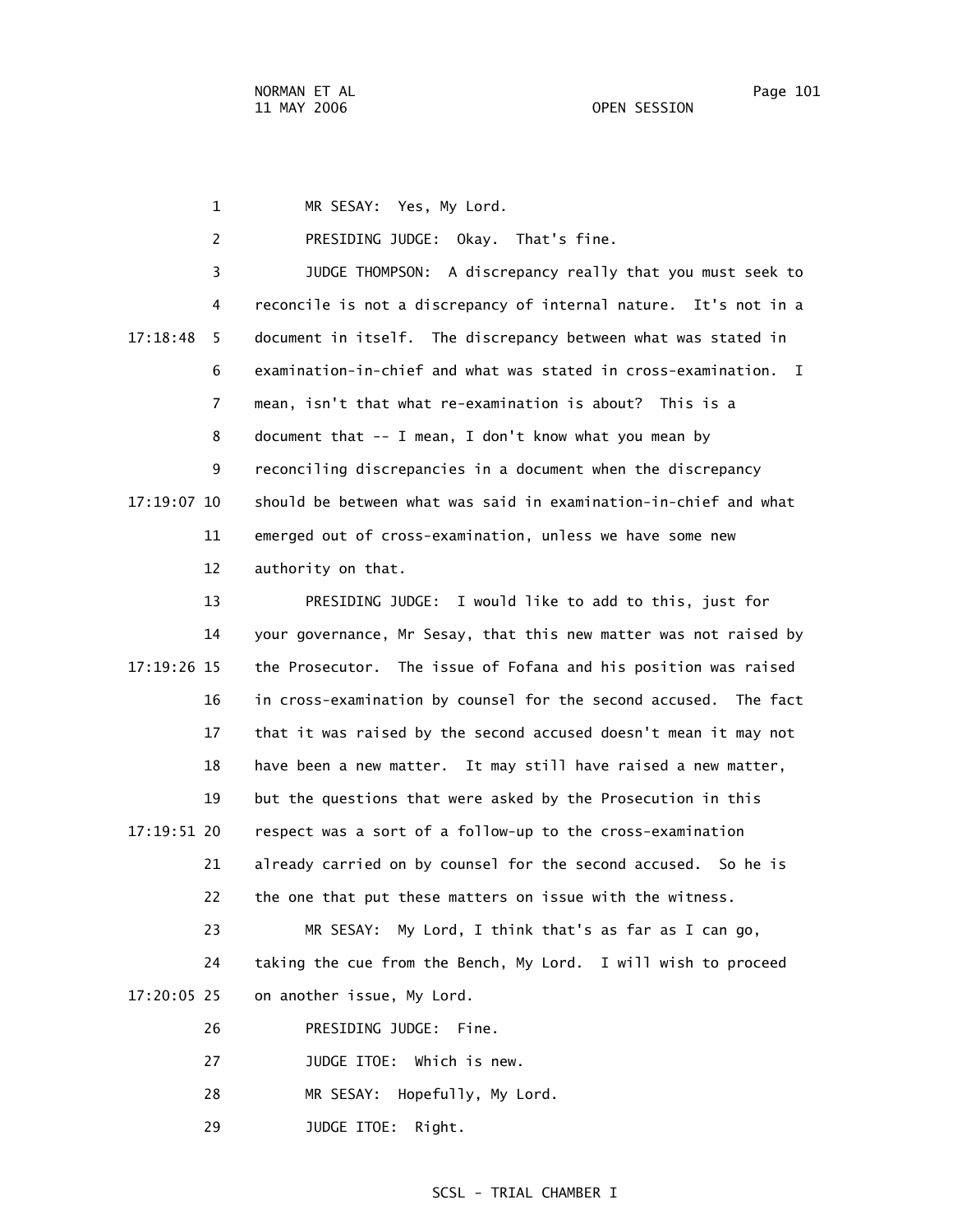1 MR SESAY: Can the witness also be shown Exhibit 10. 2 Q. Now recall that you were asked about whether in fact 3 Chief Norman accepted and approved appointment. Do you recall 4 being asked by the learned Prosecutor? 17:20:58 5 A. Yes. 6 Q. You said no; not so? 7 A. Yes. 8 PRESIDING JUDGE: He was unaware, he didn't know. 9 JUDGE ITOE: He said he was unaware. 17:21:01 10 MR SESAY: Yes. 11 Q. You said you were unaware. Now my question to you is: Did 12 Chief Norman have the power -- you answered in respect of the 13 appointment. Did he have the power to reject decisions or orders 14 from the War Council? 17:21:43 15 A. He hadn't that power. 16 Q. Remember you answered that you were referred to as General 17 by General Khobe in answer to the learned Prosecutor. Do you 18 recall saying that? 19 A. Yes. 17:22:28 20 Q. Now, who was General Khobe? 21 JUDGE ITOE: Mr Witness, please remove those glasses from 22 your eyes. I want to protect your eyes. You are not reading. 23 THE WITNESS: Okay, sir. 24 MR SESAY: 17:26:49 25 Q. Now who was General Khobe? 26 A. General Khobe was the man who was in charge of the soldiers 27 that were coming from Nigeria. 28 MR SESAY: My Lord, that is all in re-examination. 29 PRESIDING JUDGE: Thank you. We thank you, Mr Witness.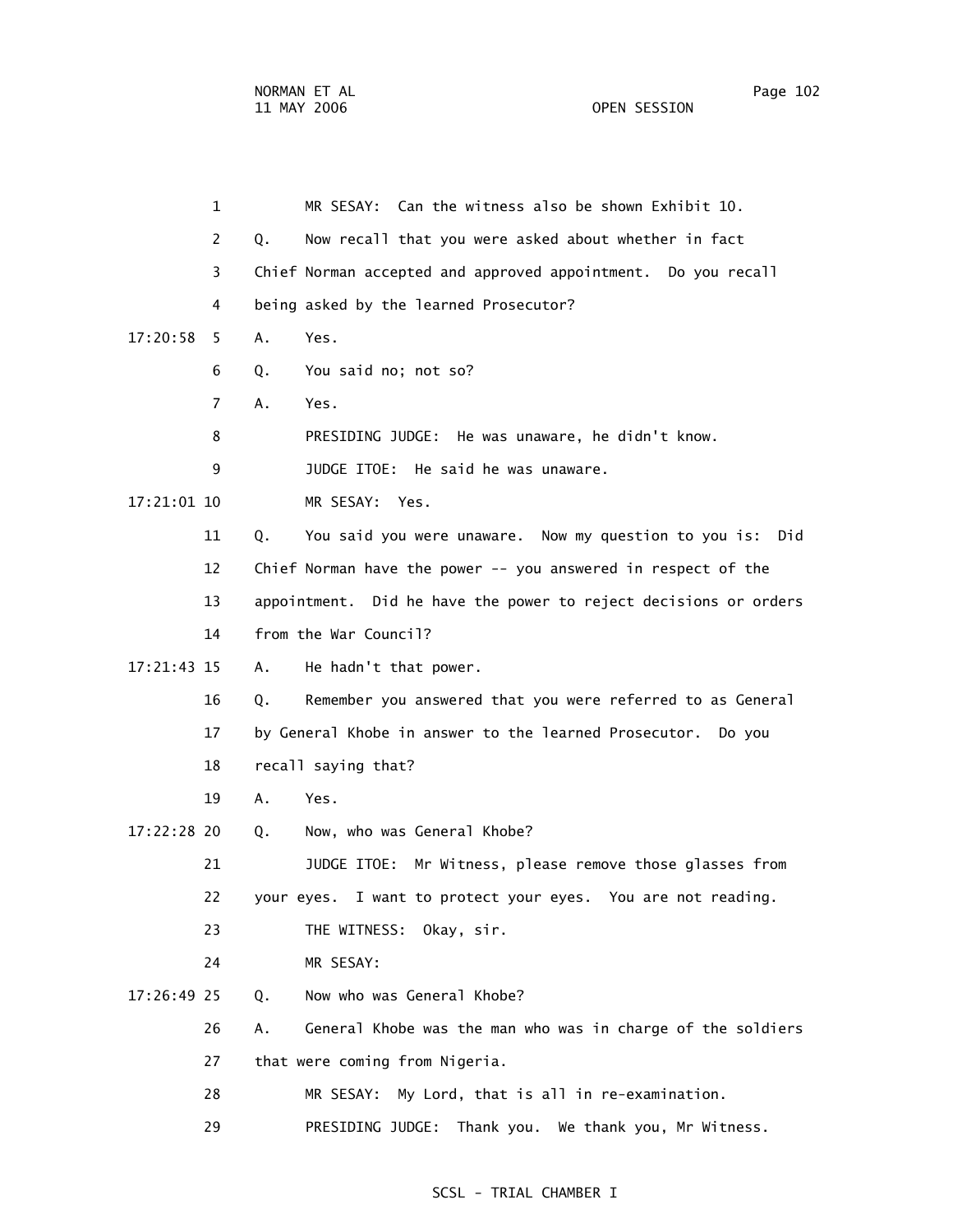1 That completes your evidence in this Court and you will be 2 assisted out of the Court and you may proceed to your home. We 3 wish you a safe trip back home. So we thank you very much, 4 Mr Witness. 17:26:49 5 THE WITNESS: Yes, sir. 6 PRESIDING JUDGE: Counsel, tomorrow, as you may be aware,

 7 there is a plenary session of the Special Court scheduled for the 8 afternoon tomorrow. So we will be in court tomorrow morning, 9 but, obviously as we have the duty attend the plenary as well, we 17:26:50 10 will not be sitting in the afternoon. I'm saying this for your 11 proper governance tomorrow morning, particularly you, Dr Jabbi. 12 We'll hear a witness in the morning, but we would hope to be able 13 to adjourn by about 12.00. Actually 12.00 - 12.15 because I 14 think the plenary starts at 2.00. Then we must attend at that 17:26:51 15 particular moment. So I'm just saying this so please plan your 16 witnesses accordingly.

> 17 MR De SILVA: Might I thank the Court for the courtesy of 18 informing us of this so that we can make our own arrangements. 19 I'm grateful to the Court.

 17:26:51 20 PRESIDING JUDGE: So the Court is adjourned to 9.30 21 tomorrow morning.

> 22 MR JABBI: My Lord, I'm sorry, please. I've just been 23 informed by the first accused that he will be absent tomorrow 24 because he has to see the doctor in the morning.

- 17:26:52 25 PRESIDING JUDGE: That is fine. Thank you very much, 26 Mr Norman. We wish you good luck too. Thank you.
	- 27 [Whereupon the hearing adjourned at 5.25 p.m., 28 to be reconvened on Friday, the 12th day of
	- 29 May, 2006, at 9.30 a.m.]